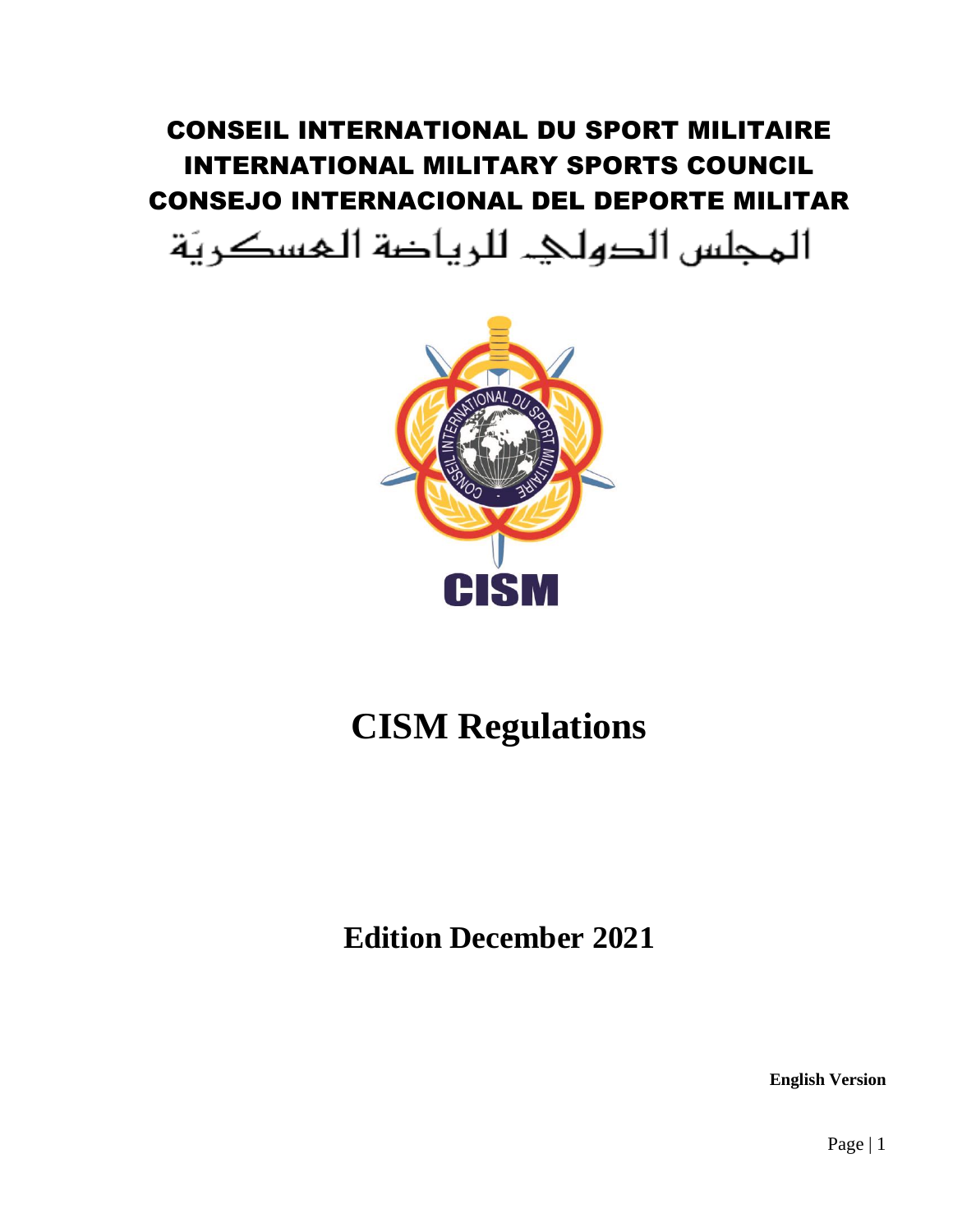| <b>Modifications in the version July 2020</b>                        |                                        |                                       |
|----------------------------------------------------------------------|----------------------------------------|---------------------------------------|
| <b>Items</b>                                                         | <b>Decision File</b>                   | <b>Approved by</b>                    |
| 1.11, 2.8, 2.9, 2.20,<br>3.1, 3.4, 3.5, 4.4, 4.10,<br>6.5, 7.6, 10.1 | DF Nr 2019/REG/01                      | BoD Meeting 2019/3<br>Wuhan/China     |
| 4.10<br>7.11                                                         | DF Nr 2020/SPD/01a<br>DF Nr 2020/SPD/2 | BoD Meeting 2020/1<br>Brasilia/Brazil |

| <b>Changes made in the version November 2020</b> |                      |                                   |
|--------------------------------------------------|----------------------|-----------------------------------|
| <b>Items</b>                                     | <b>Decision File</b> | <b>Approved by</b>                |
| 4.2, 4.6, 4.7, 4.9, 5.9,<br>6.2                  | DF Nr 2020/REG/01    | 75 <sup>th</sup> General Assembly |
| 8.30                                             | DF Nr 04a/SD/20      | (VTC)                             |
|                                                  | DF Nr 04b/SD/20      |                                   |
| 2.13 E, 8.12 K.2                                 | DF Nr 2020/GDP/01    | BoD Meeting 2020/3                |
| 7.3, 7.4, 7.5, 7.6, 7.7                          | DF Nr 2020/GDP/03    |                                   |

| <b>Changes made in the version March 2021</b> |                                               |                    |
|-----------------------------------------------|-----------------------------------------------|--------------------|
| <b>Items</b>                                  | <b>Decision File</b>                          | <b>Approved by</b> |
| Article 7.13 B                                | DF 2021/GDP/01                                |                    |
|                                               | <b>Sports Categories</b>                      | BoD Meeting 2021/1 |
| Articles 7.3 B, 7.4 B,                        | DF Nr 2021/GDP/02                             | (VTC)              |
| 7.5 B, 7.6 B and 7.7 B                        | Organization of the CISM Military World Games |                    |

| Changes made in the version July 2021 |                                                      |                                                |
|---------------------------------------|------------------------------------------------------|------------------------------------------------|
| <b>Items</b>                          | <b>Decision File</b>                                 | <b>Approved by</b>                             |
| Art $4.8$ D                           | DF 2021/SGA/01<br><b>Secretary General</b>           | <b>BoD</b> Meeting<br>2021/2<br>Lanzarote(ESP) |
| Art $6.10$                            | DF 2021/SD/04<br>CISM Athlete of the Year            |                                                |
| Art $2.16$                            | DF 2021/SD/05<br>PCSC's Meeting in the CISM calendar |                                                |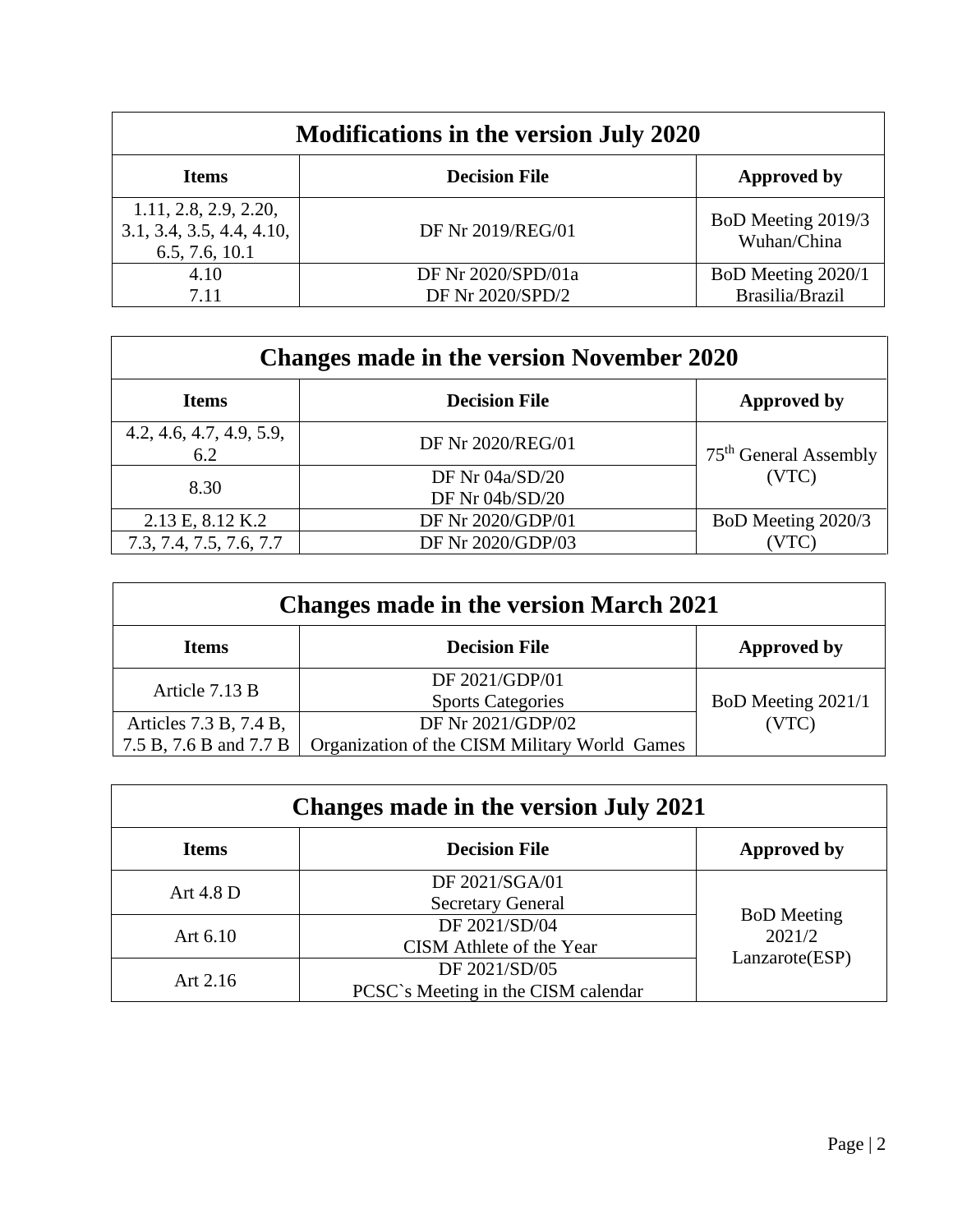| <b>Changes made in the version December 2021</b> |                                                                                                  |                                                          |
|--------------------------------------------------|--------------------------------------------------------------------------------------------------|----------------------------------------------------------|
| <b>Items</b>                                     | <b>Decision File</b>                                                                             | <b>Approved by</b>                                       |
| Art 7.8 D, E, F                                  | DF Nr 2021/SD/001<br>CISM Online Military Tournament in CISM<br>Regulation                       |                                                          |
| Art 7.8 C                                        | DF Nr 2021/SD/002<br>Guidance to organizers to World Military<br>Championship in CISM Regulation | <b>BoD</b> Meeting<br>2021/3<br>Ancient Olympia<br>(GRE) |
| Art 5.11                                         | DF Nr 2021/SD/005<br>Host Nation Incentive Program in CISM<br>Regulation                         |                                                          |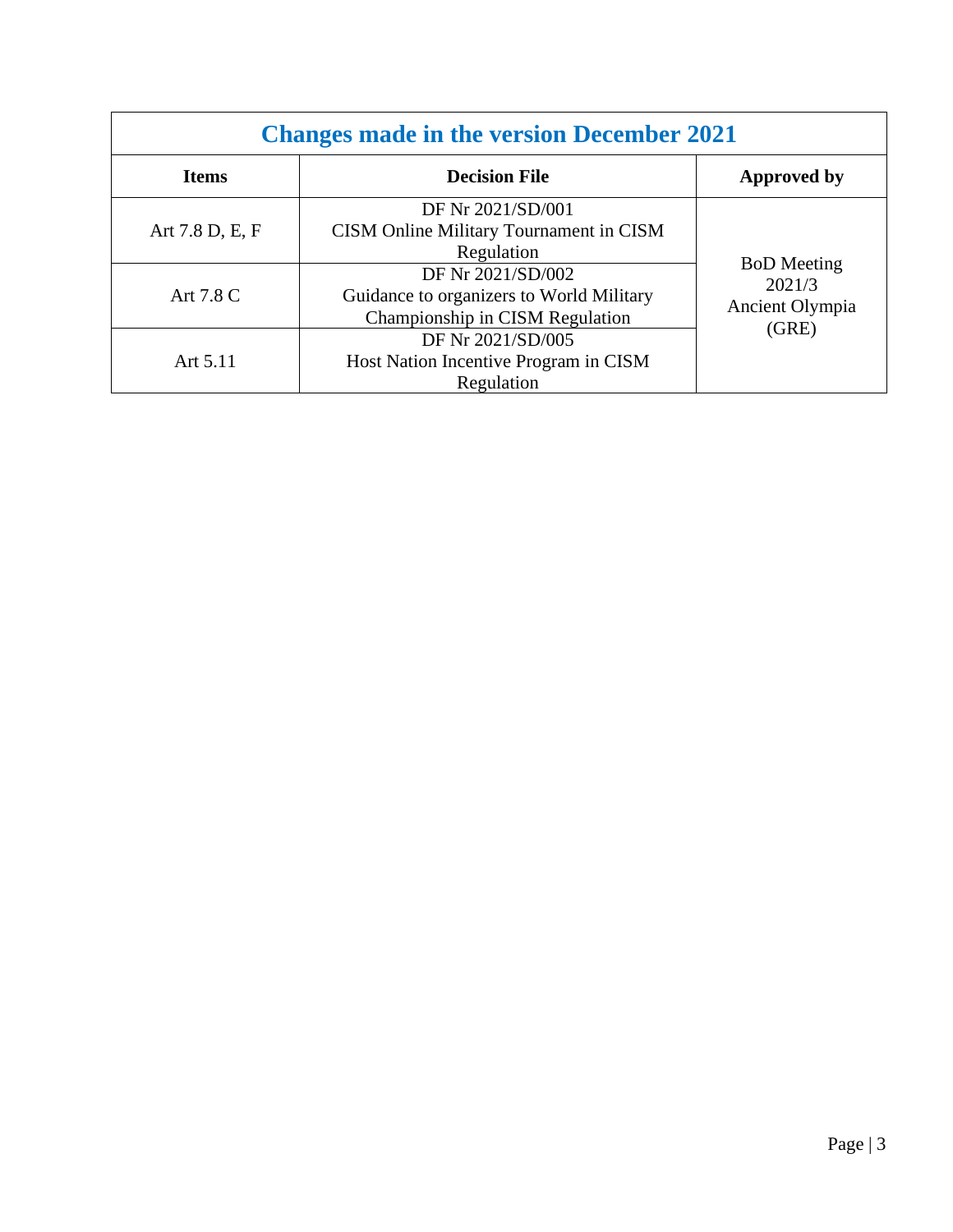# **Table of contents**

# **PART 1: POLICY AND ORGANIZATION**

INTRODUCTION

- CHAPTER I: GENERAL POLICY
- CHAPTER II: STRUCTURES AND AUTHORITIES ROLES AND RESPONSIBILITIES
- CHAPTER III: CONGRESS AND GENERAL ASSEMBLY
- CHAPTER IV: VOTING, ELECTIONS, APPOINTMENTS
- CHAPTER V: CISM FINANCES
- CHAPTER VI: HONORS AND AWARDS

# **PART II: CISM EVENTS**

| <b>CHAPTER VII:</b> | SPORTS COMPETITIONS IN CISM    |
|---------------------|--------------------------------|
| CHAPTER VIII:       | <b>SPORTS EVENTS</b>           |
| <b>CHAPTER IX:</b>  | <b>ANTI DOPING REGULATIONS</b> |
| <b>CHAPTER X:</b>   | OTHER ACTIVITIES IN CISM       |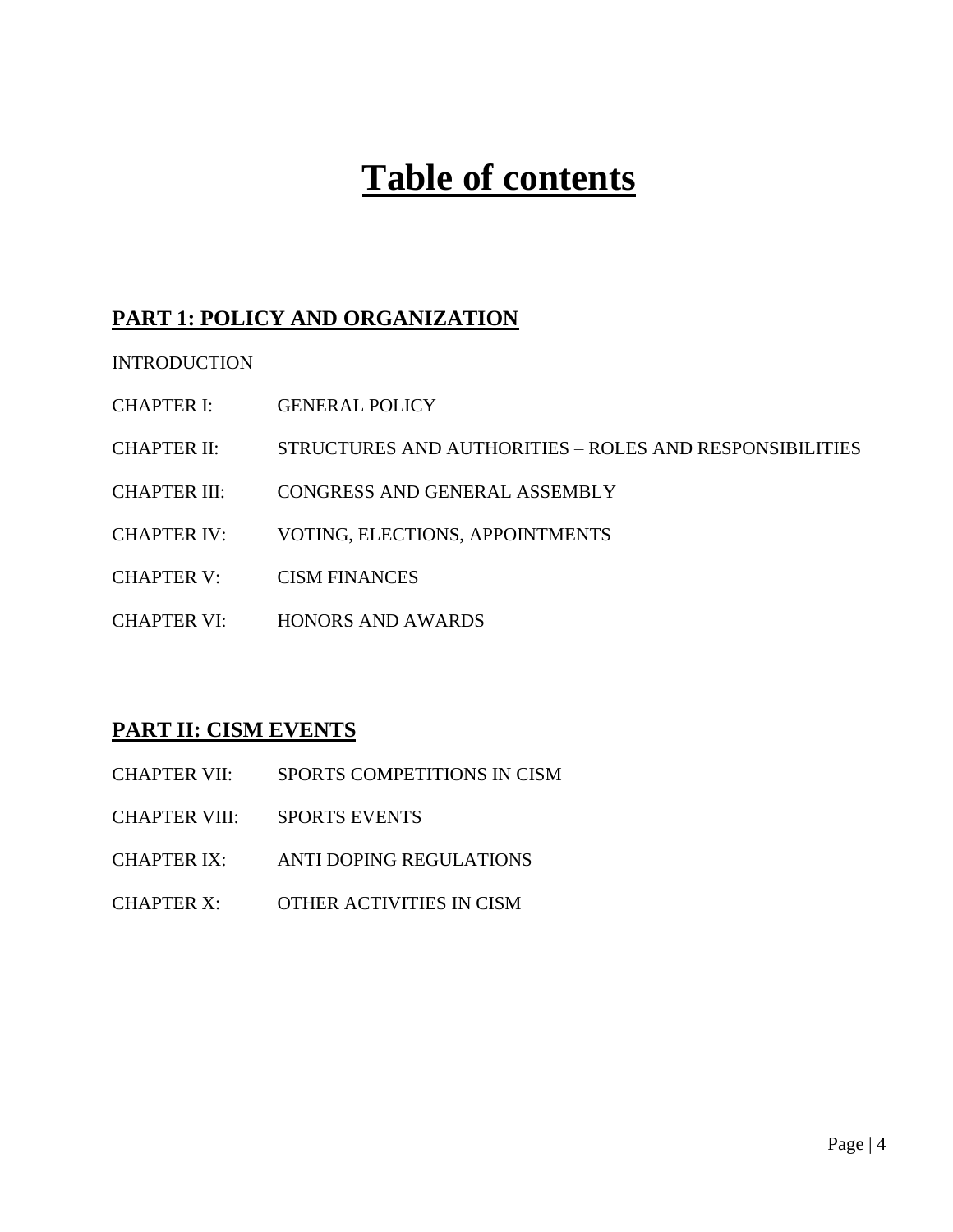# **PART 1: POLICY AND ORGANIZATION**

## **Introduction**

#### *CISM*

The International Military Sports Council, known by its acronym "CISM", is an international sports association composed of the armed forces of member nations accepted by the General Assembly. CISM is open to the armed forces of all nations officially recognised by the United Nations (UN). The fundamental aim of CISM is to promote sport activity and physical education between armed forces as a means to foster world peace. This ideal is encapsulated in the CISM motto "FRIENDSHIP THROUGH SPORT".

#### *Background*

CISM was founded on 18 February 1948 in Nice, France. The five founding nations were Belgium, Denmark, France, Luxembourg, and the Netherlands.

In the aftermath of World War I, an American, General John Pershing, recognized the need to breakdown linguistic and cultural barriers and promote friendship and morale among soldiers of Allied Forces. As a result, he established the Allied Forces Sports Council in 1919 and organized the first international military sport event, the Inter Allied Games, in France. These games involved 18 nations from five continents and 1500 athletes in 24 sports.

Following the Second World War, the Allied Forces Sports Council was revived and the second Inter Allied Games were held in 1946 in Berlin. Most notably, allies from Western and Eastern Europe competed in harmony. Unfortunately, because of political discord, the Allied Forces Sports Council was extinguished in 1947. However, the ideal was rekindled the following year with the founding of CISM and the rise of a global vision.

#### *Scope and Activity*

Since its founding in 1948 with five European nations, CISM has grown to over 140 member nations from Europe, Africa, Asia and America. In addition to many continental and regional championships, CISM organizes over 20 World Championships annually and the summer and winter Military World Games every four years with about several thousands participants including Olympic Medallists and World Champions. CISM also provides clinics, technical and solidarity assistance to and between members. In order to achieve these goals, CISM organises scientific, medical and sports symposia and seminars. CISM is involved in promoting peace through sports activities and other 'sport and peace' events.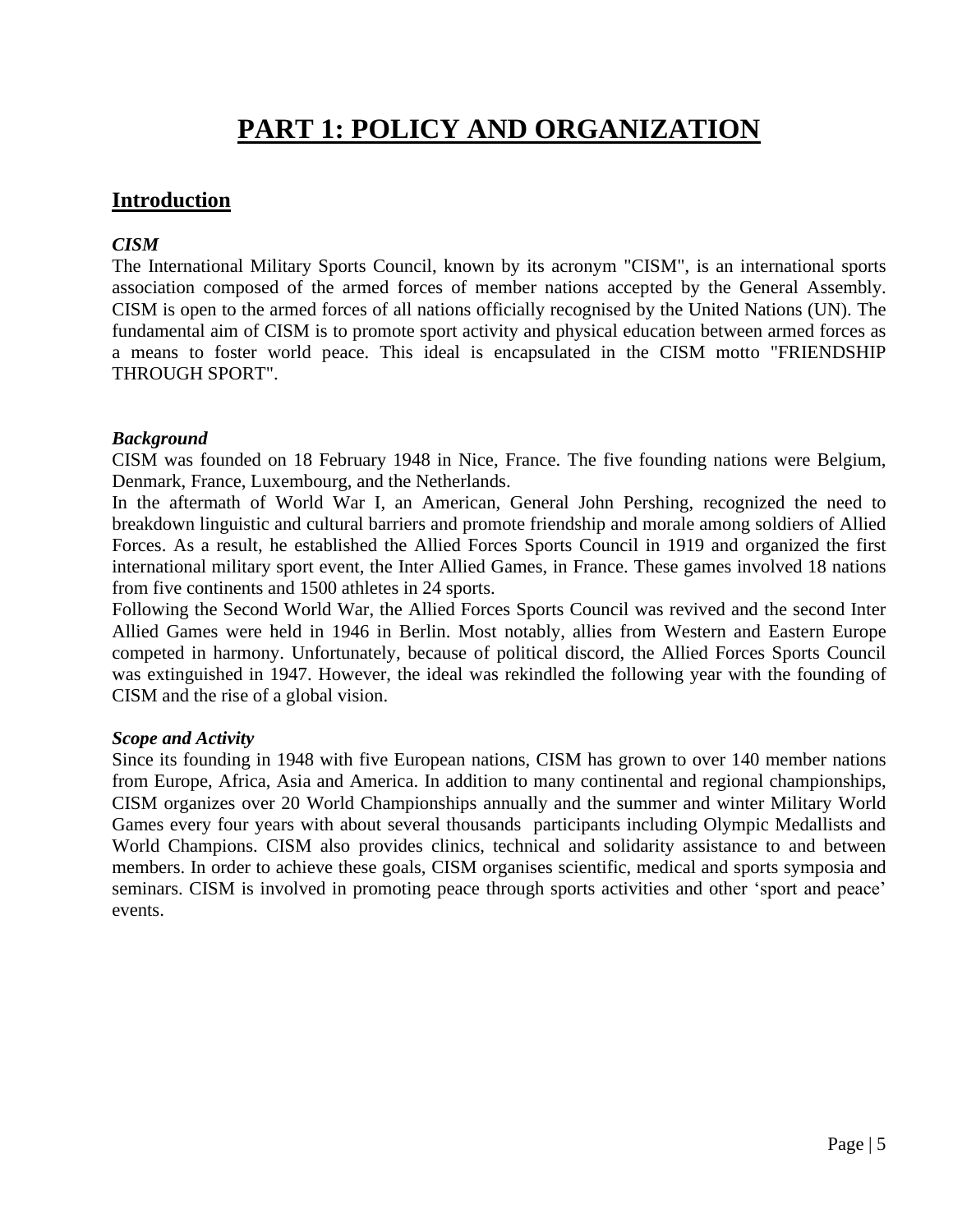# **Chapter I: GENERAL POLICY**

#### **Article 1.1. DEFINITIONS**

#### *Active Nation*

An active nation is a member nation which meets its financial responsibilities unless otherwise determined by the General Assembly (mandatory requirement). An active nation is also one which contributes to the maximum extent possible to the organization of and participation in CISM events (desirable requirement).

#### *Armed Forces (AF)*

The Army, Navy, Air Force or other Uniformed Services including without limitation national/federal (Self) Defense Forces and national/federal Security Forces, officially recognized by a member nation as being part of its Armed Forces and agreed by the General Assembly.

#### *Board of Directors (BoD)*

Board, composed of 19 (nineteen) members, elected and granted powers by the General Assembly to decide all measures relating to management and administration of CISM within the limits of its Statutes and Regulations.

#### *Chief of Delegation (CoD)*

Officer appointed head of his/her delegation by the responsible authorities of his/her nation and empowered to make decisions on behalf of those authorities.

#### *Chief of Mission (CoM)*

Officer appointed as the head of a mission by the appropriate authority of the member nation.

#### *CISM Authorities*

They are elected by the General Assembly, Continental Assemblies (held in the frame of a General Assembly) or appointed by the Board of Directors or their government to represent CISM, their continent, their nation or a sport.

CISM permanent authorities are:

- President,
- Secretary General,
- Vice Presidents,
- Members of the Board of Directors,
- Treasurer General,
- Chiefs of Delegation,
- President of CISM Sport Committees,
- Representative of the Presidents of CISM Sport Committees,
- Presidents of Commissions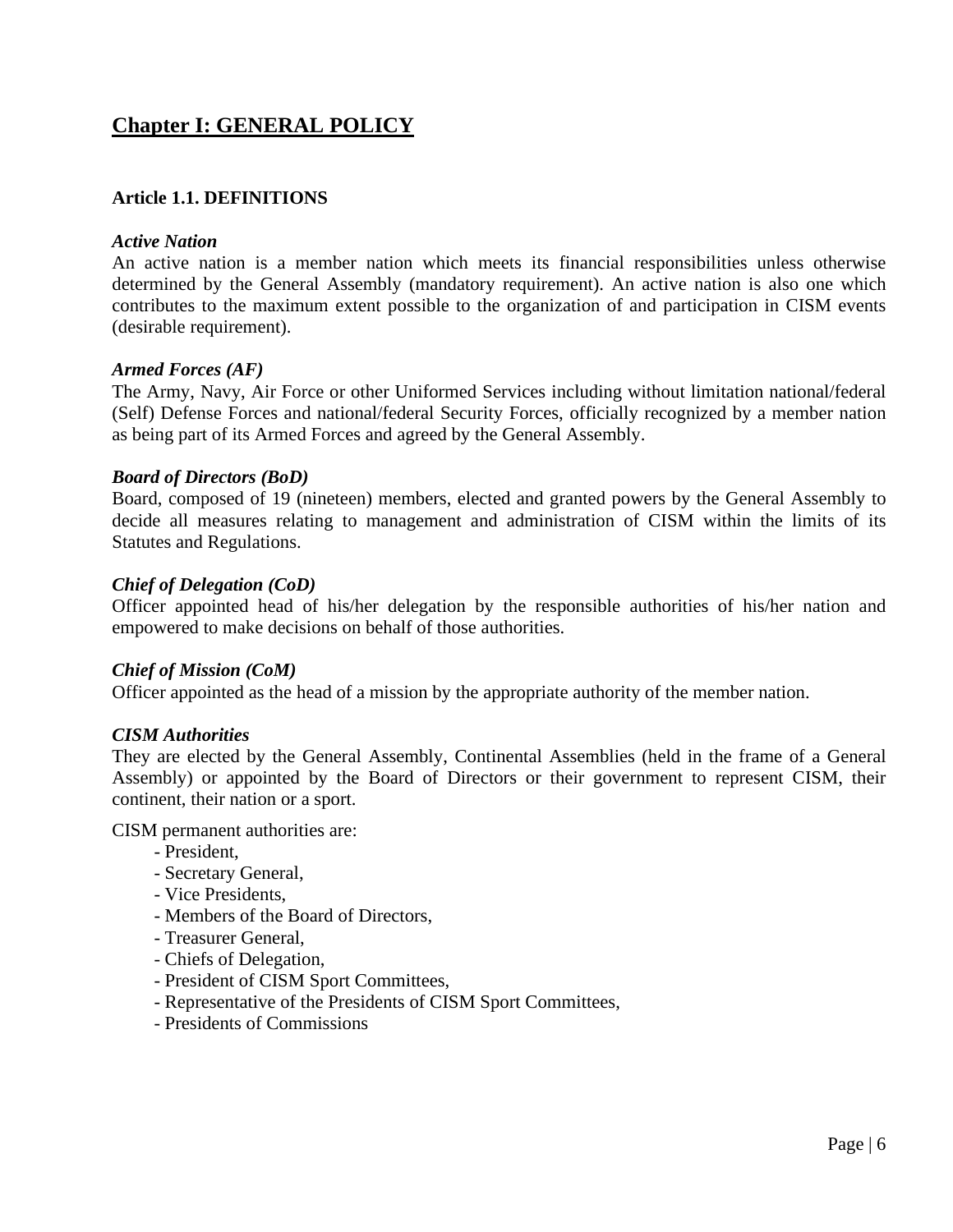#### *CISM events*

CISM events include:

- A. Sports competitions
- B. Courses and symposia,
- C. Official meetings as follows:
	- Congress and General Assembly,
	- Board of Directors meeting,
	- Continental meeting,
	- Meeting of a Commission,
	- Meeting of a CISM Sport Committee,
	- Meeting of a Working Group.

#### *Commission*

Commission established by the Board of Directors, working in a designated area of CISM activity.

#### *Congress*

The annual meeting of member nation delegates immediately before the General Assembly. The Congress is dedicated to strategic and business planning, discussions and debates, presentations and exchange of information.

#### *Delegate*

Officer, NCO or Ministry of Defense civilian appointed as such by his/her government or by the competent authorities of his/her nation to be a member of the nation's delegation to CISM. He should be on active duty and citizen of the nation he represents.

#### *Delegation (Del)*

The total number of a nation's delegates.

#### **Disciplinary Matters**

Includes but is not limited to violations of the CISM Statutes and the CISM Regulations; misconduct or bad behavior either on or off the playing field to include sexual or other forms of harassment; and criminal activity to include sexual assault.

#### *Emergency Board*

Temporary Committee making decisions in case of emergency between Board of Directors' sessions

#### *General Assembly (GA)*

Supreme authority of CISM, composed of delegations of member nations.

#### *General Secretariat (Gen Secrt)*

The permanent office that provides continuity to CISM. It is managed by the Secretary General and is comprised of military personnel, detached by member nations at their own expense, and civilian employees, paid from the CISM budget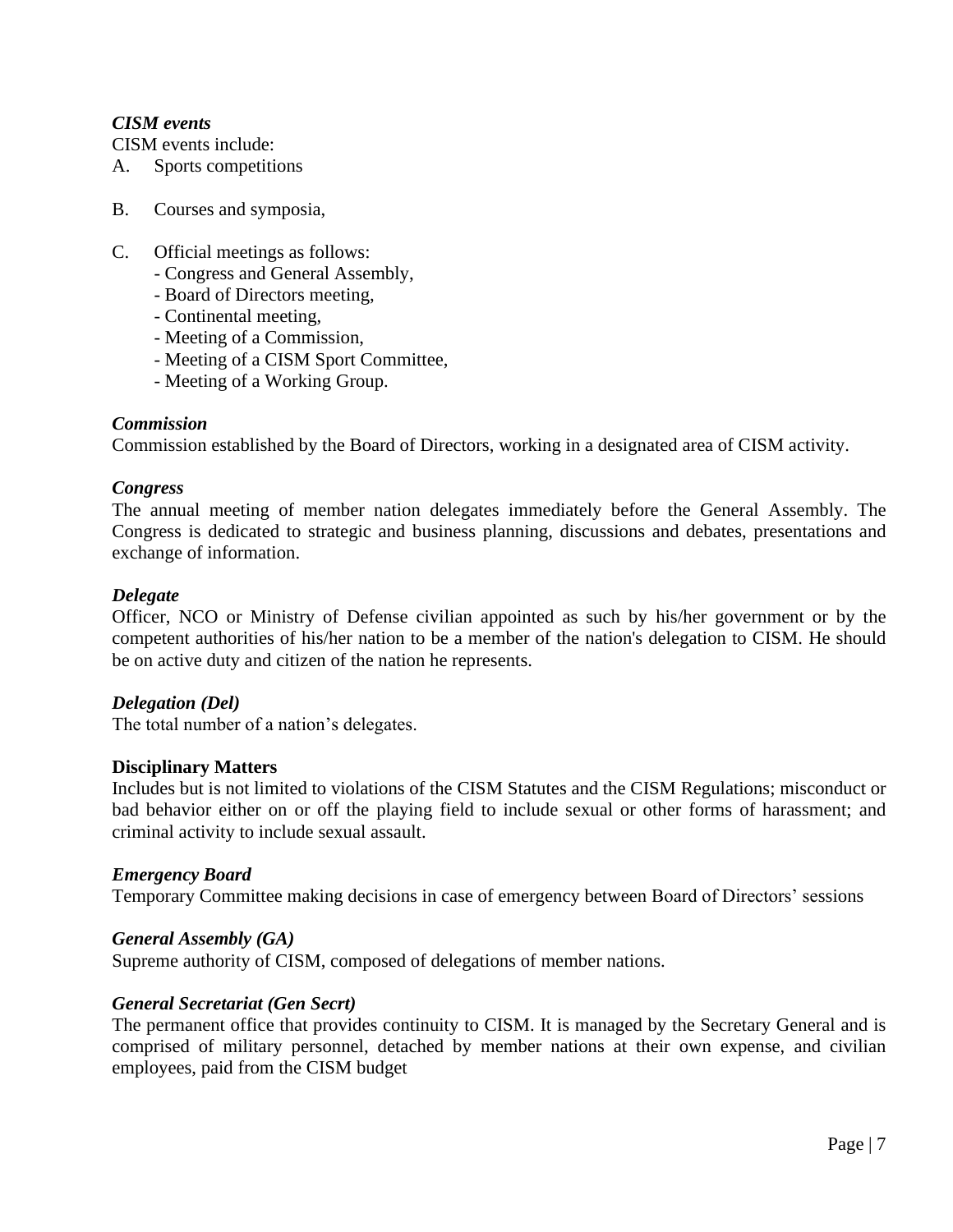#### **Harassment**

Is a course of conduct which annoys, threatens, intimidates, alarms, or puts a person in fear of their safety. Harassment is unwanted, unwelcomed and uninvited behavior that demeans, threatens or offends the victim and results in a hostile environment for the victim. Harassing behavior may include, but is not limited to, epithets, derogatory comments or slurs and lewd propositions, impeding or blocking movement, offensive touching or any physical interference with normal work or movement, and visual insults, such as derogatory posters or cartoons.

#### *Host Nation*

an active CISM member nation that agrees in writing to organize a CISM event in conformance with all applicable CISM Regulations. The specific terms and conditions, expectations, and mutual rights and obligations of the host nation and CISM HQ will be addressed in a written contract signed by the CISM President or other competent CISM official, and the Host Nation's Minister of Defense or other competent authority*.*

#### *Inactive nation*

An inactive nation is a member nation which has failed to meet its financial responsibilities, unless otherwise decided by the General Assembly.

#### *Liaison Office (L O)*

An optional entity, established by a Vice President, in consultation with member nations of his/her continent, responsible within a certain region to foster and co-ordinate CISM activities in its region and encourage non-member nations in its region to join CISM.

#### *Member Nation*

Nation admitted to CISM in conformity with the Statutes and regulations. Member nations include active and inactive nations.

#### *Mission (Mis)*

Nation's team participants in a CISM event.

#### *Nation*

Within the context of CISM, a nation, whether a member or not, shall be construed to mean only a nation officially recognized by the United Nations, including those states granted "non-member observer state" status.

#### *Observer*

A member or non-member nation, or an individual representing him/herself, or an organization, invited to attend a CISM event for the purpose of obtaining knowledge of a given event or of CISM in general.

#### *Official CISM Representative (OCR)*

Individual specifically designated by the Board of Directors, normally from its members, to represent CISM at world championships or other CISM events.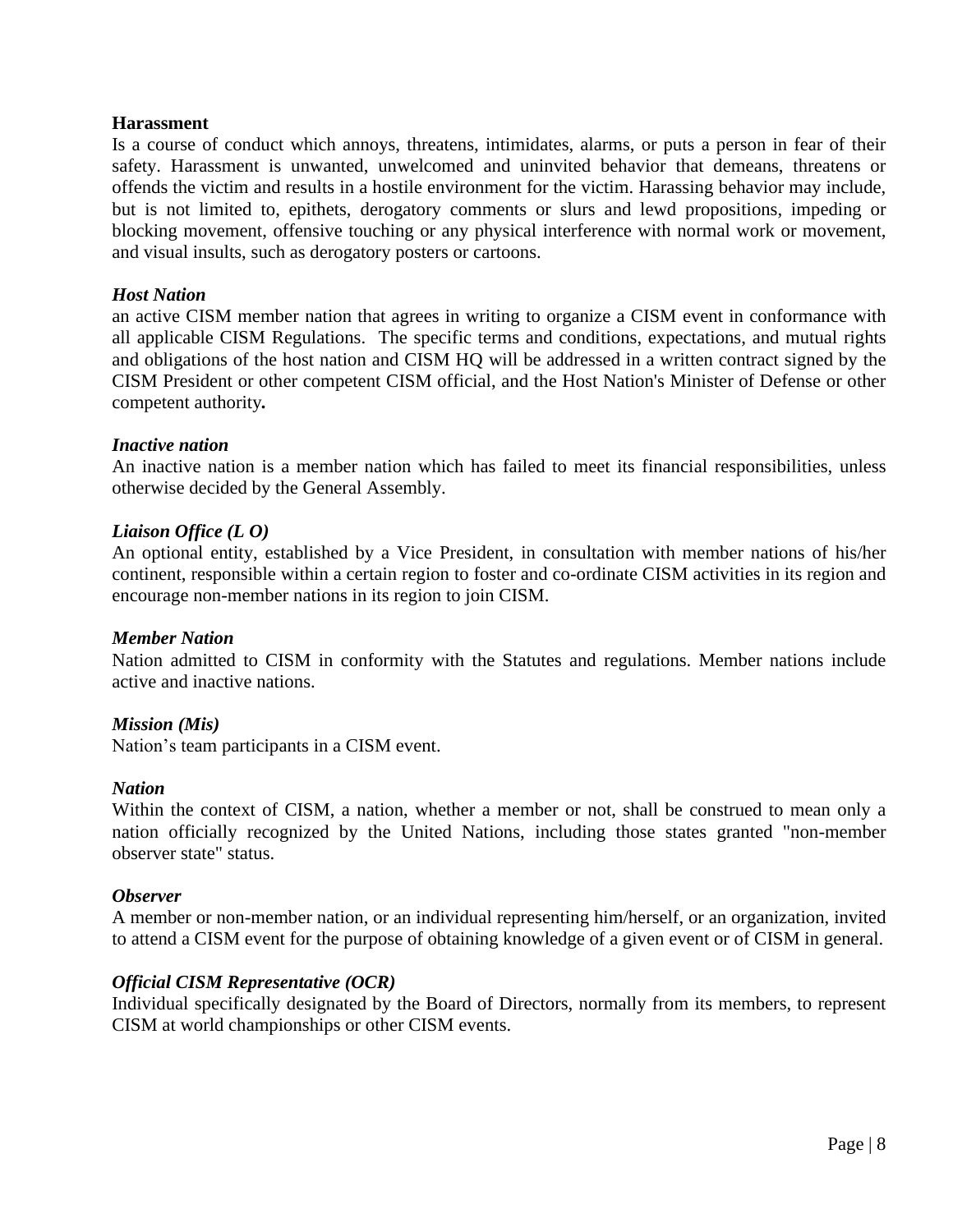#### *Partner*

An organization or individual with an international role, interested in military sports, and willing to promote CISM ideals. A partner shall be officially sanctioned by CISM and shall have met its financial obligations to CISM.

#### *President (Pres.)*

Officer elected by the General Assembly who presides over the Congress, the General Assembly and meetings of the Board of Directors and carries out responsibilities in accordance with the CISM Statutes and Regulations.

#### *President of the CISM Sport Committee (PCSC)*

Officer who manages and develops the corresponding sport.

#### *Presidents of the CISM Sport Committees Representative (PCSCR)*

Official representative of the PCSCs in the Board of Directors.

#### *Regulations*

CISM Regulations comprise the Statutes, the Regulations and the Sports Regulations.

#### *Secretary General (SG)*

Officer elected by the General Assembly who ensures the implementation of the decisions of the General Assembly and the Board of Directors, manages the General Secretariat and implements the CISM budget approved by the General Assembly.

#### **Sexual Assault**

Intentional sexual contact characterized by the use of force, threats, intimidation, or abuse of authority or when the victim does not or cannot consent. Sexual assault includes rape, forcible sodomy, or attempts to commit these offenses, and unwanted, inappropriate physical contact such as groping or fondling.

#### **Sexual Harassment**

Includes unwelcome sexual favors, and other verbal, nonverbal, or physical behavior or conduct of a sexual nature that creates an intimidating, hostile, or offensive environment. Sexual harassment is a form of discrimination and is therefore unacceptable behaviour that will not be tolerated at any CISM event or activity.

#### *CISM Sport Committee (CSC)*

Committee responsible for the management, development and technical aspects of each sport admitted as CISM category one (1) sport.

#### *Treasurer General (TG)*

Officer elected by the General Assembly who is responsible for the financial management of CISM.

#### *Vice-President (VP)*

Officer representing one continent, voted in by the active nations belonging to his/her continent who serves on the Board of Directors.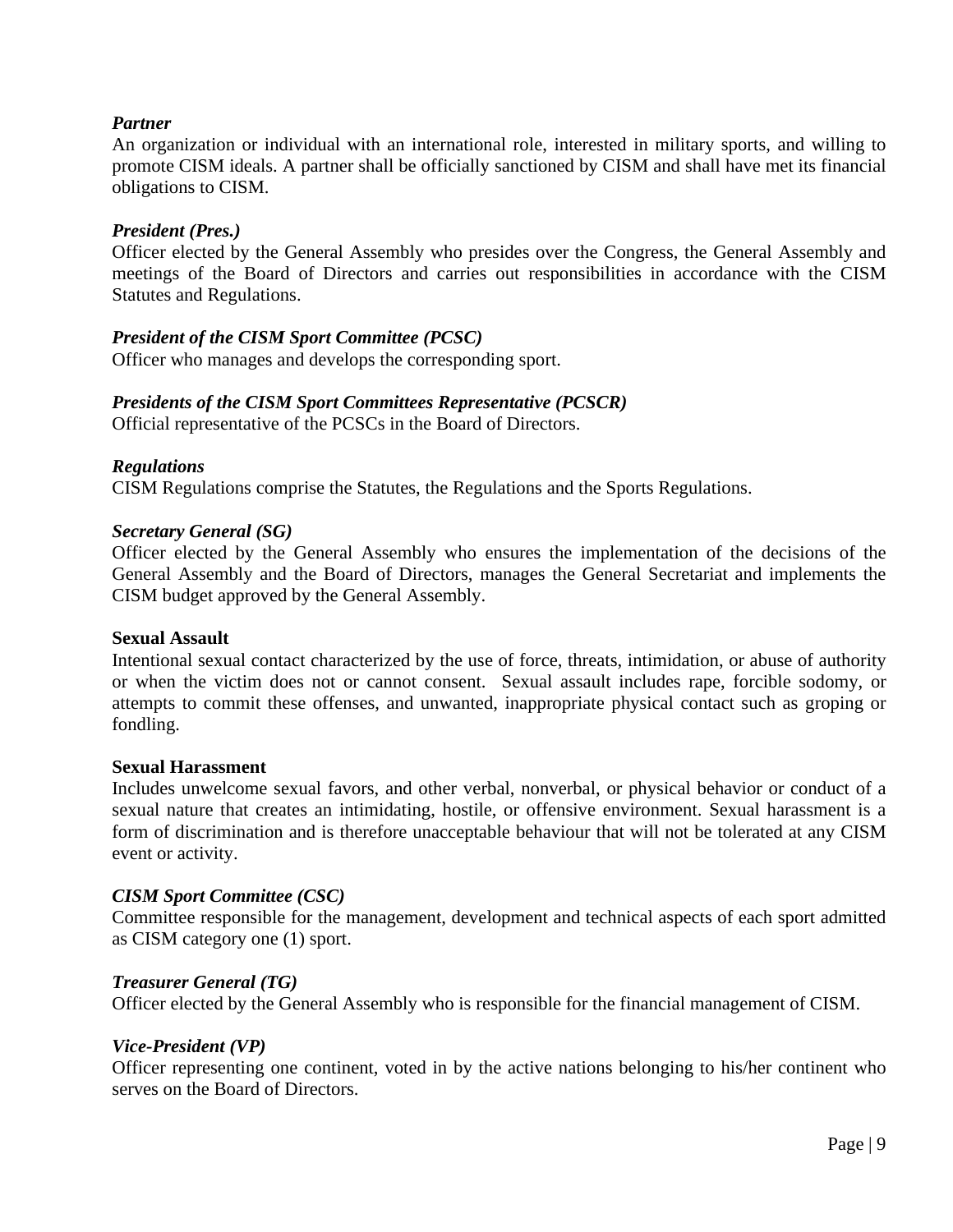#### *Working Group*

Group established to study a specific issue or execute a specific task for a limited duration.

#### **Article 1.2. AUTHORITATIVE DOCUMENTS**

The documents governing CISM activities are:

- A. The Statutes which establish the legal and institutional foundation of CISM,
- B. The Regulations which codifies CISM policy and sets the rules concerning the development of the principal activities,
- C. The Sport Regulations governing CISM sports,
- D. The CISM strategic and annual business plans,
- E. The world calendar.

#### **Article 1.3. AMENDMENT OF REGULATIONS**

- A. All amendments of the Statutes as well as all amendments of the Regulations pertaining to financial matters and electoral process, acceptance of new member nations, final status of inactive or suspended nations or changes in related policy are under the sole authority of the General Assembly. All other amendments of the Regulations are under the authority delegated by the General Assembly to the Board of Directors. The General Assembly retains the right to amend any policy and regulations.
- B. Amendments to the Statutes require a three-quarter  $(\frac{3}{4})$  majority while amendments to the Regulations require only an absolute majority as long as they do not affect the Statutes in any way,
- C. Changes to the Statutes also require approval by royal decree and due publication as provided for by Art. 3 of the Belgian act of 25 October 1919,
- D. All proposals for amendment of Regulations under the authority of the General Assembly shall:
	- 1. Be submitted by a Chief of Delegation or the Board of Directors,
	- 2. Provide justification,
	- 3. Be made in writing,
	- 4. Be addressed to the General Secretariat, at least 4 (four) months before the start of the General Assembly. The appropriate Commission studies the proposal and submits it with its recommendation to the Board of Directors. The latter in turn submits it with its own recommendation to the General Assembly. The proposal and the recommendations are part of the preparatory document for the General Assembly.
- E. Late proposals for amendment of Regulations under the authority of the General Assembly may be put on the agenda by majority vote of the General Assembly.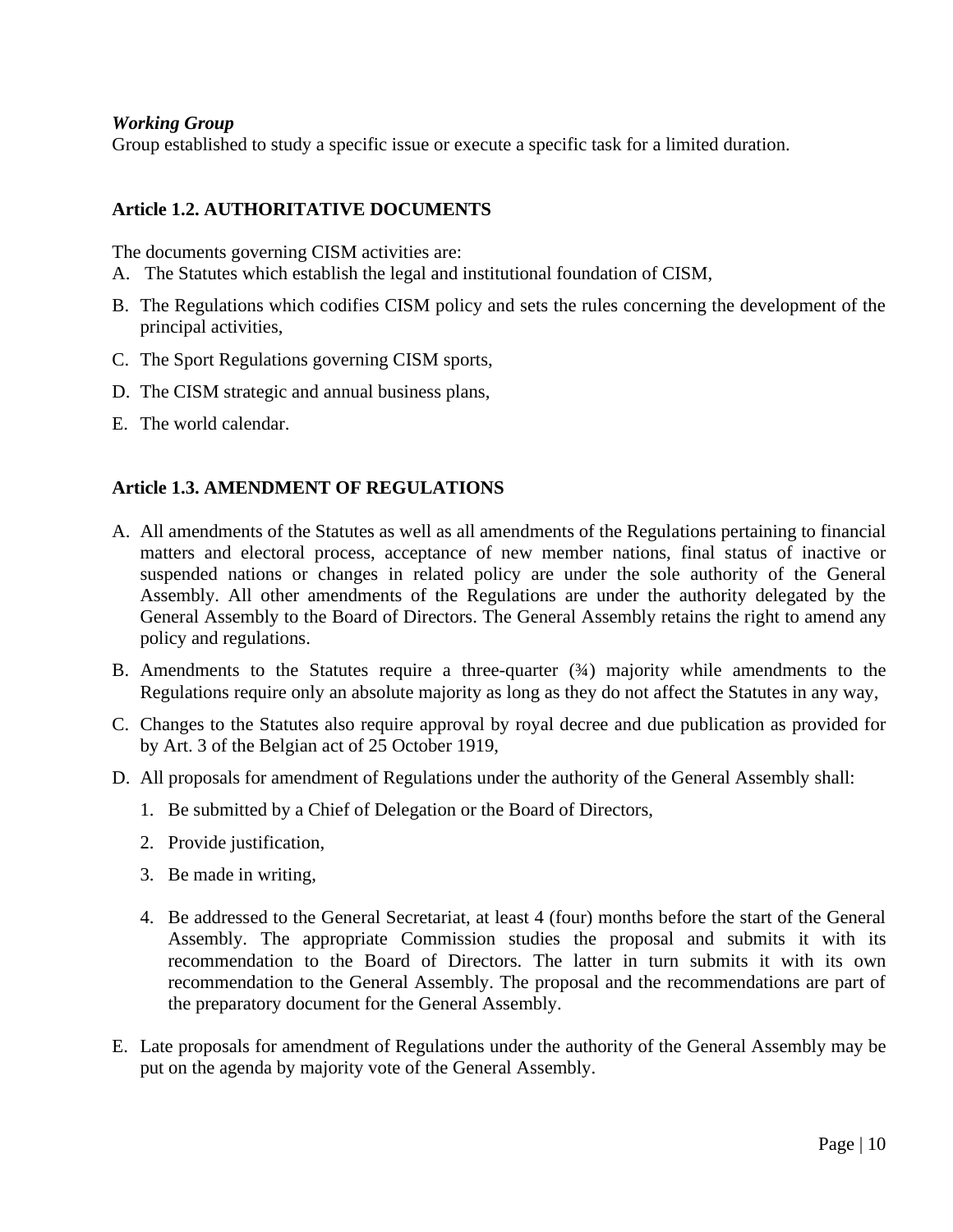#### **Article 1.4. CASES NOT PROVIDED IN REGULATIONS**

- A. All matters not provided in Statutes and the Regulations are decided by the General Assembly.
- B. In urgent circumstances, the Board of Directors or the Emergency Board is empowered to take necessary measures on which it reports to the next General Assembly.

#### **Article 1.5. OWNERSHIP AND TV RIGHTS**

In accordance with the CISM Statutes articles 10 and 11, CISM shall be the exclusive owner of all rights relating to its events.

- A. Ownership rights
	- 1. The ownership rights of CISM products (publications, brochures, pins, logos, etc.) belong to CISM who may yield the rights to the organizing nation only under the following conditions:
		- a. for usage within the armed forces of the organizing nation,
		- b. for usage within the national civilian community.
	- 2. The CISM insignia or logo embodies the symbols of the International Military Sports Council. The insignia or logo is legally protected CISM property and shall not be modified in any way. The use of CISM insignia or logo for commercial purposes shall be regulated by the Board of Directors.
- B. TV rights

CISM expressly encourages organizers of CISM events to enter into agreements with sponsors and TV networks to allow CISM activities to appear on television. However this transfer of rights shll be subjected to a contract between CISM and the organizing nation. Consequently:

1. CISM is the only entity with exclusive copyrights for all TV broadcast of its Championships including Military World Games,

2. CISM can yield the copyrights to a national TV network as long as broadcasting is done on national or local bases,

3. CISM requires that copies of all raw and edited footage filmed at those championships be sent to its headquarters,

4. CISM, being the owner of the championships, possesses the exclusive copyrights for the international broadcasting of its events. Any organizer, who wishes to broadcast its championship on an international network, shall go through CISM.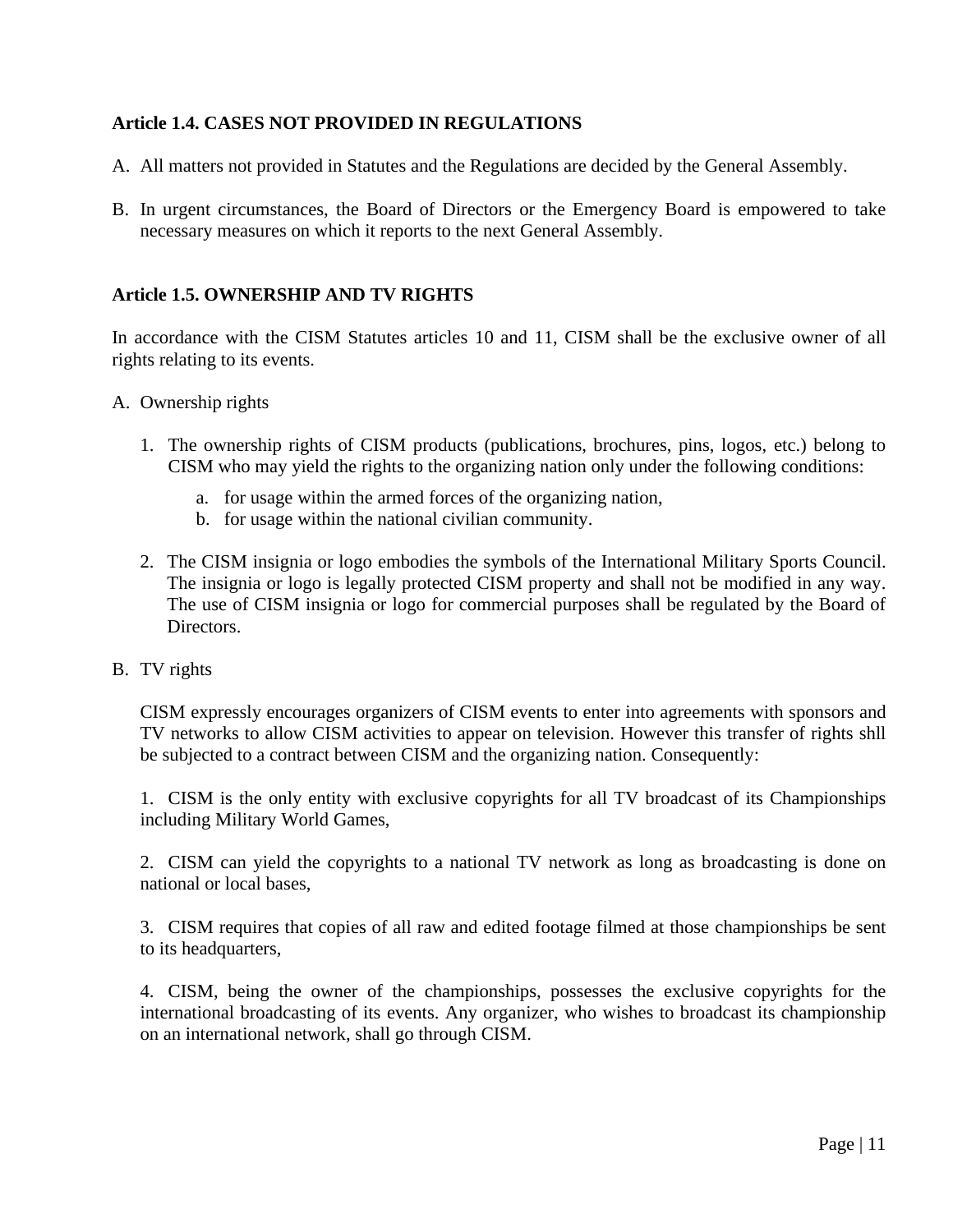#### **Article 1.6. OFFICIAL CISM LANGUAGES**

- A. The official languages of CISM are English, French, Spanish and Arabic. Only the Statutes and the Regulations are printed in these languages. All other documents are printed in English and French only.
- B. For any interpretation of the Statutes, the French text prevails. For interpretation of the Regulations, the English text prevails.
- C. At the Congress and the General Assembly, simultaneous translation into English, French, Spanish and Arabic shall be available during the proceedings.
- D. During Board of Director meetings, simultaneous translation into English and French shall be provided.
- E. At other official CISM meetings and World Championships, English is required. French is optional.

## **Article 1.7. CONDITIONS FOR JOINING CISM**

- A. In order to join CISM, a nation must meet the following conditions:
	- 1. Be officially recognized by the United Nations,
	- 2. Have Armed Forces, as defined in the CISM Regulations, article 1.1. "Definitions".

For purposes of this provision, the term "officially recognized by the United Nations" includes those states granted "non-member observer state" status by the United Nations.

- B. The candidacy, signed by the Minister of Defense or the highest national military authority is presented to the General Assembly. The decision to accept a nation to be a member is taken during a secret ballot requiring a three-quarter  $(34)$  majority vote.
- C. To obtain active member nation status, the nation must meet its financial obligations.

#### **Article 1.8. MEMBERSHIP PROCEDURE**

- A. A nation applying for membership must be presented to the Board of Directors by a member nation or a member of the Board of Directors. That nation shall provide to the General Secretariat, six (6) months before the date of the General Assembly, a package containing the following information:
	- 1. The general organization of its Armed Forces (Navy, Army, Air Force, Marines, Coast Guard, Border Patrol, Police, etc.),
	- 2. An assessment of its ability to participate in CISM activities (General Assembly, championship, CISM Sport Committee...),
	- 3. A list of the main sports played by its armed forces,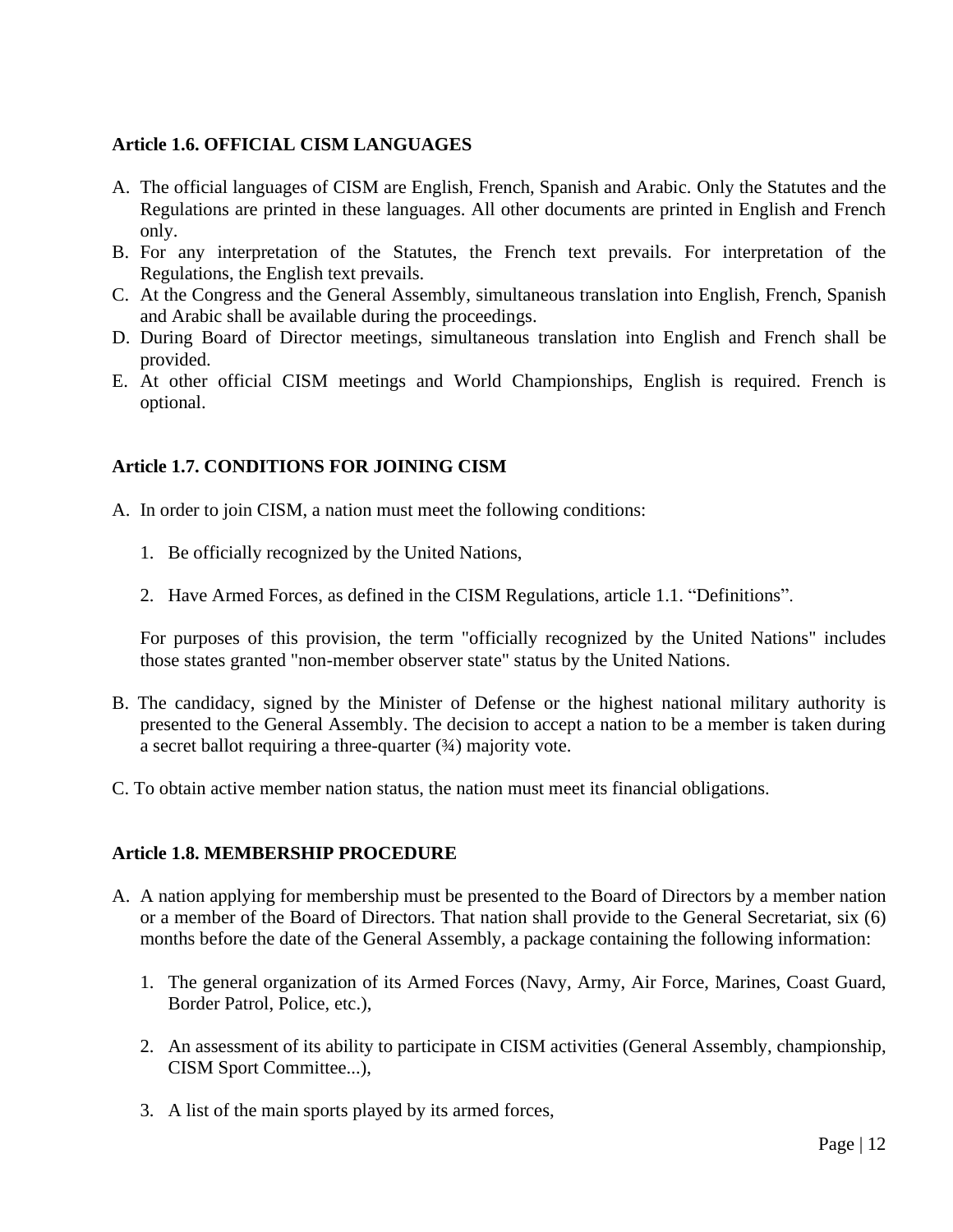- 4. An official declaration, signed by a responsible authority (Minister of Defense or highest national military authority), pledging to respect the Statutes and the Regulations of CISM.
- B. 1. The Board of Directors reviews the candidacy package and includes the candidacy to the next General Assembly's agenda if there is no opposition.
	- 2. The BoD may present a candidacy to the GA regardless of the completeness of the candidacy package provided that there is full disclosure and the GA is informed about the deficiencies of the candidacy package.
	- 3. Additionally, the Board may present to the GA proposed nations that have yet to provide candidacy packages or nations that have yet to express their interest in joining CISM.
	- 4. The GA may vote on the candidacy and if approved, the nation's membership is conditioned upon providing the Secretary General with the completed package. Upon receipt and approval of the completed package, the nation is considered a member.
	- 5. If a completed package is not submitted by the proposed nation within two years after GA vote, the proposed nation must be submitted to the GA for vote.
- C. Immediately after a nation has joined CISM, the Secretary General will advise that nation, officially recognizing its membership to CISM. He also informs all delegations and other CISM authorities.
- D. The new member nation shall, no later than one month after its recognition, send to the Secretary General:
	- 1. Mandatory
		- a. the list of the officers (a Chief of Delegation and up to four (4) delegates) of its delegation along with a short curriculum vitae and a recent photograph,
		- b. the address of the delegation with E-mail, telephone and fax numbers.
		- c. the exact scale colour reproductions of the national flag, the coat of arms, and the armed forces badges,
		- d. a MP3 version of their national anthem.
	- 2. Optional
		- a. proposals for some officers to be part of a Commission or a CISM Sport Committee,
		- b. its choice of a Liaison Office in case of close proximity to two Liaison Offices,
		- c. if it is necessary, a more complete package on its military sport organization (responsible agency, military sports school, special units, availability of its installations to hold CISM events...).
- E. In return, the Secretary General supplies at no cost to the new member nation: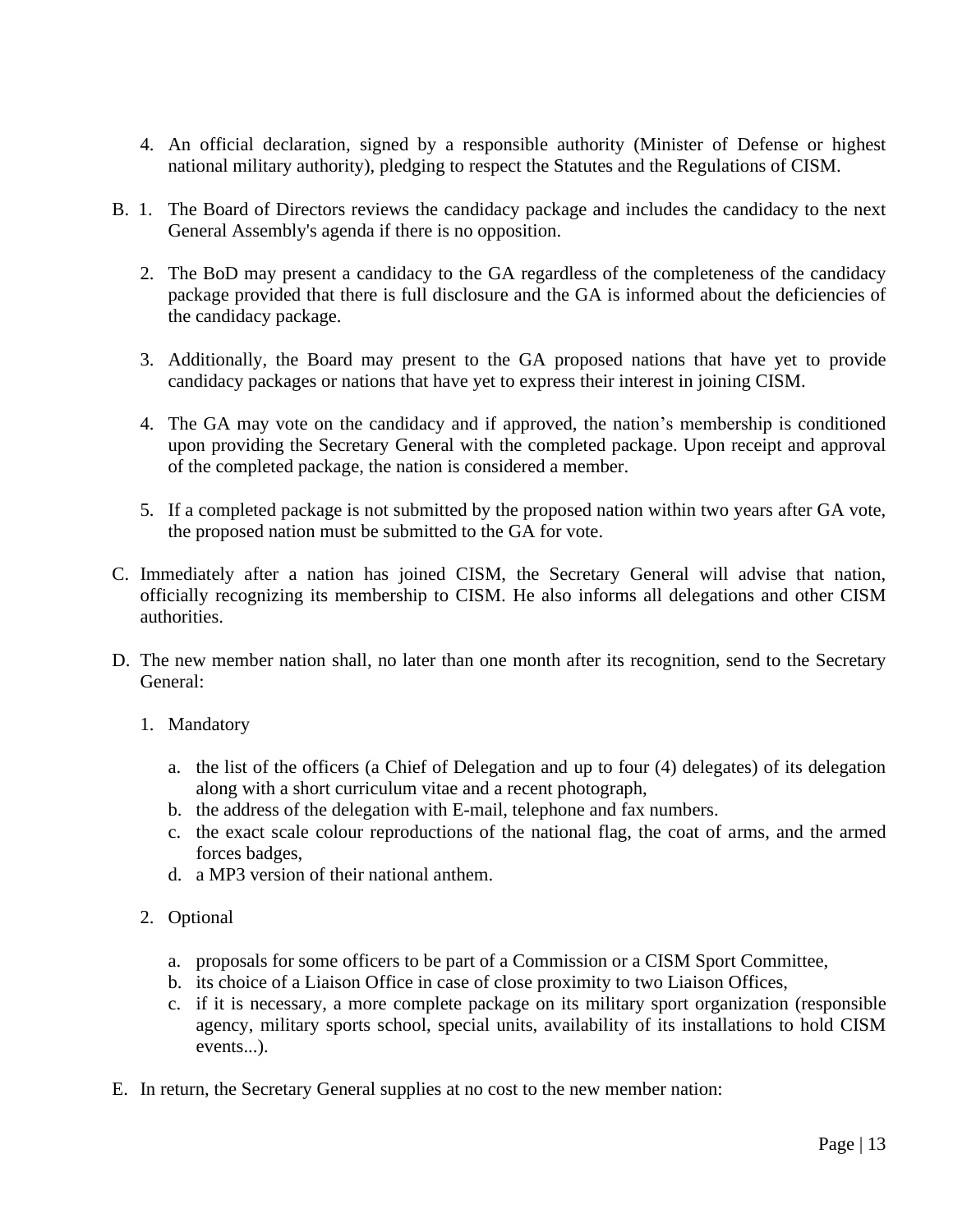- 1. The CISM Statutes,
- 2. The Regulations,
- 3. The Sports Regulations,
- 4. The CISM directory,
- 5. Their login and password information to access the CISM Website extranet section,
- F. The rights of a member nation to benefit from CISM include:
	- 1. If CISM studies, clinics and seminars are concerned to:
		- a. participate in all clinics and study days,
		- b. receive the technical brochures,
		- c. take part in all sessions.
	- 2. If technical sports assistance program is concerned:
		- a. the purchase of sports equipment at advantageous prices,
		- b. advice from experts on the construction of sports facilities,
		- c. the training of staff (sports medicine training, etc.),
		- d. the planning of a program for the development of sport on a national and/or military level.

G. By a three quarters (3/4) majority vote, the CISM Board of Directors may provide conditional membership to any nation that meets and fulfills all requirements for membership including its financial obligation, at any moment of the year.

Except for voting right at the successive CISM General Assembly, conditional membership temporarily provides the nation with full membership rights as any CISM active member nation, until the next GA at which time the GA is invited to vote for the nation's permanent membership.

A nation can be granted a conditional membership only one time for a period that stops at the end of the GA, regardless of the result of the permanent membership vote.

#### **Article 1.9. RESIGNATION OR TERMINATION FROM CISM**

- A. A member nation may resign from CISM by sending written official notice of withdrawal signed by the Minister of Defence or the highest national military authority to the CISM President by registered mail.
- B. In this case, the Secretary General shall immediately inform the members of the Board of Directors and the CISM authorities concerned of such notice.
- C. The Secretary General acknowledges the resignation. He notifies the resigning member nation of the official date it goes into effect by registered mail. He enters the reading of this notification as an item on the agenda of the following General Assembly.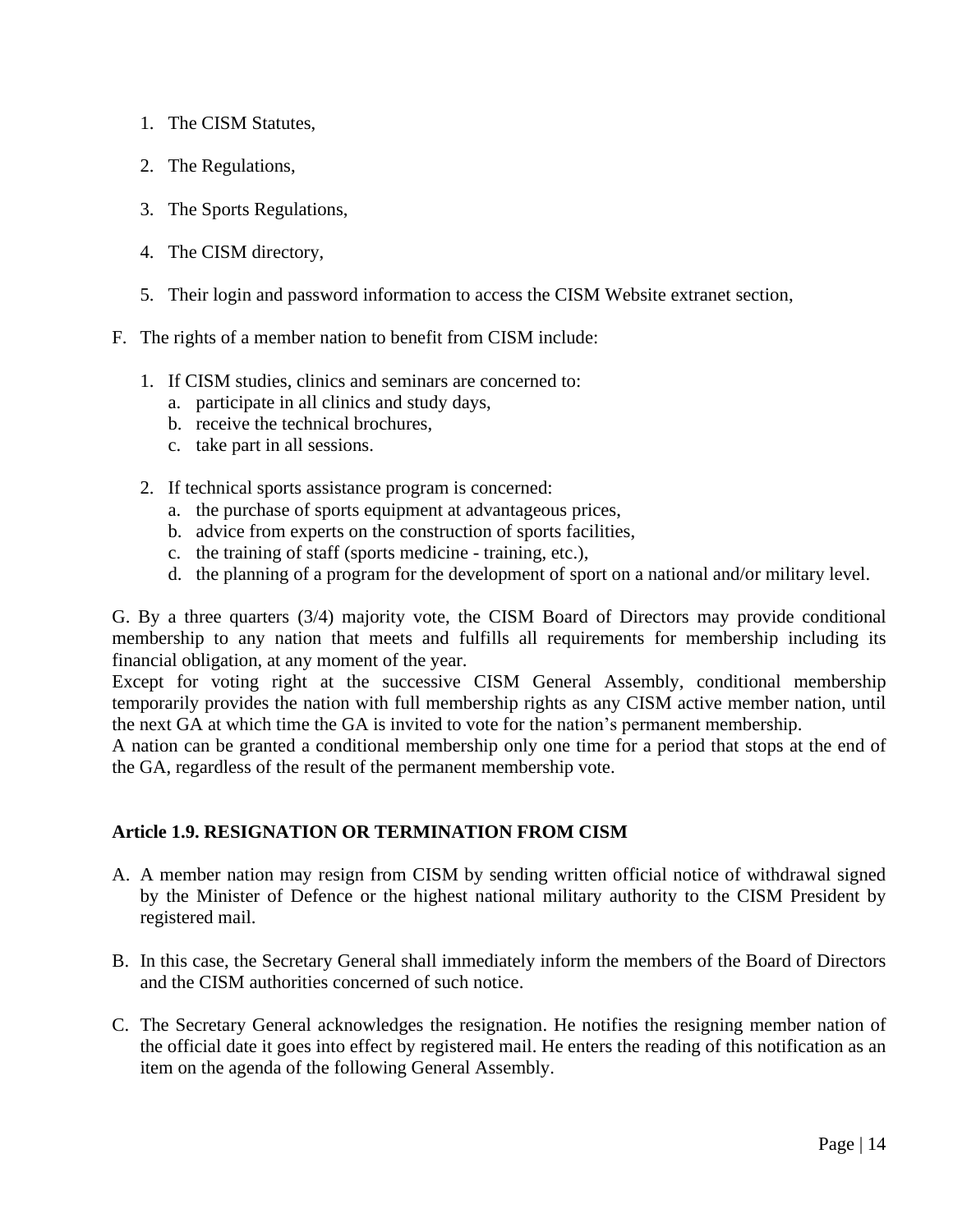- D. If a nation's membership is cancelled due to its inactive status the General Secretariat will inform the nation concerned of its termination by registered mail.
- E. The resigning member nation cannot claim any part of CISM assets since these are joint assets.
- F. After 2 (two) years of inactive status, a nation's membership to CISM will be reviewed and decided by the Board of Directors.

#### **Article 1.10. RIGHTS OF A MEMBER NATION**

- A. Active member nations have the right to:
	- 1 Participate with the right to vote in the General Assembly,
	- 2 Be invited to all CISM championships,
	- 3 Organize CISM championships or other events,
	- 4 Benefit from CISM studies, clinics and seminars,
	- 5 Benefit from the technical sports assistance program.
- B. Inactive member nations have the same rights as active member nations except that:
	- 1. They do not have the right to vote at the General Assembly,
	- 2. They do not participate in any CISM event until they have met their financial obligations (principle "No Pay- No Play"). In this sense, inactive nations may not be part of any continental/regional CISM structure/entity (continental offices, regional offices, etc.). If they want to take part in CISM competitions, the membership fee must be paid before the deadline set to return the final entry for the respective competition,
	- 3. They are not subject to the annual membership fee,
	- 4. Their candidates are not eligible for any CISM function,
	- 5. The mandates of elected or appointed officials are immediately terminated.
- C. Said nation regains the status as an active nation when its financial obligations are fulfilled.

#### **Article 1.11. DUTIES OF A MEMBER NATION**

A member nation has the following obligations:

A. Respect the CISM principles (Statutes art.3.),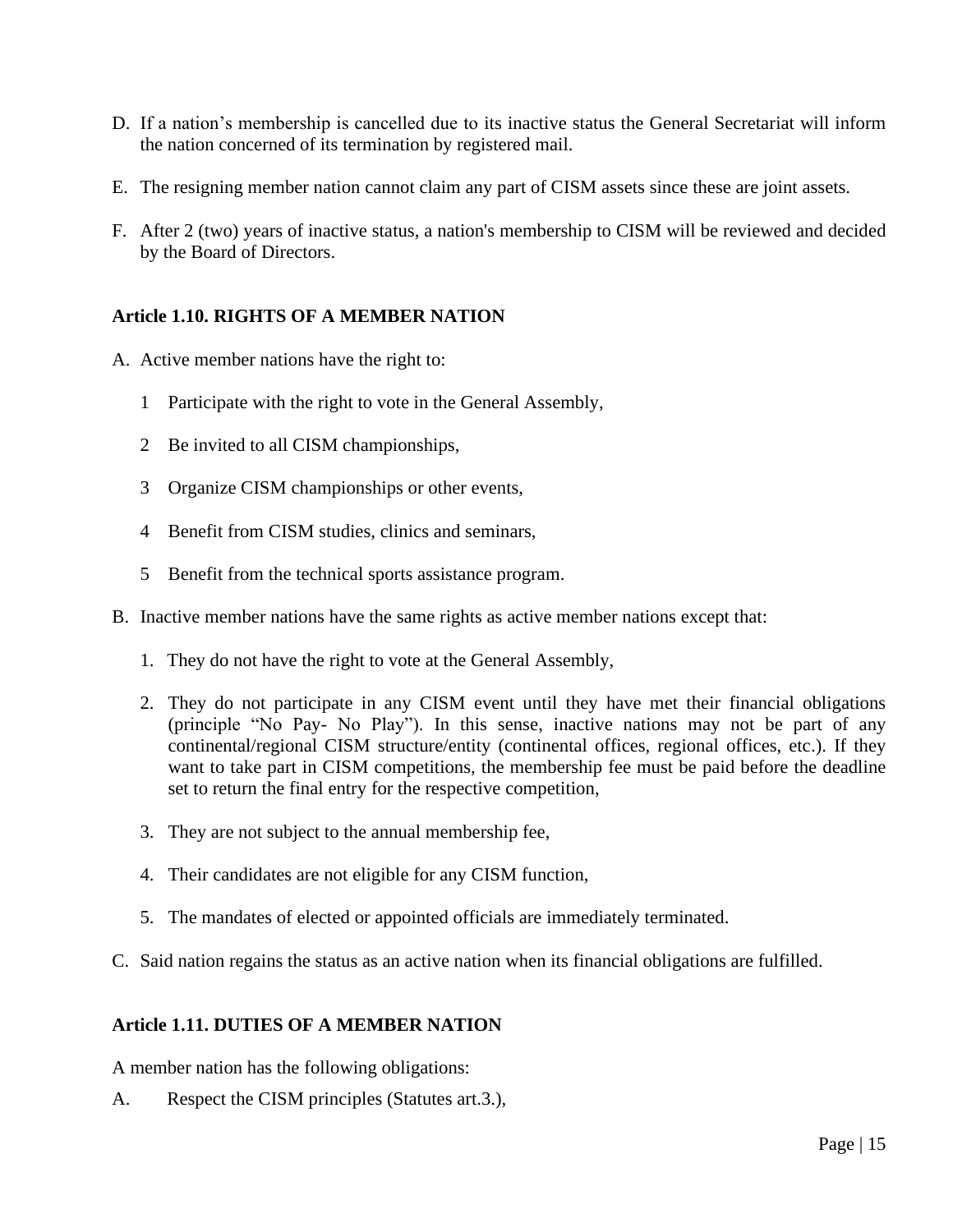- B. Comply with CISM Regulations,
- C. Meet its financial obligations within the prescribed time limit,
- D. Timely respond to all demands from the CISM Secretary General,
- E. Respect the deadlines and procedures set in all official invitation files.

#### **Article 1.12. SANCTIONS**

- A. The authorities mentioned below may impose sanctions where any member nation, any mission, team or person belonging to a member nation, do not respect the apolitical spirit of CISM, or behave in an unsportsmanlike manner, or engage in criminal behaviour, misconduct, sexual or other forms of harassment, or failure to honour contractual commitments made to CISM, or failure to comply with any CISM Regulations, or other forms of disciplinary activities.
- B. In such cases, the following maximum sanctions may be imposed:
	- 1. The Official CISM Representative (OCR) at a championship may suspend an athlete, official, team or mission from further participation at that championship,
	- 2. The Secretary General may:
		- a. issue a letter of censure to Chiefs of Delegation (CoD),
		- b. under exceptional circumstances, temporarily suspend an athlete, an official or a team pending the decision of the Discipline Commission.
	- 3. The President of CISM may issue a letter of censure to Chiefs of Staff and/or civilian federations,
	- 4. The Board of Directors (BoD) or the Emergency Board (EB) may temporarily suspend a member nation until the following General Assembly. The BOD/EB will review all Discipline Commission findings imposing a financial penalty. The BOD/EB may lower the amount of the financial penalty or decide a financial penalty is not appropriate, but the BOD/EB may not increase the amount of the financial penalty.
- C. Where the above sanctions are considered inappropriate by any CISM authority the Secretary General will refer the case to the Discipline Commission which may impose the following maximum sanctions:
	- 1. Issue of a letter of censure to the Minster of Defence and/or Chief of Staff,
	- 2. Suspension of a member to lifetime,
	- 3. Suspension of a team up to four years,
	- 4. Temporary suspension of a member nation until the following General Assembly,
	- 5. Impose a financial penalty but only with the approval of the BOD/EB.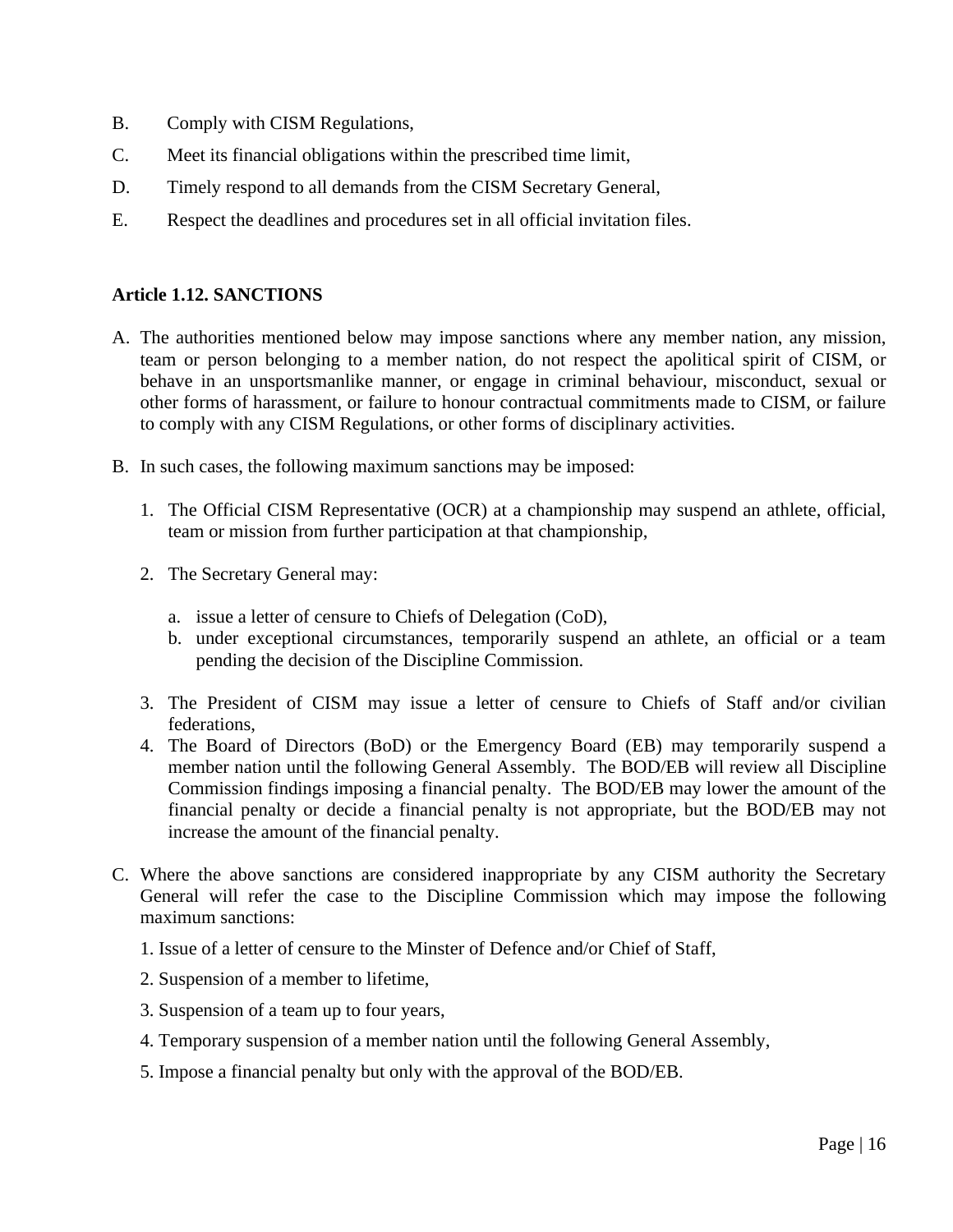- D. All doping cases will be decided by the Discipline Commission. The Anti-Doping Regulations will be applied.
- E. Suspension or exclusion of a member nation from CISM and any sanctions proposed in excess of the above may only be imposed by the General Assembly.
- F. Any suspension of member nations shall be reviewed annually by the General Assembly.

#### **Article 1.13. PRECEDENCE IN PROTOCOL**

- A. The order of precedence is as follows:
	- 1. President,
	- 2. Vice-President of the host continent,
	- 3. Secretary General,
	- 4. Other Vice-Presidents in order of seniority,
	- 5. Members of the Board of Directors, in order of seniority based on date of election to the Board of Directors or, in case of equal service, military rank,
	- 6. Treasurer General,
	- 7. Chiefs of Delegation, based on French alphabetical order of the nations they represent,
	- 8. Presidents of CISM Sport Committees Representative and Presidents of CISM Sport Committees in order of seniority based on date of election as PCSC, or in case of equal service, military rank.
	- 9. Presidents of Commissions (non Board members),
	- 10. Delegates, based on French alphabetical order of the nations they represent,
	- 11. Members of Commissions, CISM Sport Committees.
- B. The Official CISM Representative to an event, appointed by the Board of Directors, represents CISM and takes precedence over all other CISM authorities, unless the President of CISM is present.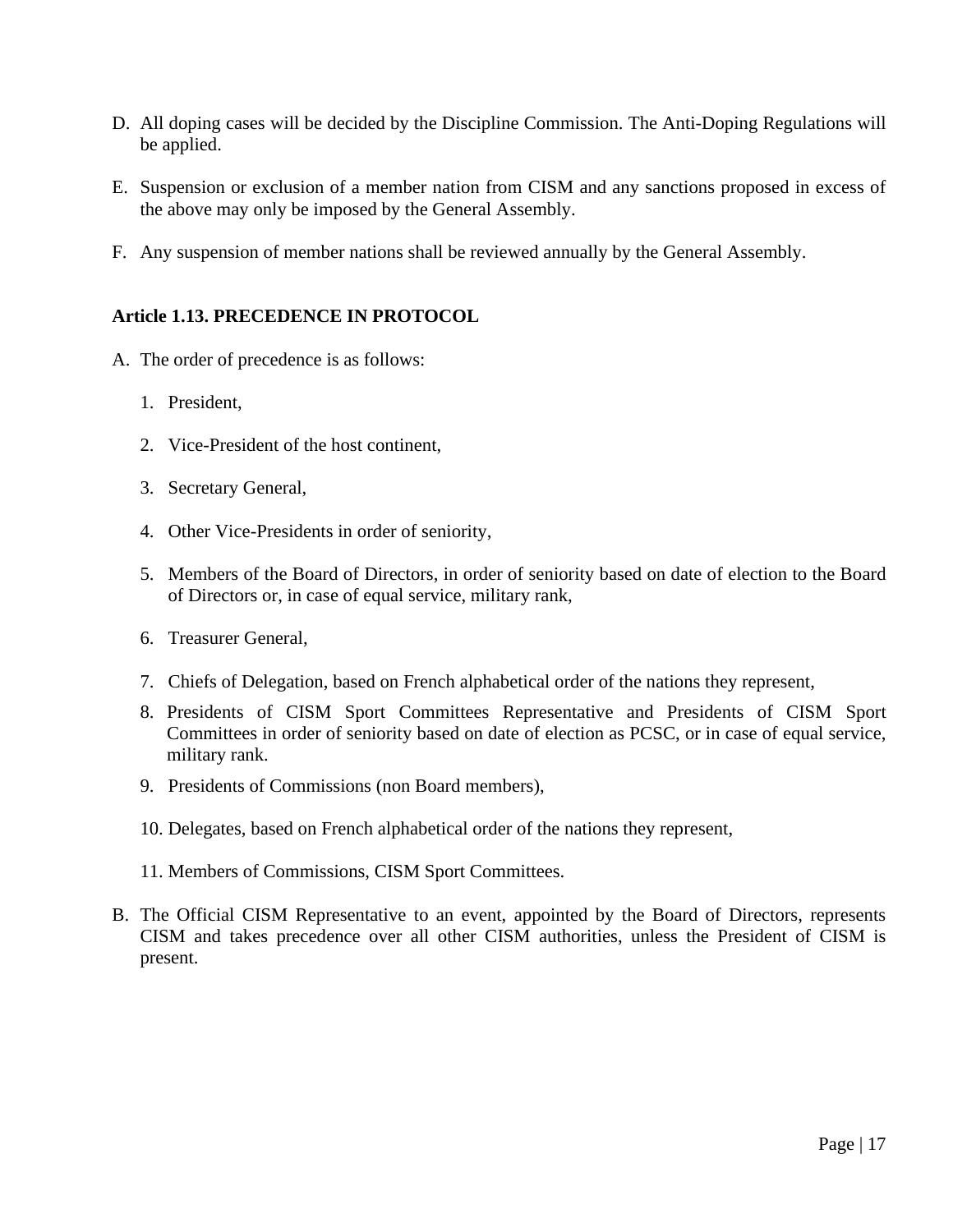# **Chapter II: ORGANIZATION**

#### **Article 2.1. CISM ORGANIZATIONAL STRUCTURE**

A. The CISM organizational structure is shown hereunder:



B. The main directional and managerial bodies and officers of CISM are:

- 1. General Assembly, 1. President,
- 2. Board of Directors, 2. Vice-Presidents,
- 
- 
- 5. CISM Sport Committees 5. Treasurer General,
- 
- 

Bodies: Officers: Officers:

- 
- 
- 3. General Secretariat, 3. Secretary General,
- 4. Delegations 4. Members of BoD
	-
- 6. Commissions 6. Chiefs of Delegations,
- 7. Contract Review Board 7. Presidents of CISM Sport Committees
	- 8. PCSC Representative
	- 9. Presidents of Commissions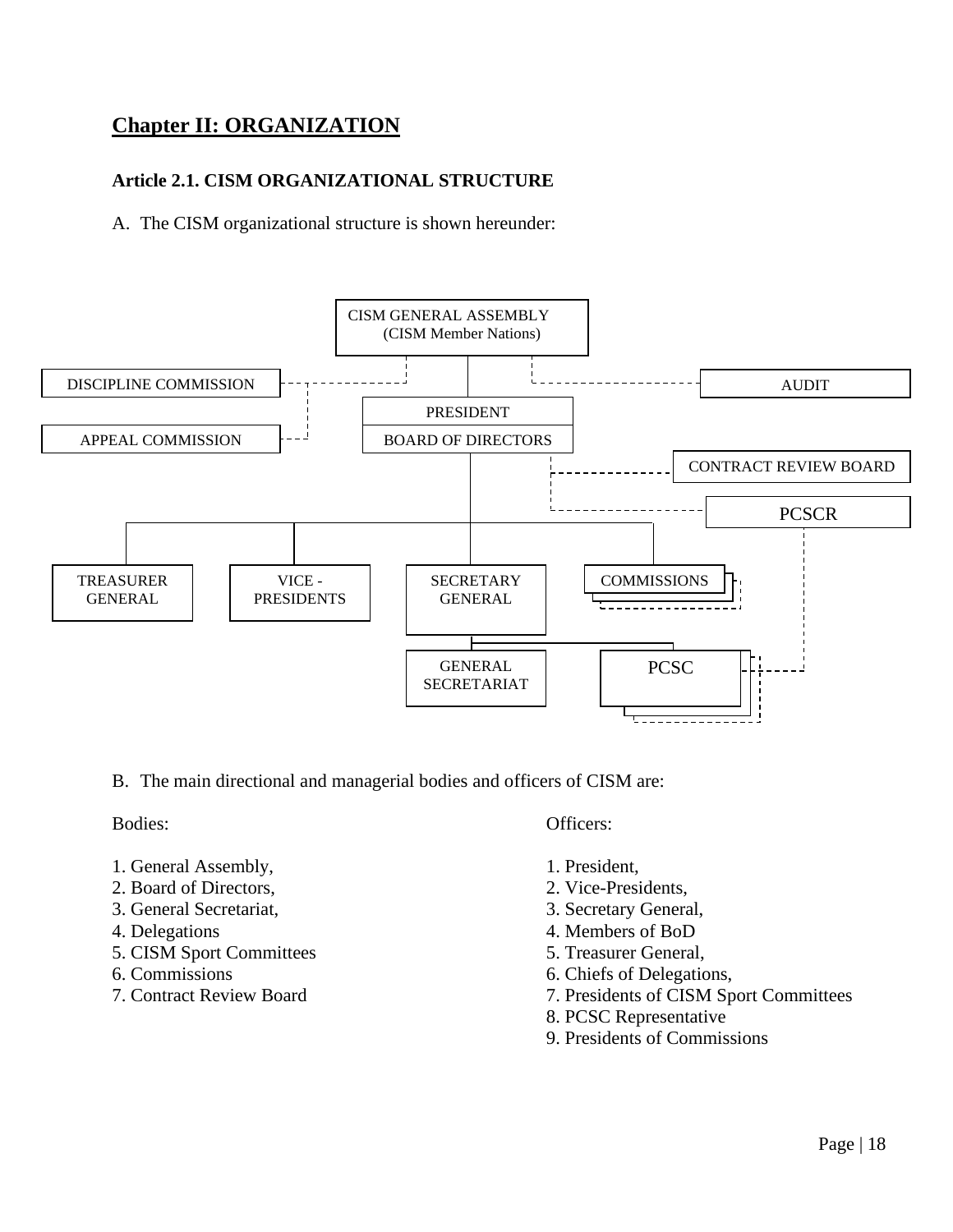#### **Article 2.2. THE GENERAL ASSEMBLY**

- A. The statutory General Assembly meets once a year under the authority of the president. The place and date are set two years in advance.
- B. The place is determined so as to rotate among the continents.
- C. The organization of a General Assembly will be used to spread CISM's influence in the region.
- D. The Board of Directors may call an extraordinary General Assembly if deemed necessary and shall do so if requested by at least one-third of the active member nations.
- E. Such an assembly shall take place within four (4) months of the receipt of the request to convene. The agenda of the extraordinary General Assembly shall reach the delegations at least one (1) month before the date set for the meeting. In exceptional cases, shorter notice may be given.
- F. CISM regulations apply to an extraordinary General Assembly.

#### **Article 2.3. GENERAL ASSEMBLY–RESPONSIBILITIES AND AUTHORITIES**

The following are the authorities and responsibilities of the General Assembly: A. Approves:

- 1. The CISM strategic and annual business plans,
- 2. The accounts and the budget,
- 3. Acceptance of new member nations and changes in related policy,
- 4. Final status of inactive or suspended nations and changes in related policy,
- 5. All amendments to the Statutes,
- 6. All amendments to the Regulations governing financial and electoral matters,
- B. Reviews the results of the strategic and annual business plans and provides guidance as may be required,
- C. Conducts statutory elections,
- D. Considers other matters placed before it by any CISM body,
- E. Decides on the dissolution of CISM.

#### **Article 2.4. GENERAL ASSEMBLY – COMPOSITION**

- A. The General Assembly is composed of the :
	- 1. Delegations of member nations,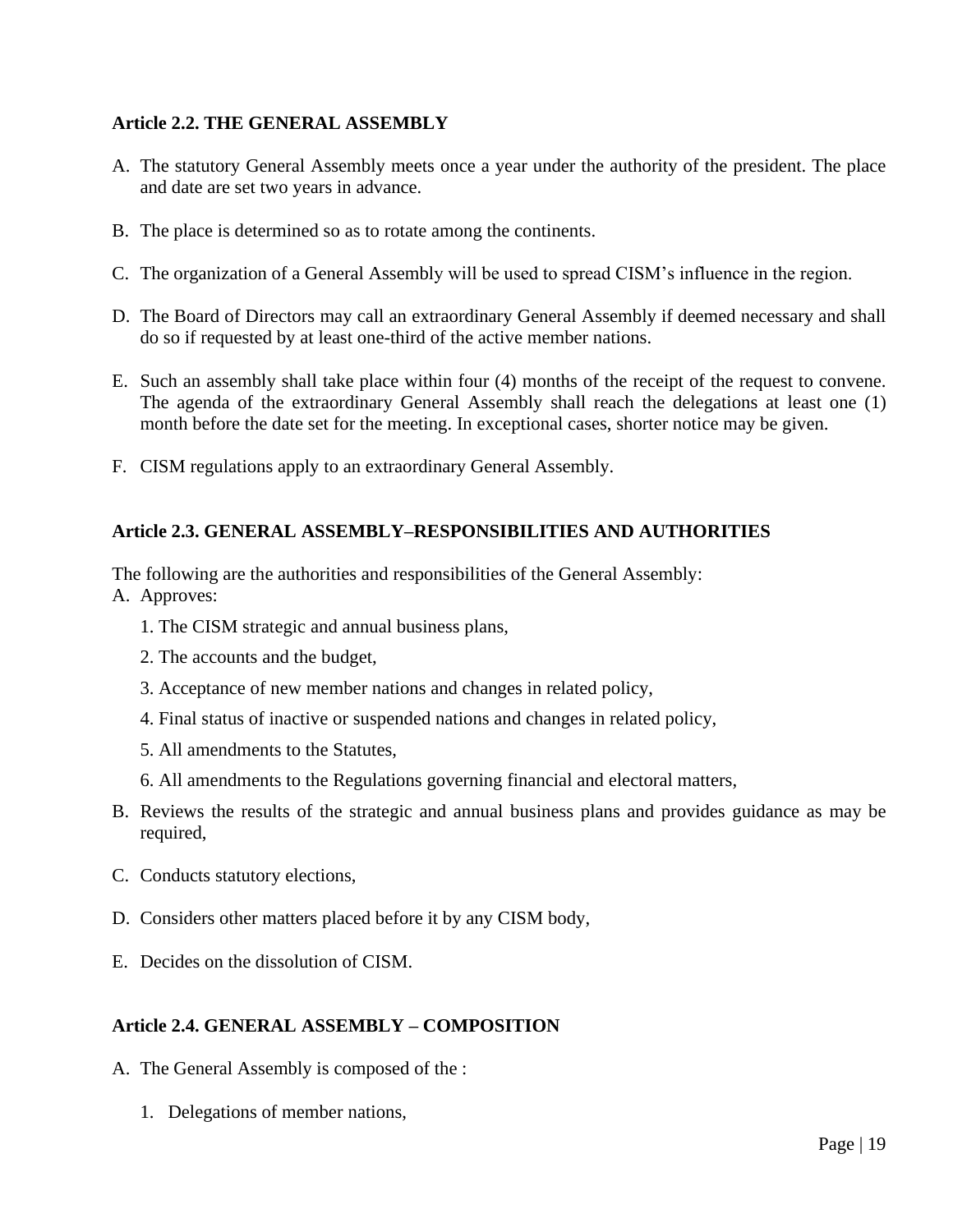- 2. President of CISM,
- 3. Members of the Board of Directors,
- 4. Secretary General and personnel of the SG appointed by the Secretary General,
- 5. Treasurer General,
- 6. Presidents of the CISM Sport Committees Representative and Presidents of CISM Sport Committees,
- 7. Presidents and appointed members of Commissions
- 8. Guests,
- 9. Observers.
- B. Each delegation at the General Assembly comprises one Chief of delegation and a maximum of two (2) delegates. Other CISM permanent authorities as described under article 1.1. are not considered as part of their national delegation.

#### **Article 2.5. BOARD OF DIRECTORS**

- A. The Board of Directors is accountable to the General Assembly and will report on an annual basis. The Board of Directors has the following authorities and responsibilities:
	- 1. Implement the decisions of the General Assembly,
	- 2. Control the work of CISM bodies,
	- 3. Develops and implements the CISM strategic and annual business plans,
	- 4. Establishes and implements regulations except those under sole authority of the General Assembly,
	- 5. Resolves any differences that may arise among the member nations,
	- 6. Formulates mandates of CISM bodies and approve the organisation and agenda of the Congress and General Assembly,
	- 7. Establishes/dissolves Commissions,
	- 8. Approves the CISM world events calendar for the next two years,
	- 9. Ensures overall financial control and proper financial administration,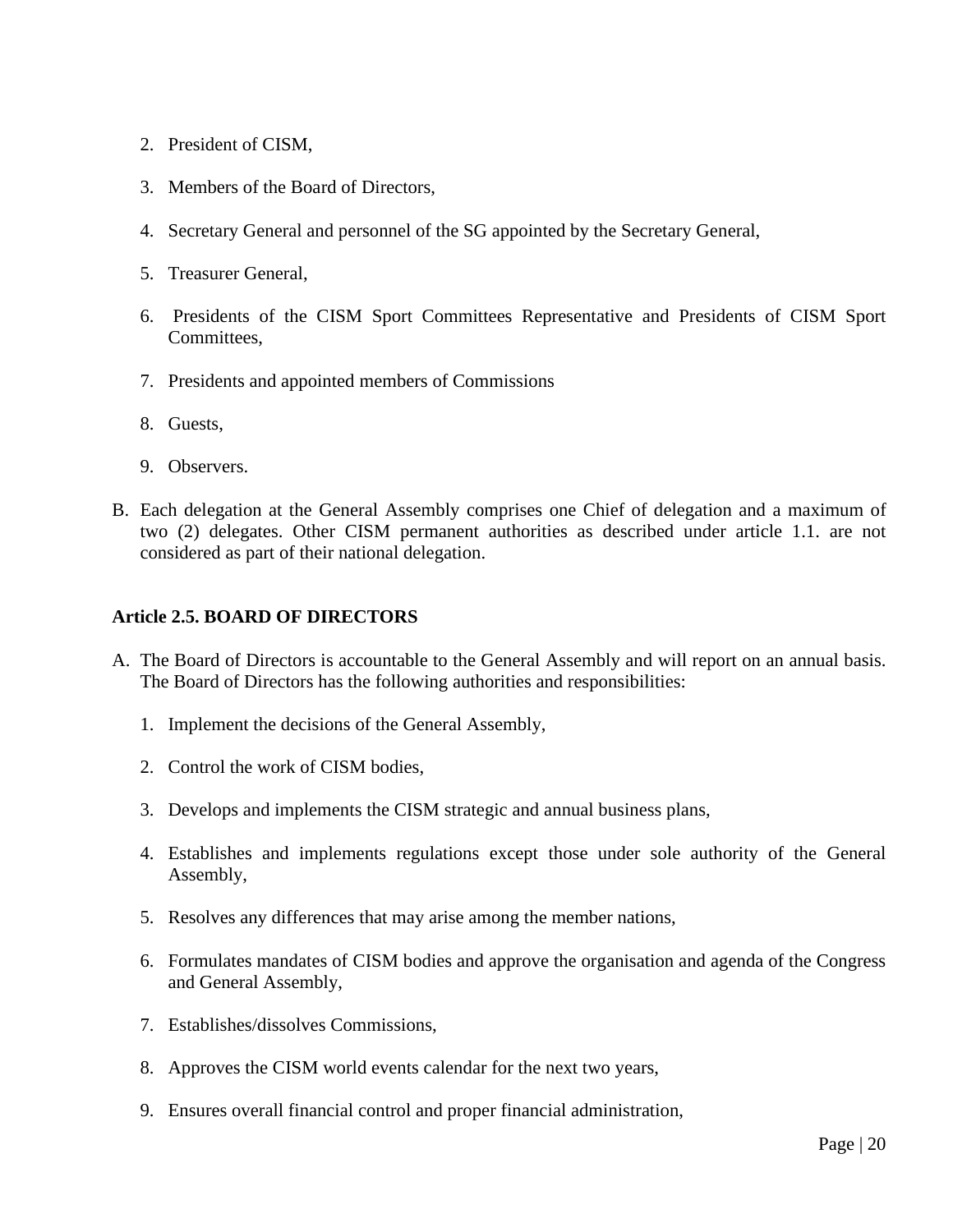- 10. Proposes to the General Assembly its candidate for the Secretary General position after indepth analysis of all candidates' CVs and interview of all candidates meeting the criteria set under article 4.8.,
- 11. Ratifies the decisions of the Emergency Board.
- 12. Suspend and reintegrate temporarily a member nation until the next General Assembly,
- 13. Confirms the appointment of PCSC and elects him/her,
- 14. Ratifies the election of the PCSCR,
- 15. Grants to a non-member nation a "conditional Membership" in accordance with the article 1.8.
- B. Each member of the Board of Directors is required to participate in the work of the commission to which he has been appointed.
- C. The Board of Directors is composed of nineteen (19) members as follows: the President of CISM, the four Vice-Presidents for continents and fourteen (14) members.
- D. The nineteen (19) seats on the Board of Directors are divided between the four continents to ensure geographic balance as follows: Africa 5, Americas 4, Asia 4 and Europe 5. The nineteen seat is for the CISM President who represents the whole organization.
- E. The conduct of the Board of Directors is as follows:
	- 1. The Board of Directors normally meets at least two times a year. The first meeting constitutes the preparation of the General Assembly, the second the immediate preparation and the conclusion of the General Assembly.
	- 2. A Board of Directors session consists of members, the Secretary General, the Treasurer General, the Presidents of the CISM Sport Committees Representative when required by the BoD and SG, appointed members of the General Secretariat, and other necessary assistants. A session may be either restricted or enlarged on the direction of the President.
	- 3. The Board of Directors sessions are prepared by the Secretary General. The members of the Board of Directors shall provide him/her, at least one month in advance, any agenda items.
	- 4. The President may convene the Board of Directors in extraordinary session.
	- 5. A meeting is convened if requested by at least ten members.
	- 6. Any decision of the Board of Directors is considered valid if taken when at least 50% of its members are present.
	- 7. The decisions of the Board of Directors require the absolute majority of the valid votes cast by the members present. Each member has one vote.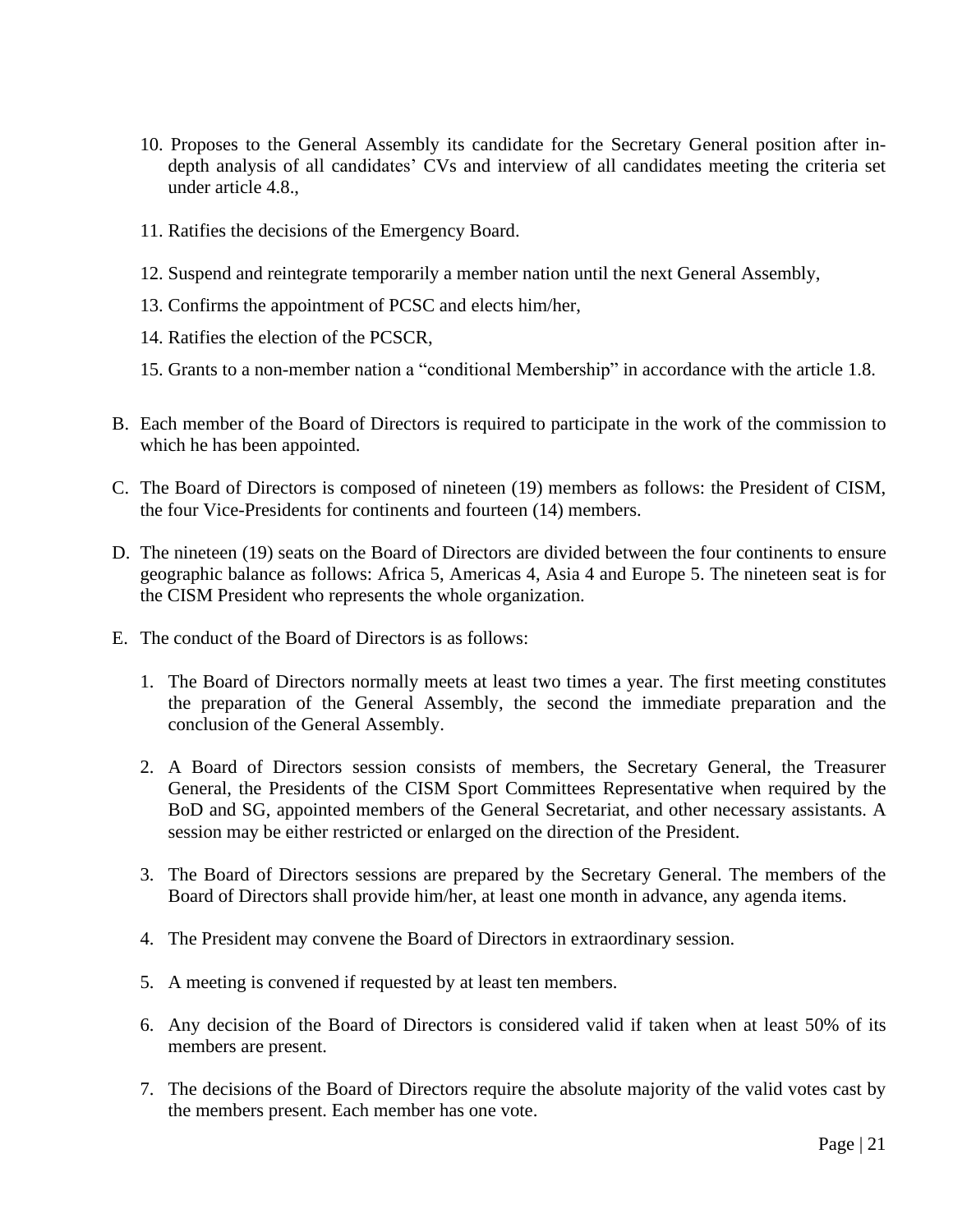- 8. In case of a tie, the President has the deciding vote.
- 9. If the Board of Directors resolves differences between member nations, its decisions are immediately binding but may be appealed at the General Assembly.
- 10. A member of the Board of Directors absent from two consecutive obligations (i.e. meeting of a Commission, mission of Official CISM Representative, Board of Directors session, General Assembly) is considered as having resigned. However, upon the motion of the absent Board of Directors member, and in the Board of Directors sole discretion, the Board of Directors may excuse a member's absence if it is determined that the absence was caused by a force majeure event completely out of the control of the absent Board member. Force majeure events include events such as war, terrorist attack, strikes, or government shutdown; and superior temporary military orders.
- 11. The Board of Directors may invite Presidents of Commissions, President of CISM Sport Committee, Chief of Delegations and any other experts to assist at its sessions.

#### **Article 2.6. EMERGENCY BOARD**

- A. In case of urgencies, decisions can be taken by the Emergency Board.
- B. This Board is composed of the CISM President, Vice-Presidents, the Secretary General, and the Treasurer General. Convening the Emergency Board is the President's prerogative.
- C. All members of the Board of Directors shall be immediately informed in writing about any decision taken by the Emergency Board. The decisions, thus taken, are ratified during the following session of the Board of Directors.

#### **Article 2.7. PRESIDENT**

The President of CISM is the highest individual authority representing CISM. His/her authorities and responsibilities are:

- A. Leads the CISM organization in accordance with its Statutes and Regulations,
- B. Watches over the proper implementation of the decision of the General Assembly and the Board of Directors by the Secretary General,
- C. Chairs the Congress and General Assembly,
- D. Chairs the Board of Directors and the Emergency Board,
- E. Presents an annual report to the General Assembly including his/her own activities and the BoD's activities,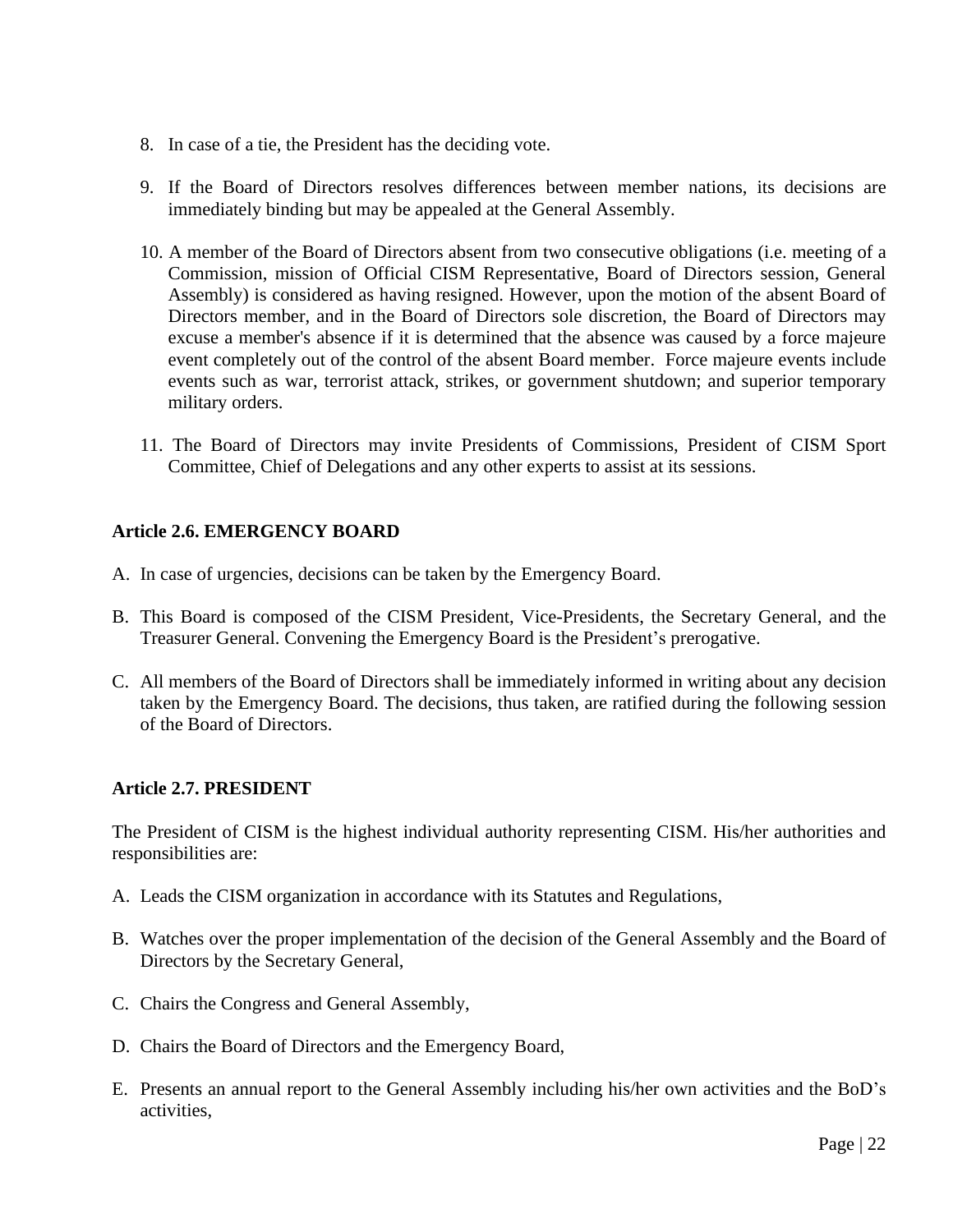- F. Chairs the Council of the Meritorious Order of CISM,
- G. Develops all relationships necessary for the proper functioning and influence of CISM with other international organizations,
- H. Communicates with highest national military authority of member nations in cases related to extreme lack of discipline,
- I. With the Secretary General, signs all documents related to CISM general policy,
- J. With the Treasurer General, signs all documents related to financial policy.

#### **Article 2.8. VICE-PRESIDENT**

- A. The Vice-President represents CISM on behalf of the President and his/her continent within CISM. The Vice-President is accountable to the Board of Directors. His/her authorities and responsibilities are:
	- 1. Promotes CISM principles and all CISM activities in his/her continent,
	- 2. Presides over the Continental Meeting and serves as a spokesman on matters relating to the continent as a whole,
	- 3. Establishes and maintains a continental strategic plan approved by the member nations of its continent that compliments CISM strategic plan and provide a copy of the plan to CISM HQ,
	- 4. Resolves continental issues and ensures adherence to CISM Regulations in his/her continent,
	- 5. Co-ordinates technical and scientific assistance and solidarity actions on his/her continent and decides on their priority,
	- 6. Assists in developing and implementing the CISM strategic and annual business plans, with the main focus on his/her continent,
	- 7. Presents an annual report to General Assembly through the Board of Directors, with a copy to the Secretary General. This report includes an overview and activity perspectives of his/her continent,
	- 8. Conducts primary elections among delegations of active member nations,
	- 9. Establishes and manages a continental secretariat and/or a liaison office,
	- 10. Approves the establishment of Liaison Offices within his/her continent in consultation with the continental membership,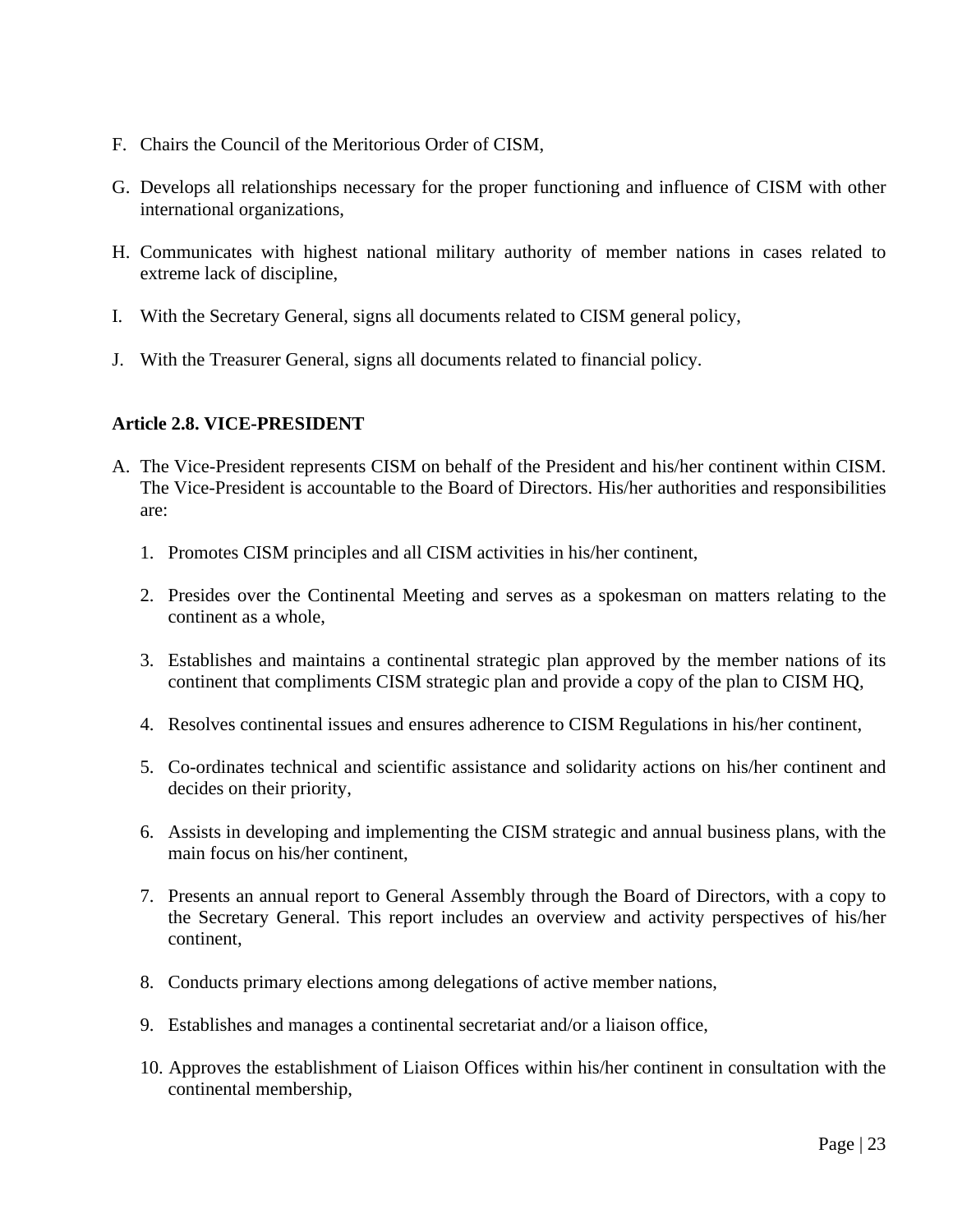- 11. Establishes the continental and regional calendars and sends them for information to the CISM HQ,
- 12. Is authorized to invite non-member nations to participate in CISM tournaments and regional championships,
- 13. As member of the Council of the Meritorious Order of CISM, approves honours and decorates recipients,
- 14. Undertakes liaison with the other continental sports governing bodies,
- 15. Establishes all the relationships essential for the proper functioning and full influence of CISM at the continental level.
- B. A Vice-President's seniority is based upon his/her years of service as Vice-President, with the date of election to the Board of Directors used to further establish seniority, if necessary.
- C. In the absence of the President of CISM, the senior Vice-President assumes the role of President.

#### **Article 2.9. SECRETARY GENERAL**

- A. The Secretary General is accountable to the Board of Directors for administrative matters, financial management and for the oversight of Presidents of CISM Sport Committees. He is also accountable to the General Assembly for his/her own activities.
- B. The authorities and responsibilities of the Secretary General are as follows:
	- 1. Prepares Congresses, General Assemblies and Board of Directors sessions,
	- 2. Exercises authority over organizers of Congresses, General Assemblies, Board of Directors sessions, Military World Games and other CISM Events on protocol matters and adherence to regulations,
	- 3. Participates in the sessions of the General Assembly and the Board of Directors without the right to vote,
	- 4. Takes the minutes or record of decision of the General Assembly and Board of Directors sessions and co-signs with the President,
	- 5. Implements the decisions of the General Assembly, Board of Directors, Discipline and Appeal Commissions under the President's authority,
	- 6. Exercises oversight of Presidents of CISM Sport Committees,
	- 7. Executes technical and scientific assistance and solidarity actions within the limits set by the budget and in accordance with the decisions of the Board of Directors,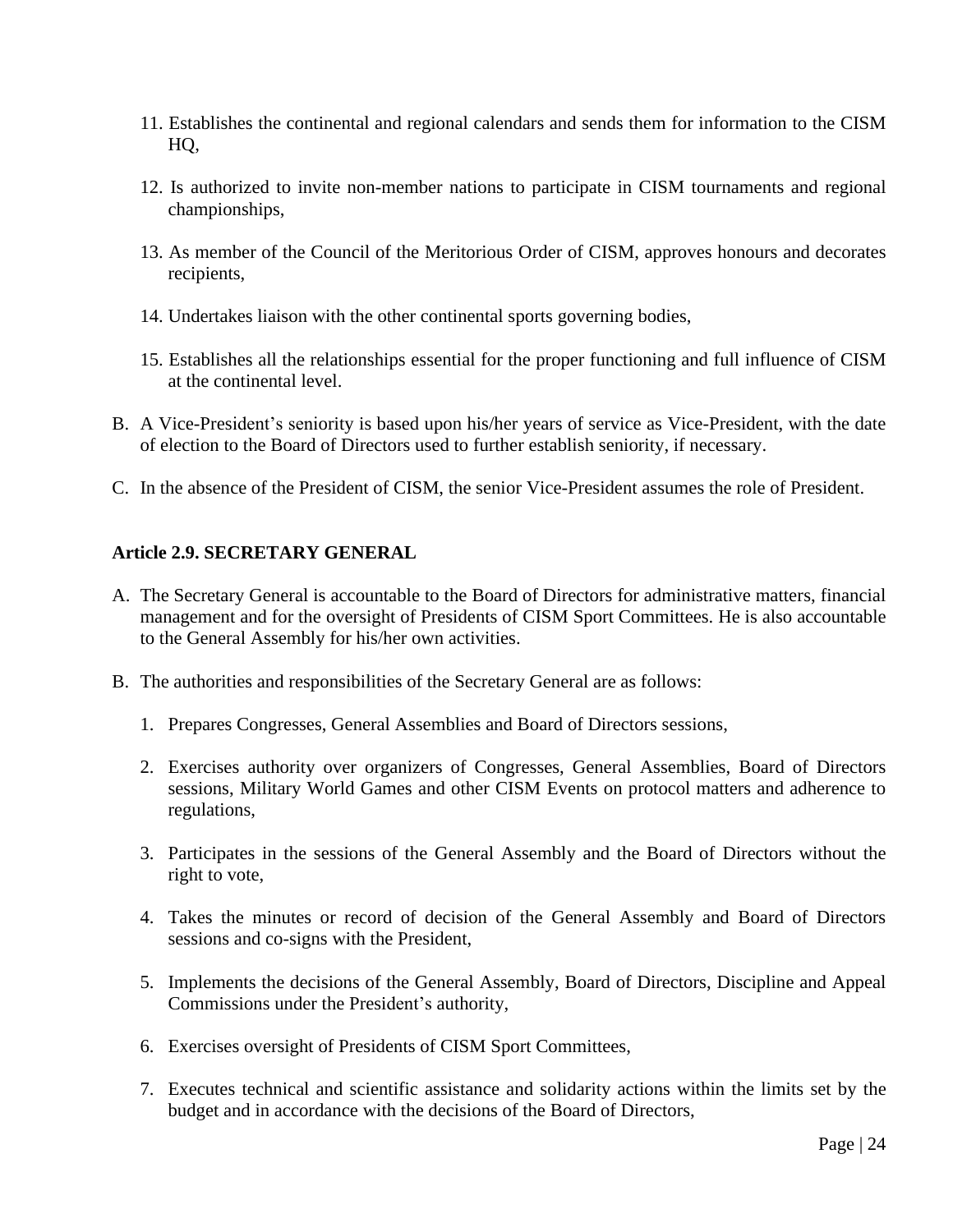- 8. Executes the measures related to communication and marketing to ensure the best image of CISM within budgetary limits and in accordance with the decisions of the Board of Directors,
- 9. Ensures proper management and administration of the General Secretariat, including the civilian human resources policies,
- 10. Administers, manages and safeguards the CISM budget and assets,
- 11. With the President of CISM, signs all documents related to CISM general policy,
- 12. Ensures the proper establishment of CISM Sport Committees for new category one (1) sports,
- 13. Is member of the Commission for the Verification of Credentials,
- 14. Assists the Discipline Commission without the right to vote,
- 15. Co-operates closely with all constituent bodies of CISM, especially with Chiefs of Delegation,
- 16. Proposes the CISM World calendar to the Board of Directors,
- 17. Appoints replacements of Official CISM Representatives,
- 18. With the prior approval of the President, he establishes and maintains the necessary contacts for the good implementation of its mission with public authorities and international organizations (IOC, GAIFS, FISU, UNESCO etc.),
- 19. Establishes and maintains contacts with the international sports federations at his/her level,
- 20. With agreement of the President, participates in main international events related to policy and sports (Congress, General Assembly, meetings, competition) to represent CISM,
- 21. Communicates with Chiefs of Delegation in matters related to lack of discipline,
- 22. Acts as Chancellor of the "Council of the Meritorious Order of CISM",
- 23. Performs any other duties assigned by the President of CISM.
- C. The General Secretariat is comprised of:
	- 1. Individuals detached to the CISM HQ and supported by their government for a fixed term of at least three (3) years,
	- 2. Civilian technical and administrative personnel.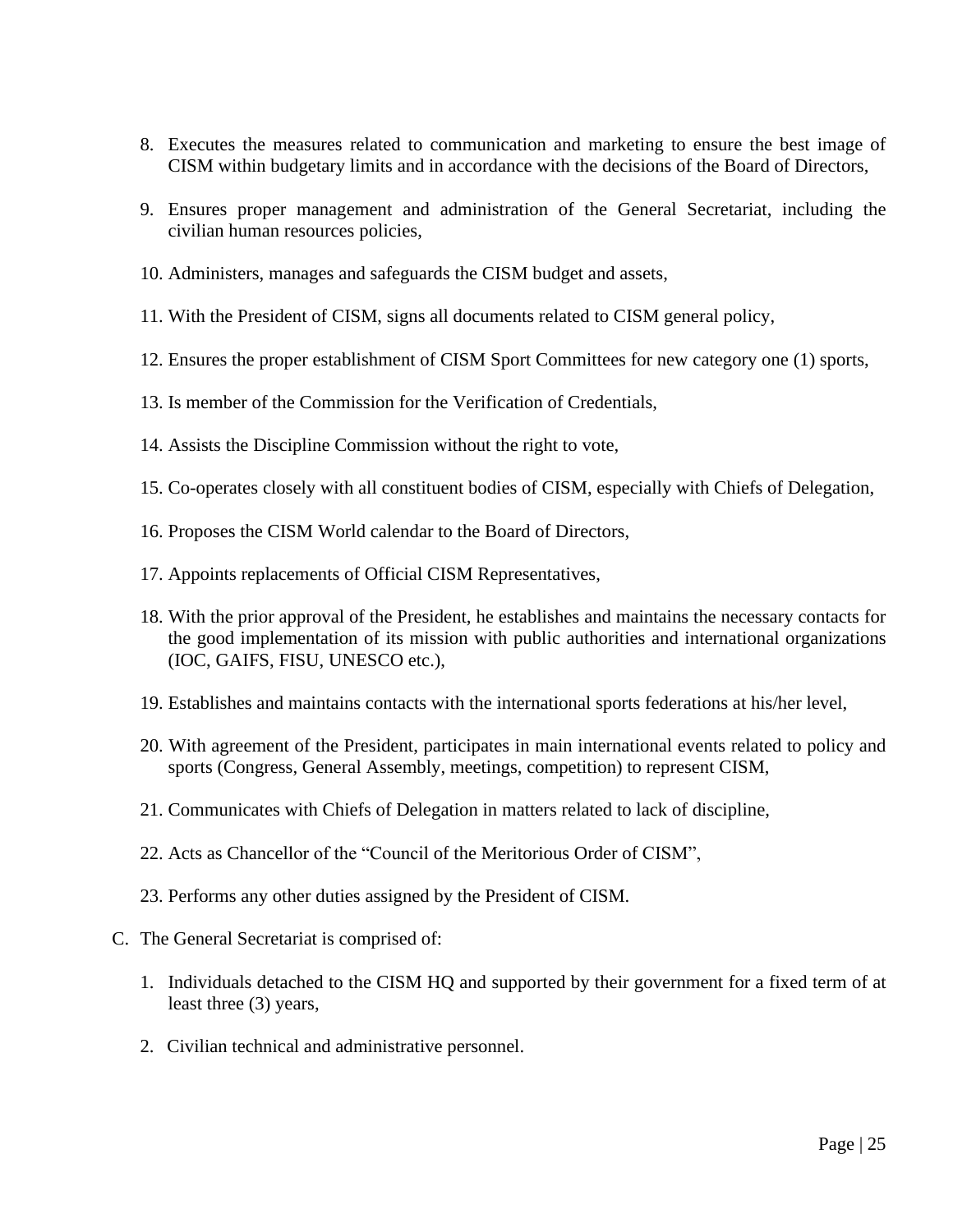#### **Article 2.10. TREASURER GENERAL**

The Treasurer General is accountable to the Board of Directors. His/her authorities and responsibilities are as follows:

- A. Ensures that all CISM expenditures are consistent with CISM Regulations and the total budget approved by the General Assembly,
- B. Responsible for the control of the correct use of the financial resources and properties of CISM,
- C. Manages the investment portfolio within the parameters set by the General Assembly,
- D. With the President of CISM, signs documents related to financial matters,
- E. Participates in the sessions of the Congress, the General Assembly and the Board of Directors without the right to vote,
- F. Prepares and proposes the budget to the Board of Directors for approval by the General Assembly,
- G. Advises the Board of Directors on financial matters,
- H. Assists the Commission for the Verification of the Credentials.

#### **Article 2.11. CHIEF OF DELEGATION**

- A. As the leading national representative, the Chief of Delegation is accountable to his/her national authority. In the context of CISM events, the Chief of Delegation is also accountable to the CISM General Assembly. His/her responsibilities and authorities are as follows:
	- 1. Presents a national position on all CISM matters and is empowered to vote at the General Assembly,
	- 2. Ensures that his/her missions respect CISM regulations and other directives issued by CISM authorities and organizers,
	- 3. Ensures that members of his/her missions behave with good sportsmanship and good discipline, on and off the field of competition,
	- 4. Promotes the ideals of CISM in his/her national Armed Forces,
	- 5. Leads his/her national Armed Forces in organizing and participating in CISM events,
	- 6. Cooperates with the Vice-President for his/her continent and Liaison Office in promoting CISM events in his/her affiliated region and continent,
	- 7. Cooperates with the Secretary General in meeting CISM administrative requirements,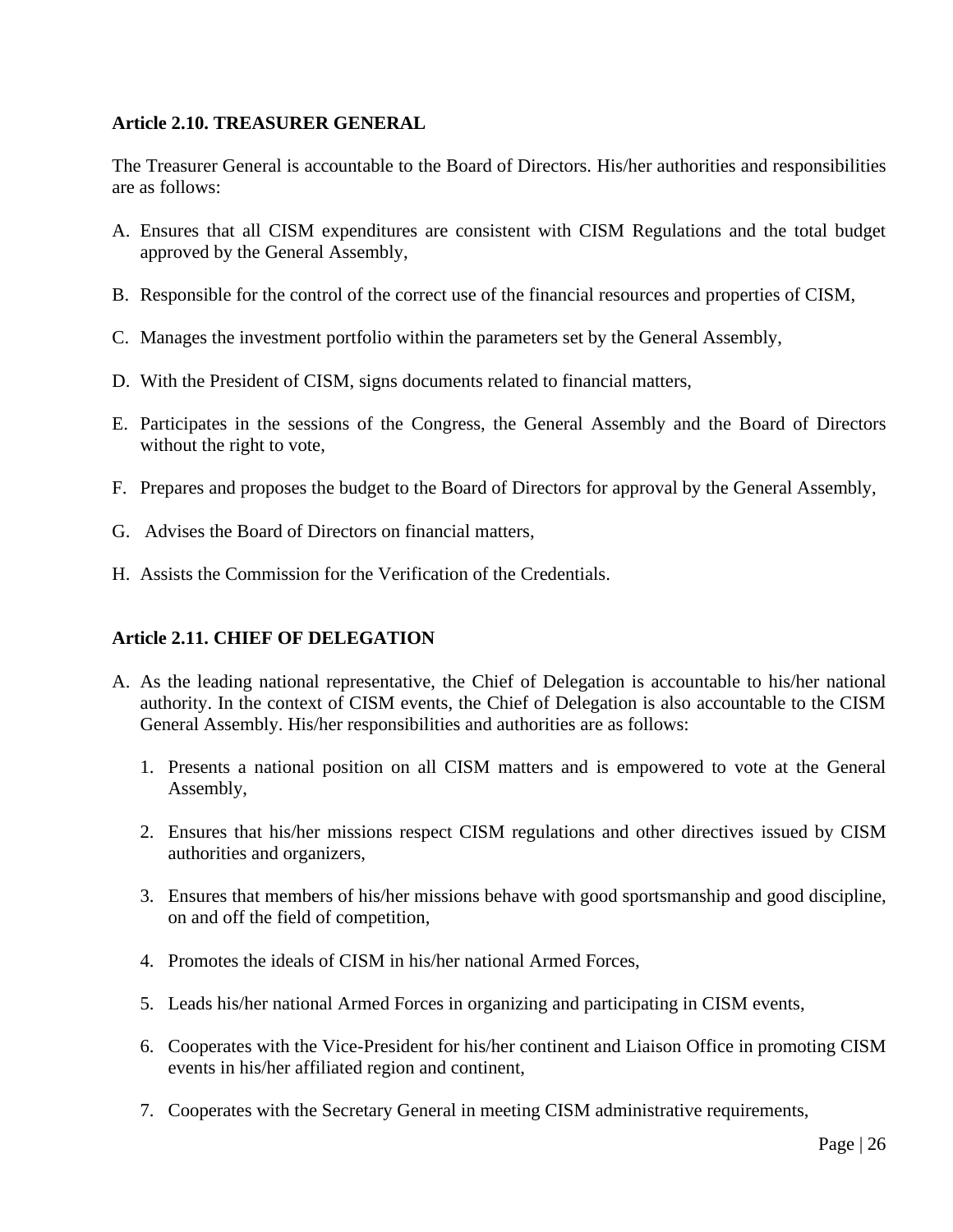- 8. Cooperates with Presidents of CISM Sport Committees in organizing competitions and providing members to CISM Sport Committees,
- 9. Cooperates with Presidents of Commissions to provide commission members,
- 10. Attends the Congress and General Assembly, continental and regional meetings,
- 11. Decorates recipients of his/her own country,
- 12. Assists nations, when requested and in so far as it is possible, with obtaining visas.
- B. By signing the commitment (included with the official invitation), the Chief of Delegation certifies that:
	- all competitors and staff members in the mission possess appropriate sports technical expertise;
	- all competitors are members of his/her Armed Forces on active duty;
	- the Chief of Mission and all other members of the mission have been informed of the Regulations and traditions of CISM, including the importance of fair-play and good behaviour.
- C. A Military Attaché cannot assume this function.

#### **Article 2.12. LIAISON OFFICES**

- A. Each Vice-President decides on the eventual establishment of one or several Liaison Office(s) in a CISM active member nation in consultation with the member nations in his/her continent. The Liaison Offices report directly to the Vice-President of the continent in which they are located.
- B. The responsibilities of a Liaison Office within a region are to:
	- 1. Assist the Vice-President to promote CISM principles,
	- 2. Organize the regional calendar,
	- 3. Disseminate, adopt, and apply the general instructions of the Vice-President,
	- 4. Encourage the organization of clinics, congresses, study days, and promote their subsequent use,
	- 5. Encourage non-member nations in its region to join CISM.
- C. The Vice-President determines the nations falling under the jurisdiction of a Liaison Office.
- D. On request of the Vice-President to the Board of Directors and Secretary General, the Chief of Liaison Office may be present at the General Assembly and attend the following CISM events:
	- 1. The Congress,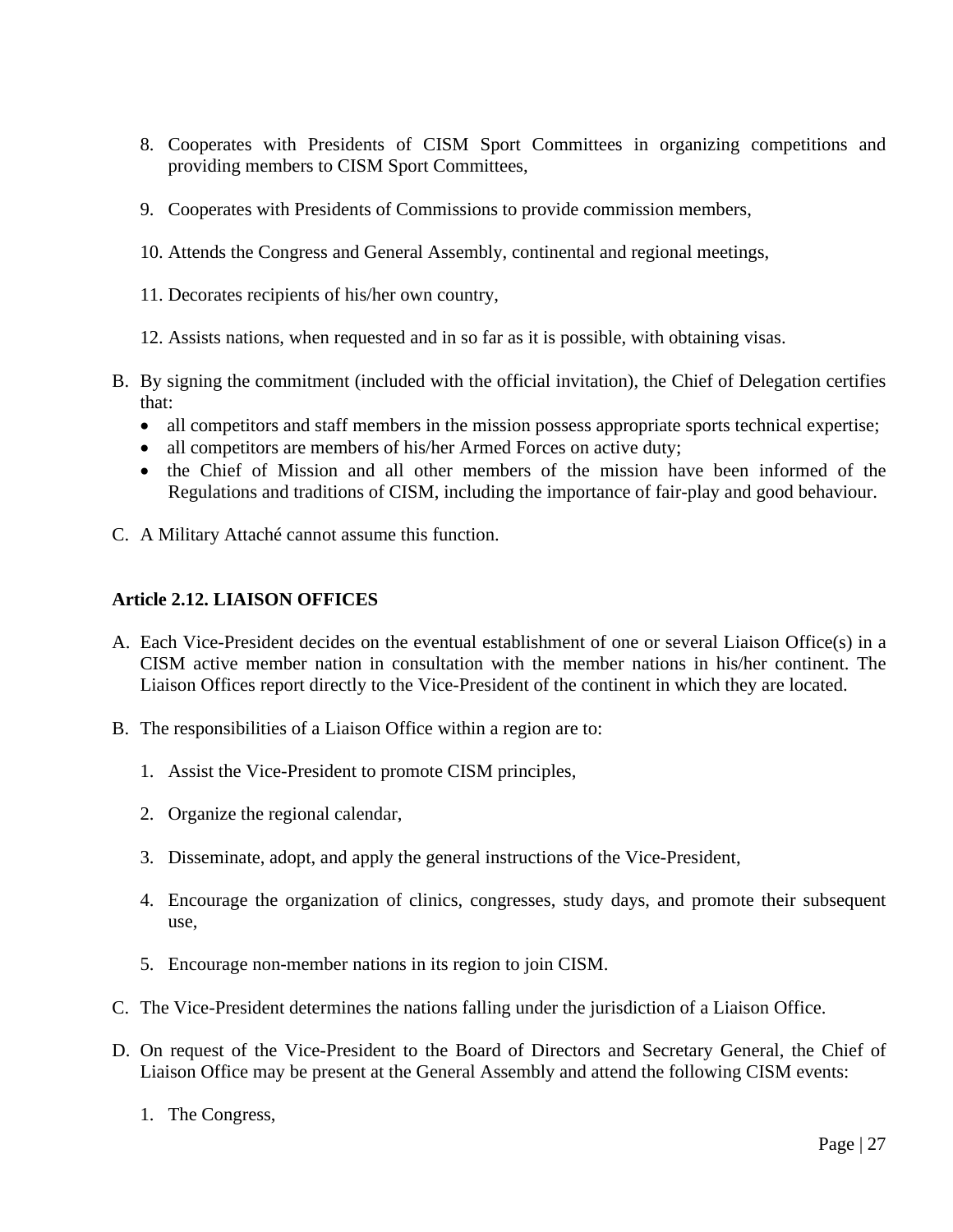- 2. The Continental Meeting and/or the Continental Liaison Office Meeting.
- E. As a rule, the nation having accepted the responsibility for a Liaison Office shall cover the operating and travelling expenses of its members.
- F. Liaison Offices shall hold at least one annual plenary meeting of their member nations. A report of this meeting shall be provided to the Vice-President of the continent within 30 days.
- G. A nation will host a Liaison Office for a period of four (4) years. This period may be extended.
- H. CISM is relieved of all civil or financial responsibilities for Liaison Offices including personnel, furniture, and buildings.

## **Article 2.13. OFFICIAL CISM REPRESENTATIVE –APPOINTMENT**

- A. The Official CISM Representative at a military world championship is appointed by the Board of Directors from its members. However, in special cases, the Board of Directors may appoint another individual to officially represent CISM at a world championship. The Official CISM Representative may not act as Chief of Mission at the same time. The Vice-President appoints representatives for continental championships. Official representation at regional championships is preferable.
- B. The Secretary General officially notifies the designated representative and the host nation of the appointment of the Official CISM Representative for world championships. The Vice-President notifies representatives appointed for continental championships. The Liaison Office notifies those for regional championships.
- C. The host nation officially invites the Official CISM Representative at least three (3) months prior to the world championship. The Official Representative addresses a letter to the host nation (with copy to the General Secretariat) to confirm his/her participation.
- D. If the designated Official CISM Representative announces, prior to the championship, that he is unable to fulfil his/her commitment, he shall directly inform the Secretary General who will select another qualified individual.
- E. If the designated Official CISM Representative should, at the last minute, be unable to attend the championship, he shall notify the organizing nation and the Secretary General. In this case, his/her function will be carried out by another member of the Board of Directors present; if not, by a member of the CISM General Secretariat; if not, by the senior highest-ranking Chief of Delegation present; if not, by the senior highest-ranking delegate present.
- F. If the designated Official CISM Representative is unavailable and no other CISM delegate is listed among the missions present, the Chiefs of Mission, under the leadership of the Chief of Delegation from the organizing nation, will choose a "CISM representative" from the Chiefs of mission present.
- G. This representative will take over all the responsibilities of the Official CISM Representative.
- H. For continental and regional representatives, similar measures may be taken.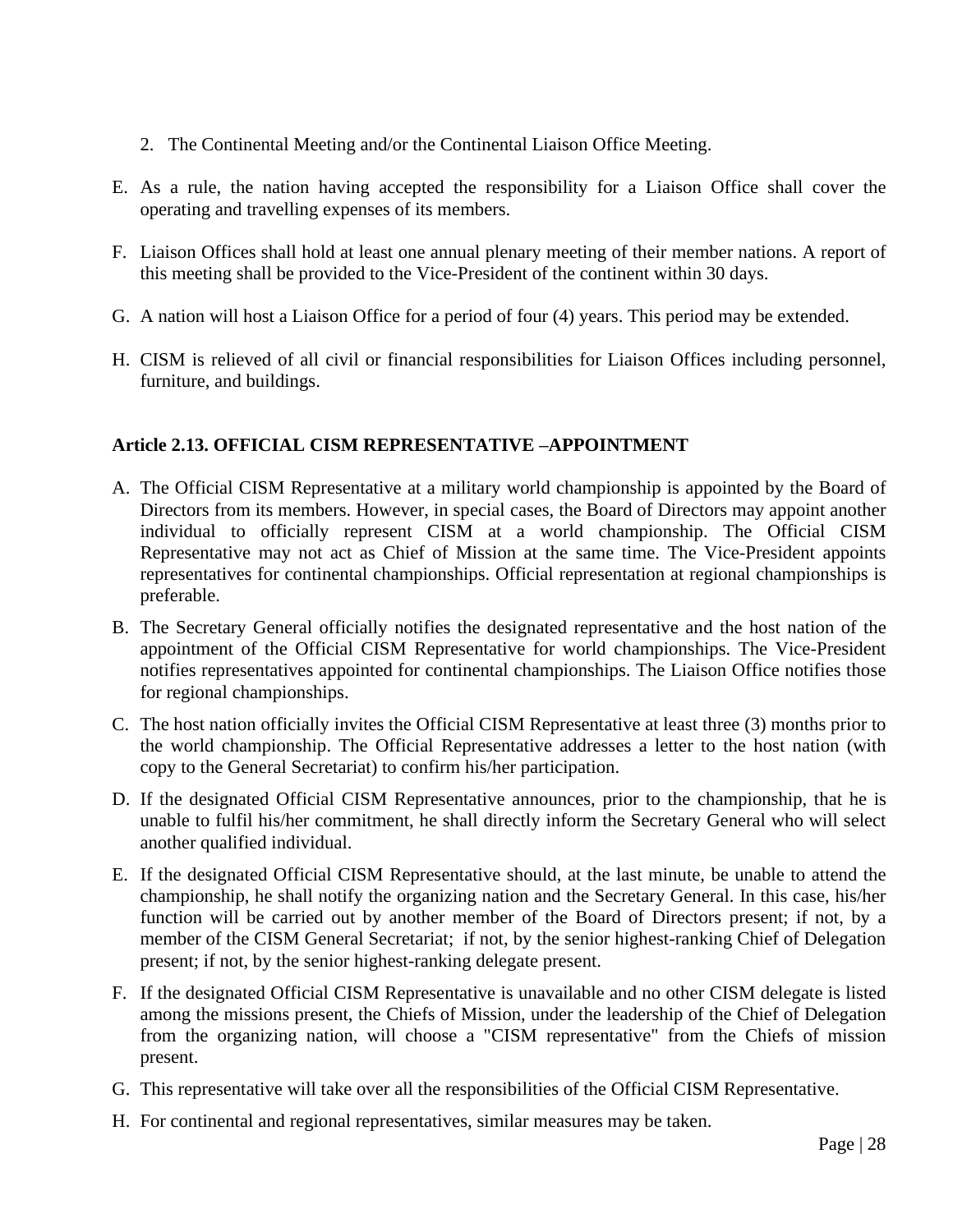#### **Article 2.14. OFFICIAL CISM REPRESENTATIVE**

#### **MISSION**

- A. The Official CISM Representative represents CISM at a military world championship or other CISM events. Being always assigned a place of honour by the organizers, he takes precedence over all other CISM officials, except the President of CISM.
- B. To fulfil his/her threefold mission (protocol-discipline, sports matters, information), the Official CISM Representative must be perfectly familiar with the rules governing the organization of a championship and the duties of its main officials (President of CISM Sport Committee, President of the Technical Jury as well as the Chairperson of the organizing committee, etc.).
- C. Without encroaching upon the attributions of the organizing nation, the Official CISM Representative endeavours to help the Chairperson of the organizing committee to resolve any problems of a disciplinary or protocol nature. He arbitrates any issue and makes all necessary decisions in a spirit of objectivity, co-operation and understanding. He is the final disciplinary authority on any incidents occurring during a championship, on or off the field of competition.

#### **RESPONSIBILITIES**

The authorities and responsibilities of the Official CISM Representative are as follows (also adaptable to continental and regional representatives):

- A. Protocol-discipline:
	- 1. Verifies the membership status of all participating nations prior to the preliminary meeting,
	- 2. Attends the opening and closing ceremonies of the championship, chaired by him/her/her or a high-ranking dignitary of the organizing nation,
	- 3. Leads the missions in the commemorative ceremony which may be conducted by CISM at a national monument, memorials, etc,
	- 4. Represents CISM on official and diplomatic visits,
	- 5. Selects representatives among the missions who will take the floor on various official occasions,
	- 6. Presents CISM titles and awards,
	- 7. Presents the official CISM gift at the closing banquet,
	- 8. Delivers the final speech at the closing ceremony,
	- 9. Ensures that the attitude of all participants conforms to the rules and ideals of CISM,
	- 10. Investigates all disciplinary incidents including sexual and other forms of harassment and sexual assault allegations, and imposes or recommends sanctions depending on the circumstances (Article 1.12.B.1). The OCR will work with the organizing nation regarding all misconduct of a criminal nature to include sexual assault allegations.
- B. Sports matters:
	- 1. Reviews, with the President of CISM Sport Committee and the Chairperson of the organizing committee or his/her representative, the championship program and the attribution of tasks,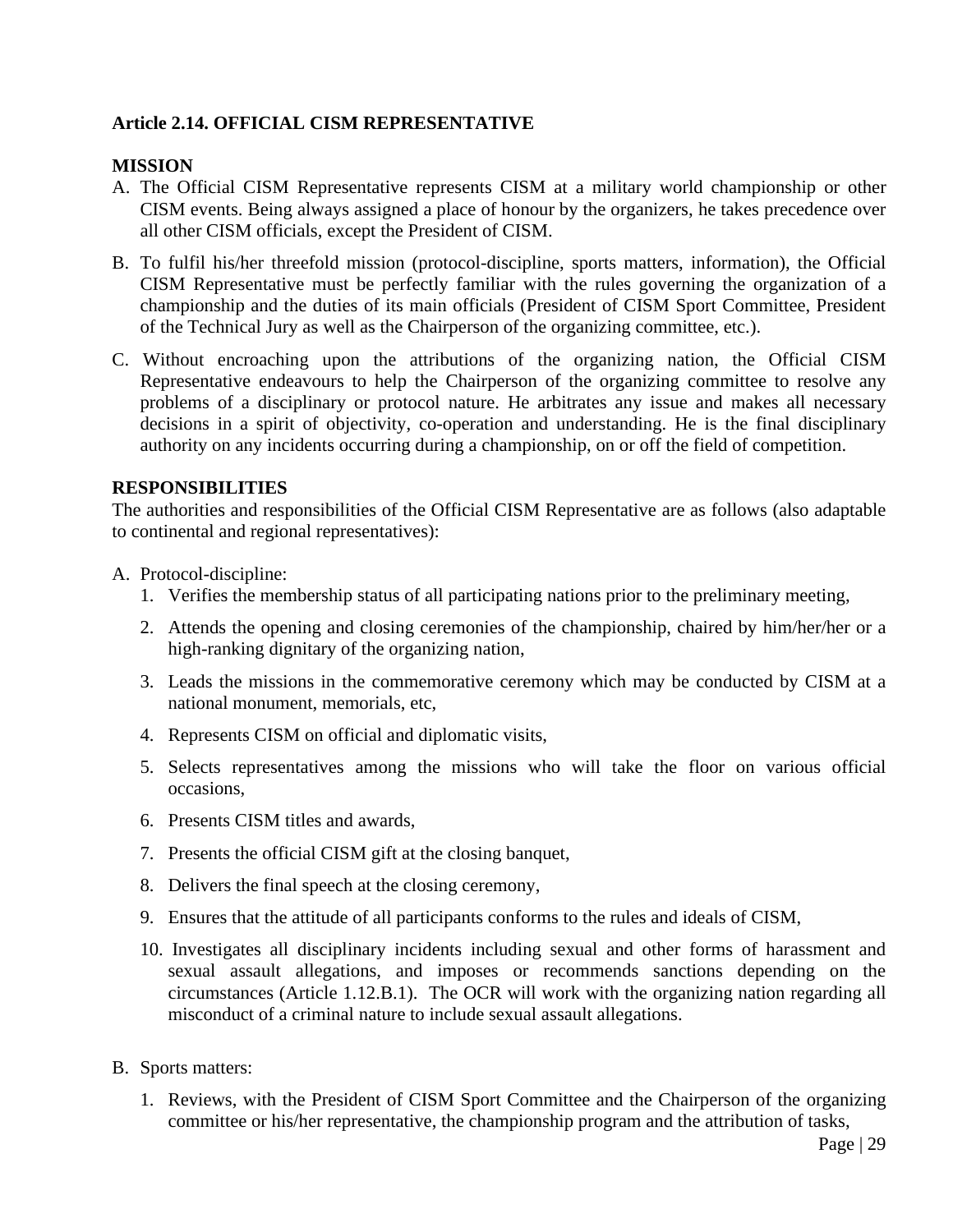- 2. Establishes contacts with the missions and referees,
- 3. Attends the preliminary meeting and:
	- a. encourages the teams to maintain an exemplary attitude and behaviour,
	- b. constitutes the Jury of Appeal,
	- c. supervises the correct composition of the Technical Jury;
- 4. Supervises the control of the military identity of the participants,
- 5. Attends sports events,
- 6. Keeps informed about any protests referred to the Technical Jury,
- 7. Convenes and chairs the Jury of Appeal,
- 8. May attend the meeting of the CISM Sport Committee,
- 9. Chairs the Anti-Doping Commission,
- 10. Sends the Doping Control Official records to the General Secretariat,
- 11. Attends the study day.
- C. Media :
	- chairs the information and press conferences.

#### **REPORT**

The Official CISM Representative will ensure that the joint report is completed at the end of the world championship and sent to the Secretary General within two (2) weeks for appropriate distribution.

#### **Article 2.15. CISM SPORT COMMITTEE**

- A. The Secretary General shall ensure a CISM Sport Committee (CSC) is established for each sport admitted by CISM at world level. The Sport Committee's mandate extends beyond the duration of one world championship.
- B. The Sport Committee is composed of:
	- 1. a President,
	- 2. a Secretary,
	- 3. several members, preferably at least one from each continent, whose appointments shall be approved by their respective delegations.
- C. A Chief of delegation accepting the appointment of a President CISM Sport Committee, Secretary or member accepts their statutory and financial obligations. The President of CISM Sport Committee shall send each member's references (rank, name, nationality, qualifications and full address) with the annual report to the General Secretariat.
- D. The President and members of a CISM Sport Committee are entitled to one (1) vote. In case of a tie, the President of CISM Sport Committee has the deciding vote.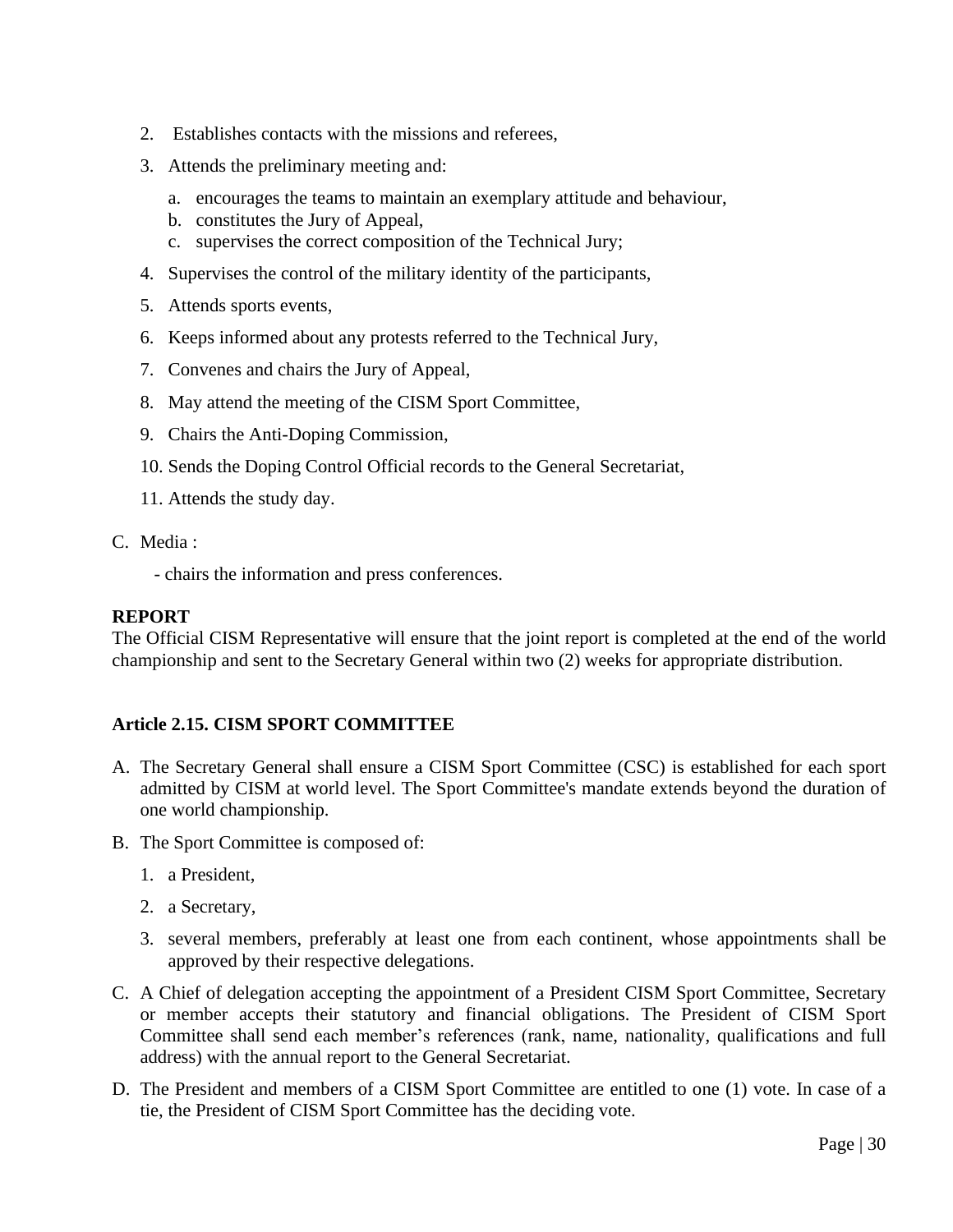#### **Article 2.16. PRESIDENT of CISM SPORT COMMITTEE**

- A. The President of CISM Sport Committee (PCSC) is accountable to the Secretary General. His/her general authorities and responsibilities are as follows:
	- 1. Manages and develops a CISM sport for military athletes, both male and female,
	- 2. Is the ultimate CISM Sport authority and oversees the technical conduct of a world military championship in a specific sport,
	- 3. Maintains the currency of the regulations of the sport,
	- 4. Promotes his/her sport world-wide,
	- 5. Supervises the drawing up of the world, continental and regional calendars of his/her sport up to five (5) years in advance. In order to establish these calendars, the President of CISM Sport Committee has the full authority to solicit delegations for organizing championships, recognizing that only the Chief of Delegation has the authority to commit his/her nation to host a CISM World Championship. To avoid conflicts of dates between CISM and civilian competitions, the President of CISM Sport Committee must be aware, at all times, of the dates reserved for important international events by the International Federation when dates of his/her championship are fixed,
	- 6. Maintains liaison with the International Federation governing his/her sport,
	- 7. Determines proper ways of achieving new training methods, new material and equipment, recent documentation (books, articles, brochures ...),
	- 8. Approves the regulations of the challenge cup/permanent trophy/trophies (if any),
	- 9. Conducts study days, clinics and courses,
	- 10. Allocates tasks among the CISM Sport Committee Members,
	- 11. Attends the General Assembly, participates in the Congress, the annual meeting called by the Secretary General, the military world championships of his/her sport and may attend continental meetings.
- B. At championships, the President of CISM Sport Committee's authorities and responsibilities are:
	- 1. Attends preliminary onsite meetings (may be delegated to CSC member) establishes contacts with the organizing committee and referees,
	- 2. Attends the preliminary meeting where he establishes the Technical Jury,
	- 3. Attends the technical section meetings of the organizing committee,
	- 4. Attends sports events,
	- 5. Acts as technical adviser to the Official CISM Representative (especially during the Jury of Appeal meeting),
	- 6. Is informed of any complaints referred to the Technical Jury,
	- 7. Co-operates with the organizing committee on study days during the championship,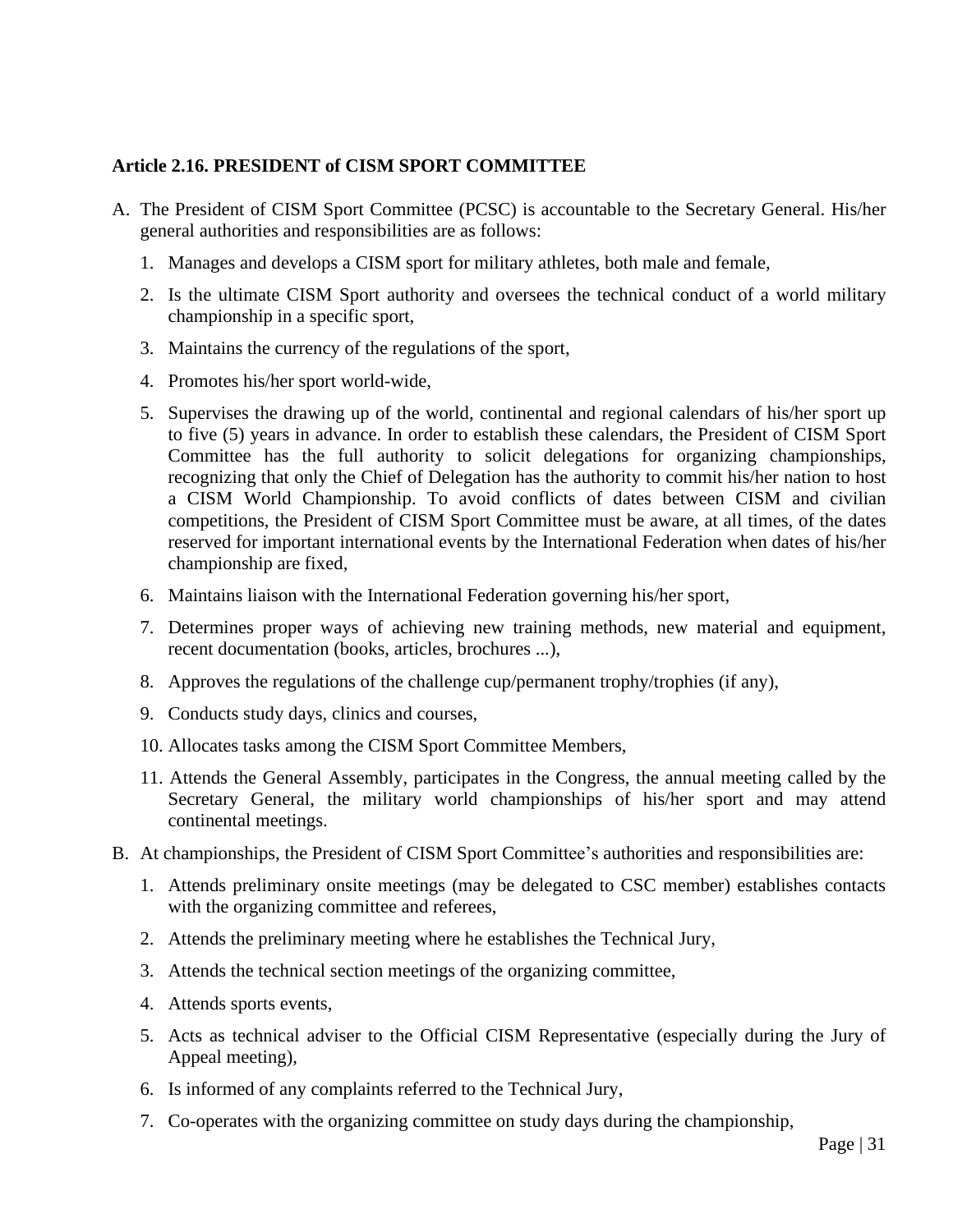- 8. Is a member of the Anti-Doping Commission,
- 9. Chairs the CISM Sport Committee (CSC) meeting(s),
- 10. May chair the Technical Jury,
- 11. May deliver a speech at the closing ceremony,
- 12. Completes his/her part of the joint report,
- 13. Attends the information and press conference.
- C. The Secretary General and the PCSCs normally meet as a group twice a year along with the General Secretariat (Sport Department). At the SG's discretion, the CISM Sports Commission and other CISM authorities may be invited to participate. The first meeting, held at the beginning of the year, constitutes the preparation for the new CISM Sports Calendar and discussions/outcomes from the previous BoD Meeting. The second meeting occurs as a part of the agenda of the General Assembly and Congress. The SG may also convene a third meeting, by VTC, when determined necessary to discuss the main topics of the GA and second BoD meeting; to initiate preparations for the next calendar; and to share lessons learned.

#### **Article 2.17. PRESIDENTS OF THE CISM SPORT COMMITTEES REPRESENTATIVE**

- A. The Presidents of the CISM Sport Committees Representative (PCSCR) is a PCSC elected by the majority of the PCSCs.
- B. The conduct of the PCSCR is as follow:
	- 1. Represents the PCSCs to whom is accountable,
	- 2. When required by SG/BoD, participates in the sessions of the BoD without the right to vote,
	- 3. May intervene in the sessions of the BoD on sports matters or upon specific request made by the BoD, by the Secretary General or by the PCSCs,
	- 4. Coordinates and develops the PCSCs proposals to be presented in the BoD sessions,
	- 5. Updates the PCSCs after the BoD sessions.
- C. Costs related to the participation of the PCSCR in BoD sessions are considered as like the traveling costs of the General Secretariat personnel attending official CISM events incumbent to their position.

#### **Article 2.18. COMMISSIONS**

- A. The Board of Directors establishes commissions for CISM activity in a specific area.
- B. The basic role of commissions is to undertake studies in the principal activities of CISM to assist the Board of Directors. Each commission is responsible to:
	- 1. Manage, lead, and develop the activity in its mandated area of responsibility,
	- 2. Propose policy, procedures or actions,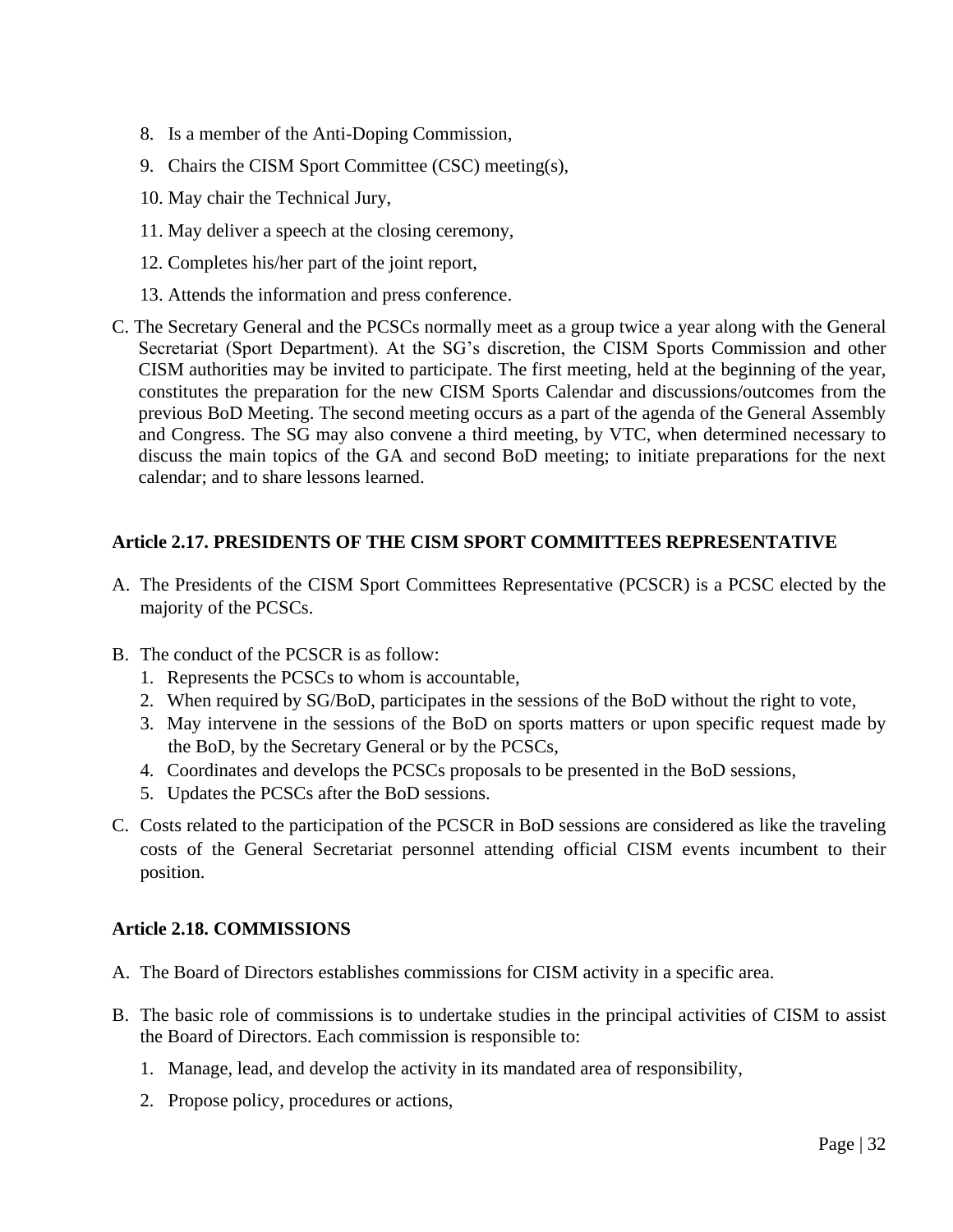- 3. Present reports to the General Assembly as decided by the Board of Directors.
- C. Commissions are established and dissolved according to need. Specific mandates are provided by the Board of Directors.
- E. Commission members are chosen by the President of the Commission from delegates or experts recommended by delegations. If necessary, the Board of Directors can modify the composition of a commission. All related costs are assumed by delegations from contributing nations.
- F. The CISM President, the Vice-Presidents, the Secretary General, and the Treasurer General of CISM may not preside over a commission nor be member of it. However, any Board of Directors member, the Secretary General and the Treasurer General may participate in commission meetings in a consultative capacity.
- G. Commissions do not have decision making authority unless it is delegated by the Board of Directors.
- H. The President of the Commission is accountable to the Board of Directors and is responsible to direct the work of the Commission, draft and maintain minutes, and submit written reports.
- I. Commission Presidents who are not member of the Board attend the General Assembly and participate in the Congress. They will be invited to all Board of Directors meetings and shall be present at least once a year at the first annual meeting that prepares the General Assembly.
- J. Commission Presidents absent at a Board of Directors meeting shall submit a written report.
- K. Commissions meet as determined by the respective President with the concurrence of the Board of directors and the Secretary General. The minutes, signed by the President of the Commission, are sent to the Secretary General for appropriate distribution.
- L. A member of a commission who is absent from two (2) consecutive meetings without reason is relieved.

#### **Article 2.19. DISCIPLINE COMMISSION**

- A. The role of the CISM Discipline Commission is to decide on disciplinary matters, including doping cases, criminal violations, misconduct, sexual and other forms of harassment, and sexual assault incidents reported by CISM authorities.
- B. The Discipline Commission is composed of a President and three (3) members with two alternates appointed for a four (4) year term. The Commission normally meets in Brussels. Upon proposal of the Secretary General, the Board of Directors appoints the President of the Discipline Commission, the members and the alternates from military and civilian experts in Sports and Law in countries close to the CISM General Secretariat.

After the mandate of four years, the Board of Directors may re-appoint the same individual for additional four-year periods. However, the Board of Directors may relieve the President or any member for cause at any time. The Secretary of the Commission is a member of the General Secretariat designated by the Secretary General.

In case the appointed president cannot fulfil his/her mandate, the commission will select one of its members to be the "acting President of the CISM Discipline Commission" until the Board of Directors formally appoints a new president.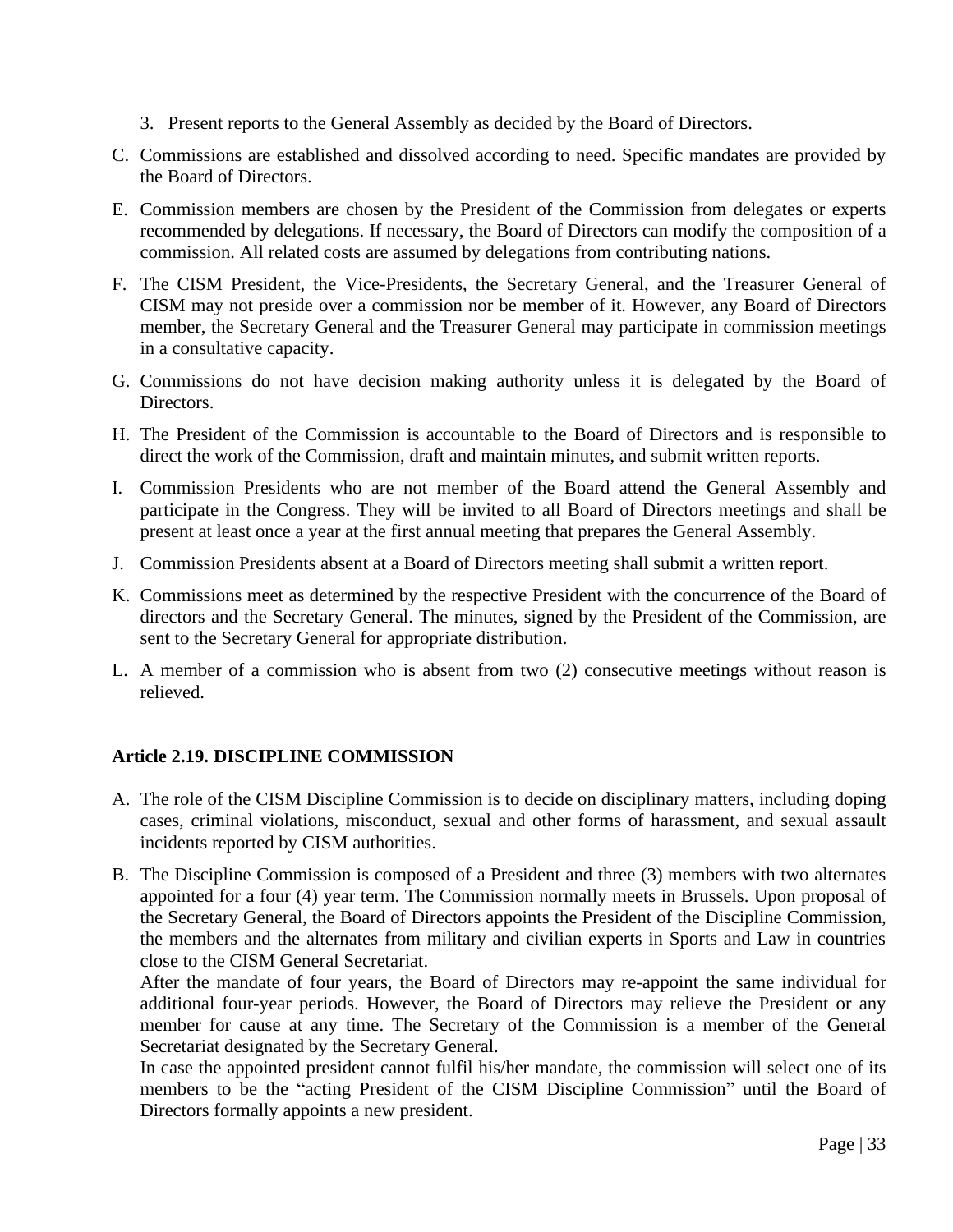- C. The following are under the authority of the Discipline Commission:
	- 1. In cases of serious disciplinary infractions, CISM authorities may submit the matter through the General Secretariat to the Discipline Commission for decision. The Commission, assisted by the Secretary General, then shall conduct a full investigation and, if appropriate, shall afford the subject of the investigation an opportunity to submit a rebuttal or other evidence before a final decision is made. The Commission may impose sanctions within its authority (art 1.12. C.) or recommend consideration by the General Assembly.
	- 2. If the subject of the investigation requests to be heard by the Commission, the latter shall convene. The Commission President decides in all other matters if a decision can be made by correspondence.
	- 3. A decision shall be made by a relative majority of votes cast. In case of a tie, the President has the deciding vote.
- D. The Commission shall start its investigation within three weeks after the case has been submitted, and work diligently in order to resolve the matter as quickly as possible given the complexity of the issues presented.
- E. The final decisions of the Discipline Commission will be reported by the Commission President, through the Secretary General, to the Chief of Delegation concerned. The President of the Commission will provide an analysis annually to the General Assembly through the Board of Directors.

#### **Article 2.20. APPEAL COMMISSION**

- A. The role of the Appeal Commission is to examine in an independent, objective and impartial manner any appeals to the decisions of the CISM Discipline Commission or CISM authorities except for all cases concerning doping (as outlined on chapter IX, article 9.2.E.).
- B. The Appeal Commission is the final CISM level of appeal and its decisions are binding. It is the right of any aggrieved party to appeal to the International Court of Arbitration for Sport in Lausanne, Switzerland.
- C. The Board of Directors, upon the proposal of the President of CISM, appoints the President of the Appeal Commission and the three members from a list of nominees drawn from military delegates. The appointment will last for a period of 4 years. After the four years mandate is completed, the Board of Directors may re-appoint the same individual for an additional four year periods. However, the Board of Directors may relieve the President or any member of the Appeal Commission for cause at any time. The Secretary of this commission is a member of the General Secretariat designated by the Secretary General. The Appeal Commission is an independent body, not subject to the direction of the Board of Directors or General Assembly. The President and the members appointed to the Commission shall all be independent of the case being considered.

In case the appointed president cannot fulfil his/her mandate, the commission will select one of its members to be the "acting President of the CISM Appeal Commission" until the Board of Directors formally appoints a new president.

D. The following is the staffing process for appeal cases :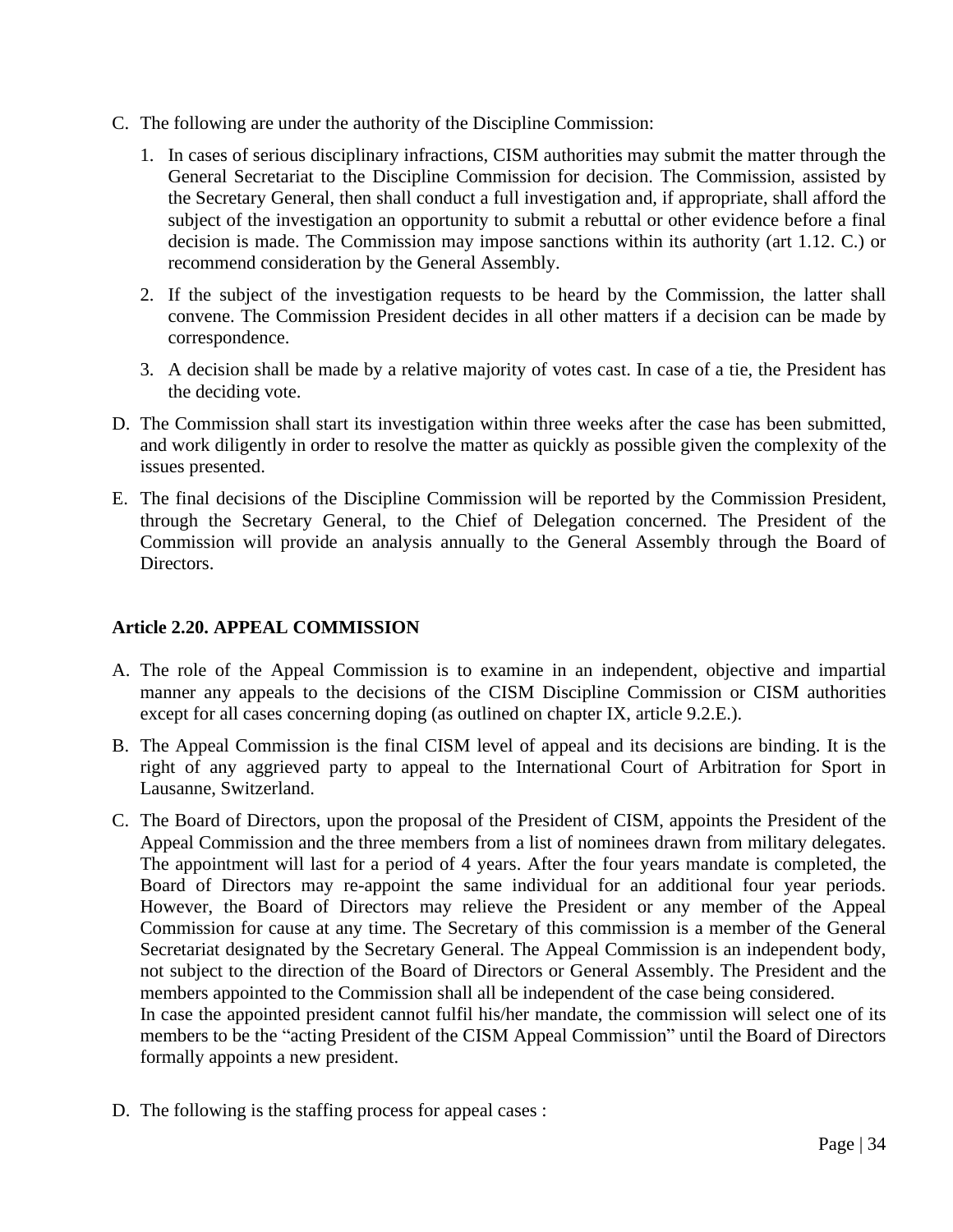- 1. The Appeal Commission shall be convened by the President of the Commission,
- 2. In order to be considered, appeals shall be made not later than three weeks after receipt of the decision of the CISM Discipline Commission and shall be sent to the Secretary General in a written statement of appeal containing:
	- a. the appellant's specific request for relief,
	- b. a copy of the decision appealed from,
	- c. an application to stay the execution from the decision appealed if applicable, together with justification,
	- d. any statement, documents, video tapes or other evidence supporting the appeal,
	- e. a statement that the delegation will accept the financial consequences of the decision of the Commission,
	- f. the personal signature of the Chief of Delegation.
- 3. Each appeal shall be discrete. Delegations may not submit joint appeals,
- 4. Each appeal shall be accompanied by a deposit of Euros 1,000 payable to CISM. Failure to deposit this amount shall render the appeal void. If the appellant wins the case, the deposit shall be refunded. If the appeal is rejected the deposit is forfeited. If the appeal is withdrawn, any costs incurred shall be deducted from the deposit,
- 5. Any appeal which, in the opinion of the President of the Appeal Commission, does not comply with the provisions of these regulations or is deemed to be manifestly unjustified shall be disregarded,
- 6. The Commission shall normally reach its decision based on the documents and other evidence submitted to it; however the appeal Commission may request additional evidence (e.g. video recordings) and may call upon legal advice,
- 7. The decision will normally be taken within eight (8) weeks after the Appeal has been registered at the General Secretariat. Failure of the Appeal Commission to issue its decision within eight (8) weeks will result in the automatic reversal of the Discipline Commission decision that was appealed,
- 8. A decision shall be made by a relative majority of votes cast. In case of a tie, the President has the deciding vote,
- 9. The delegation concerned shall be entitled to a hearing if so requested,
- 10. The Appeal Commission is responsible for determining the allocation of costs following the conclusion of the case. In general, costs incurred by the appeal procedure will be charged to the losing party,
- 11. The Appeal Commission shall notify the Secretary General in writing of its final decisions. The Secretary General shall then inform the Chief of Delegation concerned and, ultimately, the Board of Directors and the General Assembly.

#### **Article 2.21. WORKING GROUPS**

A. Working Groups may be established to study a specific issue or execute a specific task.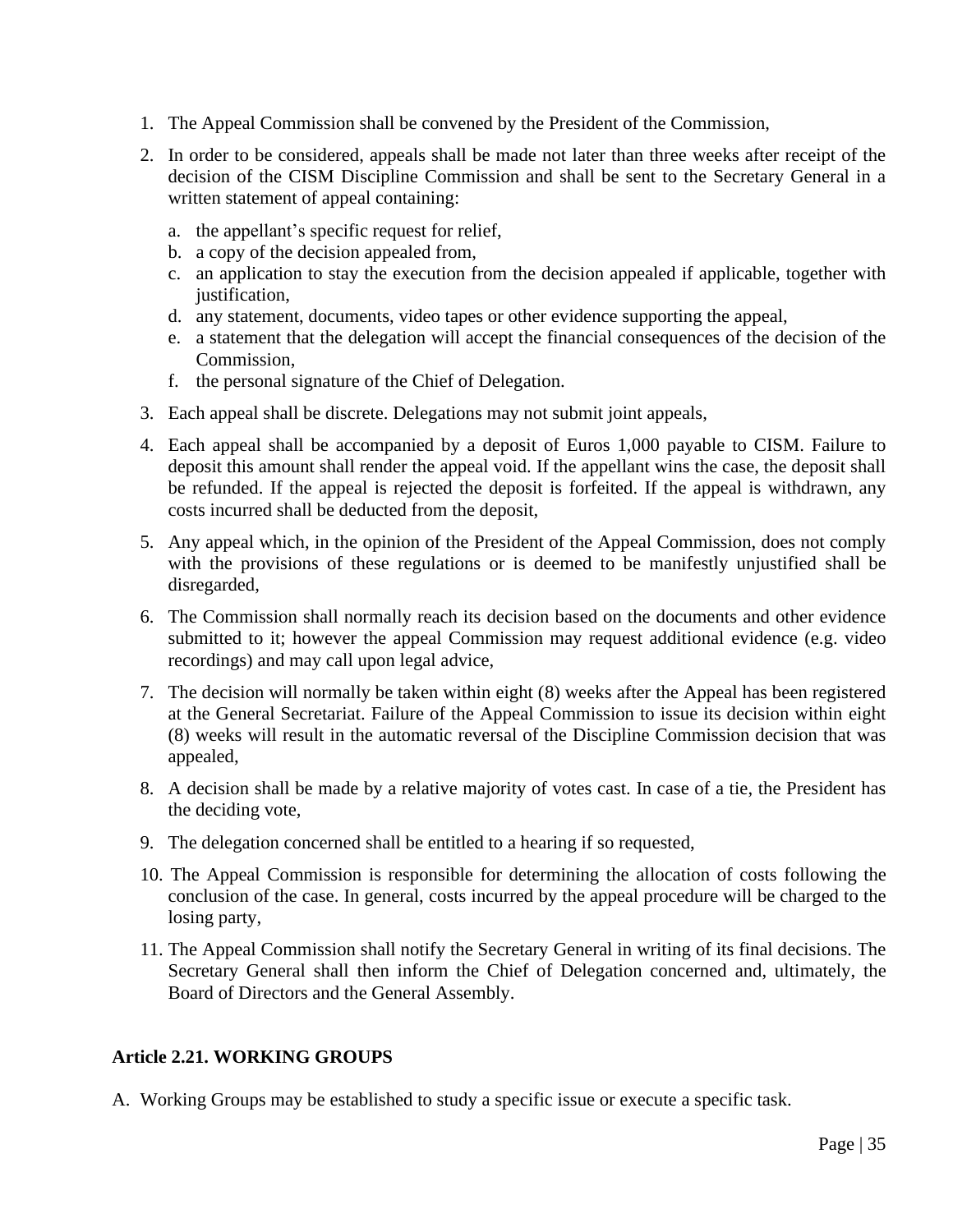- B. The convening authority determines the mandate. The mandate ends upon presentation of the final report.
- C. The Working Group is accountable to the convening authority.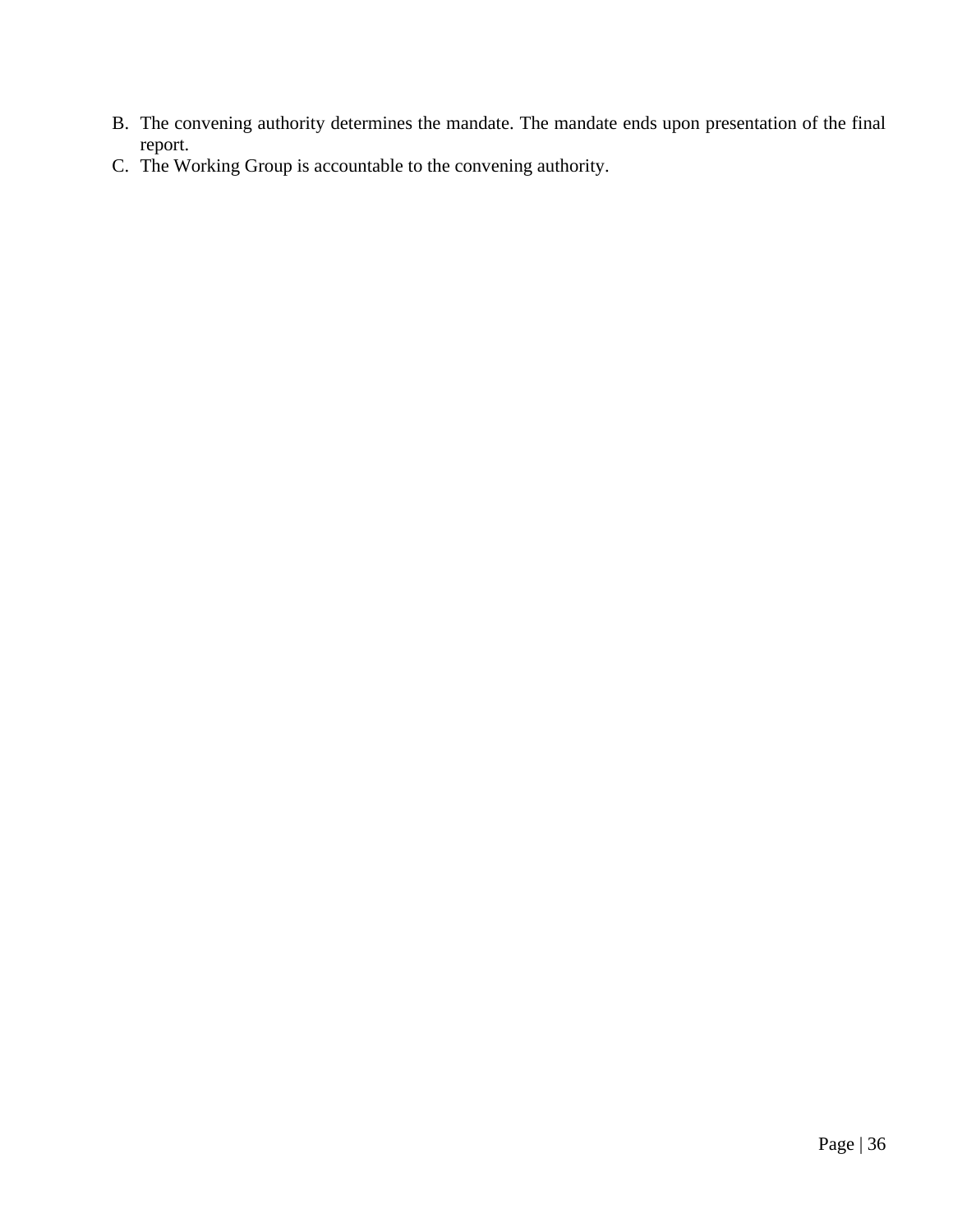# **Chapter III: CONGRESS AND GENERAL ASSEMBLY**

Definition and composition: The General Assembly is the supreme authority of CISM. It is composed of delegations from member nations. The General Assembly shall be fully empowered to act within the scope of the CISM Statutes and the Regulations.

General Assembly Session: The General Assembly shall meet at least once a year under the Chairpersonship of the President or, if the President is not available, the senior Vice President. The date and the venue of General Assembly meetings shall be determined and announced two years in advance. The agenda shall be provided to all CISM delegations and bodies by the Secretariat General at least six weeks before the General Assembly.

# **Article 3.1. SUMMONS – INVITATION**

A. A distinction must be made between summons and invitations which are made as follows:

- 1. The summons, together with a summary of the agenda, is dispatched to all CISM delegations and agencies by the General Secretariat,
- 2. The invitation is extended by the Chief of Delegation organizing the Congress and General Assembly to the CISM authorities, Chiefs of Delegation and agencies as listed in the CISM directory.
- B. A copy of the invitation is sent through diplomatic channels. This formality is essential. If a nation has no diplomatic relations with another nation, the invitation is sent through the General Secretariat.
- C. The invitation should be sent at least six (6) months in advance and comprise the following:
	- 1. The CISM emblem and the organizing nation's coat of arms presented on the cover,
	- 2. The standard invitation text,
	- 3. The general program,
	- 4. Conditions of stay,
	- 5. Answer form for the preliminary agreement,
	- 6. Answer form for the final entry.
- D. Observers
	- 1. The organizing nation may invite observers from non-member nations with advance permission from the Board of Directors. An observer is not a CISM authority and therefore may not vote.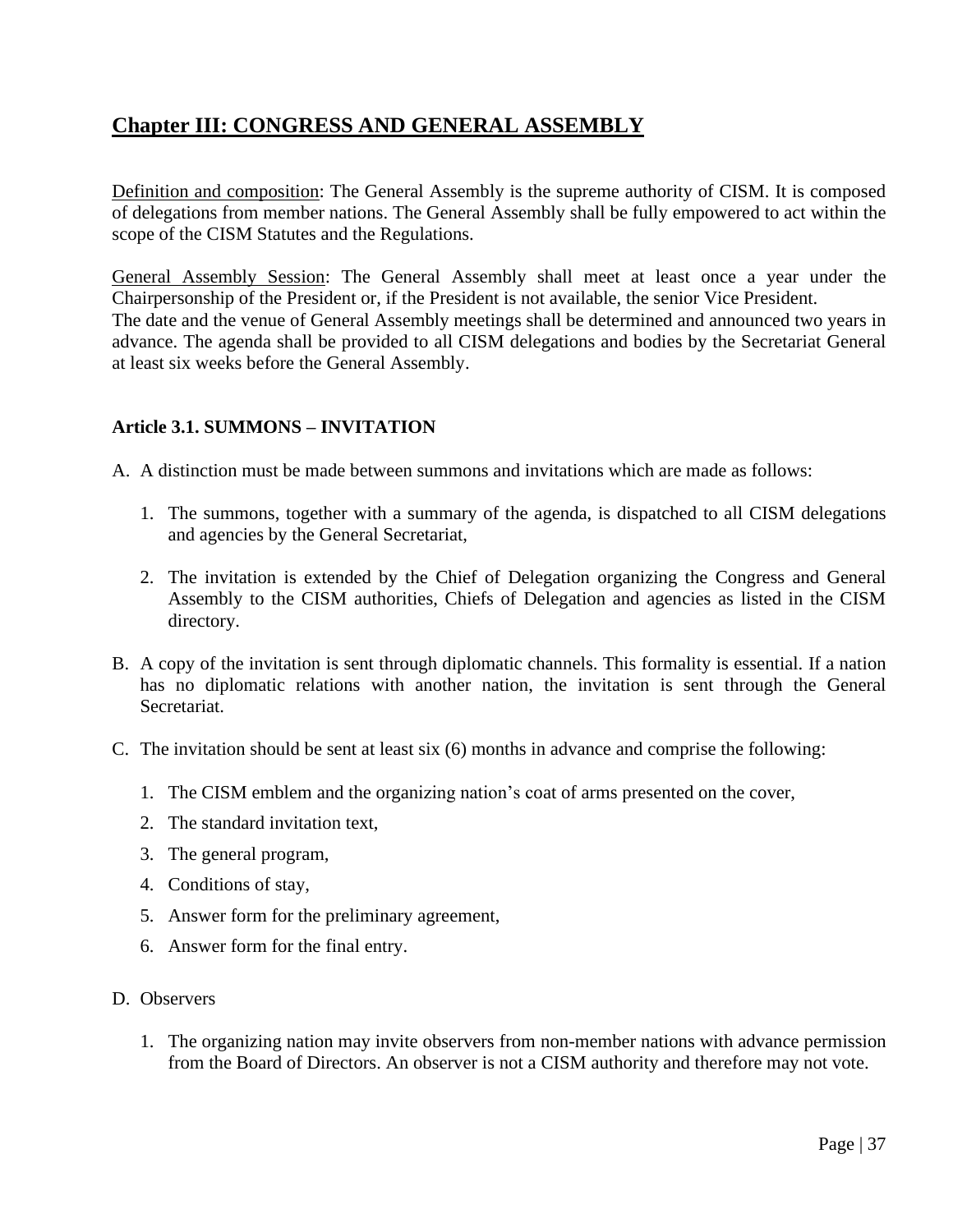- 2. Representatives from embassies and military attachés accredited to the organizing nation are considered as "observers".
- 3. Representatives from sports organizations in contact with CISM may be invited with permission from the Board of Directors.
- E. Press and media

The organizing nation should invite representatives from the national and international press. The meetings and ceremonies to which they are admitted are stated in the invitation.

# **Article 3.2. CONDITIONS OF STAY**

The invitation will specify the following points:

A. Participation costs

The costs of meals and accommodations will be indicated in a currency that is convertible on the international market. Incumbent penalties in case of late cancellations / no show will also be listed.

B. Spouses

The invitation will indicate the conditions of stay for accompanying spouses, if invited by the organizing nation.

C. Assistants The conditions of stay for possible assistants (aide de camp, press attaché, etc.) will be fixed.

#### D. Formalities

- 1. The necessary visas,
- 2. The requested vaccinations,
- 3. All other formalities requested by the organizing nation.
- E. Uniforms
	- 1. Specify the dress code (military or appropriate civilian attire) for each event,
	- 2. Indicate winter or summer uniform.

#### **Article 3.3. PREPARATION OF THE CONGRESS AND GENERAL ASSEMBLY**

A. Congress and General Assembly are prepared such that all delegations, Commissions and Presidents of CISM Sport Committees have participated in its preparation. The objective is to promote, for a maximum number of participants, a full understanding of the agenda and careful study of the issues and required decisions. Thus, it is a long process with two aspects: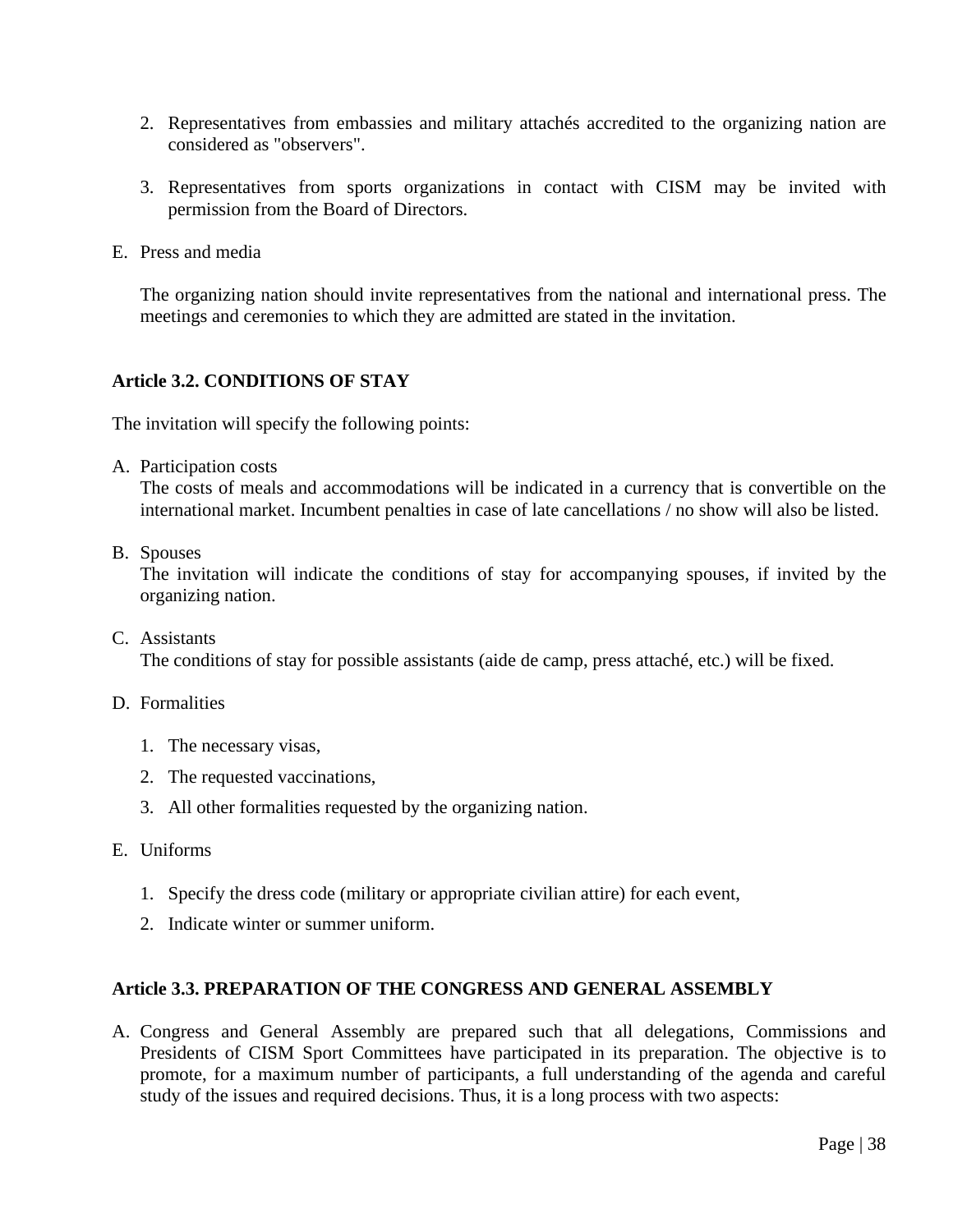## B. Material

This aspect includes: lodging, transportation, organization of the rooms, organization of the ceremonies, visits and cultural events.

- C. Intellectual
	- 1. Delegations of member nations shall arrive at the meetings in possession of the preparatory documents, which they have taken time to study previously. This means a two-way effort in matters of information:
		- a. delegation, Liaison Offices to the General Secretariat,
		- b. General Secretariat to delegations, Liaison Offices.
	- 2. In practice, the preparation of the agenda is divided into two phases:
		- a. proposals from delegations and any other CISM functional bodies sent in to the General Secretariat four (4) months before the Congress and General Assembly in English and French together with all covering documents,
		- b. drawing up of the agenda by the Secretary General who shall include all proposals. The agenda is approved by the Board of Directors.

## **Article 3.4. GENERAL PROGRAM**

A. Once appointed, the host nation's Organizing Committee shall comply with all prescriptions contained in the following documents:

- CISM General Assembly & Congress Guidelines
- CISM Protocol Manual
- CISM Flags Manual
- B. The total duration of the meeting of the Congress and the General Assembly in the host nation is eight days maximum.
- C. Before the start of the Congress and General Assembly, the Chiefs of Delegations complete the accreditation by providing to the secretariat:
	- 1. a list of the attending delegates, stating the name of the Chief of Delegation,
	- 2. a document of investiture signed by the Minister of Defense or a Chief of Staff, concerning a Chief of Delegation whose appointment has not been yet officially announced to CISM. A delegate unable to present such a document will only be considered as observer.
- D. Each Congress and General Assembly has its own organization and development. Normally, the program is as follows:
	- 1. Meeting of the Board of Directors,
	- 2. Opening ceremony,
	- 3. Press conference,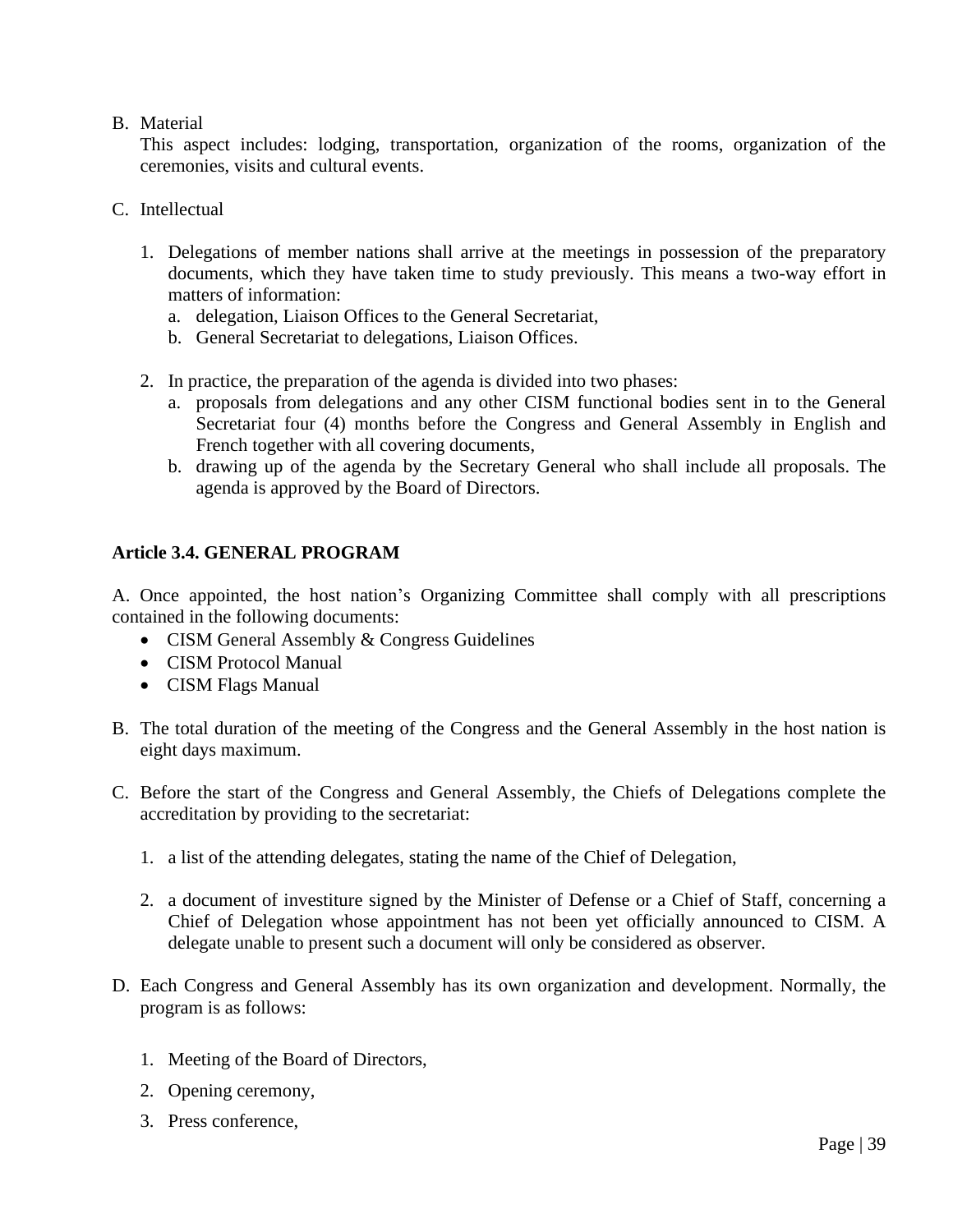- 4. Meetings of the Presidents of CISM Sport Committees, Commissions or working groups,
- 5. Continental meetings,
- 6. The Congress,
- 7. One cultural day or cultural activities,
- 8. The statutory General Assembly,
- 9. Closing ceremony,
- 10. Meeting of the Board of Directors.
- E. The program of the Congress and General Assembly is generally divided into sessions. Each session normally lasts a half day. The regular sessions are:
	- 1. The opening session is dedicated to officially kick-off the Congress. It is dedicated to lecturers invited by the CISM Board of Directors to address issues of international relevance.
	- 2. The sessions of the Congress
		- a. one session dedicated to the different reports of the CISM authorities (President, Vice-Presidents, Secretary General and Treasurer General) and optionally Commission Presidents. Each report may be followed by a Q&A session moderated by the CISM Secretary General,
		- b. one session dedicated to strategic and business planning, discussions and debates over proposals emanating from the BoD (Decision Files), presentations and exchange of information.
	- 3. The General Assembly is dedicated to reports from the CISM senior leadership, statutory matters, approvals, elections, presentation of the next Congress / General Assembly and miscellaneous points and questions.
- F. The Commission for the Verification of Credentials meets before the General Assembly.
- G. Presentations by partners take place during the Congress.

#### **Article 3.5. AGENDA OF THE GENERAL ASSEMBLY**

- A. Chronology and main points of the agenda are:
	- 1. Welcome remarks by the President,
	- 2. Roll Call (attendance),
	- 3. Presentation of new members and new officials,
	- 4. Approval of the agenda,
	- 5. Approval of the minutes of the preceding General Assembly,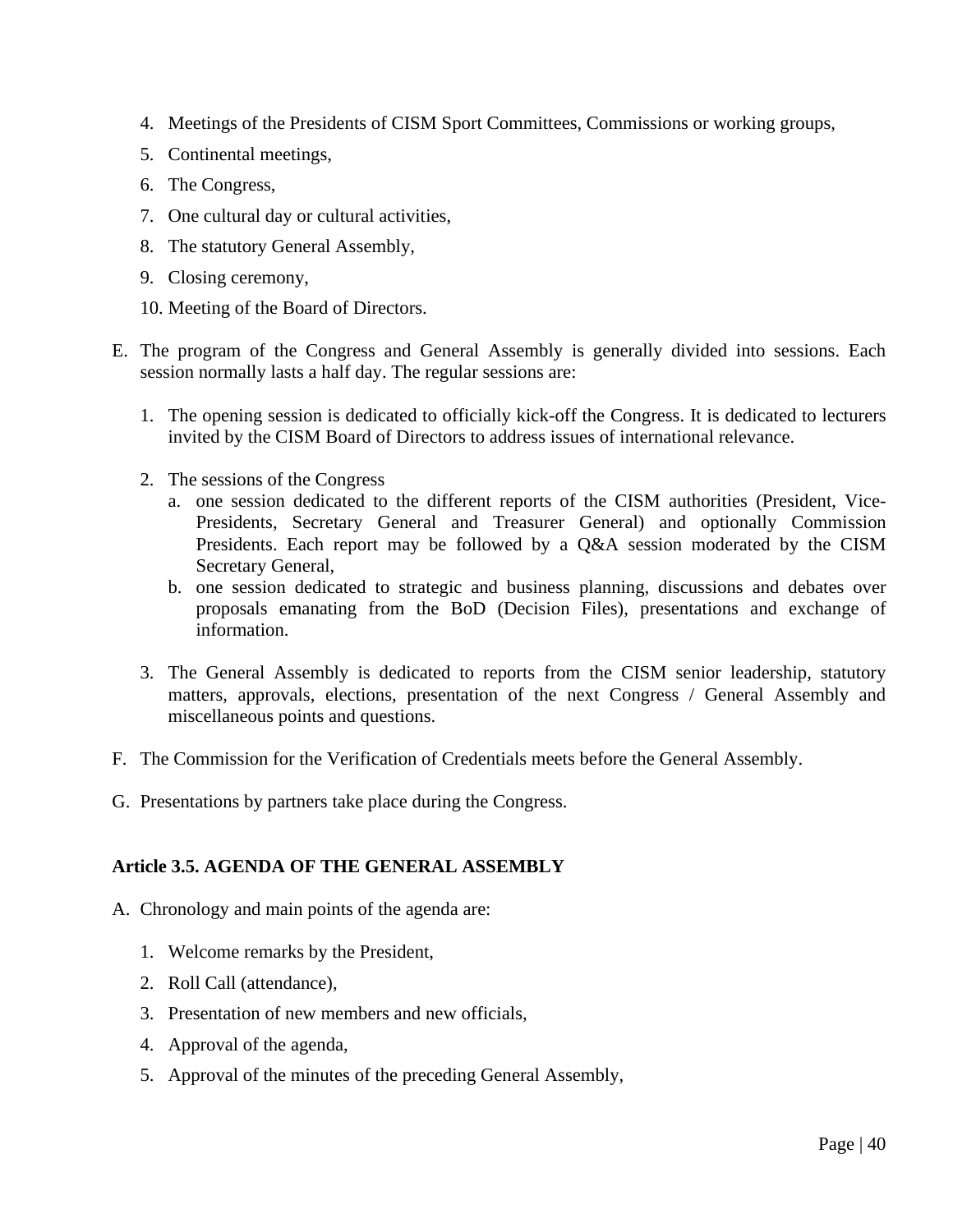- 6. Report of the Commission for the Verification of Credentials and nomination of the ballot tellers,
- 7. Approval of Decision Files,
- 8. Statutory elections,
- 9. Information on the next Congress and General Assembly,
- 10. Miscellaneous items.
- B. Each proposal presented as an officially numbered Decision File, shall be voted on and the decision recorded by the General Secretariat.

#### **Article 3.6. OPENING CEREMONY**

- A. All ceremonies are held before the beginning of the Congress / General Assembly and normally include:
	- 1. A military ceremony,
	- 2. Protocol visits,
	- 3. A tribute at a monument.
- B. The military ceremony is conducted according to local customs and procedures, however, has to follow the CISM minimum requirements. It consists mainly of:

1. Reception of the local highest authorities accompanied by the CISM President, the CISM Vice-President of the host Continent and the CISM Secretary General;

- 2. The flag of the host country is hoisted accompanied by its anthem (short version);
- 3. The CISM flag is hoisted accompanied by its anthem (short version);

4. Welcome speech by the local highest authority (or according to the decision of the Organizing Committee);

5. Welcome speech by the CISM President;

6. The most important dignitary present pronounces the traditional phrase: "**I declare the ….Congress and the General Assembly (or BoD) of CISM opened**";

7. The host nation has to respect the CISM protocol precedence addressed in these regulations;

8. If it is necessary, the CISM Order/Sport of Merit can be presented during the Opening Ceremony ;

9. The Opening Ceremony may be followed by a welcome banquet.

- C. The choice of protocol visits is left to the initiative of the host authorities. It usually includes:
	- 1. An audience of the President with the head of state or the highest national authority,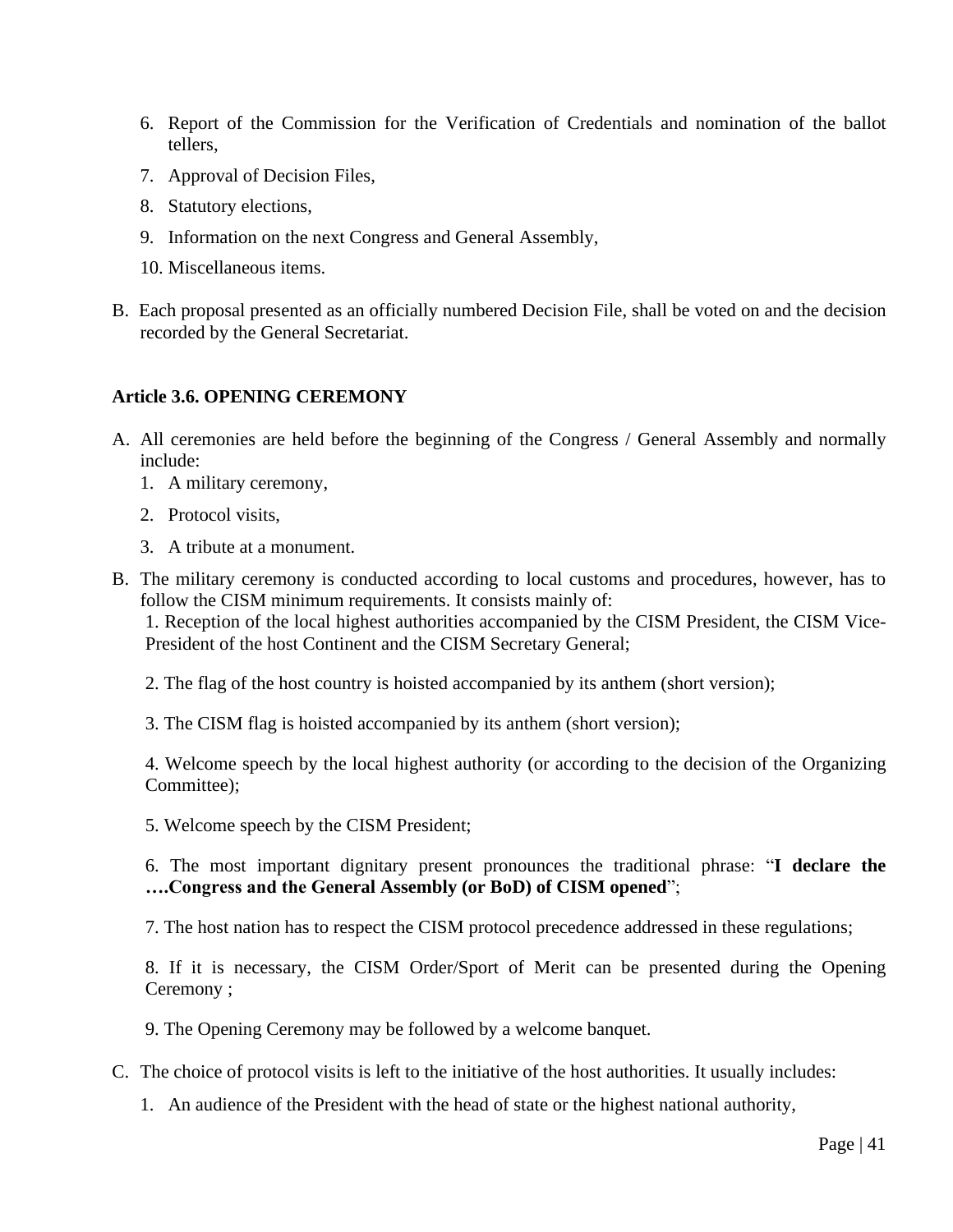- 2. A visit by the Board of Directors and the Secretary General to civilian and military authorities (Minister of Defense, Chief of Staff, etc.).
- D. A commemorative ceremony at a chosen monument with possibly the laying of a wreath.

# **Article 3.7. CLOSING CEREMONY**

A. The Closing Ceremony is conducted according to local customs and procedures, however has to follow the CISM minimum requirements. It consists mainly of: 1. Reception of the local highest authorities accompanied by the CISM President, the CISM Vice-President of the host Continent and the CISM Secretary General;

2. Closing speech by the local highest authority (or according to the decision of the Organizing Committee);

- 3. Closing speech by the CISM President;
- 4. CISM Order/Sport of Merit Ceremony (if there is someone to be bestowed);
- 5. The CISM flag is lowered accompanied by its anthem (short version);
- 6. The flag of the host country is lowered accompanied by its anthem (short version);
- 7. Hand over CISM Flag to the next host country;

8. The most important dignitary present pronounces the traditional phrase: "**I declare the ….Congress and the General Assembly (or BOD) of CISM closed**";

9. The host nation has to respect the CISM protocol precedence addressed in these regulations.

- B. This ceremony may be preceded by a reception or followed by a formal dinner. It may also be enhanced by cultural and artistic displays from the organizing nation.
- C. At least two (2) days in advance, the organizing delegation informs the Board of Directors of procedures involved in the closing ceremony:
	- 1. Attending dignitaries,
	- 2. Spouses invited or not,
	- 3. Special protocol, etc…
- D. In the course of the closing ceremony, no souvenir gifts are to be exchanged by participating delegations. A separate gifts exchange Ceremony is organised jointly between the host nation and the Secretary General.

# **Article 3.8. PUBLIC RELATIONS**

A. Objectives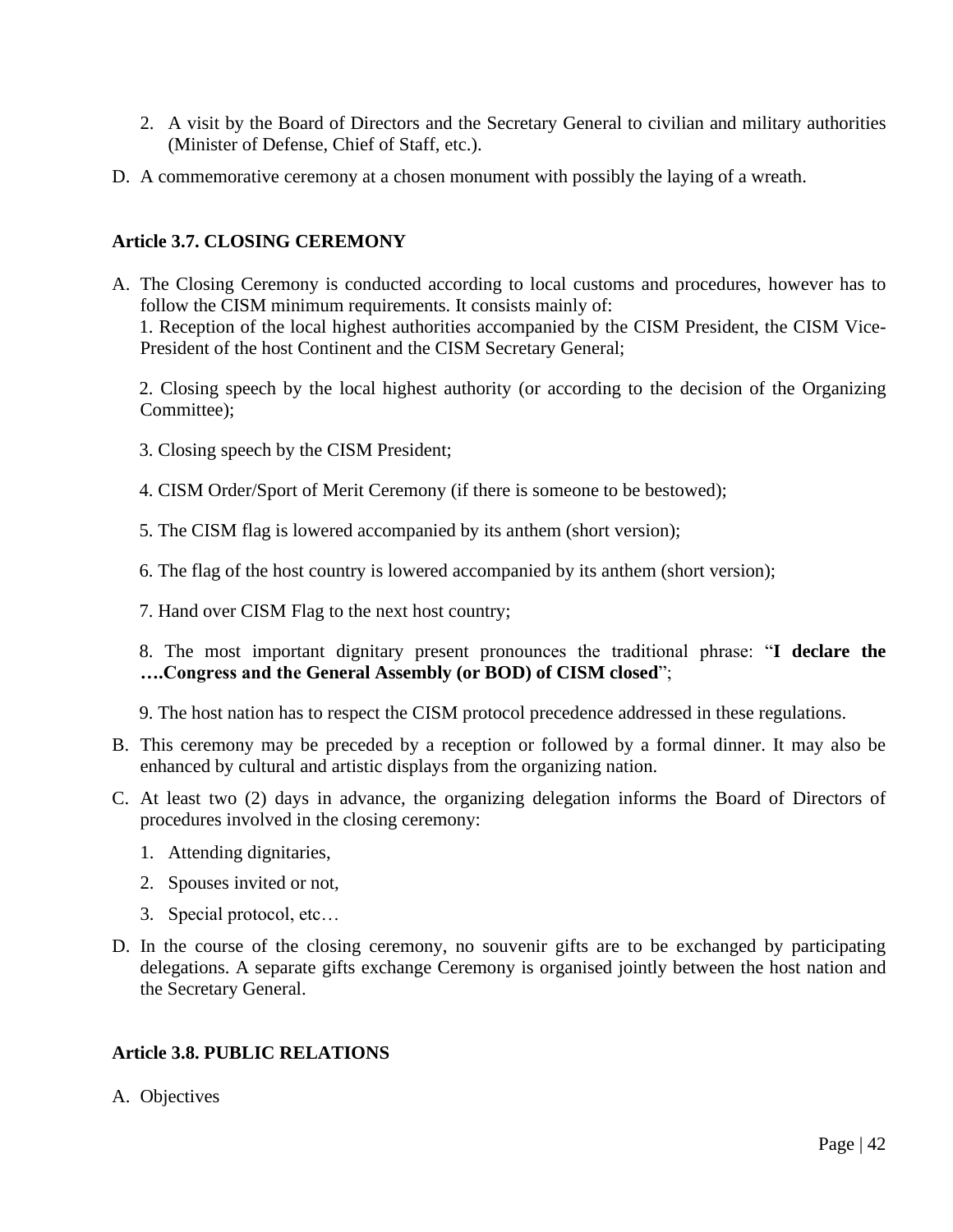The organizing delegation and CISM must seize the opportunity presented by the opening of the Congress and the General Assembly to:

- 1. Establish official contact between the military and civilian authorities of the organizing nation and the participants,
- 2. Enhance CISM's prestige by attracting mass media attention,
- 3. Present a broad assessment of CISM activities and expose its philosophy,
- 4. Pay homage to the organizing nation by emphasizing its participation in CISM and the success of its athletes.

#### B. Form

This may take the form of a press conference given by the President of CISM, assisted by the Secretary General, the concerned Vice-President, the chief of the organizing delegation and other senior officials.

#### C. Guests

The following should be invited to the ceremonies and dinner:

- 1. High ranking military authorities,
- 2. Accredited ambassadors and military attachés,
- 3. Members of the Olympic committee and sports federations,
- 4. Representatives of the media (radio, newspaper, television),
- 5. Well-known athletes who have participated in CISM championships.

# **Article 3.9. CULTURAL ACTIVITIES**

- A. The organizing delegation may plan social and cultural activities intended to further relations and share traditional customs and typical sights with the participants.
- B. These activities must however be carried out with a certain degree of restraint (half a day or evening) in order not to interfere with the important tasks to be accomplished by the Congress and General Assembly.

#### **Article 3.10. DEBATES**

- A. Debates will be effective and easy to follow, while avoiding excessive length and repetition.
- B. Delegations should be prepared with the following documents at hand:
	- 1. CISM regulations,
	- 2. Minutes of the previous General Assembly,
	- 3. CISM annual report,
	- 4. Preparatory documents for the Congress and General Assembly,
	- 5. National and international calendars for those sports about which they are concerned.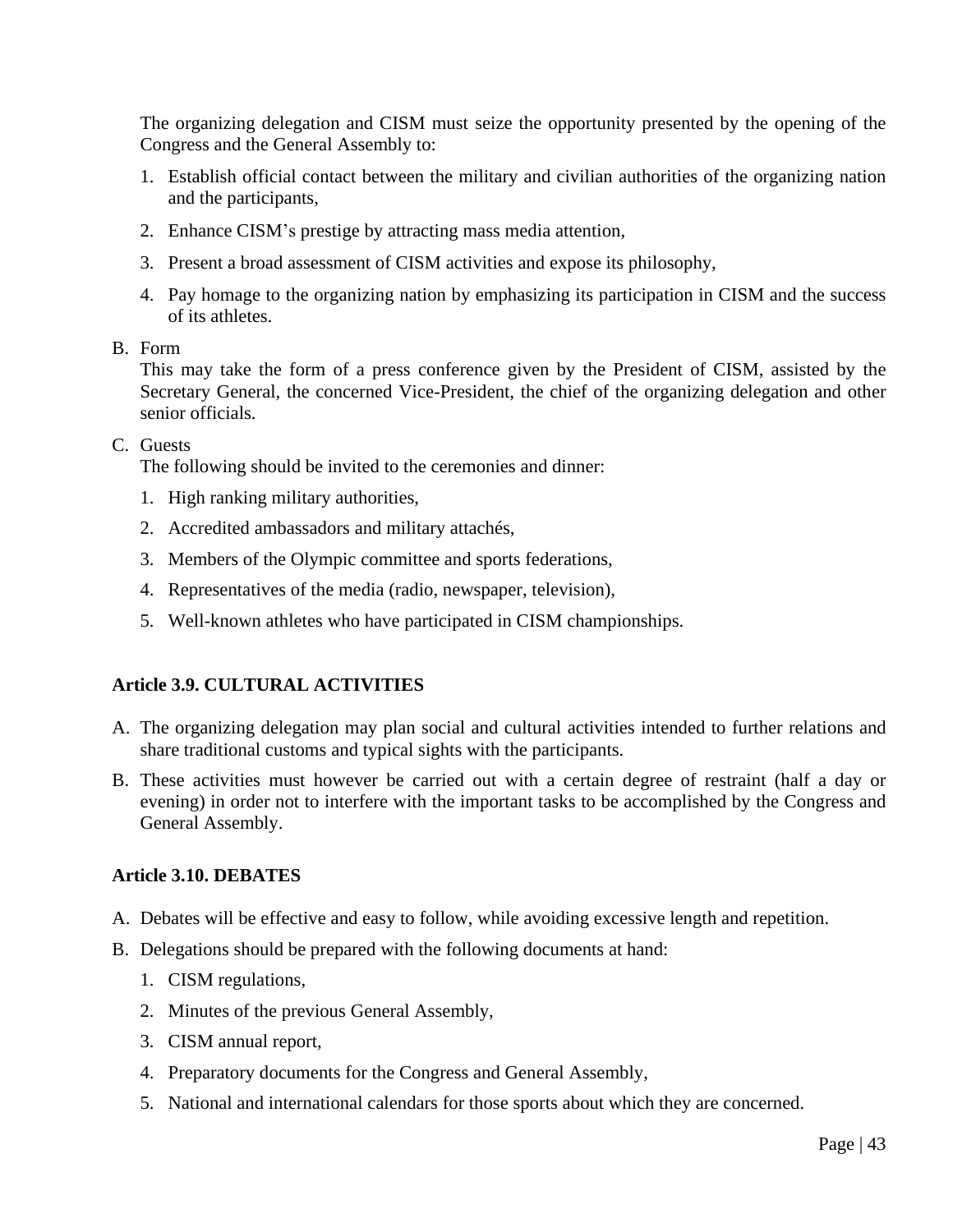- C. Chiefs of Delegations shall be prepared to decide on the following important matters:
	- 1. Calendar, organization and participation,
	- 2. Elections,
	- 3. Annual membership fee, and
	- 4. Proposals submitted in the preparatory documents.
- D. All documents drawn up by a delegation or by a member of the Board of Directors will be submitted to the Congress and General Assembly Secretariat, which will make arrangements for their distribution. Delegations may not distribute their own documents.
- E. During debates, parliamentary procedures shall apply as follows:
	- 1. Permission to speak shall be requested from the President, who will decide the order of priority,
	- 2. All motions brought forward by a delegation except those on the agenda shall be seconded by another delegation. If need be, the President may request it,
	- 3. Propositions for amendment of a text issued, shall be drawn up, read and commented upon before the General Assembly, before being handed over to the President. Sufficient copies in English and French shall be distributed to all Chiefs of Delegations,
	- 4. Each proposition for amendment shall be submitted to the vote of the General Assembly before proceeding with the vote on the text itself,
	- 5. Any motion or intervention of political character or casting a doubt on a nation not represented will be interrupted by the President and the General Assembly will be consulted on its advisability,
	- 6. Speakers will be clear and concise. The President may at any given moment set a time limit to a speech.

# **Article 3.11. REPORTS**

- A. Reports by the Commissions, the CISM Sport Committees and the Working groups shall be signed by its President.
- B. Any member may attach a "minority" report if he disagrees with a statement or proposition made.
- C. These reports may not be issued to the delegations without approval from the Board of Directors.

#### **Article 3.12. MINUTES**

- A. The decisions of the General Assembly are recorded in the minutes that are signed by the President and Secretary General, and transmitted to the member nations. The original copy is maintained in the archives of the General Secretariat, which holds them indefinitely at the disposition of the member nations.
- B. Those decisions are effective as of the date of publication of the minutes unless otherwise specified.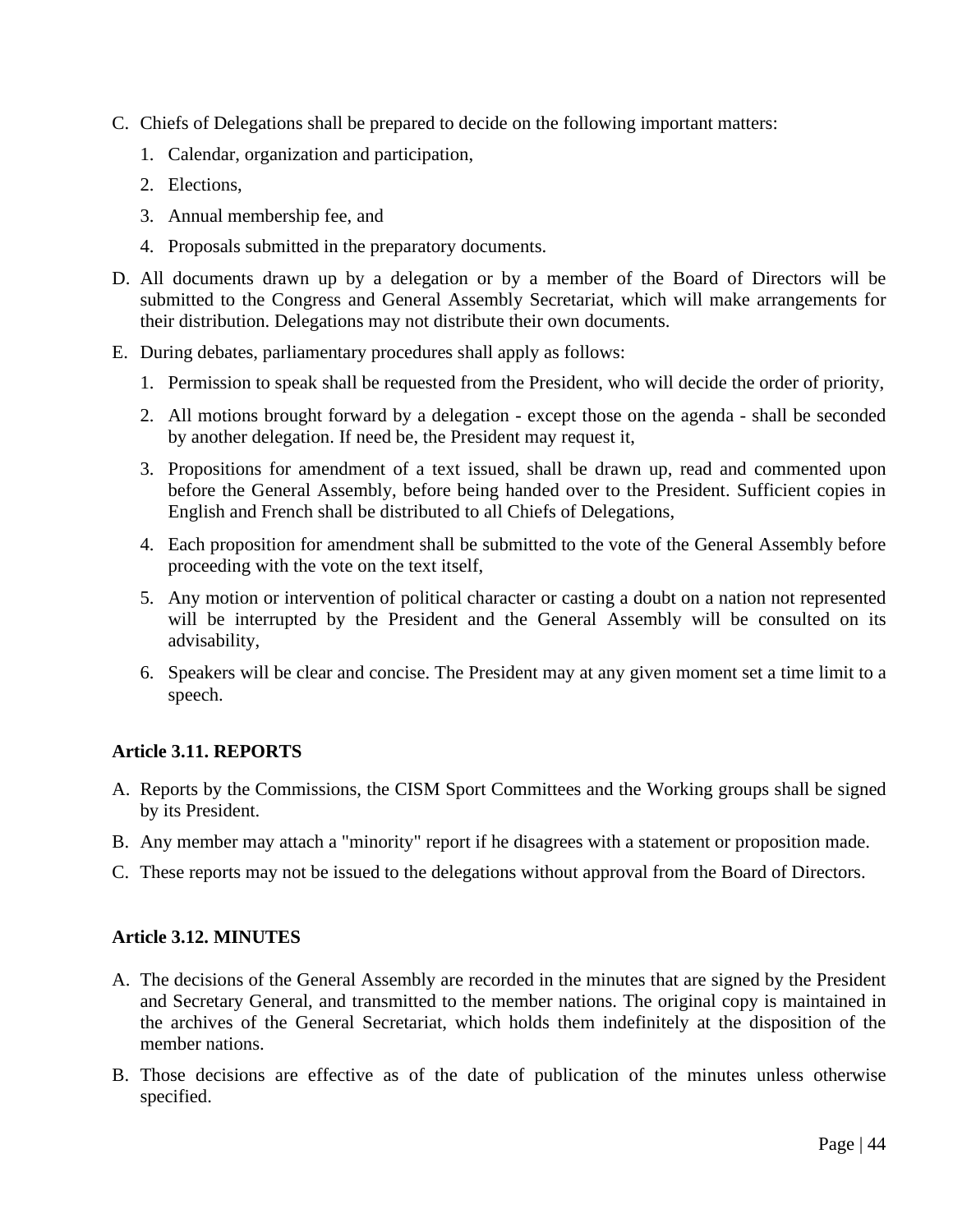# **Chapter IV: VOTING, ELECTIONS, APPOINTMENTS**

# **Article 4.1. RIGHT TO VOTE**

- A. Only the delegations of active member nations have the right to vote at the General Assembly. Each delegation has one (1) vote. Normally, the Chief of Delegation exercises the right to vote on behalf of his/her delegation.
- B. Vote by proxy is not acceptable. However, the Chief of Delegation may authorize a delegate of his/her nation to vote on behalf of the delegation. If he does not and must depart the GA early because of unavoidable circumstances (e.g. emergency situation, travel arrangement), his/her right of vote is exercised in accordance with article 4.2.D.
- C. Any delegation of an active member nation or member of the Board of Directors may, at any time, ask for an explanation of any CISM activity undertaken by any CISM authority. If such a request indicates a lack of confidence, it shall be made in writing and include precise justification. It may result in a vote of confidence (secret ballot) at the next General Assembly as determined by the Board of Directors.
- D. A vote of no confidence results in the retirement of the concerned CISM authority from office.

# **Article 4.2. VOTING PROCEDURE**

- A. The preparatory document for the General Assembly includes a list of candidates for posts as established in the CISM Statutes.
- B. Candidatures shall be confirmed at the General Assembly. If there is a lack of candidates for any vacancy, the Board of Directors has the right to submit nominations to the General Assembly.
- C. Elections occur during the last General Assembly plenary session as follows:
	- 1. The Board of Directors appoints four (4) delegates (one (1) Chairperson and three (3) members) to serve as "tellers". These four persons are the only ones authorized to participate in counting votes. At the end of each count, the Chairperson of the ballot tellers gives the Secretary General a poll sheet indicating the result of the vote,
	- 2. Ballots are prepared by the Secretary General,
	- 3. The voting process and the reporting of results to the Secretary General are conducted under the supervision of the Chairperson of the tellers. At the end of the session, the ballots are destroyed.
- D. If a Chief of Delegation intends to depart the General Assembly early without delegating his/her voting authority to one of his/her delegates, his/her nation will not be allowed to vote.

# **Article 4.3. VOTING REGULATIONS**

- A. Definitions
	- 1. Blank ballot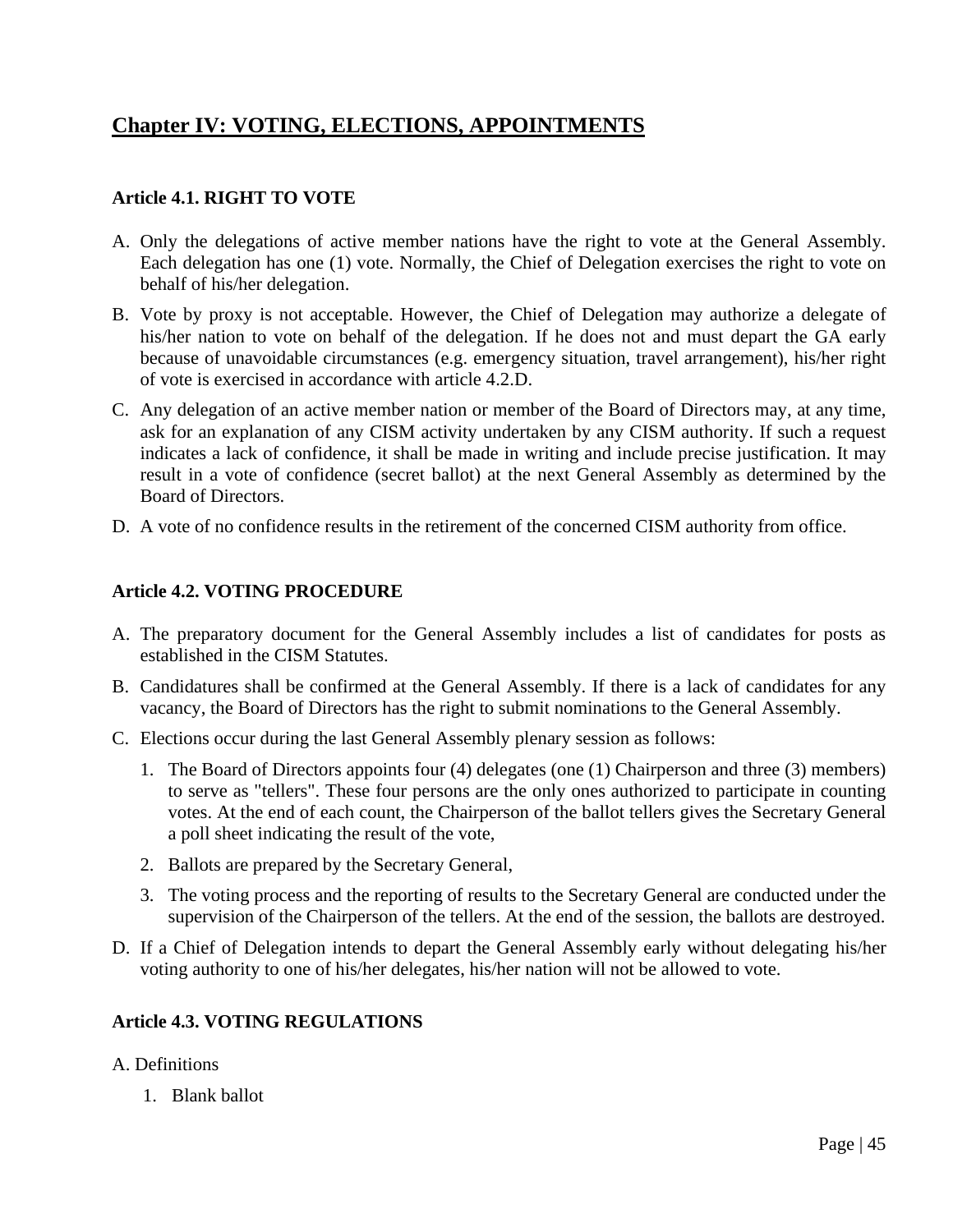Any ballot on which the voter has written nothing is considered as a "BLANK BALLOT". This ballot is a valid vote counted as an abstention.

2. Null & void ballot

Any ballot containing a written entry or sign other than that prescribed by the rules is considered as a "NULL & VOID BALLOT".

3. Valid ballots

The "VALID BALLOTS" are the ballots remaining after the "NULL & VOID BALLOTS" have been deducted from the total number of ballots received.

| Example: - active nations entitled to vote present | 50 |
|----------------------------------------------------|----|
| - votes include null & void ballots cast           |    |

| - valid ballots $50-2=48$ |  |
|---------------------------|--|
|                           |  |

4. 3/4 majority

The 3/4 majority corresponds to 3/4 of present active nations. In case of fractional number, this number is rounded up to the next number.

Example: - present active nations 50

| $-3/4$ majority $50x3/4=37,5$ | 38 |
|-------------------------------|----|
|-------------------------------|----|

5. Absolute majority

Absolute majority corresponds to half of the total present active nations plus (+) one (1). Example: - present active nations 50 - minimum absolute majority required (50:2)+1=26

6. Relative majority

Relative majority corresponds to the higher score between "for" or "against" votes.

#### B. Rules

- 1. The vote is done by a show of hands or secret ballots. The sequence for a vote through a show of hands is as follows: for - against - abstention.
- 2. For the secret vote, the Secretary General calls the delegations in French alphabetical order. The Chief of Delegation puts his/her ballot in the ballot box when his/her nation is called. The ballot sheet will contain three boxes : for - against - abstention, and the chief of delegations will vote one  $(1)$ .
- 3. Voting on admission of nations, election of persons and vote of confidence are done by secret ballot unless a request to vote by a show of hand is approved by the General Assembly by simple majority.
- 4. Other votes take place by a show of hands unless a request for a secret vote is approved by the General Assembly by simple majority. In that case, a roll call in French alphabetical order is taken.
- 5. The required majority must be reached to adopt a proposal or elect a candidate.
- 6. The voting majorities required are:
	- a. 3/4 majority for:
		- Acceptance to join CISM,
		- Exclusion from CISM,
		- Amendments to Statutes,
		- Dissolution of CISM.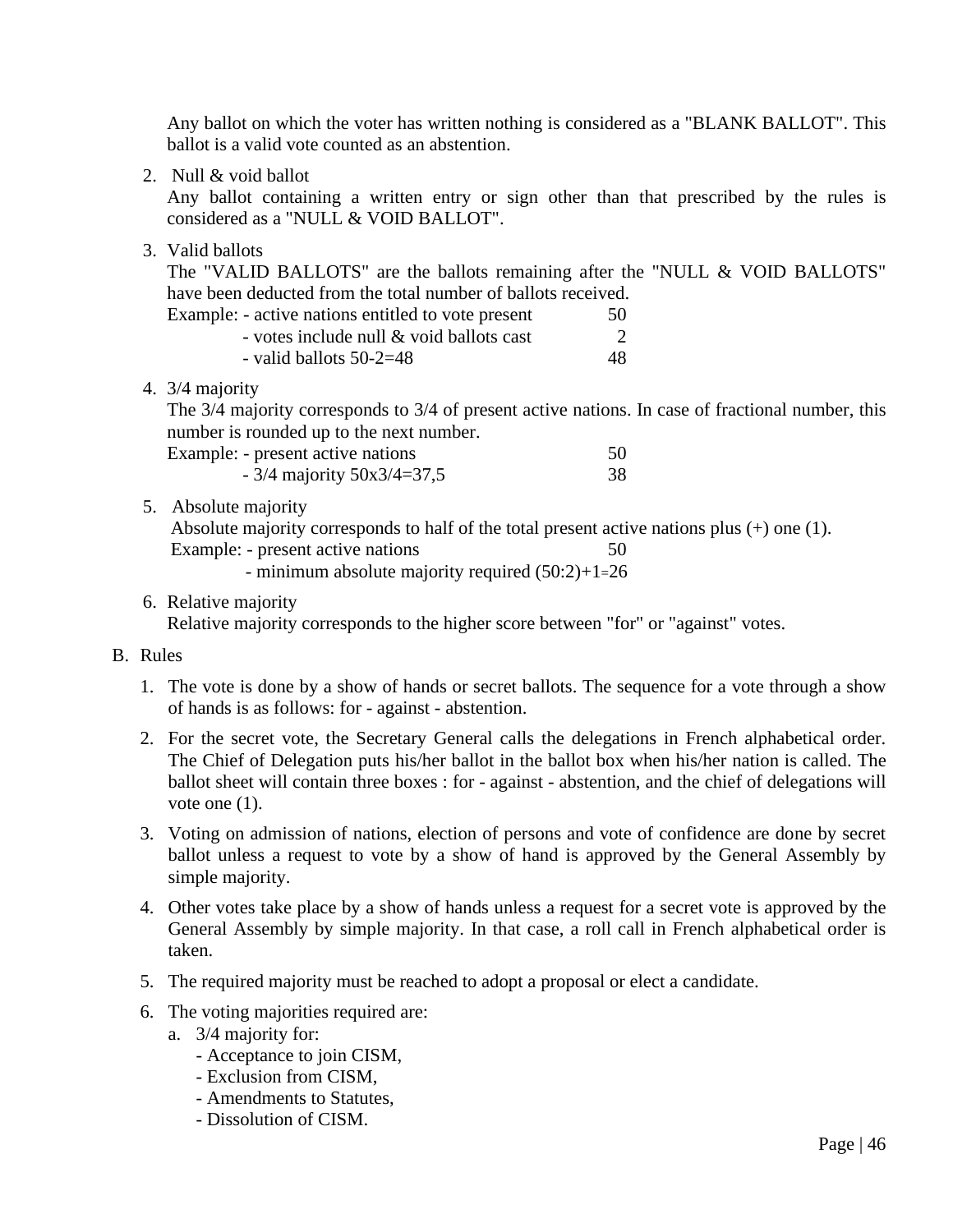- b. absolute majority for:
	- Amendments to the Regulations or any other matters as long as the Statutes are not affected in any way,
	- All other cases unless this chapter provides otherwise.
- 7. The detailed results of all votes shall be publicly announced.

# **Article 4.4. COMMISSION FOR VERIFICATION OF CREDENTIALS**

- A. The Commission for Verification of Credentials is responsible to:
	- 1. Validate the functions and qualifications of attending delegates,
	- 2. Validate the eligibility of candidates for elections,
	- 3. Validate the constitution of the General Assembly.
- B. Commission for the Verification of Credentials, appointed by the Board of is composed of three (3) members, a Vice-President, chairing the commission, a member of the Board of Directors and the Secretary General. They are assisted by the Treasurer General and the President of the Commission for Regulations who takes the minutes.
- C. Delegates shall be officers appointed as such by their governments or by the appropriate authorities of their countries. Proof of this appointment shall be provided, failing which the officers in question will be considered as observers. As such, they may attend all meetings without taking part in the discussions.
- D. Verification of functions and qualifications of attending delegations. Delegations may represent: 1. Active member nations (with the right to vote),
	- 2. Inactive member nations (without the right to vote),
	- 3. Nations invited to the General Assembly as an observer (without the right to vote).
- E. The commission determines the validation of the nations eligible to vote, including those nations which authorized, through an official letter issued to the CISM Secretary General, a delegate to vote in absence of the official Chief of Delegation.
- F. The Commission has to verify that all conditions specified in articles 4.6 to 4.9 are met.
- G. Articles 15 and 16 of the Statutes establishes the required conditions for the validation of a General Assembly. The General Assembly cannot make any decision if these conditions are not met.
- H. The commission is authorized to make all necessary verifications concerning the delegates, the delegations, the candidates and the composition of the General Assembly. It reports its findings to the General Assembly.

# **Article 4.5. STATUTORY ELECTIONS**

A. In accordance with Statutes (art.15), the General Assembly elects the President, the Secretary General, and the Treasurer General. Vice Presidents and members of the Board of Directors are elected by their respective continental member nations at the continental meeting during the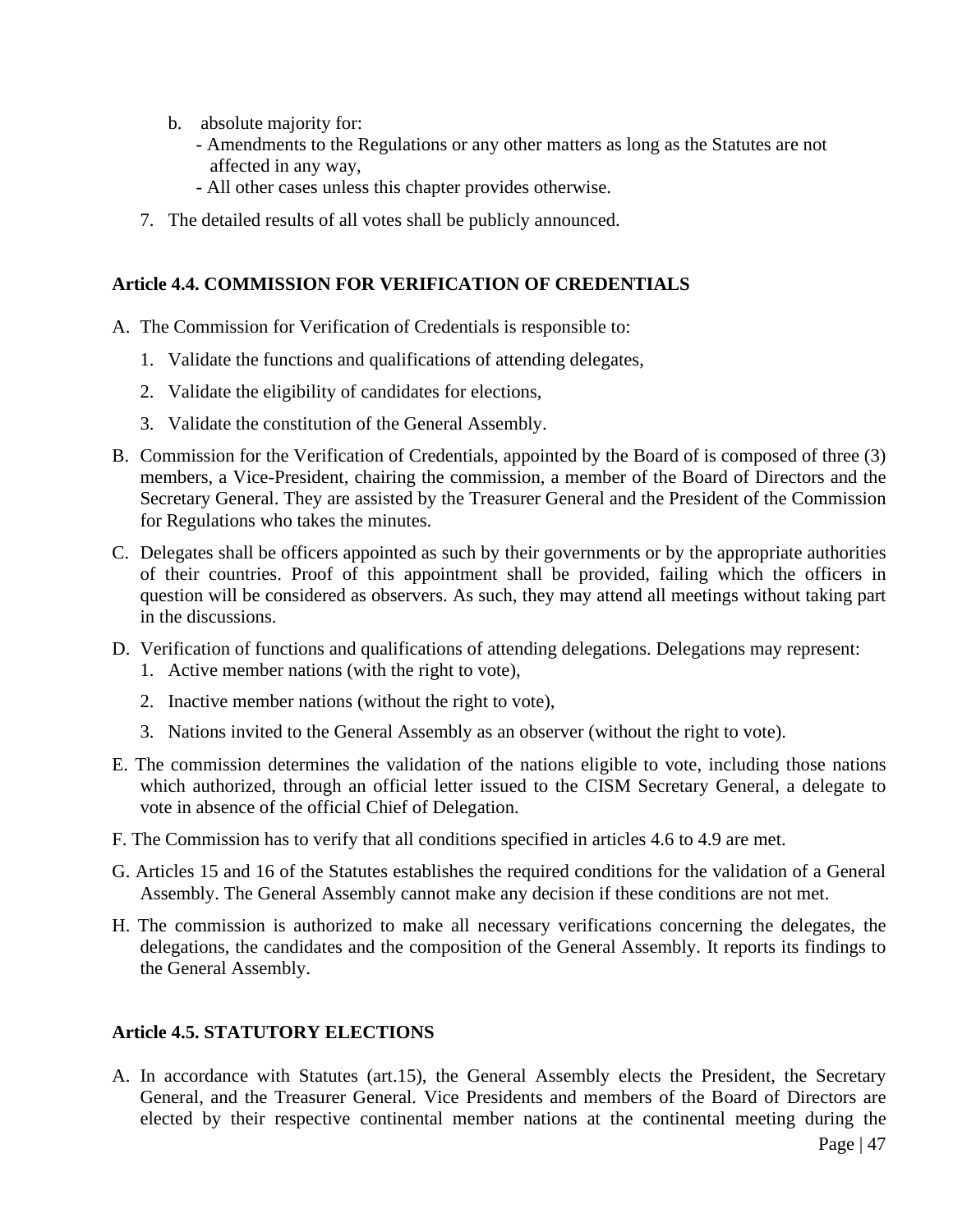General Assembly. Active member nations may present the candidatures of its delegates for all positions.

- B. Candidates chosen for other CISM positions (art 4.10 to 4.12) are ratified by the General Assembly, appointed or elected by CISM authorities in accordance with chapter II.
- C. All candidatures for elected office shall be submitted in writing to the Secretary General by  $15<sup>th</sup>$ February of the year of the election.
- E. If there are two (2) or more candidates for the Presidency, the Secretary General or the Treasurer General, the successful candidate is determined by an absolute majority. If no successful candidate is determined from the first vote, the candidate with the lowest votes is eliminated and the voting and elimination process is repeated as necessary. If in the end, two candidates remain without the requisite absolute majority, the successful candidate shall be determined in a final vote by relative majority.
- F. If a candidate for the membership to the Board of Directors does not obtain a majority vote, the post may not be allocated to another continent. The Board of Directors may in this case co-opt a candidate for the period of one (1) year. If not, the post remains vacant until the next General Assembly.
- G. All officials are elected for a term of office of four (4) years. They may stand for re-election as there are no time limitations. Their appointment will be terminated if their nation becomes inactive or suspended.
- H. The mandate of all officials elected by the General Assembly starts at the General Assembly that elects them and expires at the end of the General Assembly held during the last year of the mandate. If that General Assembly cannot be held, the mandate is extended until the next General Assembly.

#### **Article 4.6. PRESIDENT AND VICE PRESIDENT**

- A. Candidates must meet the following conditions which are validated by the Commission for Verification of Credentials:
	- 1. For the presidency, be a permanent CISM authority (article1.1 of the Regulations),
	- 2. For the vice-presidency, be at least a delegate,
	- 3. Be nominated by his/her delegation,
	- 4. Be officially presented by a responsible military authority (minister, undersecretary of state, chief of staff) who will certify that his/her government will fund all expenses required to fulfil the function and who will certify with his/her signature that the candidate will be on active duty for the duration of the mandate,
	- 5. Be experienced in the field of sport,
	- 6. Be fluent in English or French.
- B. Vice Presidents are elected by their respective continental member nations at the continental meeting held during the General Assembly.
- C. In case of multiple candidates, procedures described under article 4.5.E are implemented.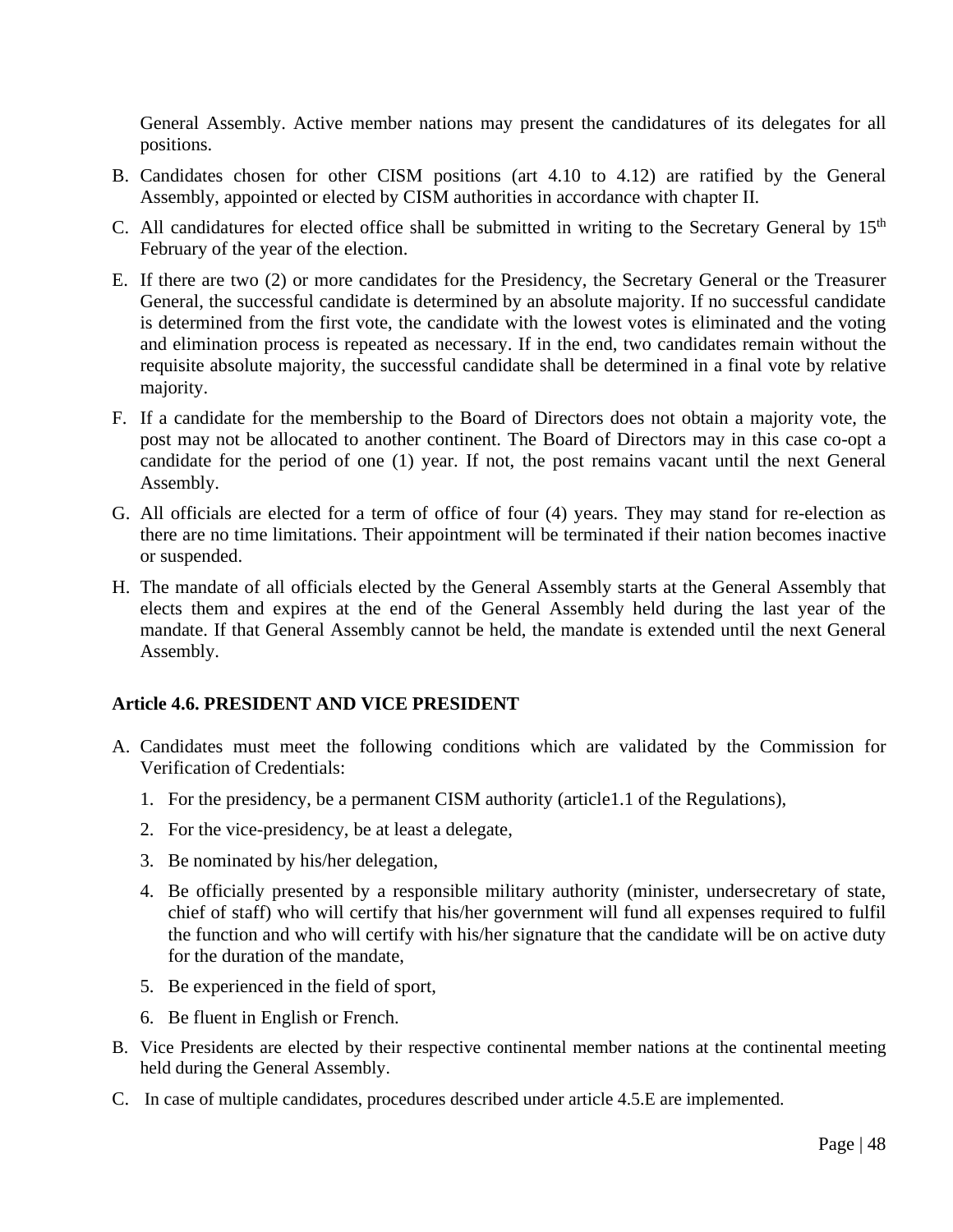- D. If the Vice president in function is a candidate for re-election, the elections at the continental meeting will be presided over by a member of the Board of Directors from the continental region, who is not a candidate for Vice-President, and who is designated by the unanimous consent of the Board of Directors. In the unlikely case this designation is not possible, the CISM Secretary General will preside over the election.
- E. When a Member or a Vice-President is elected President, candidates from his/her continent are eligible to stand for election as the new Member or Vice-President.
- F. In the event that there is a permanent vacancy in the presidency, the senior Vice-President (art.2.9.C.) becomes the acting President until the next General Assembly at which time a new President will be elected. The election of the Vice-President and BoD members at a continental meeting during a General Assembly can only be valid if the quorum of active member nations in attendance is reached.

## **Article 4.7. MEMBER OF BOARD OF DIRECTORS**

- A. Candidates must meet the following conditions which are validated by the Commission for Verification of Credentials:
	- 1. Belong to a continent for which a vacancy exists at the date of the election,
	- 2. Be at least a delegate,
	- 3. Be nominated by his/her delegation,
	- 4. be officially presented by a responsible military authority (minister, undersecretary of state, chief of staff), who will certify that his/her government will fund all expenses required to fulfil the function and certify with his/her signature that the candidate will be on active duty (military or civilian) for at least two more years,
	- 5. Be experienced in the field of sport,
	- 6. Be fluent in English or French or be accompanied by an English translator.

B. Members of the Board of Directors are elected by their respective continental member nations at the continental meeting held during the General Assembly.

C. If the number of candidates to the Board of Directors for a continent exceeds the number of vacancies allocated to it, the Vice-President concerned will organize the elections implementing the procedures described under the article 4.5.E.

D. The election of BoD members at a continental meeting during a General Assembly can only be valid if the quorum of active member nations in attendance is reached.

- E. Any delegate elected to the Board of Directors may continue in office as Chief of his/her nation's delegation, with the exception of the President of CISM.
- F. If a member of the Board of Directors resigns before the end of his/her term of office, or if a vacancy occurs for another reason, the Board of Directors has the right to fill the vacancy, according to the geographical balance specified in article 2.5 D of the Regulations until the next General Assembly (co-optation).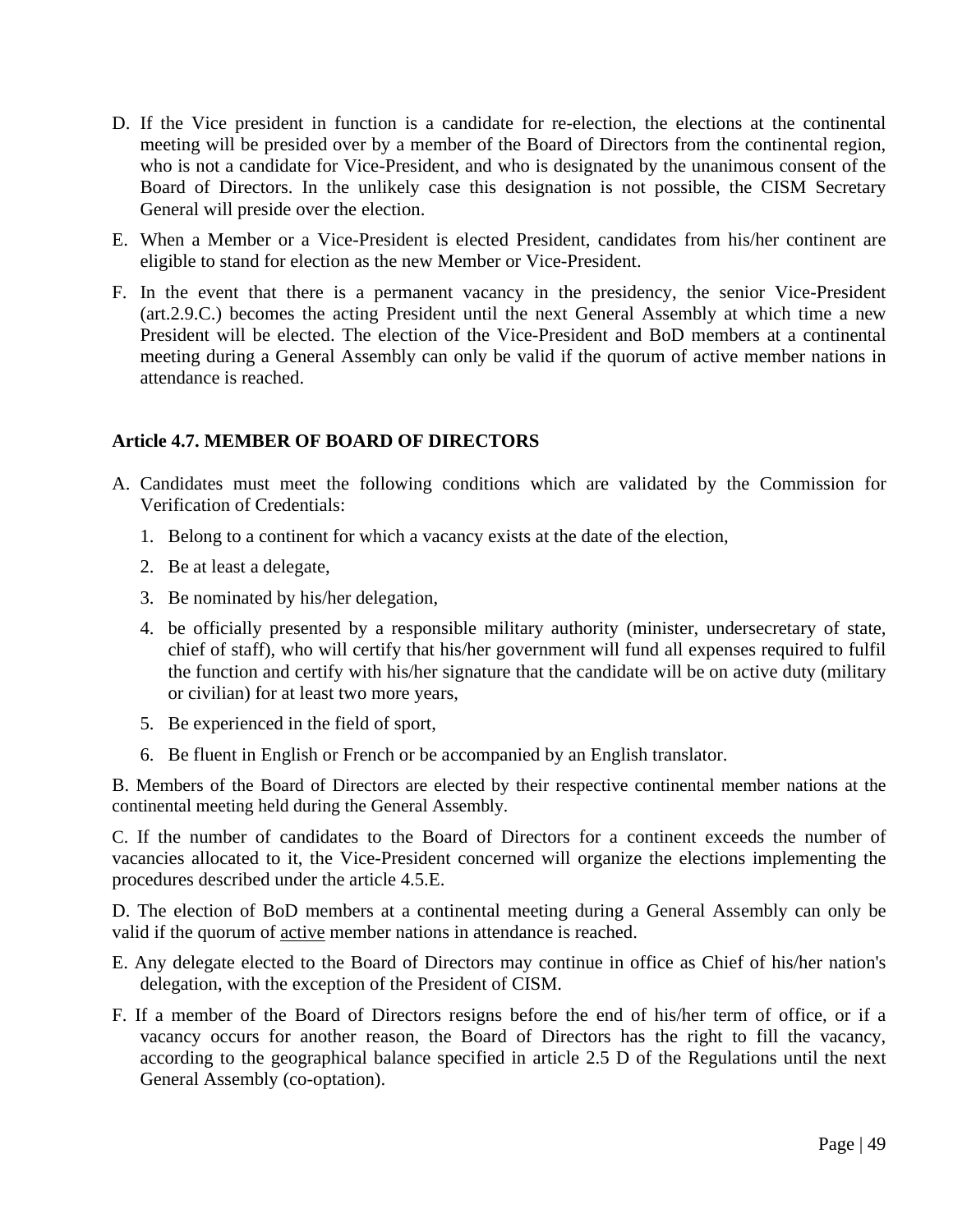## **Article 4.8. SECRETARY GENERAL**

Candidates must meet the following conditions:

- A. Be a delegate for at least one (1) year,
- B. Be nominated by his/her delegation,
- C. Be officially presented by a responsible military authority (minister, undersecretary of state, chief of staff), who will certify with his/her signature that the candidate will be on active duty during his/her whole mandate,
- D. Be fluent in English and another CISM official language (French, Spanish or Arabic),
- E. Agree to reside in the city where the CISM headquarters is located,
- F. Possess a good knowledge of sport management,
- G. Have good management skills and experience,
- H. The rank of Colonel or equivalent is preferred,
- I. In accordance with Article 2.5.A.10, the CISM Board of Directors will assess the aptitudes and knowledge of all candidates validated as "eligible" by the Commission for the Verification of Credentials through interviews and present only 1 candidate to the General Assembly for ratification.

#### **Article 4.9. TREASURER GENERAL**

Candidates must meet the following conditions:

- A. Be on active duty (military officer or civilian),
- B. Be proposed by his/her delegation,
- C. His/her military authority (minister, undersecretary of state, chief of staff) will certify that his/her government will fund all expenses required to fulfil the function,
- D. Be experienced and educated or trained at senior management level in the field of finance,
- E. Is fluent in English or French.

#### **Article 4.10. PRESIDENT of CISM SPORT COMMITTEE**

- A. The criteria for selection to a president of a "CSC" are the following:
	- 1. Is an officer from a CISM member nation on active duty in the Armed Forces for at least two (2) more years after his/her appointment,
	- 2. Has a thorough knowledge of the specific sport,
	- 3. Should have previous CISM experience, preferably from the CSC of that sport,
	- 4. Has a good possibility to build contact with the international and national sports federations, and with CISM delegations,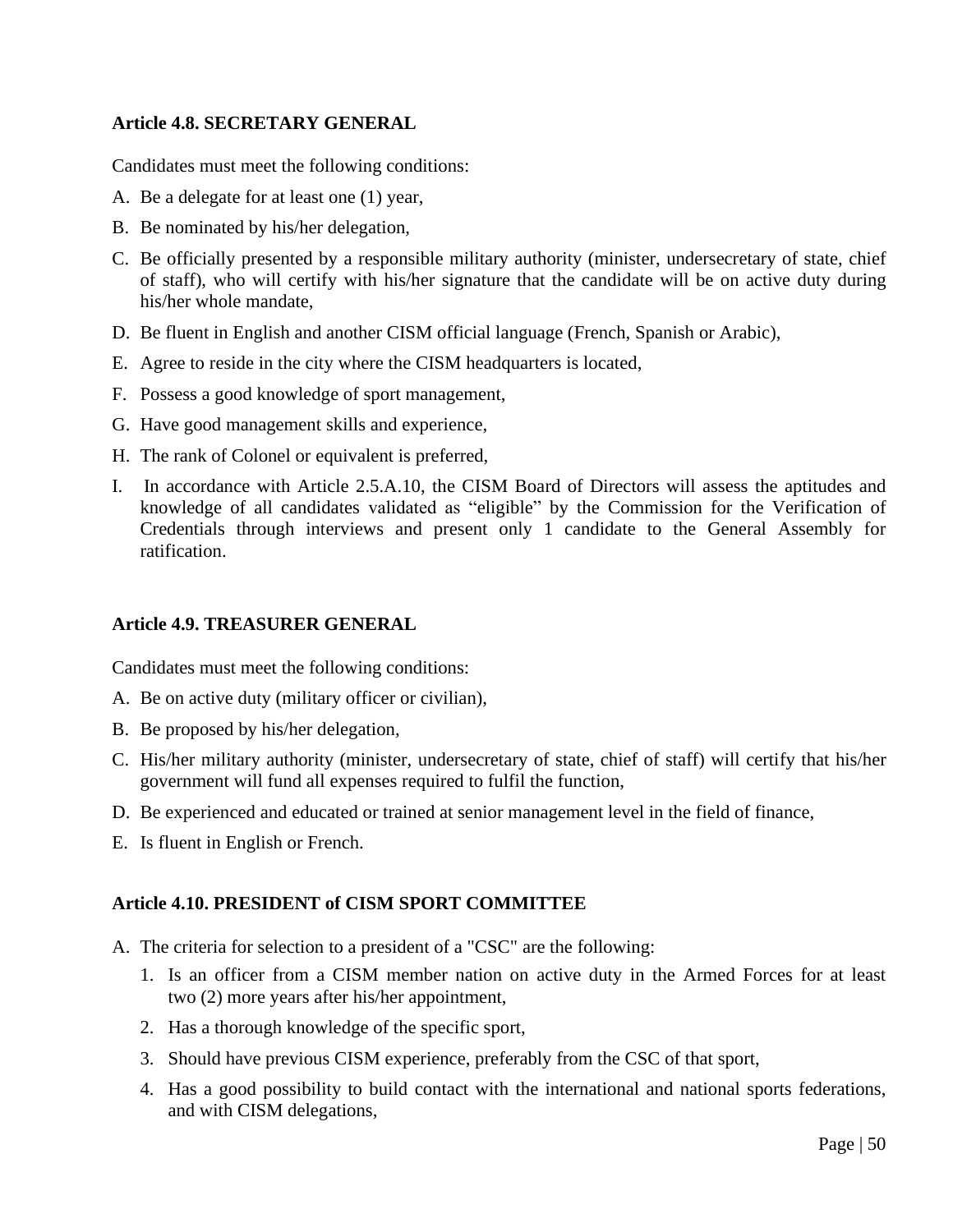- 5. Is financially fully supported by his/her Delegation to attend all official meetings and any other activity in furtherance with his/her mission, particularly the CISM Championships, as well as to carry out a preliminary visit to the Organizing country of his/her sport's Military World Championship a few months before the start of the Championship,
- 6. Is fluent in English,
- 7. Present a curriculum vitae according to the template in appendix 22, addressing all previous topics and identifying the sports Development Project for that sport in future mandate (Vision, Project and Desired end state).
- B. All Presidents CSC are selected and appointed by the BoD for a mandate of four years. The term will begin and end in the frame of CISM General Assembly where the handover will take place. A president in function may stand for re-election.
- C. One year before the end of his/her/her mandate, the candidature to succeed him/her/her is officially announced by the CISM Secretary General during the CISM General Assembly, via the CISM Flash and on the CISM homepage.
- D. In recognition of outstanding achievements or in consideration of special sport perspectives, the Secretary General may request the extension of a PCSC mandate to the relevant Chief of Delegation. The announcement of the confirmation of the PCSC for the further mandate is given during the CISM General Assembly.
- E. Any interested Officer, meeting the listed criteria for selection, must send an application file to the CISM Secretary General, through his/her delegation.
- F. The Secretary General presents the candidature(s) to the BoD, which elects the most appropriate candidate. During their decision-making process, the Board may require the advisory support of the CISM Sports Department and the opinion of the CISM Sports Commission which will be based on candidate's curriculum vitae and/or PCSC performance assessment.
- G. The Secretary General keeps updated the list of appointments and is entrusted to publish the vacancies in due time.
- H. A PCSC who is absent from three (3) consecutive events related to his/her duties (military world championships, Sports Committee meeting, or General Assembly) is automatically relieved from his/her function. The Secretary General will appoint the Secretary or the most experienced member of the CSC as "acting PCSC" until the selection of a successor.
- I. The Board of Directors may terminate the appointment of the President CISM Sport Committee on the recommendation of the Secretary General.

# **Article 4.11. PRESIDENTS OF THE CISM SPORTS COMMITTEES REPRESENTATIVE**

- A. The Presidents of the CISM Sport Committees Representative (PCSCR) is elected by the majority of the PCSCs and presented to the BoD by the SG.
- B. The mandate of PCSCR lasts 4 (four) years and coincides with the respective mandate of PCSC.
- C. The majority of the PCSCs may terminate in advance the mandate of the PCSCR.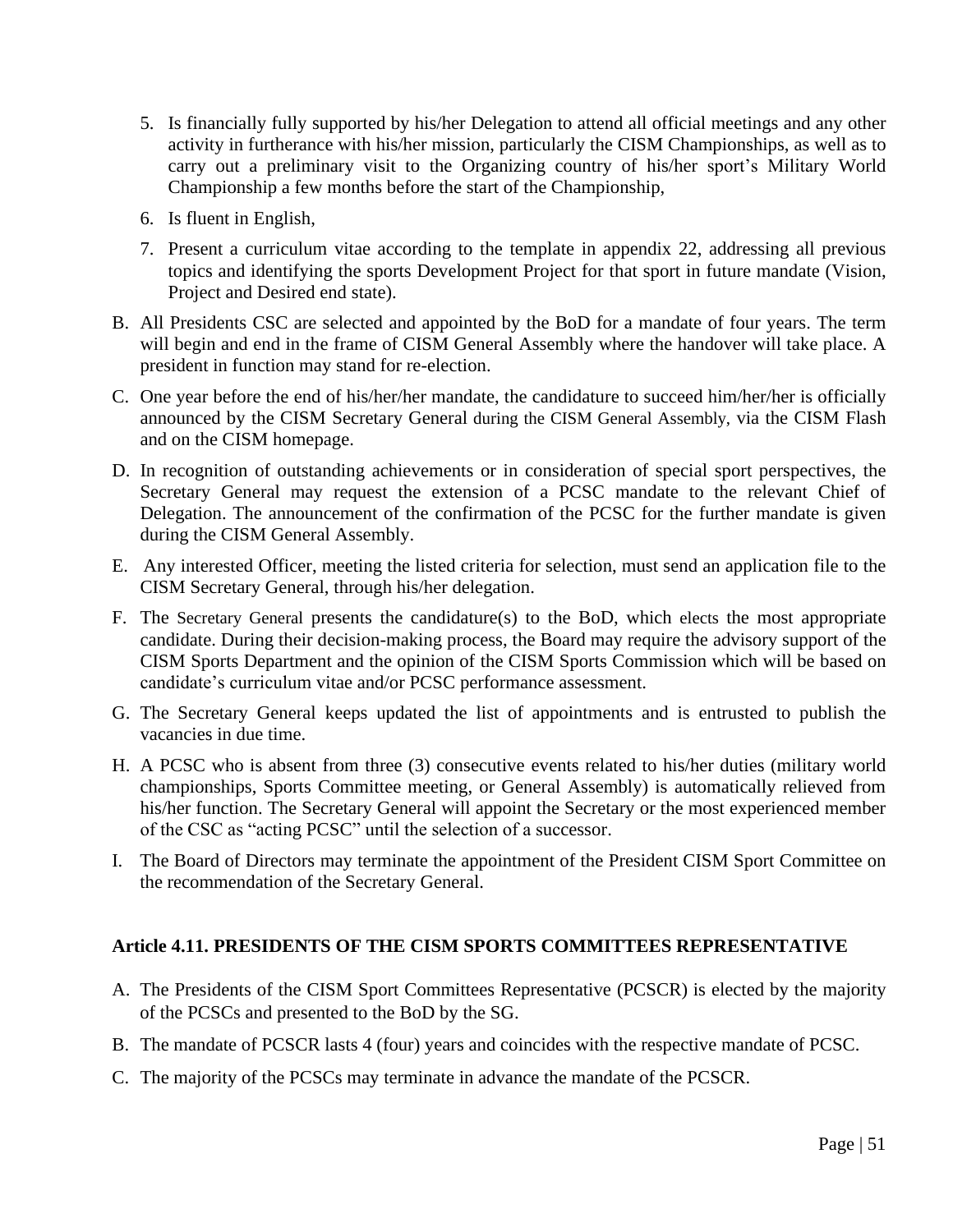# **Article 4.12. MEMBER SPORT COMMITTEE**

- A. The members of the Sport Committee, representing in principle different nations and continents are appointed by the President of CISM Sport Committee from the experts proposed by their Chiefs of Delegation whose nations usually participate in the military world championship concerned. The number of members must be in proportion to the tasks of the CISM Sport Committee.
- B. The President of CISM Sport Committee appoints a secretary from the members of the committee.
- C. A CISM Sport Committee member who is absent from two (2) consecutive events relating to his/her duties (military world championship, CISM Sport Committee meeting) is automatically relieved from his/her function.
- D. The President of CISM Sport Committee may terminate the appointment of a CISM Sport Committee Member.

# **Article 4.13. PRESIDENT OF COMMISSIONS**

- A. The Board of Directors appoints the President of a Commission, who may or may not be a member of the Board of Directors. The appointment will last for a period of 4 years. After the four-year mandate is completed, the Board of Directors may re-appoint the same individual for additional four-year periods. However, the Board of Directors may relieve a President for cause at any time. The Secretary of a commission is a member of the General Secretariat designated by the Secretary General.
- B. In case a President of a Commission is a member of the Board of Directors and has already occupied the post for 4 years, the Board of Directors may re-appoint the same individual for additional four-year periods.
- C. In case a President of a Commission is not a member of the Board of Directors, he must:
	- a. be either an officer (minimum rank as Major) on active duty for a minimum of two years in the Armed Forces of a CISM Member Nation or a civilian employed by the Armed Forces of a CISM member nation,
	- b. have a thorough knowledge in the specific area of responsibilities of the Commission which he is applying for the presidency,
	- c. should have previous CISM experience, preferably from the Commission which he is applying for Presidency,
	- d. be officially presented by a responsible military authority (minister, undersecretary of state, chief of staff) who will certify that his/her government will fund all expenses required to fulfil the function for the duration of the mandate,
	- e. have a good possibility to build contact with our CISM Member Nations,
	- f. be fluent at least in English.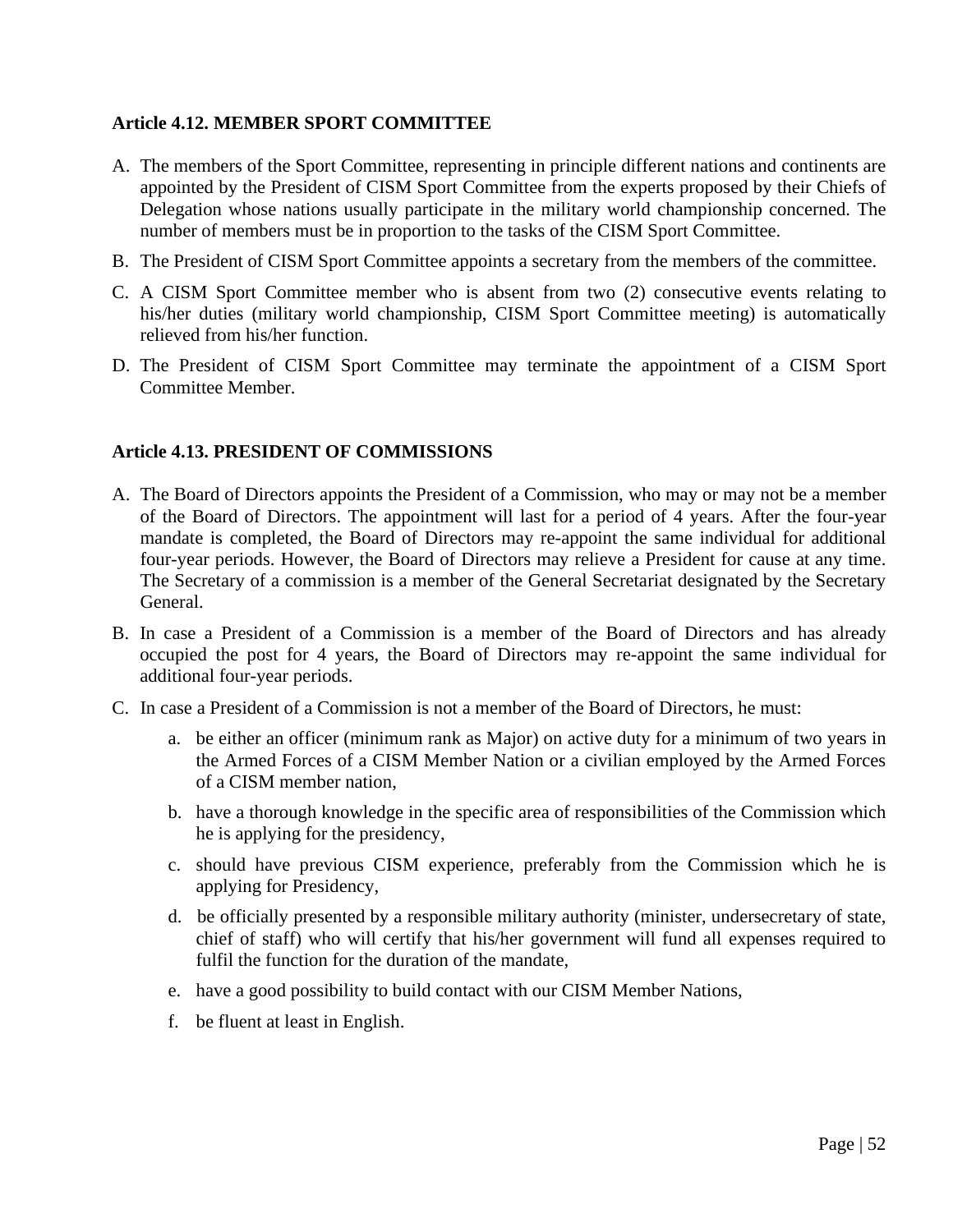# **Chapter V: CISM FINANCIAL REGULATIONS**

## **Article 5.1. ESTABLISHMENT OF FINANCIAL REGULATIONS**

- A. As outlined in the CISM Statutes, CISM is established under Belgian law as an international organization with non-profit status.
- B. In compliance with the CISM Statutes, this Chapter establishes Financial Regulations which are endorsed by the Board of Directors and approved by the General Assembly. These financial regulations are subject to modification and may evolve as needed.
- C. To assist in the execution of day-to-day activities, financial transactions, travel and budgetary activity, the Secretary General, may also develop and approve Financial Procedures, guided by the principles of the Financial Regulations, to be established and used within CISM HQ.

# **Article 5.2. CISM FINANCE COMMISSION**

- A. Further to the financial responsibilities assigned in Chapter II to specific CISM positions, the CISM Finance Commission is responsible to:
	- 1. Consider issues and propose recommendations to the Board of Directors related to financial policy, procedures or actions,
	- 2. Manage, lead, and develop the activities in its mandated area of responsibility,
	- 3. Review with the Secretary General the status of the CISM Internal Budget prior to the closing of the fiscal year,
	- 4. With the Secretary General, review all annual budget proposals and provide input in advance of the Board of Director meetings at which they will be presented,
	- 5. Present reports to the General Assembly as decided by the Board of Directors.

B. The Finance Commission is composed of a President, and members representing each of the Four Continents, as identified by each of the CISM Vice-Presidents. The Treasurer General is also a non-voting representative to the Finance Commission.

#### **Article 5.3. CONTRACT REVIEW BOARD**

- A. Most contract activities have financial impacts. The objective of the Contract Review Board is to ensure that a reasonable exercise of judgement is made by CISM authorities and that contract actions are properly and adequately documented in support of the action being contemplated.
- B. The Contract Review Board will convene as needed and consider: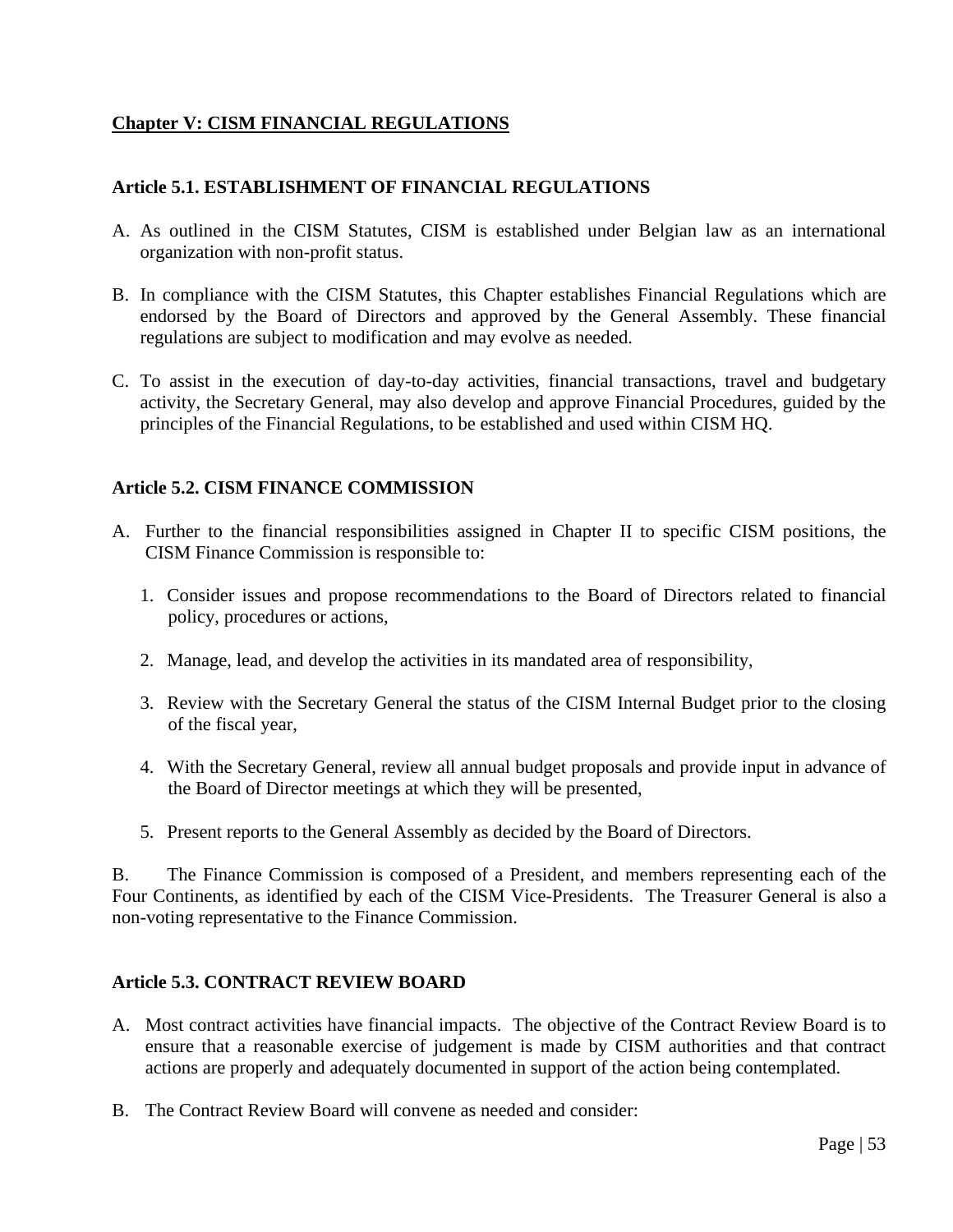- 1. All proposed contract actions estimated to exceed 50,000 Euros,
- 2. All commercial sponsorship and consulting contracts regardless of dollar value,
- 3. All high risk, controversial or precedent setting actions regardless of dollar value,
- 4. All proposed contract termination actions,
- 5. All contract actions tasked / requested by the Board of Directors, President, Secretary General or Treasurer General.
- C. As a minimum the Contract Review Board will consider whether:
	- 1. The proposed contract could place CISM in a position of uncontrolled liability,
	- 2. The activities conducted within the contract could be in conflict with CISM values,
	- 3. Any costs associated with the contract represent fair market value,
	- 4. The parties to the contract are ethical and shall behave in an ethical manner,
	- 5. The contract allows for positive control of CISM Intellectual Property,
	- 6. The contract is likely to place undue financial burden or legal liabilities on CISM / CISM members / Games Organizing Committees.
- D. The Contract Review Board is composed of a Chair, who is the President of the Finance Commission, the President of the Regulations Commission and one CISM Vice-President assigned on a rotating basis.

# **Article 5.4. CISM BUDGETING PROCESS AND FINANCIAL REPORTING**

- A. Under article 31 of the CISM Statutes, the fiscal year begins on 1 January and ends on 31 December of the same year. The CISM Budget includes all expenses related to the functioning, investments and development of CISM.
- B. The Treasurer General will, at regular intervals, present a financial statement to the Secretary General and to the Board of Directors depicting the general situation and the budgetary situation of the current fiscal year.
- C. In preparation for the development of the CISM Budget, the Secretary General will request submissions from CISM HQ and the CISM Commissions for the financial requirements related to the activities that have been approved within the Strategic and Business Plans for the respective Budget years. The Treasurer General then prepares and reviews the proposed budget with the Finance Commission and presents the preliminary budget for the Board of Directors to endorse and present to the General Assembly for approval.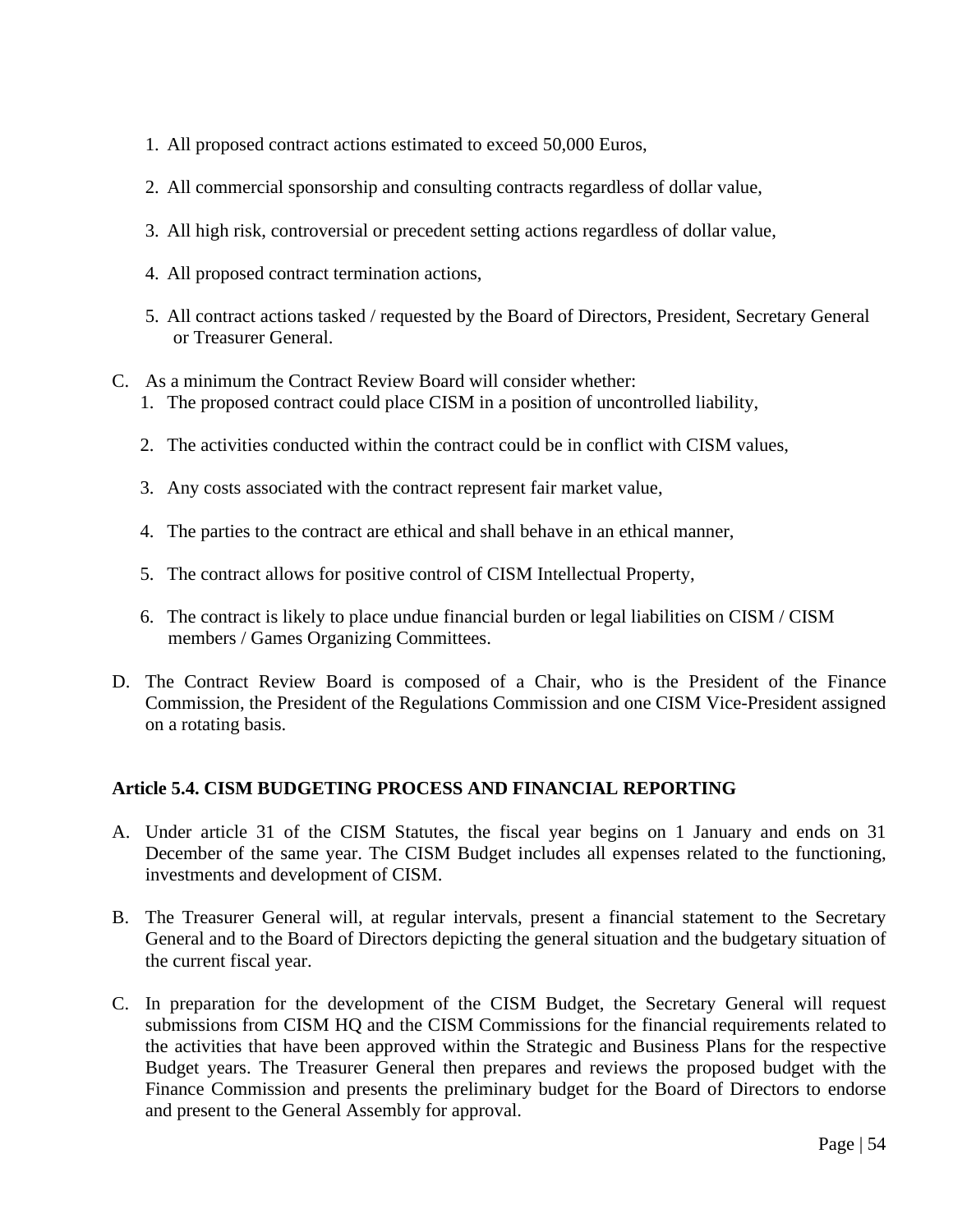D. Budget planning proposals and financial reports shall allow the Board of Directors and General Assembly to simultaneously study the balance sheet of the preceding fiscal year and the budget planned for the following year. Therefore, when planning the preliminary budget, the Treasurer General shall present the financial statement including the budget of the preceding year, the current year, as well as the following year.

## **Article 5.5. CISM REVENUE AND EXPENDITURES**

A. CISM revenue and expenditures come from and are dispersed to multiple activities, as identified in the annual and projected budgets established and approved by the CISM General Assembly. Within the budget, a distinction is made as to whether the funds are for CISM management or for CISM development activities.

## **Article 5.6. SOLIDARITY FUND**

- A. Within CISM, Solidarity is a means to strengthen less privileged CISM member countries, in order to provide equal opportunities for all CISM nations to participate in CISM events.
- B. In keeping with the CISM motto of "Friendship Through Sport" CISM member nations undertake a variety of independent activities to enhance the training and sport competition opportunities of fellow CISM nations. These include activities such as offering opportunities for others to participate in training opportunities, to attend coaching clinics, to share national transportation to competitions, and even to provide funds for the commercial transportation of others.
- C. CISM further enhances these individual nations' actions, by proposing and encouraging new opportunities to offer mutual support and maximum participation where possible, including the establishment and use of the CISM Solidarity Fund. The Solidarity Fund is resourced and replenished through CISM revenues, as established and approved annually by the General Assembly. It is primarily used to supplement travel expenses for less advantaged member nations to participate at World Military Games.
- D. Expenditures against the Solidarity Fund are forecasted and approved by the General Assembly, through the Annual Budget approval process.

#### **Article 5.7. WORLD SPORTS DEVELOPMENT PROGRAM FUND**

- A. In keeping with the CISM principle to develop sport by practice at all levels and research in physical education and training, CISM undertakes initiatives such as supporting and stimulating the development of sports training programs, educating coaches and technical officials and sharing knowledge of improvements in scientific sports research and development.
- B. CISM has established the World Sports Development Program Fund to provide some financial support to initiatives such as these. This fund is resourced and replenished through CISM revenues, as established and approved annually by the General Assembly.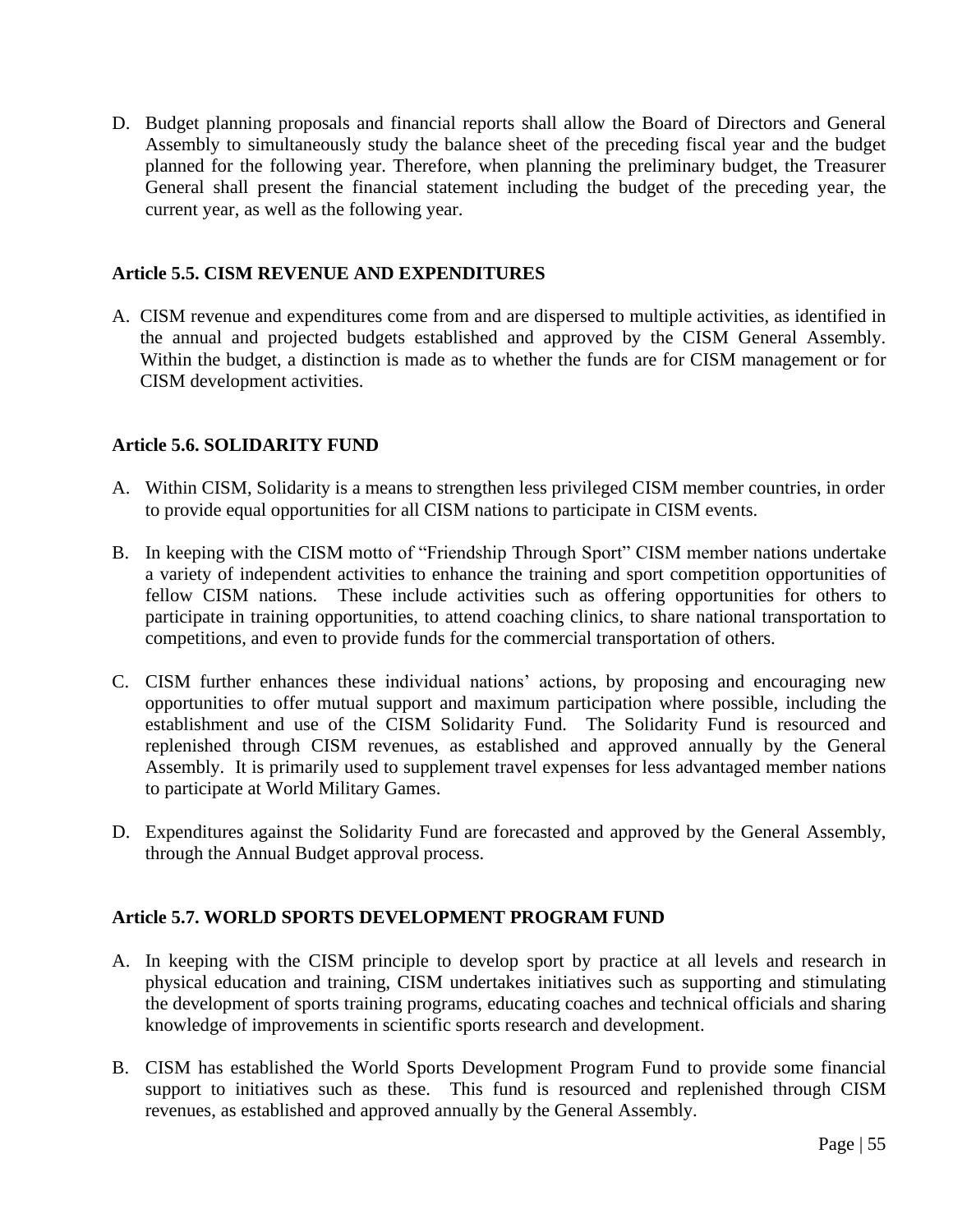C. Expenditures against the World Sports Development Program Fund are forecasted and approved by the General Assembly through the Annual Budget approval process.

## **Article 5.8. AUDITS**

- A. An annual Audit of CISM accounts is performed by a certified independent Belgian Audit Company upon demand by the CISM Secretary General.
- B. The role of the auditing company is to examine and confirm that generally accepted accounting practices are being followed. The General Assembly may direct the Board of Directors to have the auditors concentrate more on certain areas of the budget.
- C. The costs related to the Auditing operation are paid out of the CISM HQ management budget.

#### **Article 5.9. MEMBER NATIONS' FINANCIAL OBLIGATIONS**

- A. Invoices for membership fees are mailed only to active member nations on the 1<sup>st</sup> of January, the start of the CISM fiscal year.
- B. Fees shall be paid annually to the CISM bank account before 30 June of the fiscal year in which they are due, or paid to the Treasurer General at the General Assembly, unless otherwise authorized by the Board of Directors.
- C. All payments due to CISM are to be made in Euro to the CISM organization's bank account.
- D. A 10% surcharge will be levied on membership fees not settled before the  $31<sup>st</sup>$  of December, unless otherwise authorized by the Board of Directors.
- E. After the 30<sup>th</sup> of June, a first reminder will be sent to the Chief of Delegation by the Secretary General. If this action does not suffice, the President of CISM will send a letter to the respective Minister of Defense.
- F. Nations are responsible to pay any invoice corresponding to the purchase of any decoration /equipment/goods from the CISM General Secretariat, within the prescribed time limits.
- G The shipment of goods/materials ordered will only be processed once the payment is confirmed. The failure to pay for goods/material at the time of ordering will result in the cancellation of the order.
- H. Nations are responsible to pay any invoice issued by the CISM General Secretariat for any costs associated with exceptional anti-doping tests or procedures (i.e. B Samples, representation costs).
- I. At CISM Events and Competitions, nations are responsible to pay all personal expenses incurred which are not identified as being covered by the host nation in the specific Invitation Files. This will also include expenses as identified in Article 8.18.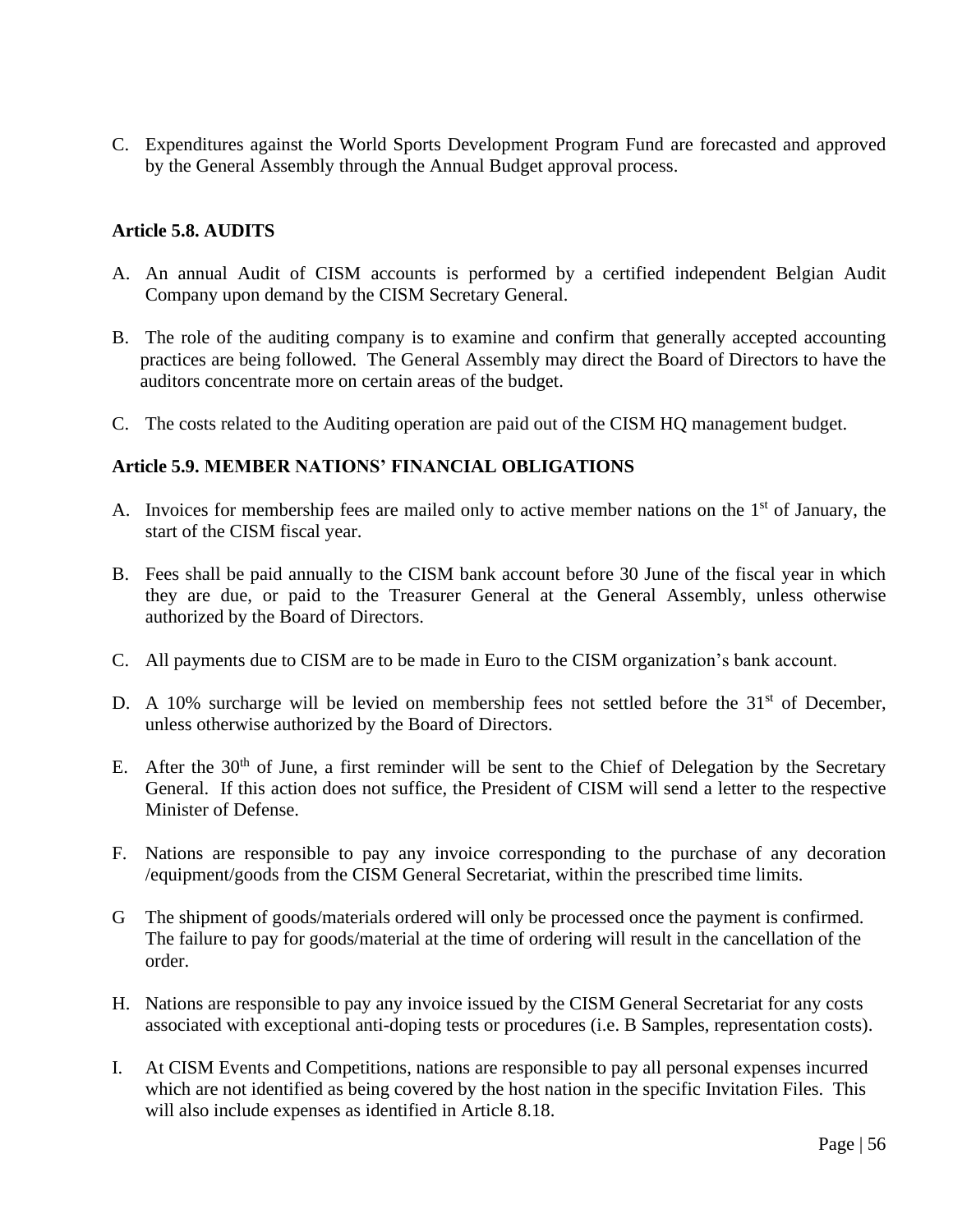- J. Nations are responsible to pay any financial penalty that may be imposed by CISM on a member nation, any mission, team or person belonging to a member nation, as part of an official sanction, in accordance with Article 1.12.
- K. An active member nation, which has not taken steps to fulfil its financial obligations for the fiscal year is placed in inactive status on 31 December of the fiscal year.
- L. The General Secretariat will inform the concerned nations of their inactive status by registered delivery and nations hosting CISM events will be advised.
- M. A member nation that is placed on inactive status because it has not fulfilled its financial obligations loses its right to vote at the following General Assembly. In addition, under the No Pay - No Play principle, a member nation on inactive status is not eligible to participate at CISM sports competitions until its debts are fully paid.
- N. As a general rule, member nations are responsible to fund all expenses required to fulfil the functions associated with the participation of CISM Authorities from their nations, except for expenses of the CISM Secretary General and General Secretariat, as established within the CISM annual budget and approved by the General Assembly.
- O. In extraordinary circumstances, and in its sole discretion, the Board of Directors is authorized to make exceptions and approve the funding of CISM officials' expenses provided that the General Assembly has approved a budget containing the provision of such expenses.

# **Article 5.10. PARTNERS' FINANCIAL OBLIGATIONS**

A. CISM Partners will pay an annual negotiated amount as determined by the Board of Directors. Failure to pay before the deadline of 31 January will result in the withdrawal of CISM recognition of that organization or individual as a partner.

# **Article 5.11. FINANCIAL CONSIDERATIONS FOR HOSTS OF CISM EVENTS**

- A. As a general rule, a nation organizing a CISM event will calculate its costs based on the following conditions:
	- 1. Travelling expenses (round trip) will be met by participants,
	- 2. Daily expenses (board and lodging, local transportation, food, drinks accompanying normal meals) will be met by the host nation for all sports competitions (with the exception of Military World Games),
	- 3. For all official meetings, a financial contribution may be asked of the participants, attending the meetings.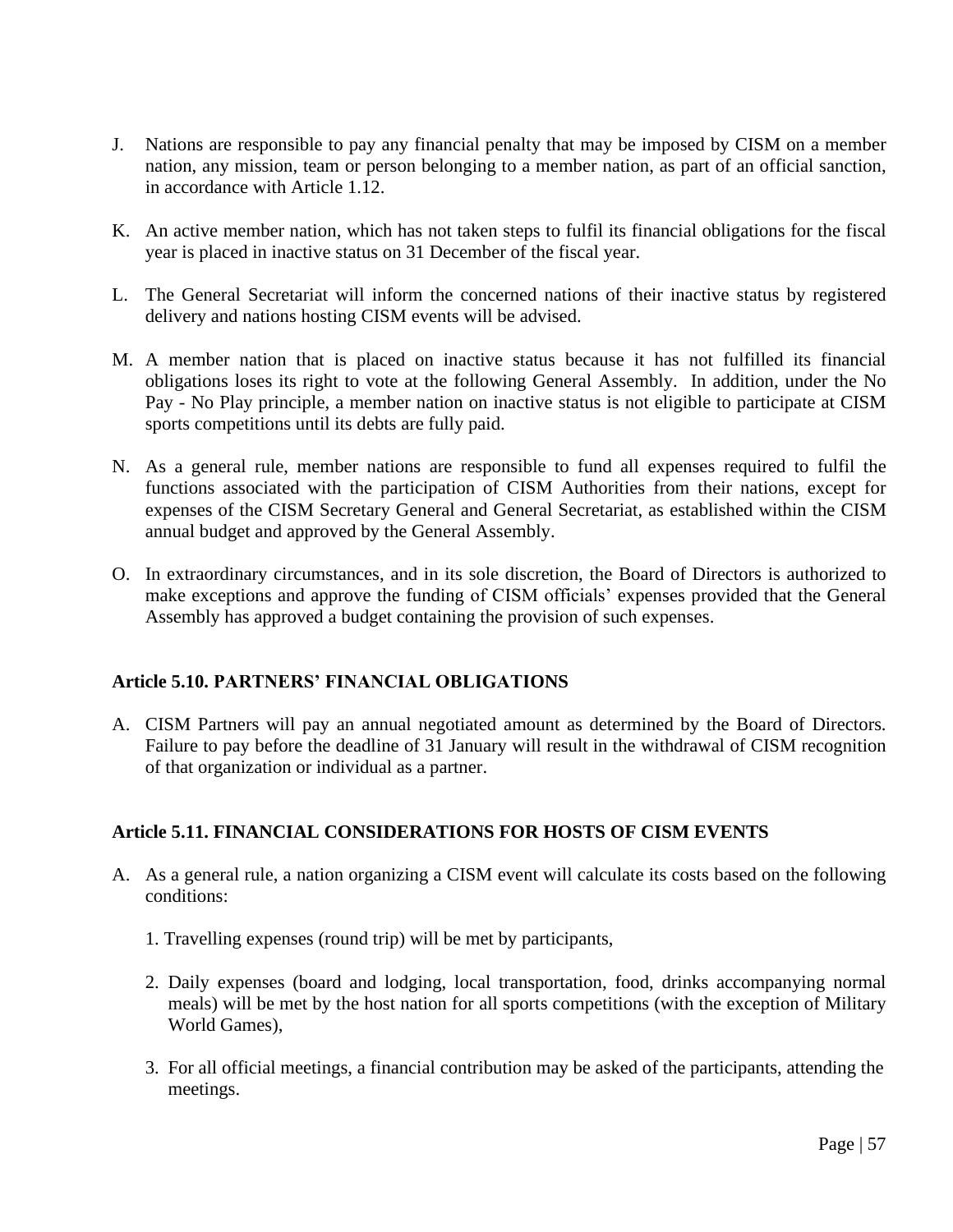- B. These conditions apply to missions or delegations whose compositions are in accordance with:
	- 1. The CISM Regulations, in the event of a General Assembly or a Board of Directors session,
	- 2. Sports Regulations for a sports competition.
- C. Missions or delegations whose compositions are not in accordance with the appropriate regulations will be subject to additional financial obligations.
- D. A limited amount of financial assistance may be available at the CISM Board of Directors discretion to certain nations organizing CISM Military World Championships. Eligibility criteria and information about the application process can be found in the CISM Host Nation Incentive Program Standard Operating Procedures (SOP).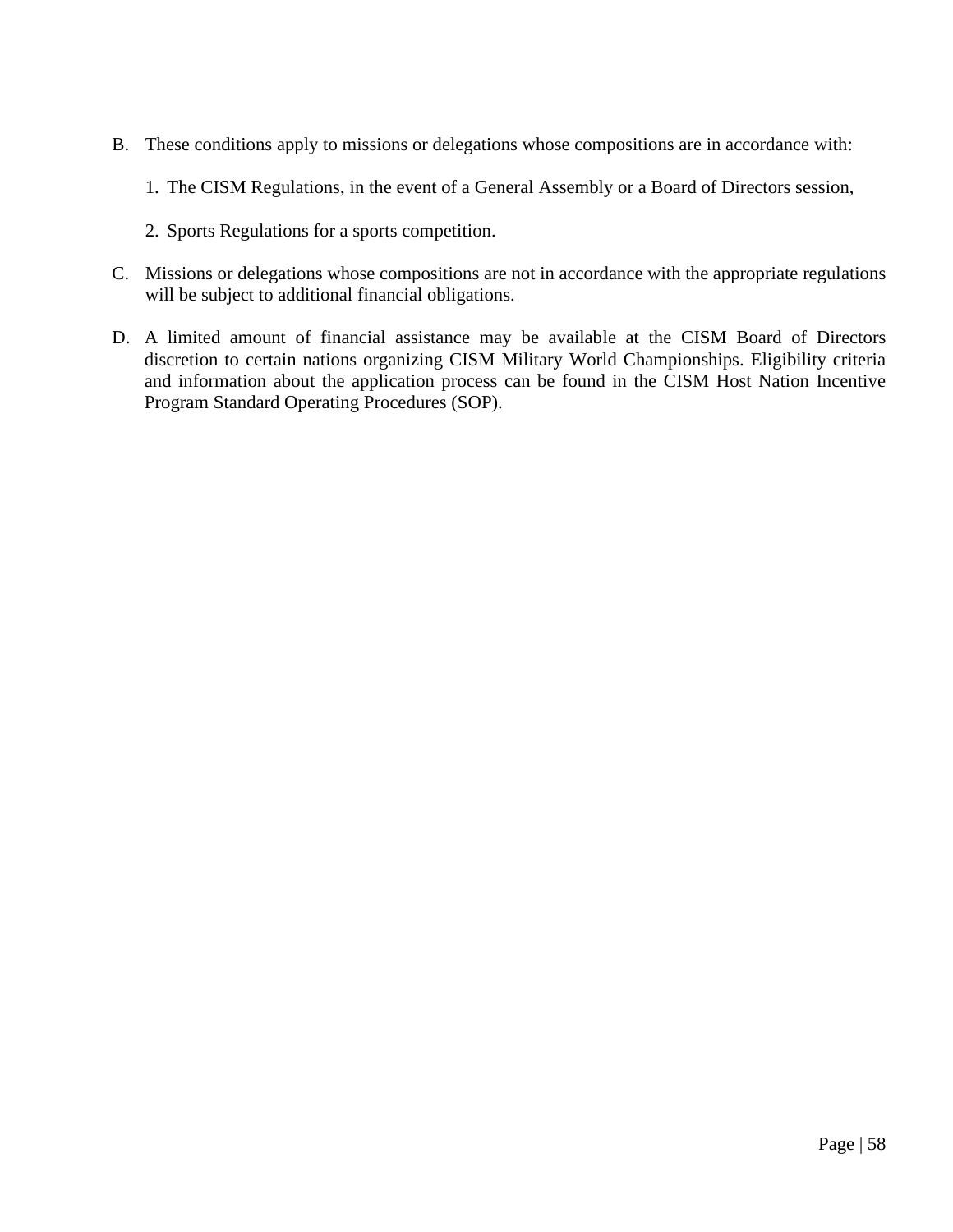# **Chapter VI: HONORS AND AWARDS**

#### **Article 6.1. GENERALITIES**

- A. CISM has a system of honors and awards to recognize significant contributions to its ideals and goals.
- B. CISM honors and awards are:
	- 1. Honorary member,
	- 2. CISM Order of Merit,
	- 3. CISM Star of Sports Merit,
	- 4. CISM Medals,
	- 5. Musketeer Trophy,
	- 6. Solidarity Trophy,
	- 7. Fair Play Trophy "Willy Fleischer",
	- 8. CISM Athlete of the Year,
	- 9. Commandant Raoul Mollet ACISM Sports Science award.

#### **Article 6.2. HONORARY MEMBER, HONORARY PRESIDENT AND CISM AMBASSADOR**

- A. The title "Honorary Member" is awarded by the General Assembly, on a proposal by the Board of Directors, to any individual who has proved his/her fidelity and respect to the values and aims praised by CISM.
- B. The title Honorary President is awarded by the General Assembly, on a proposal by the Board of Directors, to former CISM Presidents who have proven in exceptional manner fidelity and respect to the values and aims of CISM.
- C. The title "Honorary Member" may be granted, jointly or independently, to an authority decorated with the Grand Cordon of the CISM Order of Merit.
- D. An "Honorary Member" may be invited to participate in a major CISM event. By his/her presence, he will show his/her attachment for military sport and CISM. Conditions of the invitation will be determined by the Board of Directors.
- E. The title, "CISM Ambassador" is awarded by the General Assembly on the proposal of the Board of Directors to any individual who has distinguished him/her/herself by promoting the values and ideals of CISM. Ambassadors are unpaid volunteers with no current association to a delegation; however, former CISM officers and delegates no longer on active duty (military or civilian) may be appointed. Honorary Members and Honorary Presidents may also serve as CISM Ambassadors. CISM Ambassadors have pledged to help promote and advance the cause of CISM. In so doing, CISM Ambassadors cannot engage in any activity that is self-serving, creates a conflict of interest, or provides a personal financial benefit. The duties and responsibilities of CISM Ambassadors are primarily to assist and enhance CISM efforts in public relations and act as a liaison and advocate on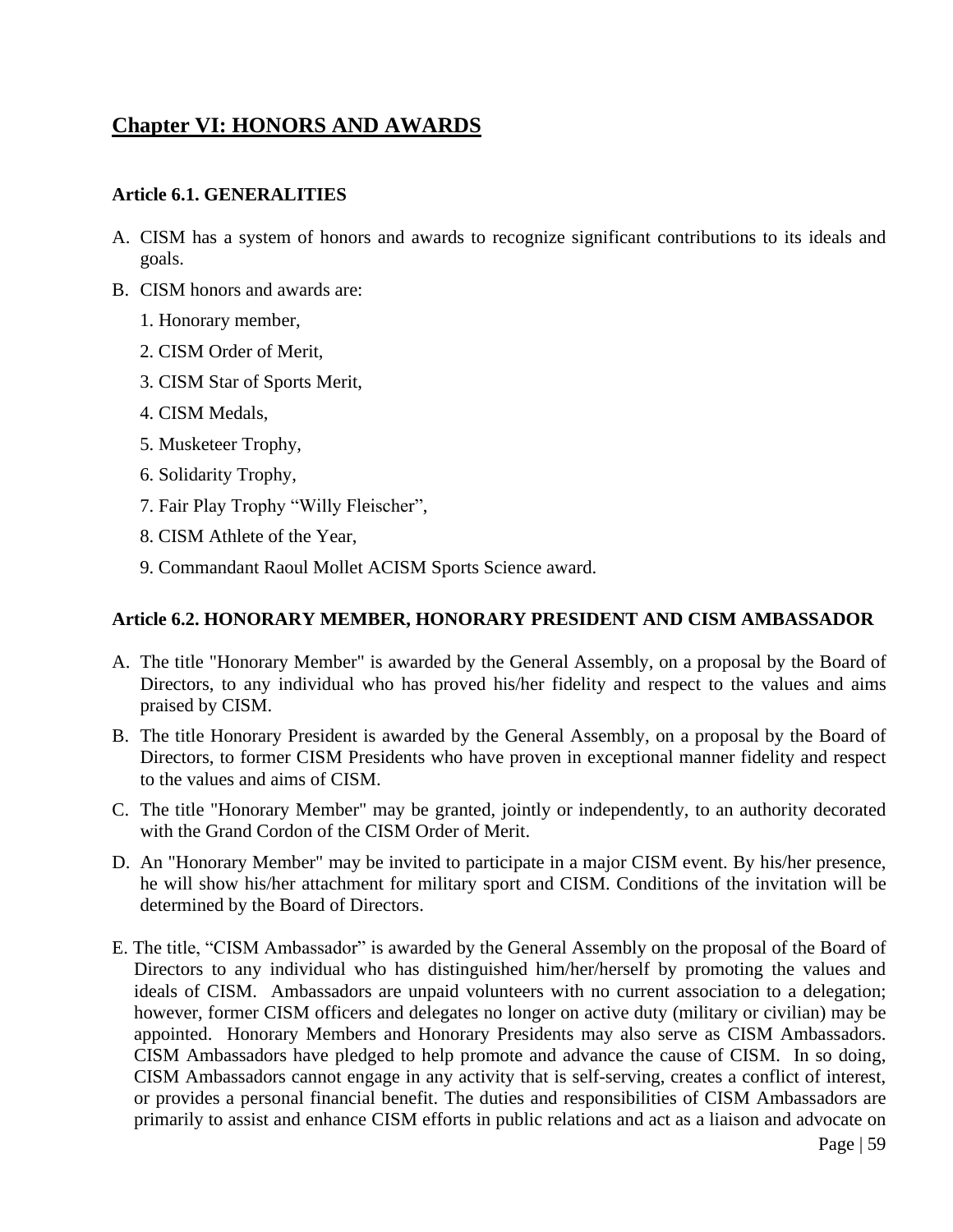CISM issues. In the BoD's sole discretion, CISM Ambassadors may also be tasked to perform specific duties unique to the talents the individual possesses. Conditions of the task will be determined by the BoD. However, under no circumstances will CISM Ambassadors receive any money or anything of value for performing these duties except that CISM may pay for reasonable travel expenses and *per diem* provided the General Assembly approves an annual budget for Ambassador travel expenses. CISM Ambassadors have the right to offer advice to the BoD, but do not have the right to vote. CISM Ambassadors may be invited to participate in CISM events. Conditions of the invitation will be determined by the BoD.

- F. Honorary Members/Presidents and CISM Ambassadors act in an individual capacity and have no authority to bind CISM. CISM will not be liable for any debts, acts of negligence, misconduct, or other actions undertaken by any Honorary Member, Honorary President, or CISM Ambassador unless the BoD has specifically authorized such action.
- G. Honorary Members, Honorary Presidents, and CISM Ambassadors are appointed for life; however, in its sole discretion, the BoD may revoke any individual's title if the BoD determines that the individual is not upholding the mission and values of CISM; if the individual engages or has engaged in any conduct that brings discredit to CISM; or for any other reason.

# **Article 6.3. ORDER OF MERIT**

- A. The CISM Order of Merit may be conferred by the Board of Directors on anyone who, by his/her or her actions, has demonstrated the ideals and goals of CISM. Generally, the recipient would be:
	- 1. An individual of eminent stature in the field of physical education or sport,
	- 2. An individual who, by personal performance or by contribution to the development of sports in the Armed Forces, rendered exceptional service to the cause of CISM.
- B. The CISM Order of Merit comprises six (6) grades:
	- 1. Grand Cordon,
	- 2. Commander,
	- 3. Grand Officer,
	- 4. Officer,
	- 5. Grand Knight,
	- 6. Knight.
- C. The Board of Directors delegates to :
	- The Chancellor of the Meritorious Order of CISM the responsibility and authority to confer the grades "Knight", "Grand Knight" and "Officer" of the CISM Order of Merit;
	- The Council of Meritorious Order of CISM the authority to confer all other grades of the CISM Order of Merit.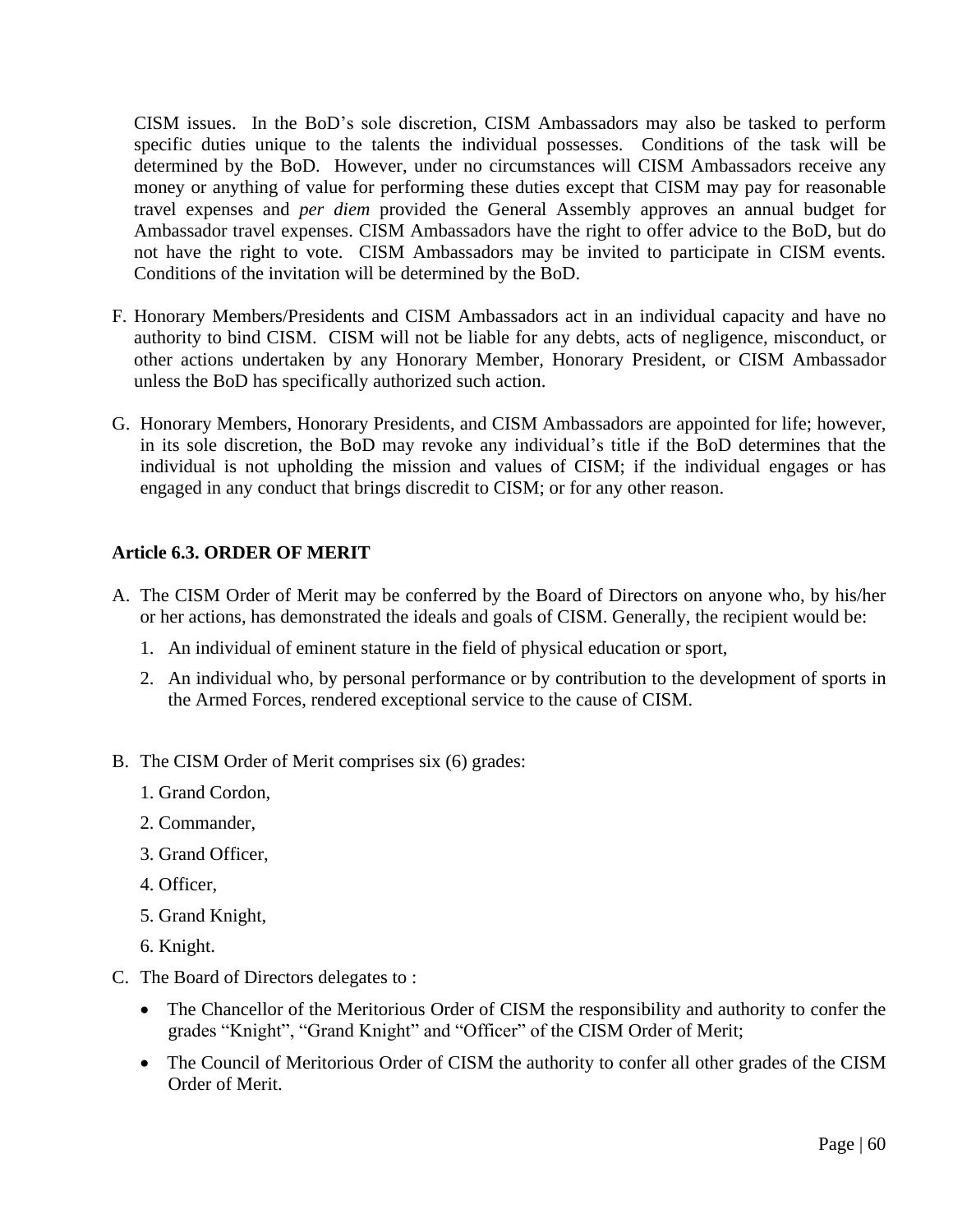The Council is composed of six members: the Grand Master is the President of CISM, the Chancellor is the Secretary General; the remaining four are the Vice-Presidents of CISM.

- D. The medal and certificate of the Order of Merit are presented to the recipient by the President of CISM, Grand Master of the Order, or by the following designated representative:
	- 1. Secretary General
	- 2. Vice Presidents
	- 3. BoD members
	- 4. Any other authority exceptionally designated by the CISM President.
- E. At the presentation ceremony, the following proclamation is made:

"Mr. (Rank) ................. in the name of CISM, in recognition of your devotion to the cause of sport, and to the ideals of CISM, I make you ......................................in the Meritorious Order of CISM".

- F. The description of the diverse insignia and ribbons is given in appendix 13.
- G. Any organizing country of a major CISM event is offered the possibility to award a CISM Protocol Flag and/or some CISM authorities with national / military decorations, according to their protocol and military habits.

#### **Article 6.4. ORDER OF MERIT – ATTRIBUTION**

- A. The initial request, explaining the reasons, may be done and addressed to the General Secretariat by the following authorities:
	- 1. Member of the Board of Directors,
	- 2. Chief of Delegation,
	- 3. President of CISM Sport Committee,
	- 4. Commission President.
- B. The Chancellor reviews the request and recommends:
	- 1. The grade, which may be exceptionally higher than what the regulations permit,
	- 2. Who shall finance the cost of the medal (either CISM or the requesting authority),
	- 3. The refusal or the forwarding of the request.
- C. Depending on the grade of the Order of Merit, either the Chancellor or the Council makes the decision on behalf of the CISM Board of Directors.
- D. The decoration requests are normally done:
	- 1. On the occasion of the organization of a major CISM event,
	- 2. If the requirements of an active member nation have been met,
	- 3. On other exceptional circumstances, but not more than two (2) years after the event or the recipient's departure from CISM.
- E. Generally, the organizing nation may request a maximum number of decorations at its own expense. In addition, the Organizing Nation may request a maximum number of decorations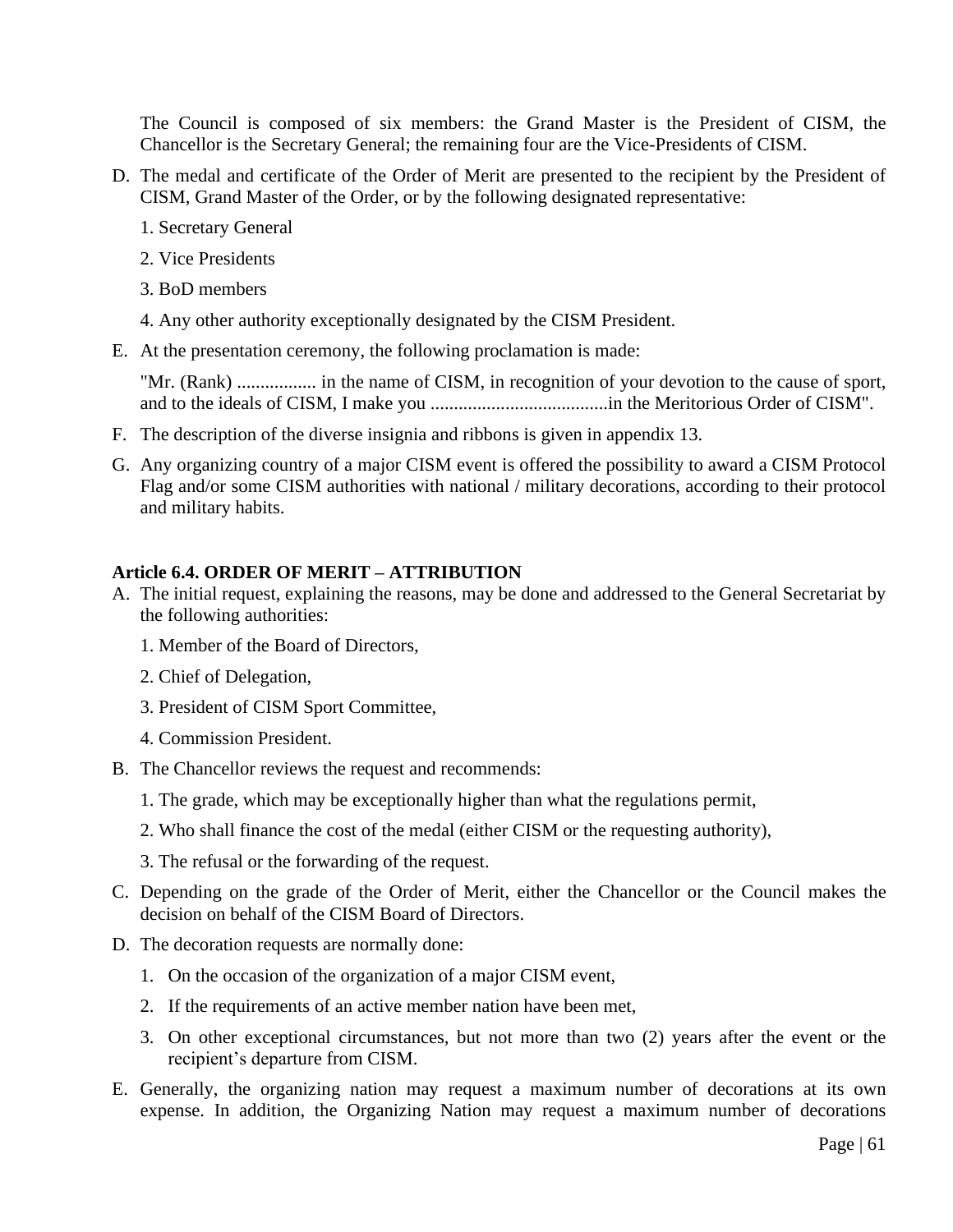financed by CISM. The maximum numbers of medals depend on the events they are associated with. Both the number of medals and the events associated are fixed in the table hereafter presented.

| <b>CISM Major events</b>    |                       | Max. number of medals   Max. number of medals |
|-----------------------------|-----------------------|-----------------------------------------------|
|                             | paid by the Organizer | paid by CISM                                  |
| <b>Military World Games</b> |                       |                                               |
| <b>General Assembly</b>     |                       |                                               |
| World Military Championship |                       |                                               |
| <b>BoD</b> meeting          |                       |                                               |
| Continental meeting         |                       |                                               |
| Continental Championship    |                       |                                               |
| Symposium                   |                       |                                               |
| Liaison Office meeting      |                       |                                               |

The table constitutes a guide for the Council which can decide to provide more or fewer decorations. These decorations will be conferred on political, military and/or sports authorities of a nation organizing a major CISM event.

- F. The cost of the decorations conferred on functionaries nominated by the CISM HQ (members of the Board of Directors, Presidents and/or members of CISM Sport Committees, Secretary General, Treasurer General) is financed by CISM. Otherwise, the requesting body or respective delegation finances the cost. When the respective Liaison Office or the respective Delegation is responsible for the cost of the medal, CISM will issue an invoice and payment must be received prior to the medal being shipped.
- G. The Chancellor of the CISM Order of Merit will present to the recipient a "certificate", in proof of the received decoration. The recipient, in accordance with the individual's national uniform code, will wear this decoration on the military uniform.
- H. The list of the decorated authorities is kept updated by the General Secretariat.

# **Article 6.5. ORDER OF MERIT - ELIGIBILITY RULES**

- A. Grand Cordon
	- Head of State
- B. Commander
	- 1. Head of government
	- 2. President of CISM (after 8 years)
	- 3. Secretary General (after 8 years)
- C. Grand Officer
	- 1. Ministers of government and their equivalent
	- 2. President of CISM (after 4 years)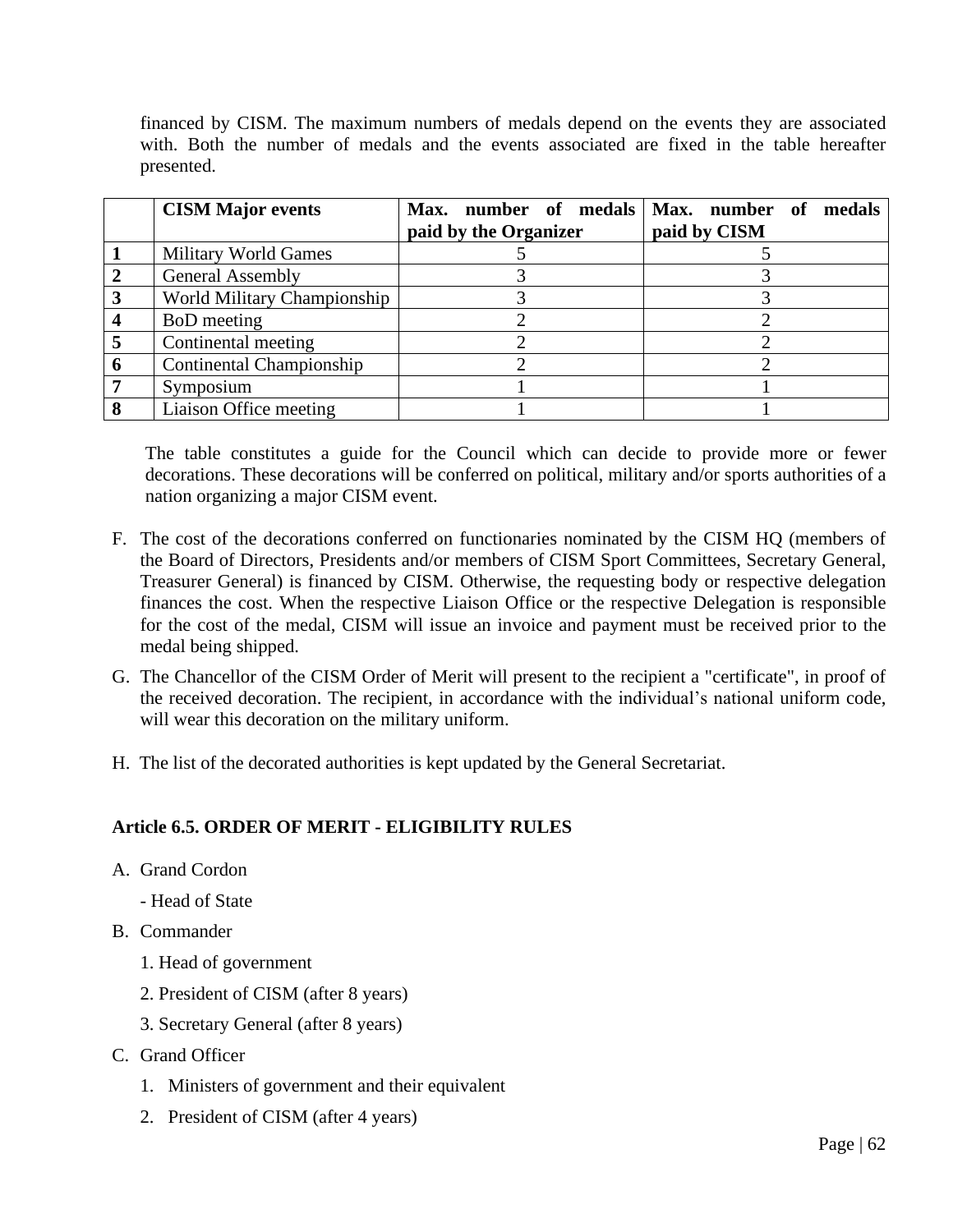- 3. Secretary General (after 4 years)
- 4. Vice-President (after 6 years)
- 5. Treasurer General (after 6 years)
- 6. Member of the Board of Directors (after 8 years)
- 7. Chief of Delegation (after 8 years)
- 8. Chief of Liaison Office (after 8 years)
- 9. President of Commission (after 8 years)
- 10. President of CISM Sport Committee (after 8 years)
- 11. Staff members of the CISM HQ (after 8 years of service)
- 12. Any military athlete who, upon completion of a military career or retirement from competition, has to his or her credit an Olympic, world or CISM record in individual or team competition which has not been surpassed in a 6-year period.

#### D. Officer

- 1. Chief of nation's Armed Forces
- 2. President of CISM (after 2 years)
- 3. Secretary General (after 2 years)
- 4. Vice -President (after 4 years)
- 5. Treasurer General (after 4 years)
- 6. Member of the Board of Directors (after 6 years)
- 7. Chief of Delegation (after 6 years)
- 8. Chief of Liaison Office (after 6 years)
- 9. President of Commission (after 6 years)
- 10. President of CISM Sport Committee (after 6 years)
- 11. Staff members of the CISM HQ (after 6 years of service)
- 12. Delegate of a member nation (after 8 years)
- 13. CSC member (after 12 years)
- 14. Commission member (after 8 years)
- 15. Member of a Liaison Office (after 8 years)
- 16. Any military athlete who, upon completion of a military career or retirement from competition, has to his/her or her credit an Olympic, World or CISM record in individual or team competition which has not been surpassed in a 4-year period.
- 17. Any military athlete who, upon completion of a military career or retirement from competition, has to his/her or her credit eight (8) medals won during World Military Championships, Olympic Games or civilian World Championships.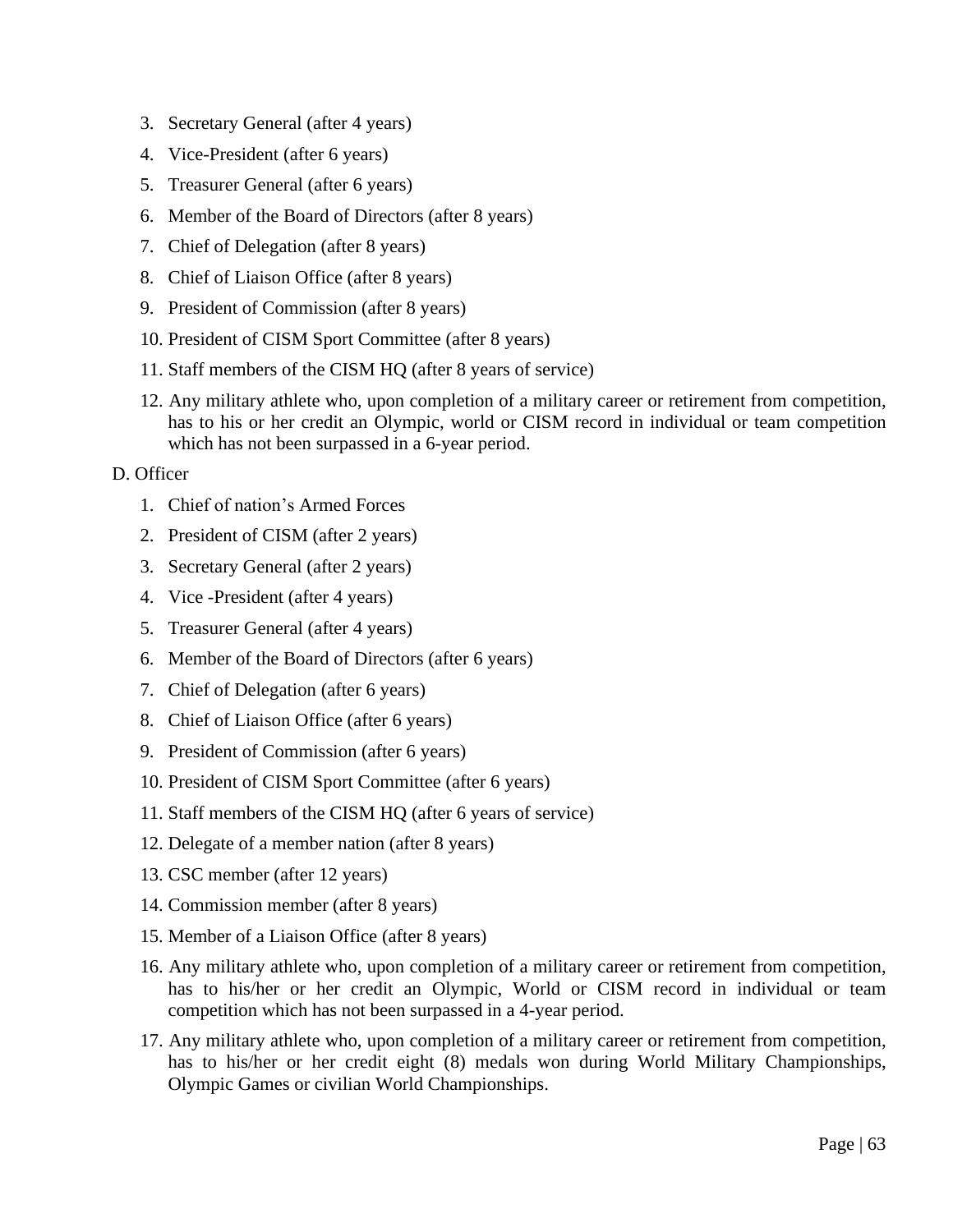## E. Grand Knight

- 1. Chief of staff
- 2. Vice -President (after 2 years)
- 3. Treasurer General (after 2 years)
- 4. Member of the Board of Directors (after 4 years)
- 5. Chief of Delegation (after 4 years)
- 6. Chief of Liaison Office (after 4 years)
- 7. President of Commission (after 4 years)
- 8. President of CISM Sport Committee (after 4 years)
- 9. Staff members of the CISM HQ (after 3 years of service)
- 10. Delegate of member nation (after 6 years)
- 11. CSC member (after 8 years)
- 12. Commission member (after 6 years)
- 13. Liaison Office member (after 6 years)
- 14. Any military athlete who, upon completion of a military career or retirement from competition, has to his or her credit six (6) medals won during World Military Championships, Olympic Games or civilian World Championships.

#### F. Knight

- 1. Chief of Liaison Office (after 1 year)
- 2. President of Commission (after 1 year)
- 3. President of CISM Sport Committee (after 2 years)
- 4. Staff members of the CISM HQ (after 1 year of service)
- 5. Chief of delegation and delegate of member nation (after 1 year)
- 6. CSC Members (after 4 years)
- 7. Other individuals or organizations contributing to the development of CISM or CISM sports, upon recommendation of the Board of Directors.

# **Article 6.6. CISM STAR OF SPORTS MERIT**

A. The Star of Sports Merit is conferred by the Secretary General on military athletes who have competed in CISM Military World Championships. The Star of Sports Merit may be conferred as an honorary title on military sports clubs who have greatly contributed to the development of the Military Sports on a national level.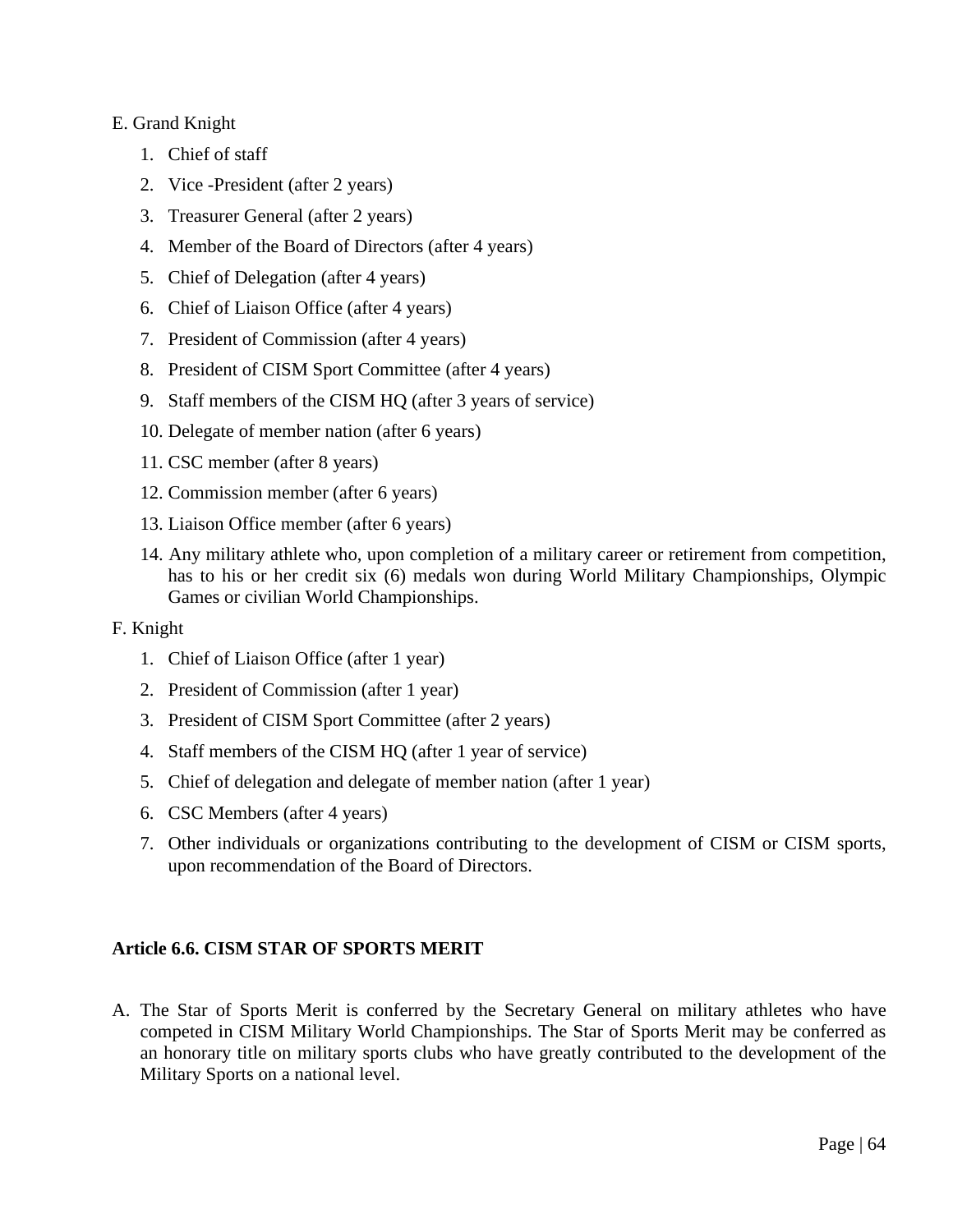- B. The Star of Sports Merit consists of a five-point star measuring 45mm, gold, silver or bronze plated, denoting the CISM emblem in its official colours. It is attached to a 40 mm white ribbon with two blue bands. The accompanying insignia consist of gold, silver or bronze star mounted on a 40-mm ribbon strip with two blue bands. The award is presented in a case (appendix 15).
- C. The Star of Sports Merit comprises four grades:
	- 1. Double Gold Star;
	- 2. Gold Star;
	- 3. Silver Star;
	- 4. Bronze Star.

b.

- D. The attribution procedure is as follows:
	- 1. For individuals and team sports:
		- a. The Chief of Delegation of an active member nation addresses a motivated request to the General Secretariat.

| D.                 |                          |                               |
|--------------------|--------------------------|-------------------------------|
| <b>CATEGORIES</b>  | <b>SPORTS</b>            | <b>MOTIVATION</b>             |
| Double Gold Star   |                          | 4 participations in CISM WMC  |
|                    |                          | / MWG                         |
|                    | All team sports          | 3 participations in CISM WMC  |
| Gold Star          | Organized every 2 years  | / MWG                         |
|                    | After a continental      | 2 participations in CISM WMC  |
| <b>Silver Star</b> | Preliminary round.       | / MWG                         |
|                    |                          | 1 participation in CISM WMC / |
| <b>Bronze Star</b> |                          | <b>MWG</b>                    |
|                    |                          |                               |
| <b>CATEGORIES</b>  | <b>SPORTS</b>            | <b>MOTIVATION</b>             |
|                    |                          | 9 years competitions in CISM  |
| Double Gold Star   |                          | WMC / MWG                     |
|                    |                          | 6 years competitions in CISM  |
| Gold Star          |                          | WMC / MWG                     |
|                    |                          | 4 years competitions in CISM  |
| Silver Star        | All other world category | WMC / MWG                     |
|                    | <b>Sports</b>            | 2 years competitions in CISM  |
| <b>Bronze Star</b> |                          | WMC / MWG                     |

c. After verification of the awarding conditions, the Secretary General approves the award. He will inform the Chief of Delegation of his/her final decision.

- d. The costs of the medals and the shipping charges are the responsibility of the delegation proposing the candidates. CISM will issue an invoice and payment must be received prior to the medal being shipped.
- e. The list of the decorated athletes, classified by sport, is kept updated by the General Secretariat.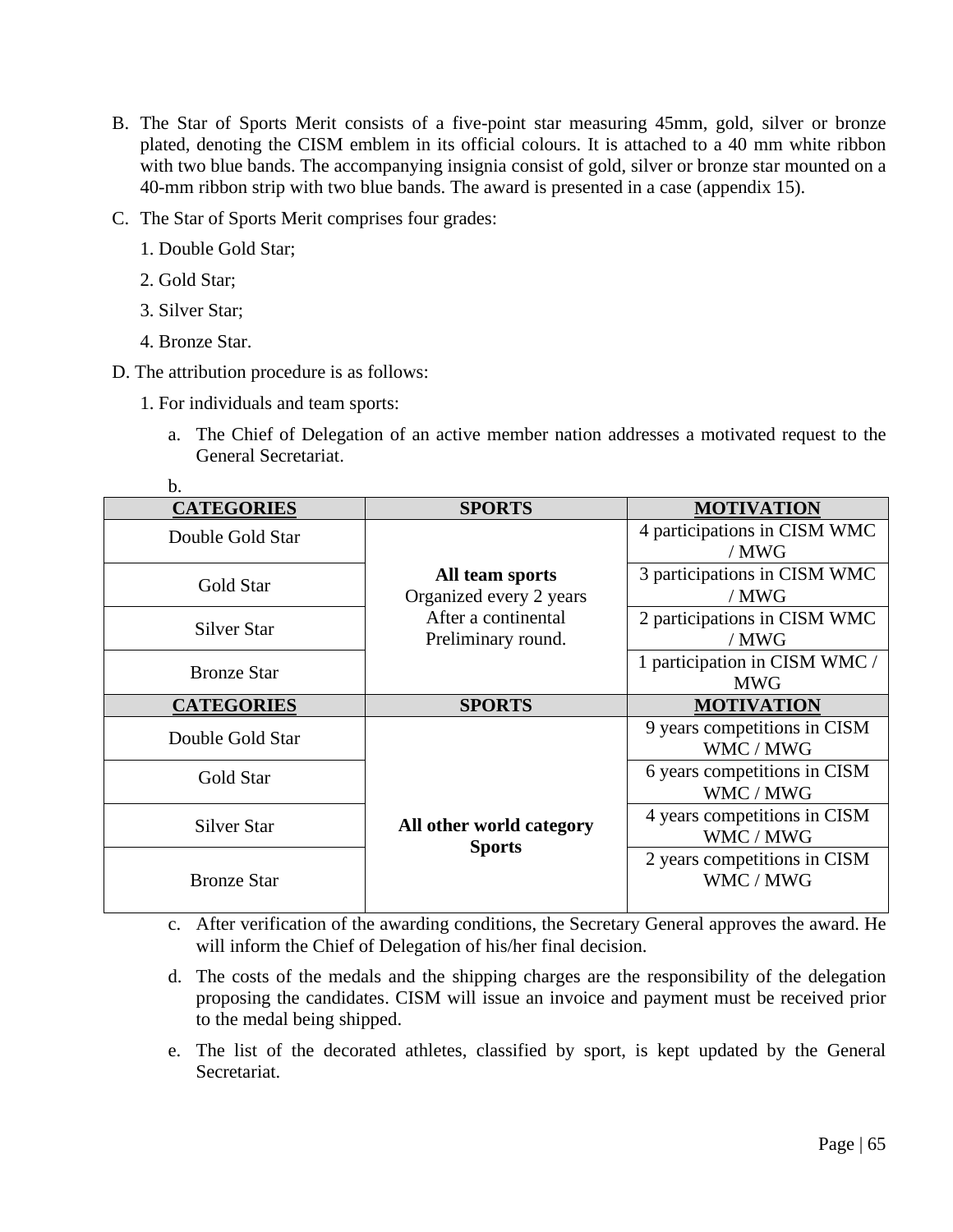- f. A Star of Sports Merit of a given grade may only be presented once and the athlete who is awarded may only wear the highest grade.
- 2. For Military Sports Clubs:
	- a. The Chief of delegation of an active member nation and/or a member of the BoD addresses a motivated request to the General Secretariat. The request must provide specific examples of why the candidate sports club should be recognized.
	- b. If the Secretary General agrees the CISM Star of Sport Merit, grade double gold (automatically), is sent to the requesting delegation.
	- c. The costs of the medals and the shipping charges are the responsibility of the delegation proposing the candidate sport club.
	- d. The Secretary General will maintain an up-to-date list of awarded military sports clubs.
- E. The Star of Sports Merit will be presented to the recipient athlete during a special ceremony. At the presentation ceremony, the Chief of Delegation will use the following citation:

"Mr./Mrs./rank (name, surname and titles), in recognition of your outstanding performance and demonstrated excellence in (name of sport), and your fidelity to the ideals of CISM, in the name of the International Military Sports Council, I award you (appropriate level) in the Sports Merit Order of CISM".

## **Article 6.7. MUSKETEER TROPHY**

- A. The Musketeer Trophy is offered to a military or civilian high-ranking personality, to a group of persons, to an institution that has distinguished itself by its exceptional commitment to the military sports world or to circles close to military sport and that has propagated the CISM ideals throughout the world: friendship, loyalty and solidarity.
- B. Any CISM authority may submit the proposals of candidature.
- C. Any proposed candidature is submitted to the approval of the Chancellery.
- D. Attribution procedure:
	- 1. The Trophy is presented once a year. A plate engraved with the name of the recipient is fixed, each year, on the pedestal of the Trophy.
	- 2. The Trophy is kept at CISM General Secretariat. A miniature, with a diploma, is given to the recipient.
	- 3. The handing-over of the Trophy occurs at the evening of the closing dinner during CISM General Assembly.
- E. The ceremony of CISM Musketeer Trophy includes the following citation:

"Mr/Mrs/Ms/rank" (title, name, surname), in recognition of your particular efficient action for the CISM promotion and for its friendship, loyalty and solidarity ideals, in the name of the International Military Sports Council, I award you the CISM Musketeer Trophy".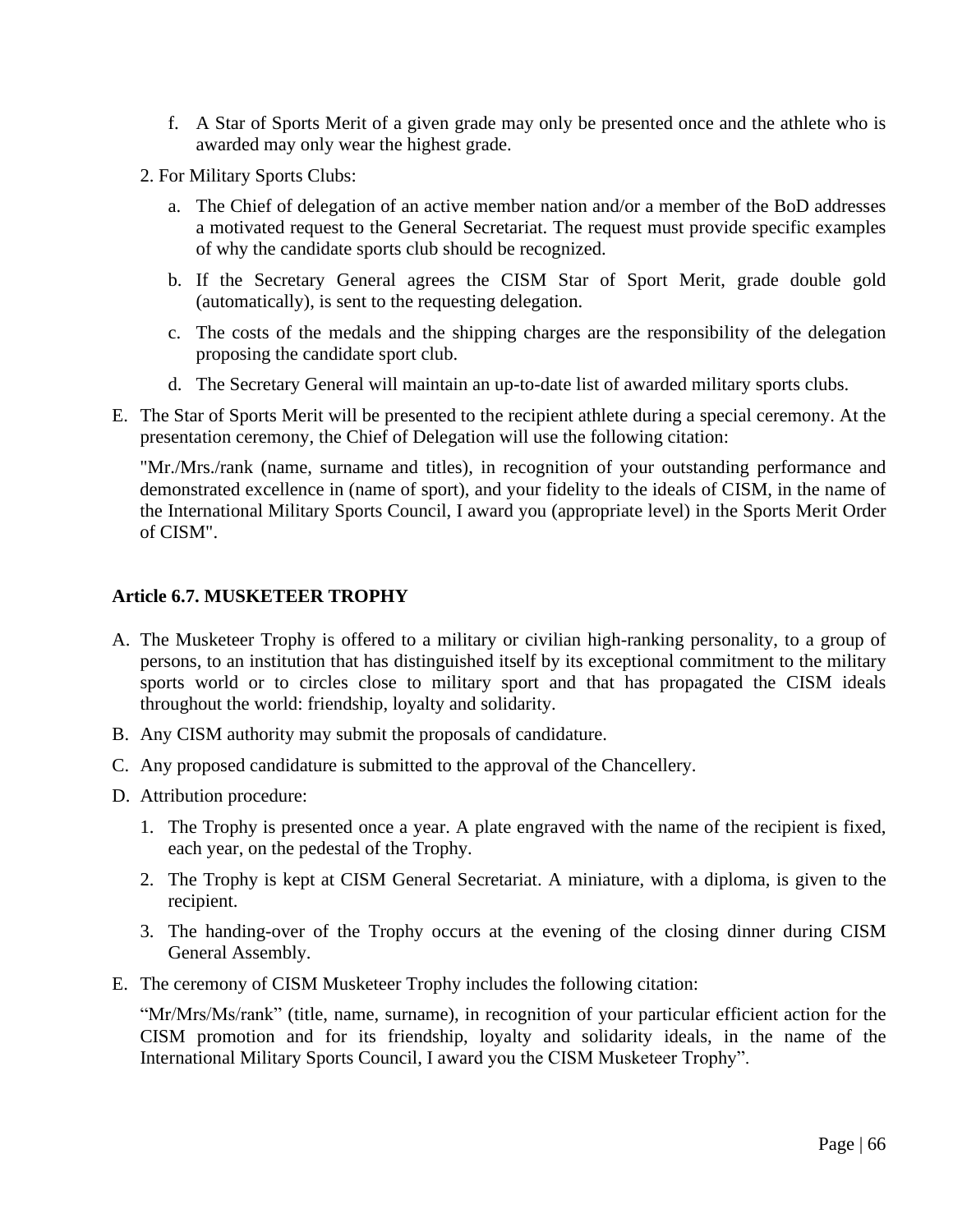## **Article 6.8. SOLIDARITY TROPHY**

- A. The CISM Solidarity Trophy is offered to an active member nation that has demonstrated in the spirit of friendship, loyalty and assistance, exceptional solidarity actions in favour of one or more other CISM member nations.
- B. The Solidarity Trophy is normally attributed every year. After three attributions to the same member nation, the trophy will be awarded permanently to that nation. Any CISM authority may submit proposals for candidature to the Secretary General.
- C. The Chancellery is in charge of analyzing the proposals and determining the member nation who will receive the Solidarity Trophy. This trophy is presented during the General Assembly by the CISM President to the Chief of Delegation of the concerned member nation.

## **Article 6.9. FAIR PLAY TROPHY "WILLY FLEISCHER"**

- A. The CISM overall fair-play trophy is presented to an athlete, a team, or a nation which, during one ore more CISM championships, demonstrated an exemplary spirit of friendship and sportsmanship. Any CISM authority may submit proposals for candidature to the Secretary General.
- B. The Chancellery analyzes proposals and determines the recipient of the CISM overall fair-play trophy. This trophy is attributed on the basis of exceptional merit and not automatically every year. The trophy is presented during the General Assembly by the CISM President to the Chief of Delegation of the athlete, team or nation concerned.
- C. The athlete, team, or nation awarded with this trophy can be recommended to the international fairplay commission.

# **Article 6.10. CISM ATHLETE OF THE YEAR**

A. The CISM Athlete of the Year Award is presented each year to one outstanding male and female athlete whose performance that year most embodies the CISM spirit of sportsmanship and achievement. Factors include, but are not limited to: performance, fair play, personal empathy, discipline, respect of the rules, selfless-behaviour, enhancing CISM visibility, and promoting CISM values.

B. All active duty military athletes who competed during the year in CISM Sports Category 1 events during CISM World Military Championships or CISM World Games are eligible for nomination.

C. The period of consideration is the calendar year from January 1st to December 31st.

D. Every CISM Sport Committee with a WMC in that year shall nominate one eligible athlete per gender, and provide the necessary information supporting the nominations to the CISM HQ Sports Department no later than 15th of December attached to the Annual Report.

E. Athlete of the Year Standard Operating Procedures (SOP) will be made available on the CISM website and will regulate the detailed processes for selecting athletes.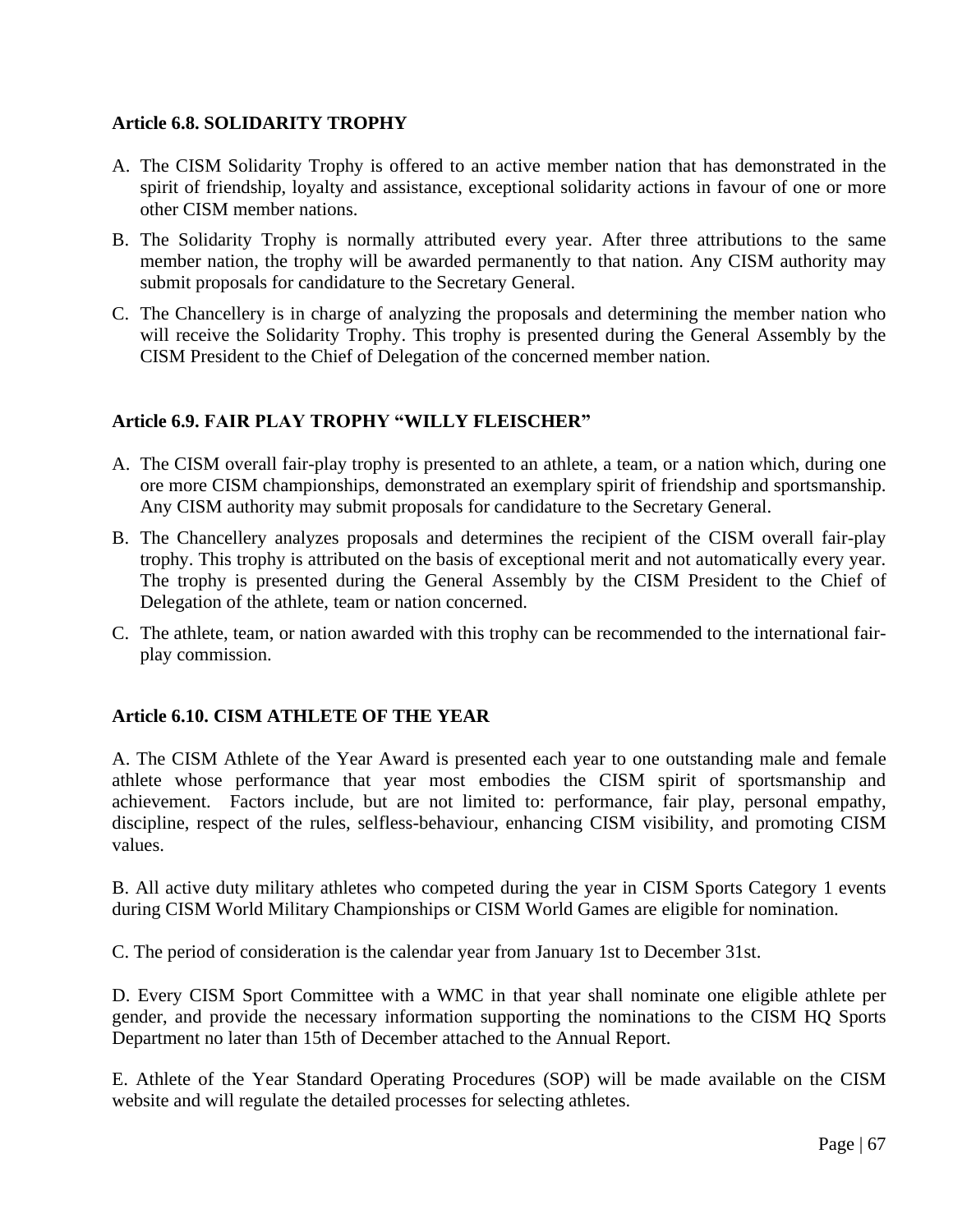F. The voting procedure will include a period of public online voting, additional nomination by PCSCs and a final selection by BoD. The timeline and voting platform will be published annually by CISM HQ (Sports Department).

G. The CISM Athlete of the Year Award ceremony will take place during the General Assembly and Congress of the subsequent year. The winners will be invited to attend at CISM costs.

# **Article 6.11. COMMANDANT RAOUL MOLLET ACISM SPORTS SCIENCE AWARD**

A. The Commandant Raoul Mollet ACISM Sports Science Award is presented to a university researcher or student (military or civilian) of an academic institution with a formal partnership with CISM (including Delegations), that has produced relevant scholarly work that is directly pertinent and aligned with CISM's mission.

B. The intention is to stimulate the production of studies and scientific documents (abstracts, communications, papers, thesis, etc.) about themes of Military Sports and Armed Forces Physical Activities in its broad spectrum and also in order to identify and recognize research of high impact that promotes CISM values and enhances CISM visibility in the sports world.

C. The selection of the scientific work to be awarded will be done by the ACISM Judging Commission, composed of experts established for this purpose by ACISM.

D. The Award, presented every two years, will consider current research submitted for evaluation by the ACISM Judging Commission by December 31st of the preceding year of the CISM International Symposium.

E. Specific eligibility rules will be publicized on the CISM website, and through formal communication with academic partner institutions and CISM Delegations at least one year before the CISM International Symposium.

F. The Commandant Raoul Mollet ACISM Sport Science Award ceremony will take place during the Closing Ceremony of the CISM International Symposium of the year.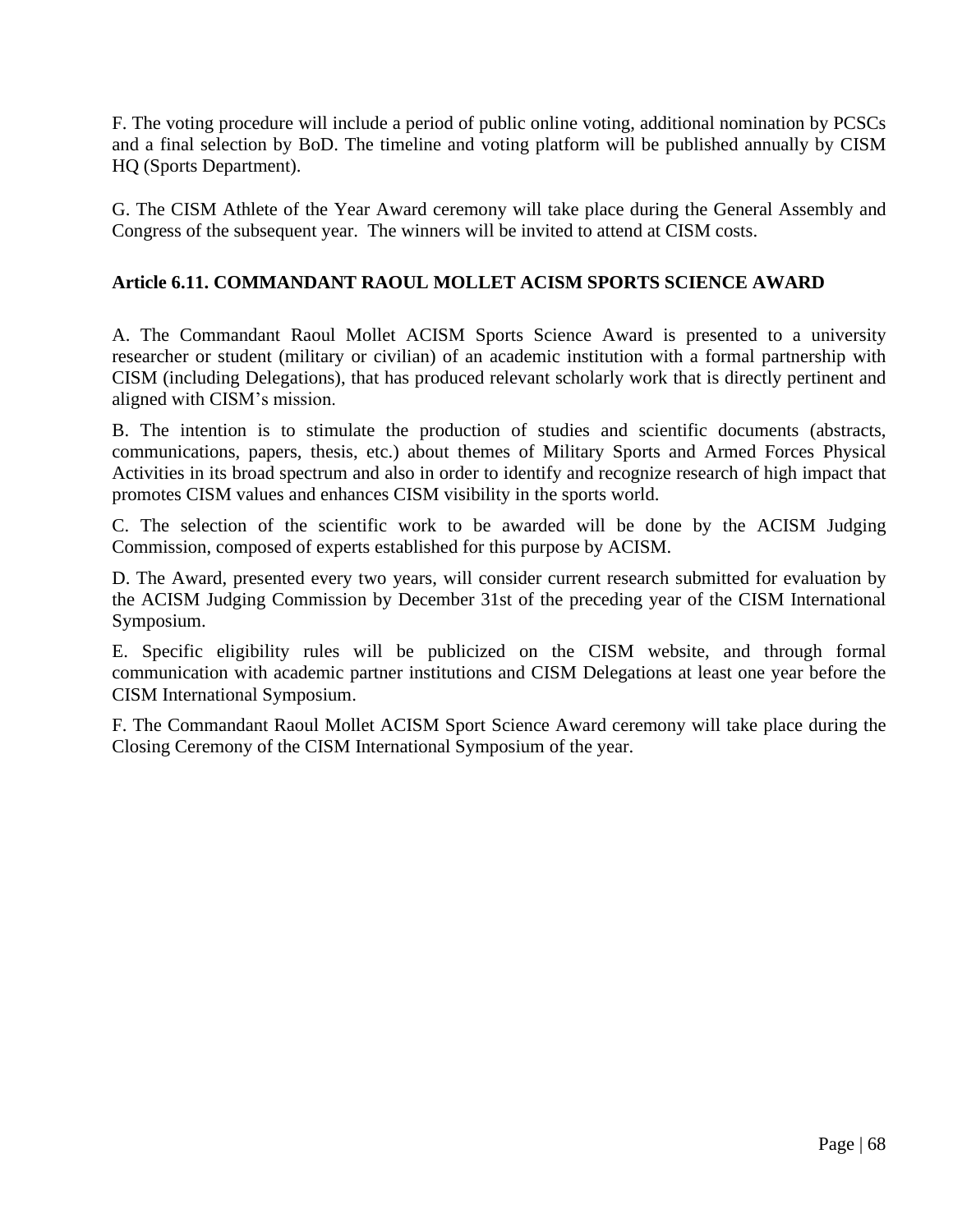# **PART II CISM EVENTS**

# **CHAPTER VII: SPORTS COMPETITIONS IN CISM**

## **Article 7.1. GENERAL REGULATIONS**

- A. This chapter governs and provides guidelines for all CISM Sport competitions.
- B. All CISM sport competitions shall be organized in conformity with CISM Regulations.
- C. CISM publishes Sports Regulations for its sports recognized at world level.
	- 1. Most CISM sports, however, are governed by the International Federations' technical regulations.
	- 2. The host nation of a competition and the President of the CISM Sport Committee shall verify the currency of the CISM and International Federations' regulations in its possession.
	- 3. In case of discrepancies between the Sports Regulations and the CISM Regulations, the latter prevail.
	- 4. All amendments to the Sports Regulations, other than bringing the articles into agreement with the international regulation, will be decided and promulgated by the Secretary General in consultation with the President of CISM Sport Committee.
- D. Doping, as defined and addressed in the current CISM Regulations is forbidden in CISM events. In case of discrepancies arising from interpretation of the CISM Sport Regulation, the prevailing language is defined in that regulation. Antidoping controls must be done at every CISM Sport competition.

# **Article 7.2. SPORT COMPETITIONS**

The levels of CISM sports competitions are:

- A. World Games / World Championships,
- B. Continental Games / Continental Championships,
- C. Regional championships / Tournaments,
- D. Bilateral competitions.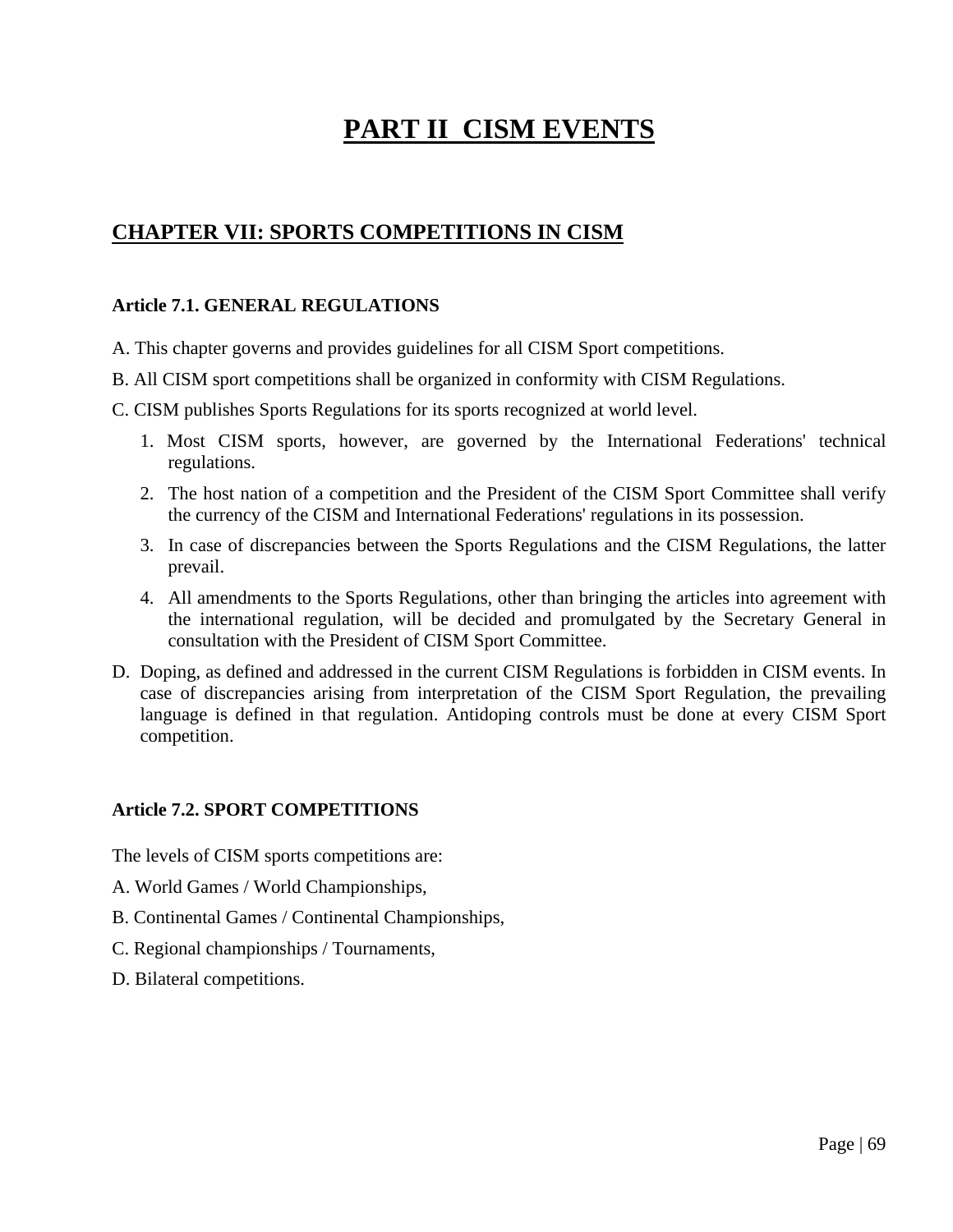## **Article 7.3. CISM MILITARY WORLD SUMMER GAMES**

- A. CISM Military World Summer Games are called "(NUMBER) CISM MILITARY WORLD SUMMER GAMES (CISM LOGO)", e.g. 5<sup>th</sup> CISM MILITARY WORLD SUMMER GAMES.
- B. The CISM Military World Summer Games are organized every 4 (four) years and all member nations are invited to participate. In the event of unforeseen circumstances, or any event beyond the control of CISM or the host nation, the organization of CISM MWSG's can be postponed as necessary.
- C. Details concerning the organization appear in a separate document "General information concerning the organization of CISM Military World Summer Games" available at the General Secretariat.

## **Article 7.4. CISM MILITARY WORLD WINTER GAMES**

- A. CISM Military World Winter Games are called "(NUMBER) CISM MILITARY WORLD WINTER GAMES (CISM LOGO)", e.g. 1<sup>st</sup> CISM MILITARY WORLD WINTER GAMES.
- B. The CISM Military World Winter Games are organized every 4 (four) years and all member nations are invited to participate. In the event of unforeseen circumstances, or any event beyond the control of CISM or the host nation, the organization of CISM MWWG's can be postponed as necessary.
- C. Details concerning the organization appear in a separate document "General information concerning the organization of CISM Military World Winter Games" available at the General **Secretariat**

# **Article 7.5. CISM MILITARY WORLD CADET GAMES**

- A. CISM Military World Cadet Games are called "(NUMBER) CISM MILITARY WORLD CADET GAMES (CISM LOGO)", e.g. 1<sup>st</sup> CISM MILITARY WORLD CADET GAMES.
- B. The CISM Military World Cadet Games are organized every 2 (two) years and all member nations are invited to participate. In the event of unforeseen circumstances, or any event beyond the control of CISM or the host nation, the organization of CISM MWCG's can be postponed as necessary.
- C. Details concerning the organization appear in a separate document "General information concerning the organization of CISM Military World Cadet Games" available at the General Secretariat.

# **Article 7.6. CISM MILITARY WORLD FOOTBALL CUP**

A. CISM Military World Football Cup is called "(NUMBER) CISM MILITARY WORLD FOOTBALL CUP (CISM LOGO)", e.g. 1<sup>st</sup> CISM MILITARY WORLD FOOTBALL CUP.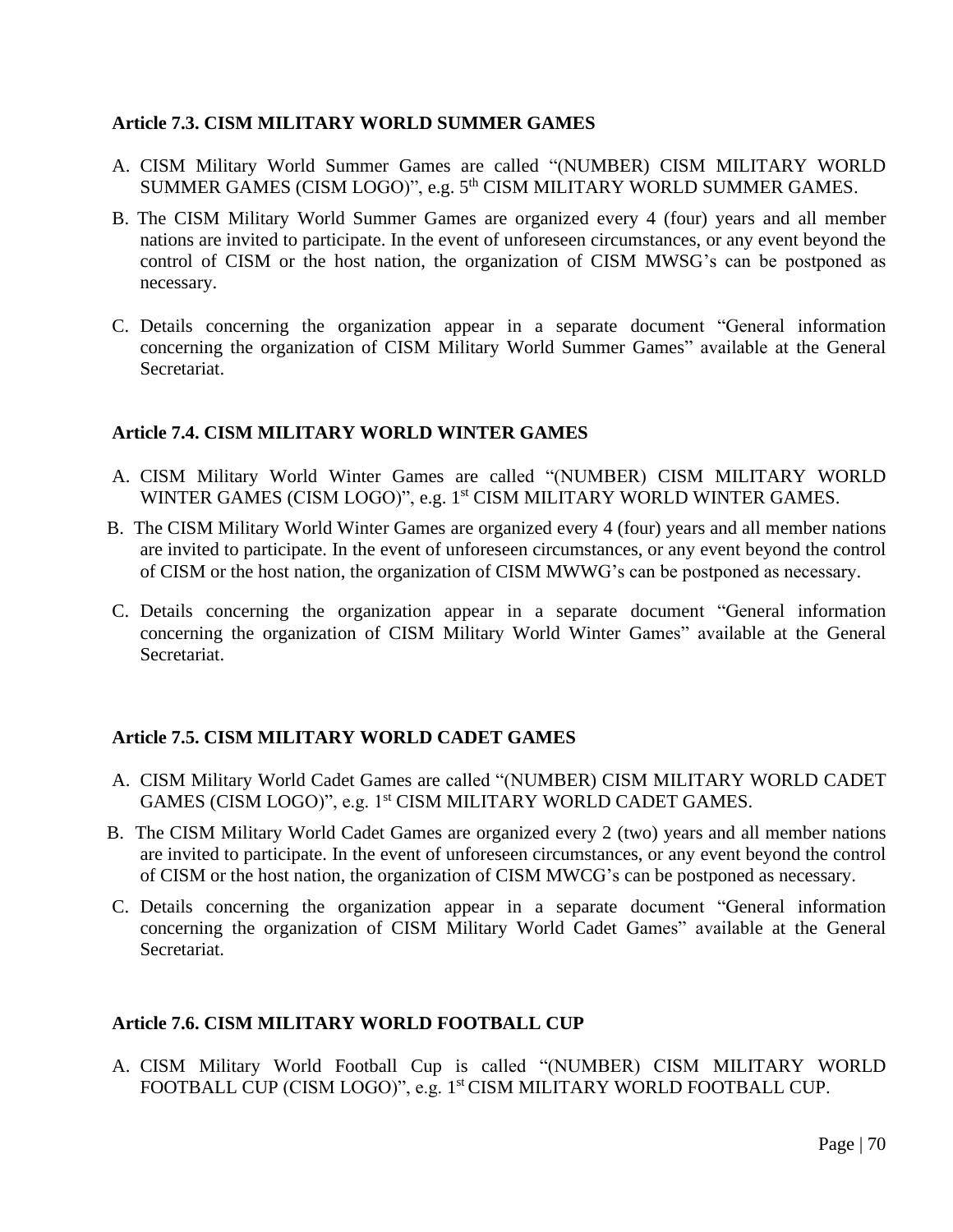- B. The CISM Military World Football Cup are organized every 4 (four) years and all member nations are invited to participate. In the event of unforeseen circumstances, or any event beyond the control of CISM or the host nation, the organization of CISM MWFC's can be postponed as necessary.
- C. Details concerning the organization appear in a separate document "General information concerning the organization of CISM Military World Football Cup" available at the General Secretariat.

## **Article 7.7. CISM MILITARY WORLD HEROES GAMES**

- A. CISM Military World Heroes Games are called "(NUMBER) CISM MILITARY WORLD HEROES GAMES (CISM logo)", e.g. 1<sup>st</sup> CISM MILITARY WORLD HEROES GAMES (CISM logo).
- B. The CISM Military World Heroes Games are organized every 4 (four) years and all member nations are invited to participate. In the event of unforeseen circumstances, or any event beyond the control of CISM or the host nation, the organization of CISM MWHG's can be postponed as necessary.
- C. Details concerning the organization appear in a separate document "General information concerning the organization of CISM Military World Heroes Games" available at the General Secretariat.

#### **Article 7.8. WORLD CHAMPIONSHIP**

- A. CISM World Championships are called "(NUMBER) CISM WORLD MILITARY (SPORT) CHAMPIONSHIP (CISM logo)", e.g. 34th CISM WORLD MILITARY NAVAL PENTATHLON CHAMPIONSHIP (CISM logo).
- B. They comply with the following conditions:
	- 1. Organization annually or biannually depending on the sport,
	- 2. Invitation to participate extended in accordance with Art. 7.22.,
	- 3. Effective participation by at least eight (8) nations for men and/or four (4) for women from at least two (2) continents,
	- 4. Organization of official ceremonies,
	- 5. Designation of an Official CISM Representative,
	- 6. Awarding of medals.
- C. Recommendations on organizing a successful World Championship can be found in the CISM Guidance to Organizers handbook available on the CISM website.
- D. CISM Online Military Tournaments are authorized under the following conditions:
	- 1. When a scheduled CISM Military World Championship is cancelled six months or sooner from its start date due to circumstances beyond the control of the host nation;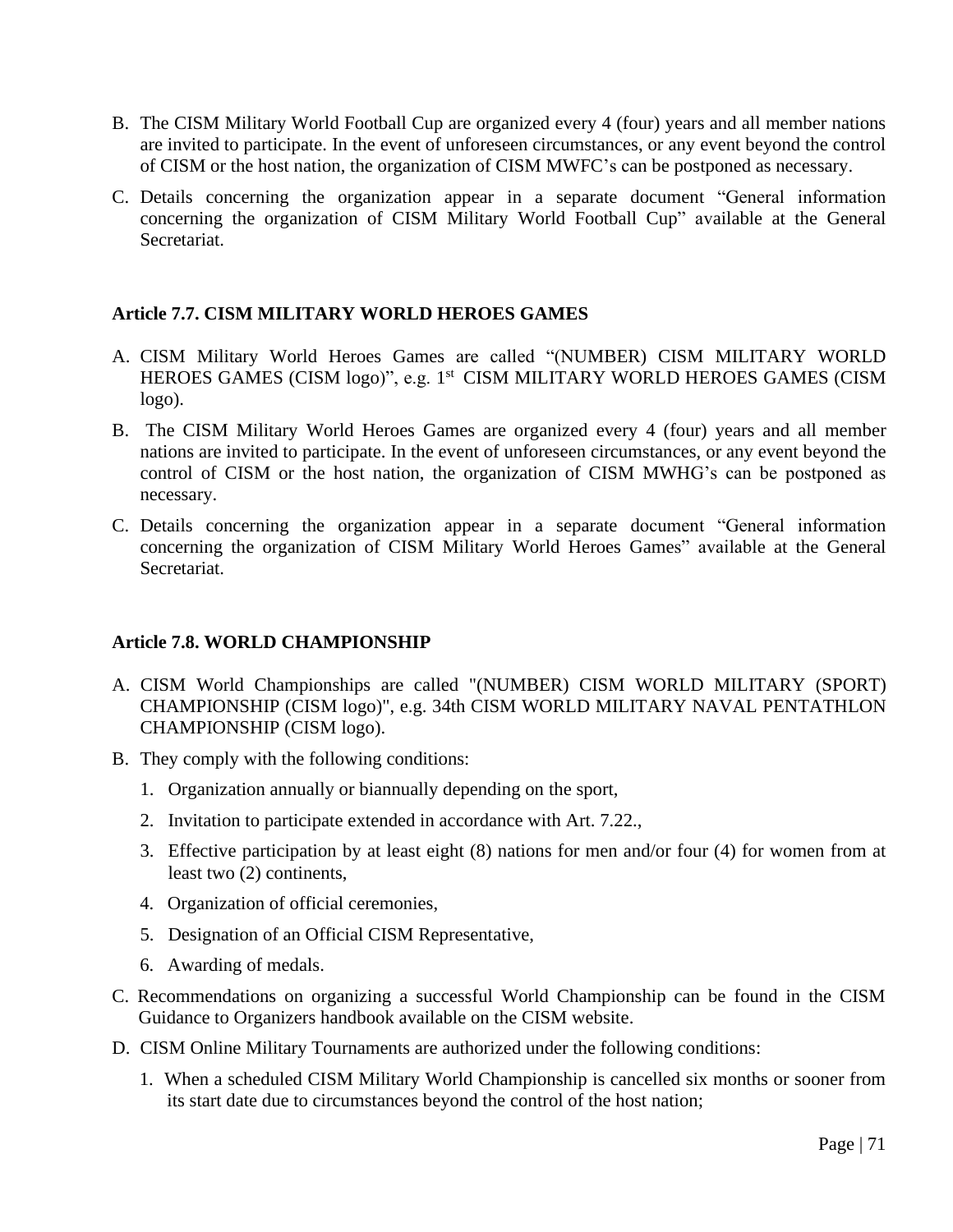- 2. It is held at no cost to CISM;
- 3. The applicable CSC supports the Tournament and is responsible for its conduct;
- 4. All requirements and procedures contained in the CISM Online Military Tournaments Standard Operating Procedures (SOP) are followed; and
- 5. The CISM BoD approves.
- E. Online Tournaments are called "(YEAR) (SPORT) CISM ONLINE MILITARY TOURNAMENT (CISM logo)", e.g. 2021 NAVAL PENTATHLON CISM ONLINE MILITARY TOURNAMENT (CISM logo).
- F. The CISM Online Military Tournaments SOP is available on the CISM website and CISM HQ.

# **Article 7.9. CONTINENTAL CHAMPIONSHIP**

- A. Continental championships are called "(YEAR) (CONTINENT) MILITARY (SPORT) CHAMPIONSHIP (CISM logo)", e.g. 2010 EUROPEAN MILITARY HANDBALL CHAMPIONSHIP (CISM).
- B. They comply with the following conditions:
	- 1. Organization in conformity with the CISM Regulations,
	- 2. Invitation to participate extended to all member nations of the continent,
	- 3. Effective participation by at least six (6) nations for men and/or three (3) for women,
	- 4. Organization of official ceremonies,
	- 5. Designation of a continental representative,
	- 6. Awarding of medals.

# **Article 7.10. REGIONAL CHAMPIONSHIP**

- A. Regional championships are called "(YEAR) (REGION) MILITARY (SPORT) CHAMPIONSHIP (CISM logo)", e.g. 2010 MIDDLE EAST MILITARY BASKETBALL CHAMPIONSHIP (CISM).
- B. They comply with the following conditions:
	- 1. Organization in conformity with the CISM Regulations,
	- 2. Invitation to participate extended to member nations of the regional Liaison Office and, if desired, to any member nation outside the region,
	- 3. Effective participation by at least four (4) nations for men and/or two (2) for women,
	- 4. Official ceremonies and awarding of medals shall be organized.
- C. Upon request from an organizing nation, a regional event may be designated as continental championship. This should be done in collaboration with the organizing delegation, the Vice-President, and the pertinent President of CISM Sport Committee.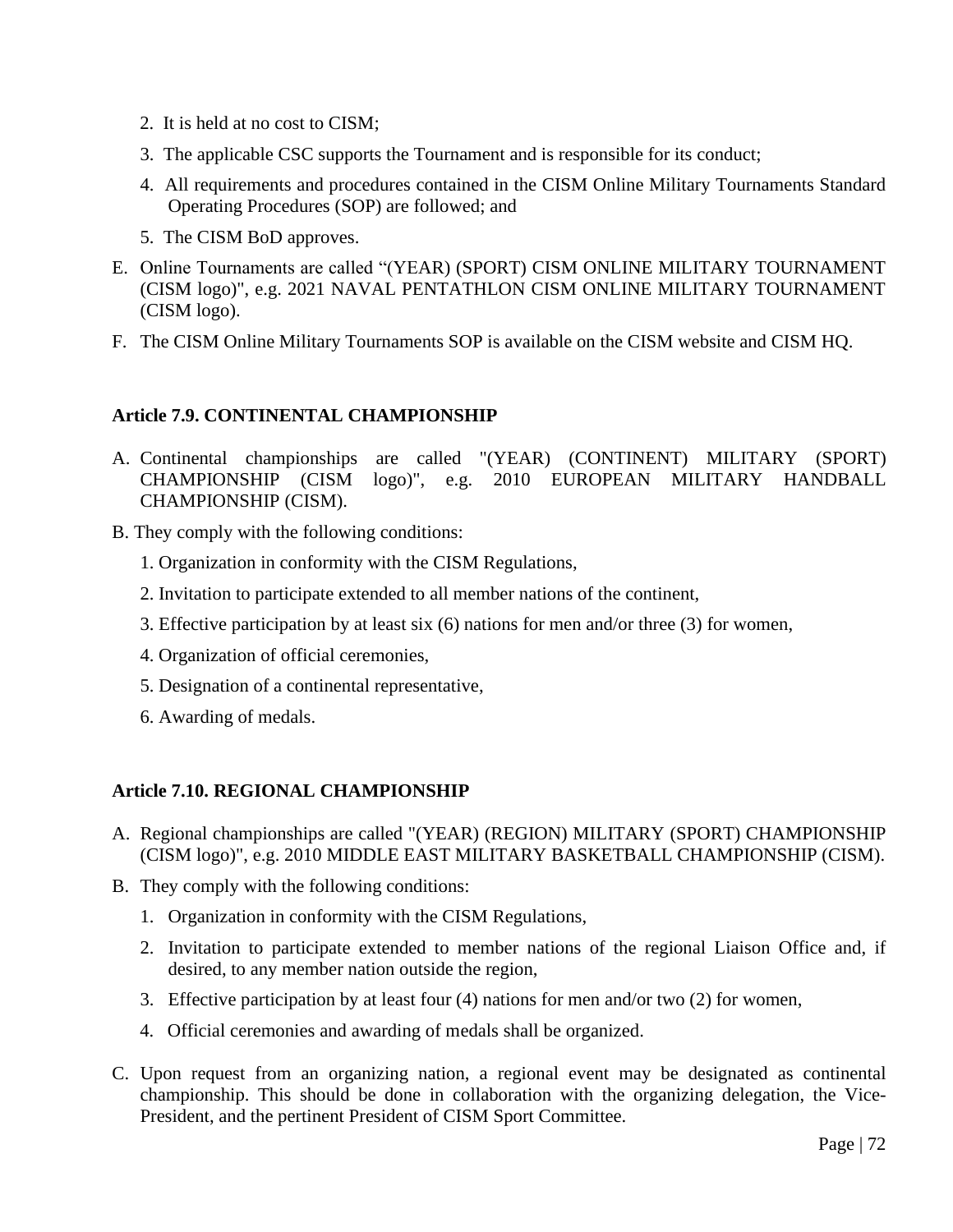### **Article 7.11. TOURNAMENT**

- A. Tournaments are called "(YEAR) (SPORT) MILITARY TOURNAMENT (CISM logo)", e.g. 2010 MILITARY FENCING TOURNAMENT (CISM).
- B. They comply with the following conditions:
	- 1. Organization in conformity with the CISM Regulations,
	- 2. Invitation to participate extended to at least two (2) other nations,
	- 3. Effective participation by at least three (3) nations for men and/or two (2) for women,
	- 4. Medals may be awarded.

### **Article 7.12. BILATERAL COMPETITION**

Bilateral competitions between member nations of CISM are encouraged. These competitions are called "(YEAR) MILITARY BILATERAL (SPORT) COMPETITION (CISM logo)", e.g. 2010 MILITARY BILATERAL BOXING COMPETITION (CISM).

### **Article 7.13. SPORTS CATEGORIES**

- A. CISM sports are categorized by the level they are played, including: World, Continental and Regional Levels.
- B. The list of World level sports includes military, operational, combat, team and individual sports. The list of sports and their category will be maintained at CISM HQ (website) and reviewed on a 4year cycle, based on the year of the MWG. World level sports will have a CSC and PCSC.
- C. The list of Continental level sports will also be maintained at CISM HQ for tracking purposes only. The list of Regional level sports will be maintained at the Continental level (VP office).
- D. In order to be maintained as a World level sport, there is a requirement for the minimum participation of eight (8) nations for men and/or four (4) for women from at least two (2) continents. In addition, the sport/discipline must conduct 2 World level championships within the 4-year cycle (including MWG).
- E. New sports/disciplines may be added at the World level if it is demonstrated that there is the ability to have enough potential to be practiced at the world level. Proposed new sports will be evaluated over the course of three (3) consecutive years starting in the year when the first competition that meets all of the criteria took place.
- F. The following procedures will be applied:
	- 1. The intention to introduce a new sport/discipline in the world calendar cat.1 sport starts when a member nation, through the relevant Chief of Delegation, contacts the respective Vice President whose responsibility is to coordinate the continental calendar and to report to the BoD.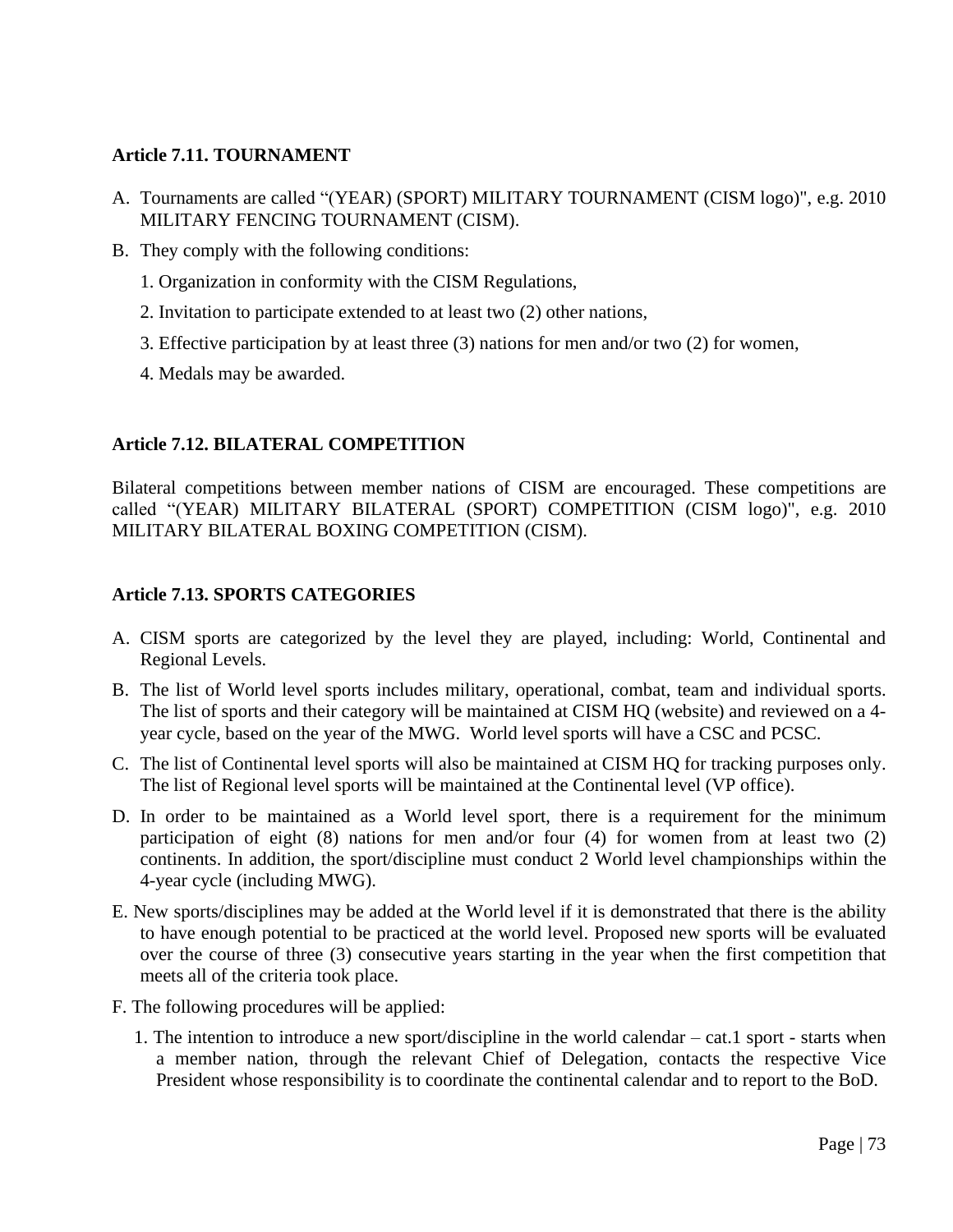- 2. The following criteria must be met by new sports/disciplines to be considered as a candidate for World level sport:
	- a. during three (3) consecutive years a minimum of 2 competitions on continental or invitational/open level - under CISM umbrella must be organized by CISM member nations. Championships organized during the MWG are not counted nor evaluated in the process of upgrading.
	- b. the competitions require, both for individual and team sports/disciplines, the participation of no less than 12 nations from a minimum of 2 continents for men, and no less than 8 nations from a minimum of 2 continents for women.
	- c. the competitions must be conducted in different continents.
- 3. The name of the competition for new sports/disciplines is: (number) Military (Sport/Discipline) Challenge (Year). The invitation files and the results will be published on the CISM website.
- 4. At the conclusion of the three-year evaluation period, the BoD will evaluate the results including the report from the competitions and will vote on approving the new sport/ disciplines as cat. 1 / world level sport. If approved, the BoD will then authorize the establishment of the CSC. Official information about the new sport will be given through the CISM website and during the succeeding General Assembly.

#### **Article 7.14. CISM SPORT COMMITTEE RESPONSIBILITIES**

- A. The CISM Sport Committee (CSC), especially the President of CISM Sport Committee, exercises oversight on the technical conduct of a military world championship.
- B. For the Sport Committee composition as well as responsibilities and authority of the President of CISM Sport Committee, art. 2.16. and 2.17 of the CISM Regulations apply.
- C. For the appointment, attendance and retirement of the President and the Sport Committee Members, art. 4.10 and 4.11 of the CISM Regulations apply.
- D. If a President of CISM Sport Committee is absent and a substitute is not designated in advance, the following applies:
	- 1. The Sport Committee appoints an interim President of CISM Sport Committee from its members,
	- 2. If no members are present, missions' representatives will form a technical committee. The Official CISM Representative will appoint an interim President of CISM Sport Committee.

#### **Article 7.15. CISM SPORT COMMITTEE – MEETINGS**

A. CISM Sport Committee restricted meeting

1. The CISM Sport Committee meets, in principle, during the world championship, usually before and after the corresponding preliminary and technical meeting. If, in one or more years, a military world championship does not take place, the President of CISM Sport Committee may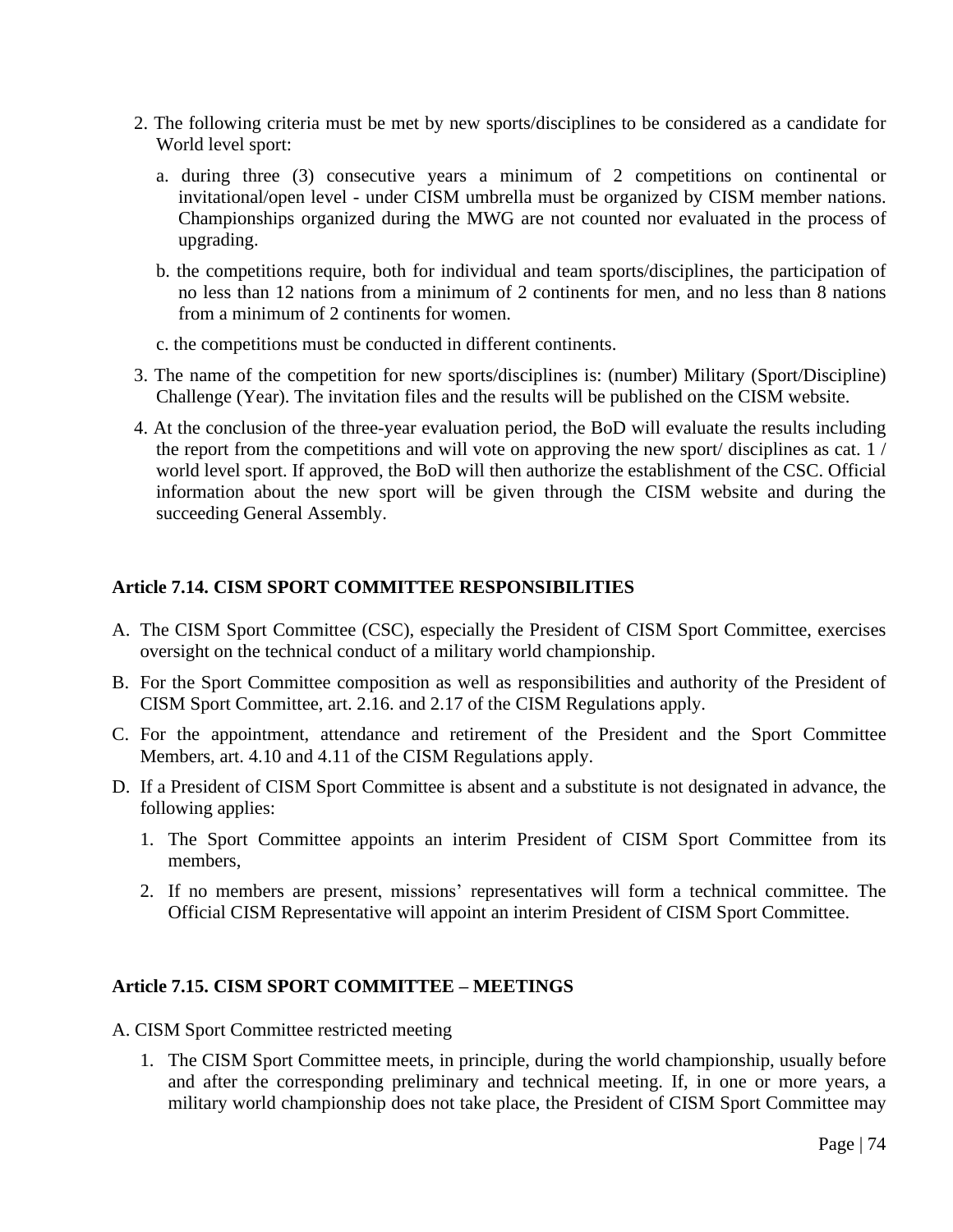call an extraordinary meeting of his/her committee. The purpose of the meeting is to prepare the basic directives for the coming year's activities,

- 2. The President of CISM Sport Committee determines the place, date and time of the meeting(s). He allocates tasks among CSC members,
- 3. The President of CISM Sport Committee chairs the meeting attended by all members of the CISM Sport Committee. In his/her absence, a member chairs the meeting (art. 7.14. D).
- B. CISM Sport Committee enlarged meeting
	- 1. The President of CISM Sport Committee may invite the Official CISM Representative, Chiefs of Mission and/or team captains of participating missions as well as civilian experts to attend the CISM Sport Committee meeting,
	- 2. To permit participating nations to form an opinion on the items on the agenda, the Sport Committee's secretary shall send all proposals received to the Chiefs of delegation at least two (2) months before the championship / meeting,
	- 3. The agenda should include:
		- a. amendments of sports regulations,
		- b. means to further develop the sport concerned,
		- c. sport calendars up to the next five (5) years,
		- d. experiences of the current championship,
		- e. information on the general program of the next championship.
	- 4. All proposals made by participating nations shall be collected by the CISM Sport Committee secretary before the beginning of the championship / meeting. This information shall be communicated to all participants as above or on arrival.

### **Article 7.16. CISM SPORT COMMITTEE – REPORT**

- A. The President of CISM Sport Committee remits its annual report to the Secretary General on the Sport Committee's decisions and proposals for the development and future of his/her sport.
- B. If a world championship is organized, the President of CISM Sport Committee submits his/her part of the Joint Report (sports report) (Regulations, appendix 5) at the end of the world championship to the Official CISM Representative.

#### **Article 7.17. WORLD CALENDAR**

- A. The world calendar is an official document issued after final approval by the Board of Directors. All major CISM events are overviewed in it.
- B. For competitions, the calendar includes the following information:
	- 1. the final calendar (with exact place and date) of the competitions to be held during the year following the General Assembly,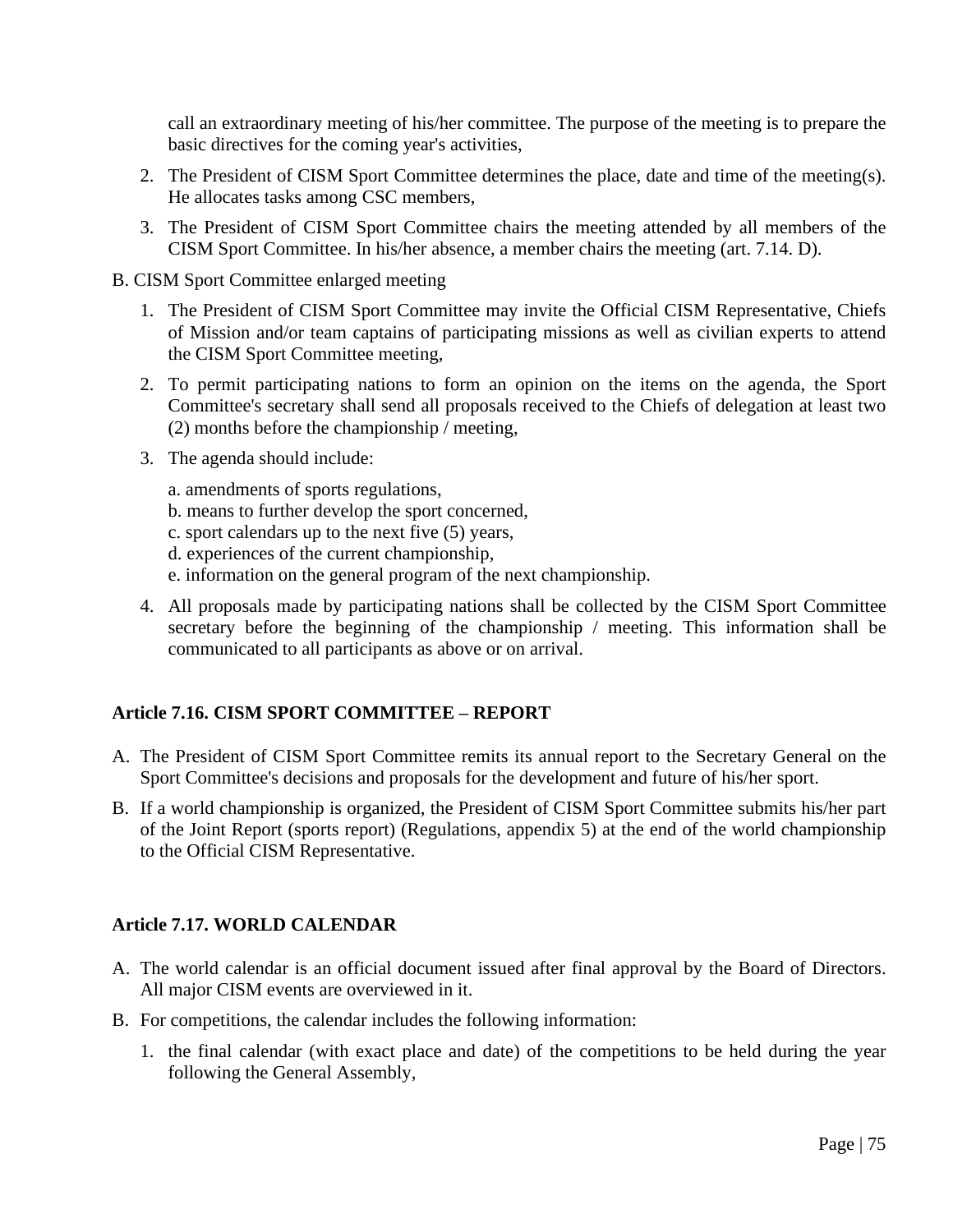2. the provisional calendar of the competitions to be held two years or more following the General Assembly.

### **Article 7.18. CONTINENTAL AND REGIONAL CALENDAR**

The calendar for the coming year is discussed, amended and approved during the Continental Meeting before the General Assembly.

### **Article 7.19. CALENDARS - DRAWING UP**

- A. As competitions represent CISM major activities, the drawing-up of calendars is an essential task of CISM authorities.
- B. The General Secretariat constitutes the main information-collecting body for developing the world calendar. The General Secretariat is assisted by CISM Sport Committees and Vice- Presidents.
- C. Only active CISM member nations may organize CISM world, continental and regional events.
- D. Applying for hosting a world military championship:
	- 1. The CISM Member Nation applies to host a MWC using the official "CISM Application form for hosting a WMC" (appendix 23 of the CISM Regulations) or by sending a letter signed by the Chief of Delegation to the Secretary General. The letter should contain all the basic information needed to assess the candidature (sports place, dates, arrival and departures, etc.).
	- 2. The application form/letter for hosting a MWC should reach the Secretary General asap but not later than 10 months prior to the start of the MWC.
	- 3. Before applying for hosting a MWC, the applicant should consult the concerned Presidents of CISM Sport Committee.
	- 4. Delegations may only propose dates for world championships that have been agreed on by the Secretary General following advice of the concerned PCSC.
- E. The Secretary General summarizes and sends this information to all delegations as part of the preparatory document for the General Assembly.
- F. The preparatory document represents a project for the world calendar that is discussed and possibly amended during the Congress. Delegations must have their nation's calendars at that time.
- G. The final calendar of the following year is discussed and approved by the Board of Directors, during its second statutory meeting and then presented for information to the General Assembly. Candidacies for the later years are registered either as confirmations or options.

### **Article 7.20. CALENDAR – WITHDRAWAL**

A. Any delegation that is a candidate to organize a world championship and that has problems assuming this responsibility shall immediately inform the Secretary General and PCSC. Notice of cancellation must be given, at the latest, 6 months prior to the beginning of the championship.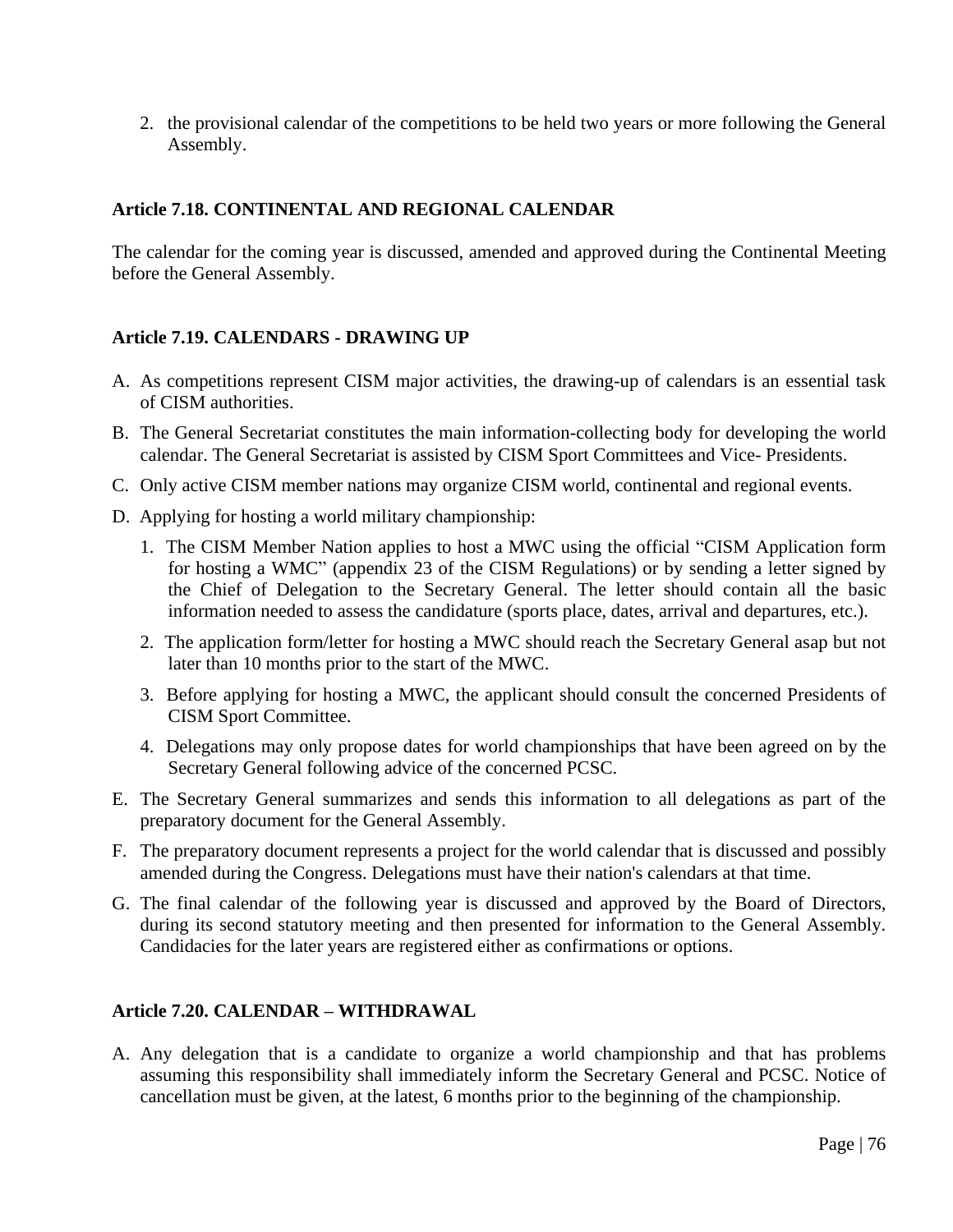- B. Any delegation that is a candidate to organize a continental championship and that has problems assuming this responsibility shall immediately inform the relevant Vice- President.
- C. A delegation that withdraws from the organization of a world or continental championship after having confirmed its organization may be subject to disciplinary action (art. 1.12 of the Regulations.).

### **Article 7.21. PRELIMINARY INFORMATION**

- A. A member nation requesting to organize a military world championship must provide the Secretary General with detailed information regarding the proposed program, sports facilities and accommodation to be used, as a prerequisite to securing approval to organize the championship. Presidents of CISM Sport Committee decide on on-site inspections. For cost sharing, refer to art. 7.29. of the Regulations.
- B. A world or a continental championship shall include competitions for both genders in accordance with the relevant CISM sports regulations. Approval of the Board of Directors is required if the competition is to be men only or women only.
- C. All sports facilities used in a CISM world and continental championship shall meet the requirements of international/CISM sports regulations. Facilities shall be sufficient to permit adequate training for all competitors.
- D. The organization of a military world championship by a nation, which has not yet participated in such a championship, is only possible if this nation has organized a regional championship or a civilian international championship at the same level or sent an observer to a previous military world championship. In this last case, an on-site inspection by the President of CISM Sport Committee is mandatory.

### **Article 7.22. INVITATION**

A. Member nations

- All active member nations have the right to be invited to any CISM Championship in accordance with the level of competition (world, continental, regional, etc.) and based on the relevant sport regulation.

- B. Non-member nations
	- 1. A non-member nation may be invited to take part in a CISM world or continental event only with the unanimous consent of the member nations that have formally indicated their participation. Such unanimous consent shall be recorded during the General Assembly preceding the event. The organizing nation will inform the Official CISM Representative of non-member nations invited to attend the event as participants or observers.
	- 2. In urgent cases, when the General Assembly was not informed and at the request of the organizing member nation, either the Board of Directors or the participating nations at a championship shall approve the invitation / participation of a non-member nation, or an individual representing such a nation, to take part in CISM events. This approval will be mentioned in the official Championship report.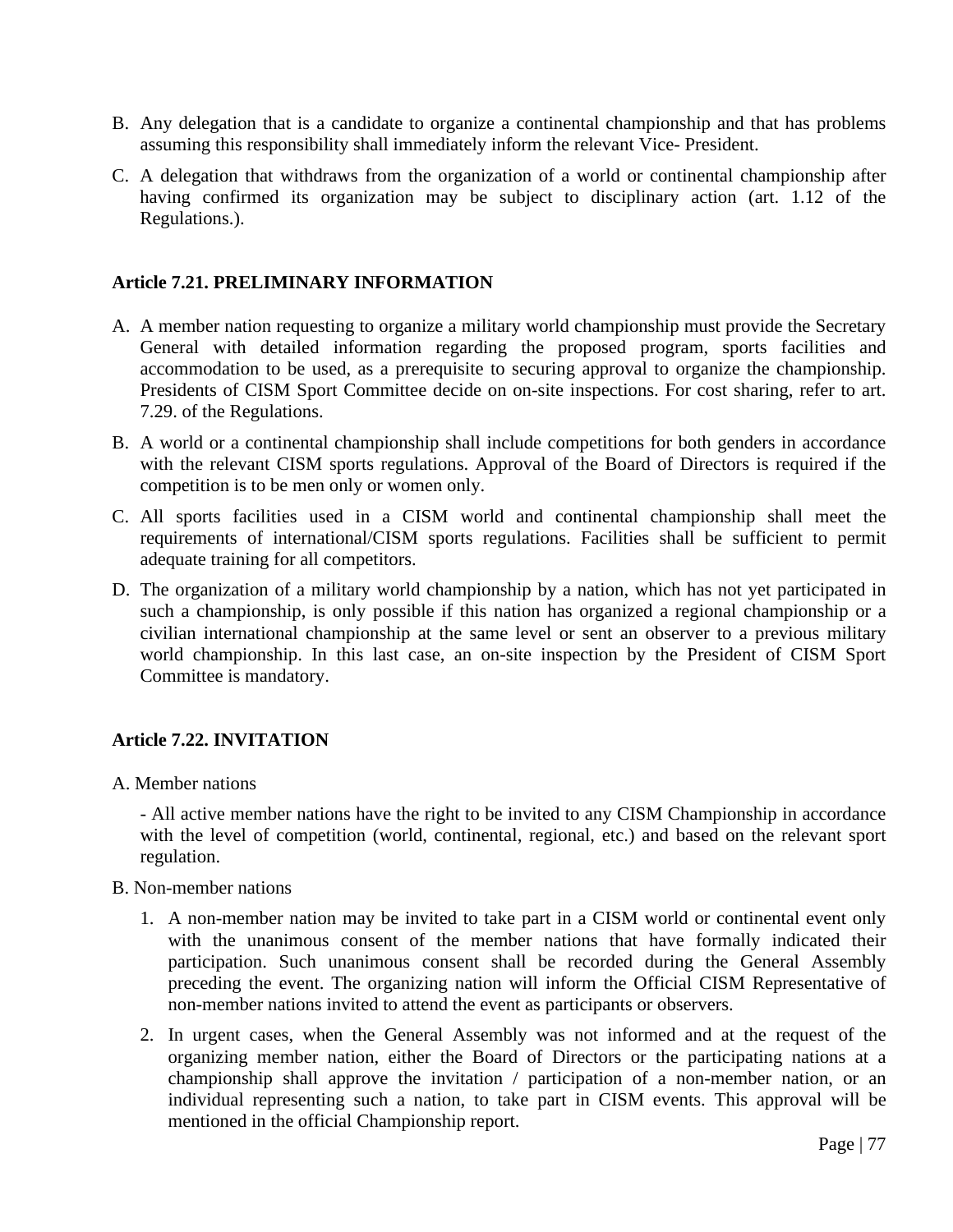3. Non-member nations may be invited to CISM tournaments and regional championships during a period of two years under the authority of the Continental Vice- President.

## **Article 7.23. PARTICIPATION - MILITARY STATUS**

- A. Only military personnel on active duty in Armed Forces may take part in competitions organized by CISM.
- B. No one may be recalled to active duty in the Armed Forces for the purpose of participating in a CISM competition. In the case of an intermittent military service, the athletes regularly recalled may not take part in CISM competitions, under any circumstances, if more than 18 months have elapsed between this recall and the end of their last call to arms.
- C. Exceptions to the above may be authorized by the General Assembly, upon recommendation of the Board of Directors.
- D. All military participants in a CISM event shall be in possession of proper documentation which signifies active military service of the member nation he represents. The documentation can be:
	- 1. a valid military identity card for those athletes who are authorized to present their military identity cards abroad,
	- 2. a form of verification (in English and/or French) of military status accompanied by a passport.
- E. By signing the final entry, the Chief of Delegation confirms the military status of the participating athletes. If there are last minute changes in the participation of the athletes, the verification file may be signed by the Chief of Mission, but shall be confirmed by the Chief of Delegation by official letter.
- F. If one of these documents is not available, participation is refused.
- G. An athlete who has represented one country in CISM competitions (World Military Championship, World Games, World Winter Games, continental and regional championship), in the Olympic Games, or in any competition at world, continental or regional level recognized by the relevant IF, and who has changed his/her nationality or acquired a new nationality, may participate in CISM competitions representing his/her new country provided that at least two years have passed since the competitor last represented his/her former country.

### **Article 7.24. COMPOSITION OF A MISSION**

- A. Teams sent by their nations to participate in a CISM event are called "missions".
- B. The composition of a mission to a championship is stated in the respective CISM Sports Regulations and included in the invitation file extended by the organizing nation. In special cases, the Secretary General may change the composition of a mission.
- C. The organizers shall accept the President and the CISM Sport Committee members as additional mission members.
- D. Delegations are required to strictly respect the standard composition of a participating mission. No other additional member may be included in the mission without special authorization from the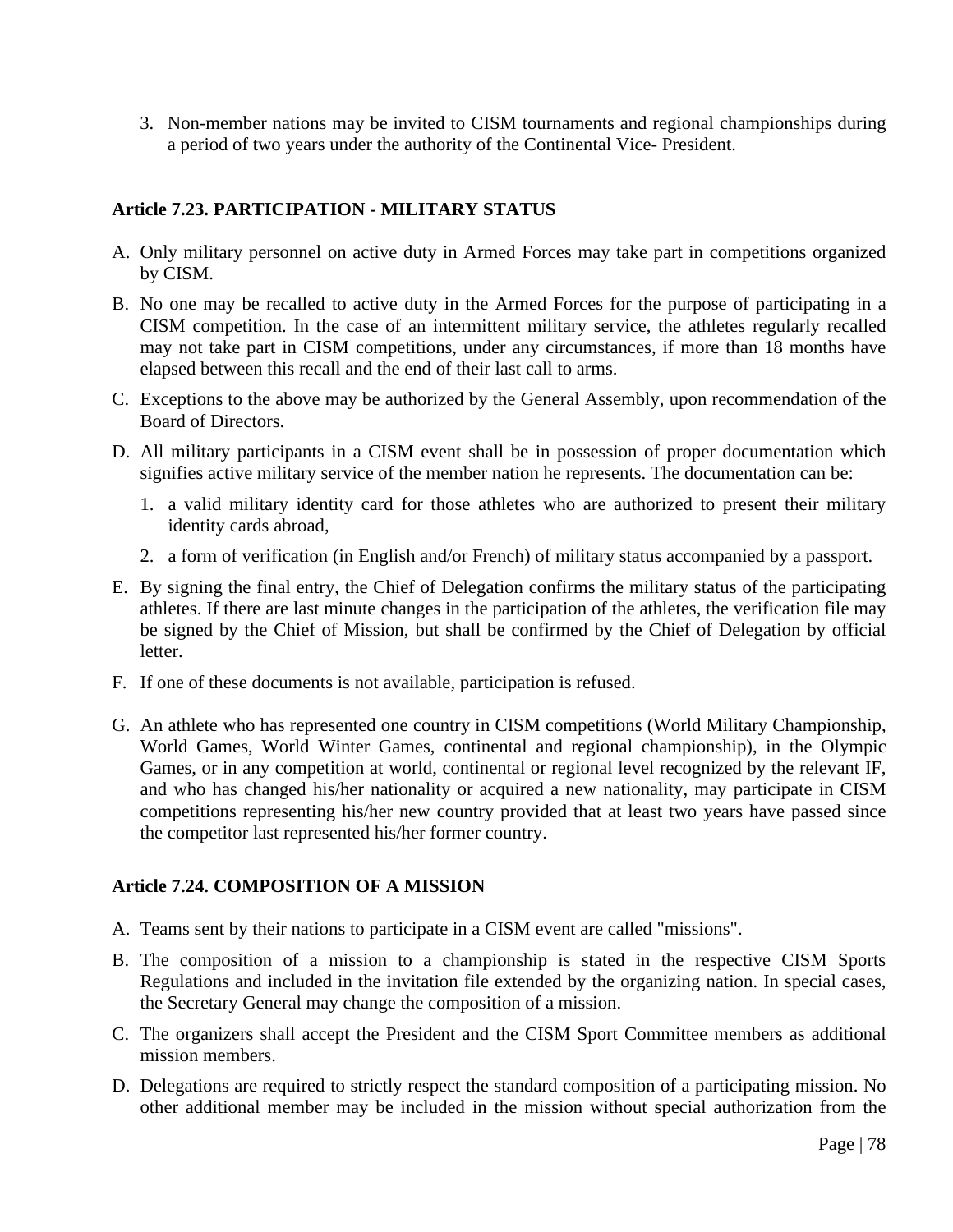organizing nation. In all cases where the composition is not respected, missions shall pay the extra accommodation costs. Host nations have neither financial nor organizational obligations towards people who are not included in the mission (relatives, spectators ...).

E. In terms of age, CISM abides by the rules of the International Federations, but a person less than 17 years of age cannot participate in CISM events under any circumstances.

### **Article 7.25. PARTICIPATION OF AN ACTIVE MEMBER NATION**

Athletes or teams of an active CISM member nation are allowed to fully participate in any championship under the auspices of CISM. They are mentioned on the official result list and can receive official CISM medals.

### **Article 7.26. PARTICIPATION OF AN INACTIVE MEMBER NATION**

Athletes or teams of an inactive member nation may not participate in any CISM event (art. 1.10 of the Regulations).

### **Article 7.27. PARTICIPATION OF A NON-MEMBER NATION**

If invited in accordance with art. 7.22. of the CISM Regulations, athletes or teams may only participate in CISM events where no elimination is foreseen. A non-member nation therefore can not eliminate a CISM member nation. Non-member nations are not mentioned on the official result list and no additional result list will be made. However, the organizing nation may present souvenirs and gifts or an honorary prize.

#### **Article 7.28. WITHDRAWAL FROM PARTICIPATION**

Any nation that withdraws from participation in a competition for which it had sent in the final entry, shall notify the organizers in writing at least one (1) month before the opening of the competitions with copy to the Secretary General. Any nation not so informing the host nation will be subject to disciplinary action (art. 1.12 of the CISM Regulations).

#### **Article 7.29. TRAVELLING**

- A. As a general rule, travelling expenses of participating missions to the site of the competition (nearest International airport) are borne by their own delegations. Local transportation is at the expense of the host nation.
- B. Travelling expenses
	- 1. The travelling expenses of the President and the CISM Sport Committee Members and of all invited persons during a championship and/or a Sport Committee meeting are met by their delegations. The organizing committee will provide full accommodation for all CSC members at world championships.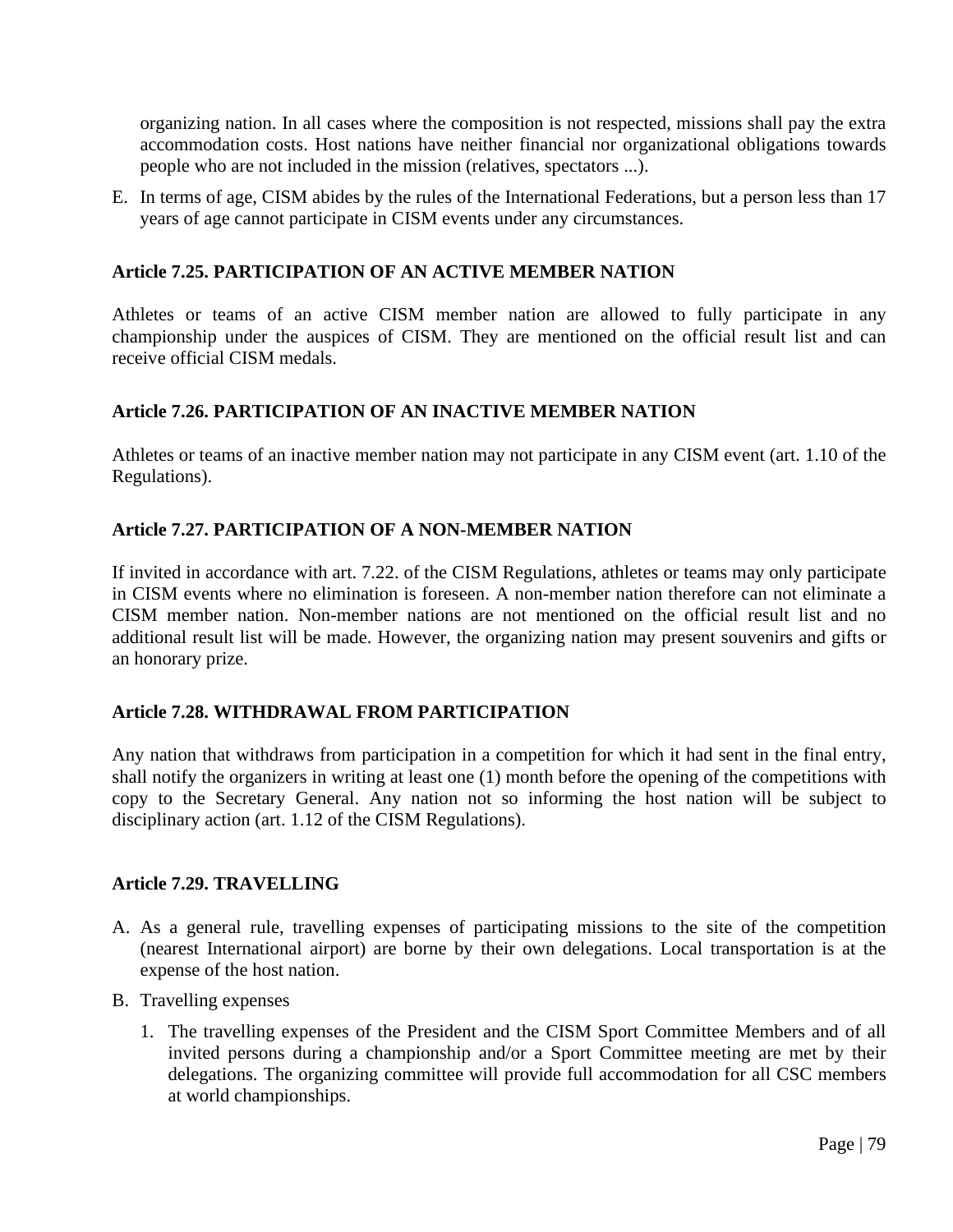2. Travelling expenses of the President of CISM Sport Committee to on-site visit to be conducted upon request made by the organising countries are met by the requesting delegation as like the relevant local transport, board and lodging, based on the relevant sport regulation.

### **Article 7.30. TITLES**

- A. Official CISM titles and awards may only be given to athletes representing active CISM member nations. The regulations of each championship state the exact number of medals to be awarded. Every measure shall be taken to ensure that records can be ratified.
- B. Titles
	- 1. World championship
		- a. In every world championship, CISM awards individual and team titles of "(year) CISM military world champion in (sport/discipline)", and/or of "(year) CISM military world champion in (team event)". Example: 2010 CISM WORLD MILITARY CHAMPION IN SWIMMING, 100 M FREE STYLE. 2010 CISM WORLD MILITARY CHAMPION IN BASKETBALL.
		- b. Moreover, any athlete or team breaking a CISM record is declared "Holder of the CISM world (sport/discipline) record".
	- 2. Continental championship
		- a. In every continental championship, CISM awards individual and team titles of "(year) CISM military (continent) champion in (sport/discipline)", and/or of "(year) CISM military (continent) champion in (team event)".
		- b. Moreover, any athlete or team breaking a CISM record is declared "Holder of the CISM (level) (sport/discipline) record".
	- 3. Regional championship

In every regional championship, CISM awards individual and team titles of '(year) CISM military (region) champion in (sport/event)", and/or of "(year) CISM military (region) champion in (team event)".

4. Tournament

In a tournament, no official CISM titles are awarded but only gold, silver and bronze medals are given.

#### **Article 7.31. CHAMPIONSHIP AWARDS**

- A. The CISM championship awards include:
	- 1. official CISM medals,
	- 2. official CISM certificates,
	- 3. official CISM challenge cup (permanent trophy),
	- 4. other awards in accordance with the corresponding CISM Sports Regulations,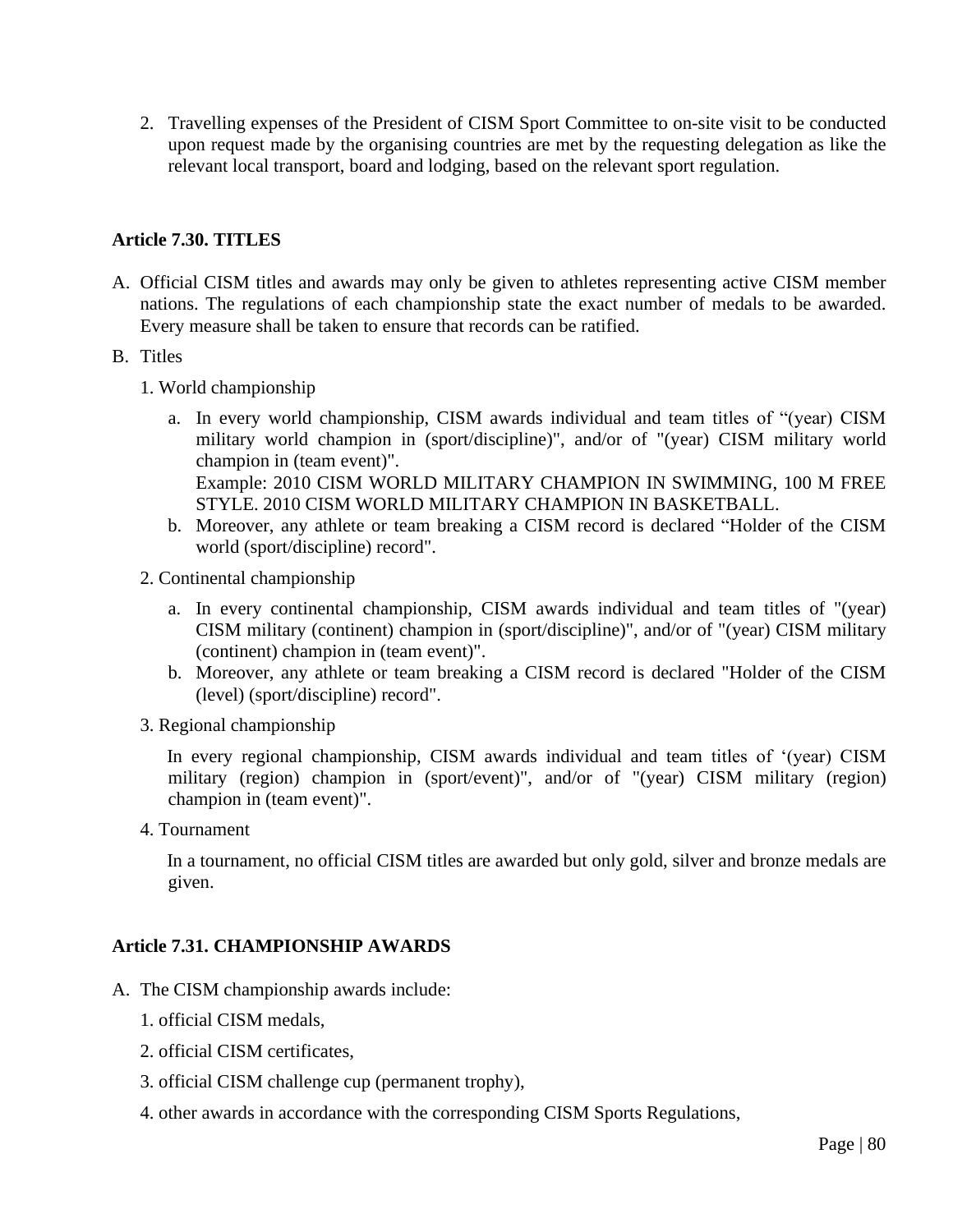- 5. fair-play cup in accordance with the corresponding CISM Sports Regulations.
- B. Description and attribution of CISM championship awards shall be in accordance with Regulations, chap. VIII and appendices.

## **Article 7.32. CHIEF OF MISSION**

### A. Chief of Mission

- 1. Chiefs of Mission shall be familiar with CISM regulations.
- 2. Missions must not only participate or be present at sports events, they are also required to participate in information conferences on CISM, study days, commemorative and cultural events and ceremonies organized by the host nation.
- B. Conduct of a Mission
	- 1. The Chief of Mission is responsible for the behaviour of his/her team in sports and general discipline. He shall ensure that members of his/her Mission respect the rules and directives prescribed by CISM and organizers of the championship. The respect of schedules is particularly important as they form the basis for the effective conduct of competitions and ceremonies.
	- 2. The Chief of Mission shall also enforce the rules concerning behaviour and dress during the ceremonies. He plays an important role in promoting the CISM spirit among his/her mission, a spirit represented by friendly attitude towards other missions, courtesy towards organizers and fair-play in competition.

#### 3. Gifts

- a. The Chief of Mission may offer gifts to authorities and organisers of the host nation and other missions.
- b. The Chief of Mission should consult an important member of the organizing committee (the Chairperson or his/her assistant) about the distribution of gifts. Unless otherwise stated by the host nation, gifts should be presented discreetly and preferably before the closing banquet.
- C. Following the event

The Chief of Mission should, upon return to his/her country, address a letter of courtesy to the organizing delegation through his/her Chief of Delegation.

### **Article 7.33. REPORT OF THE ORGANIZING COMMITTEE**

A. During the competition (World/Continental level)

The organizing committee shall complete and submit its part of the joint report (Regulations, appendix 5) to the Official CISM Representative.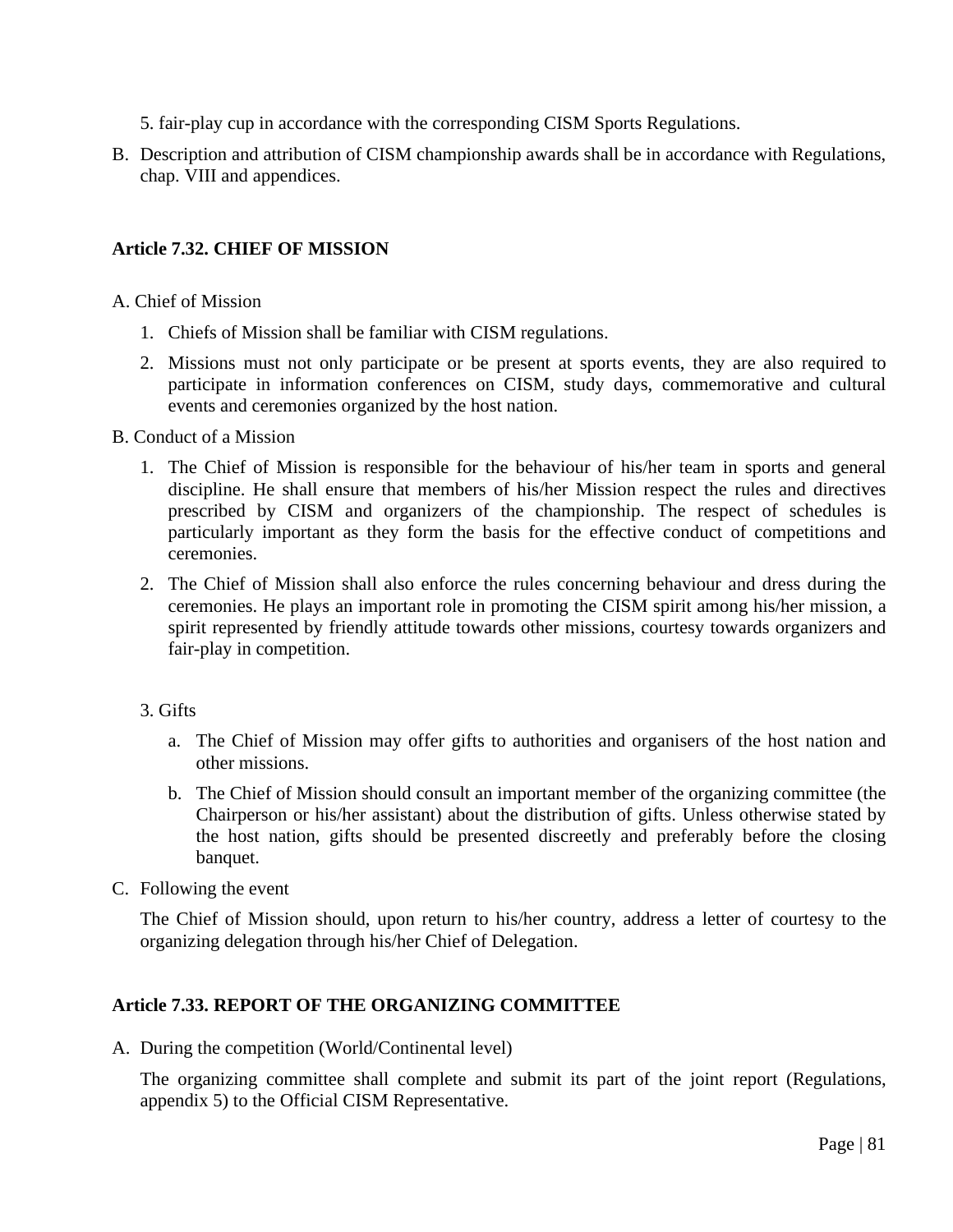B. Immediately after the competition

The organizing committee shall send within 2 days a fax or e-mail with the results to the General Secretariat.

C. Within two months after the competition

The organizing committee shall send to the General Secretariat a final file enclosing the official results booklet, a general report on the championship and a media report with press articles, photos, video, etc.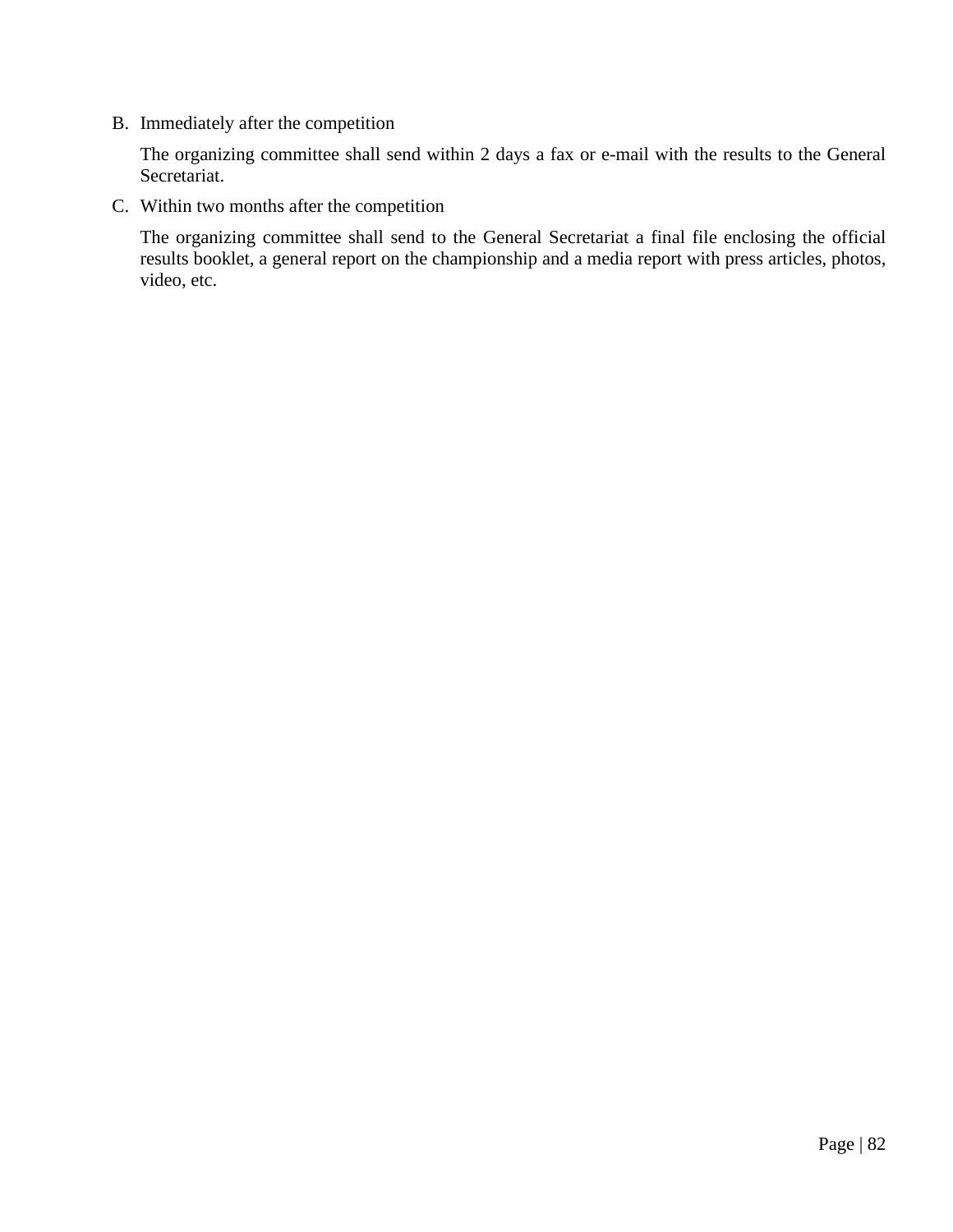# **CHAPTER VIII: SPORTS EVENTS**

### **Article 8.1. INVITATION PROCEDURE**

A. World championship

The invitation procedures for WMC shall be as follows:

- 1. Nine (9) months prior to the event, the organizing committee will send a draft of the invitation to the CISM Sport Department and to the PCSC in charge for the interested sport,
- 2. The PCSC in collaboration with the CISM Sport Department will review the invitation and provide input to the organizer,
- 3. Six (6) months prior to the event, the organizing committee will send the final and official version of the invitation (electronic version) to the CISM Sports Department signed by the Chief of Delegation or other high authority. The invitation file must be in a type of format which is not possible to break,
- 4. The invitation file will be put on the CISM website together with the calendar,
- 5. The organizing nation shall inform all its embassies located in the invited countries about the organization of the event to facilitate the visa procedures for the participating nations,
- 6. The second page of the invitation files will be dedicated to enlist the invited CISM member nations. Which means that all member nations may reach the invitation from the CISM website,
- 7. For those sports in which the number of participants is limited by the sports regulations, the concerned PCSC will provide the organizing committee with the list of qualification in due time, and only those countries will be allowed to participate,
- 8. The invitation will be sent out to the following guests:
	- a. the CISM President,
	- b. the Official CISM Representative,
	- c. the Continental Vice-President,
	- d. the Secretary General,
	- e. the concerned President and the members of CISM Sport Committee,
	- f. the International Federation concerned through the Secretary General:
	- The host nation may invite the concerned International Federation (IF) to the world championship through the Secretary General, depending on the sport specific requirement. Travel expenses are borne by the individual or the federation concerned while the accommodation and local transportation cost is borne by the host nation. The Secretary General shall send the invitation on the year before allowing the IF to put the event on its official calendar.
	- g. representative of CISM partners and sponsors:
		- A nation organizing a military world championship may formally extend an invitation to the representatives of CISM partner firms. Travel and accommodation expenses will be borne by the individual(s) or the partner firms concerned.
	- h. any CISM member without Internet access:

For any reason if any CISM member does not have Internet access available it may declare anytime to the organizer concerned, which will send a copy of the invitation by post.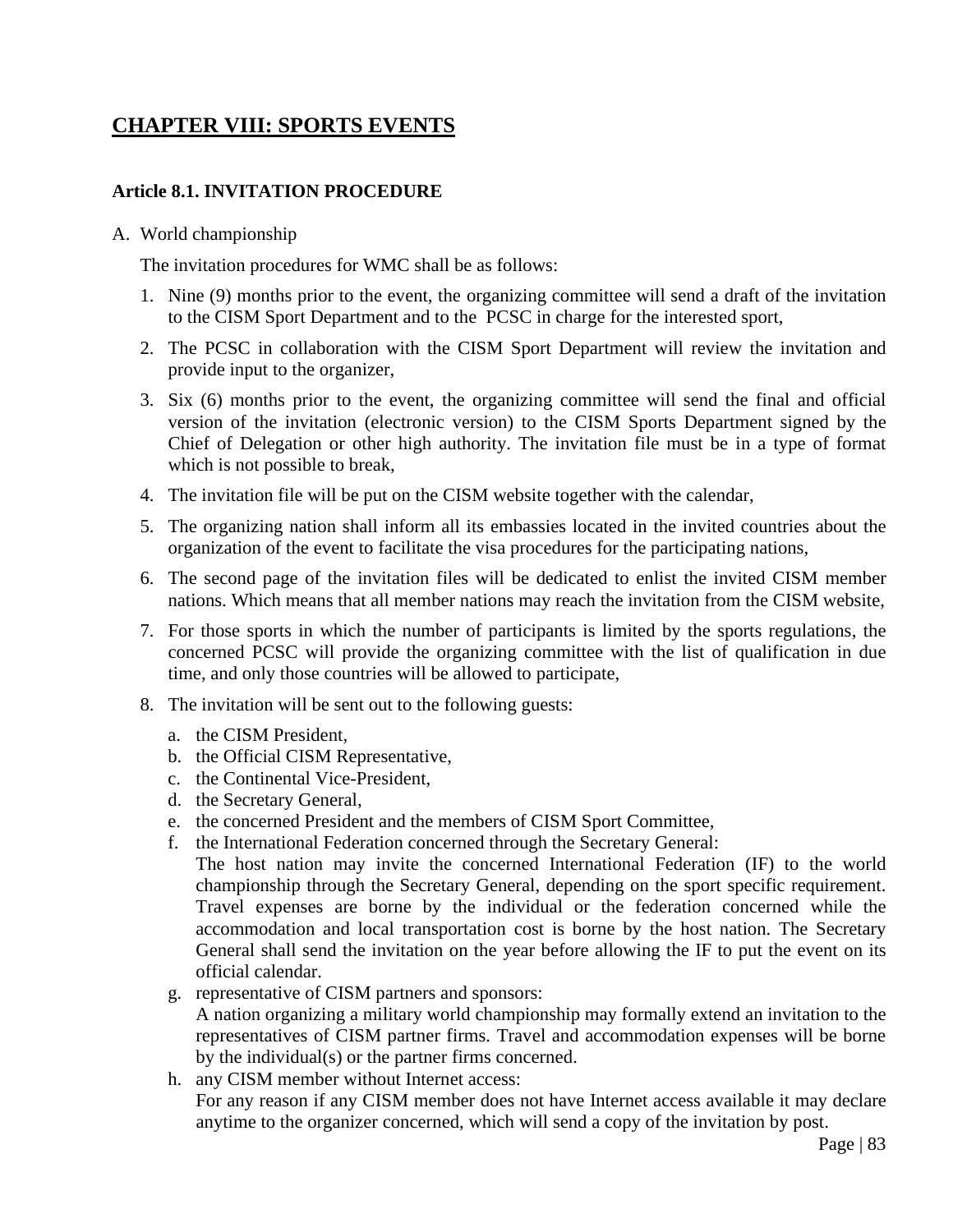B. Continental championship

Any nation organizing a continental championship shall extend invitations to all member nations of the continent at least four (4) months before the date set for the championship. Additional invitations shall be sent to:

- 1. The CISM Secretary General,
- 2. The concerned Continental Vice-President,
- 3. The continental CISM Representative (if any),
- 4. The President of CISM Sport Committee,
- 5. The concerned continental federation (if any).
- C. Regional championship

Any nation organizing a regional championship shall extend invitations to member nations of the region's Liaison Office and to any member nation outside the region at least two (2) months before the date set for the championship. Additional invitations shall be sent to :

- 1. The CISM Secretary General,
- 2. The concerned Continental Vice-President,
- 3. The regional CISM Representative,
- 4. The President of CISM Sport Committee,
- 5. The concerned national federation (if any).
- D. Tournament

Any nation organizing a tournament shall extend invitations to at least two (2) other member nations. An additional invitation shall be sent to the Secretary General.

E. Bilateral competitions

Any nation organizing a bilateral competition shall extend invitations to one other member nation. An additional invitation shall be sent to the Secretary General.

### **Article 8.2. INVITATION FILE**

A. World championship

A template of the invitation file to a CISM World Championship is available at the CISM Headquarters and shall be used. The invitation file must address the following points:

- 1. formal letter of invitation signed by the Chief of Delegation of the Organizing member nation or a higher national authority,
- 2. particular provisions applying to the championship,
- 3. program of stay and schedule, including the exact day and time of the preliminary meeting, and opening and closing ceremonies,
- 4. nations invited,
- 5. Practical information concerning:
	- a. access to the location of the competition (nearest airport, etc),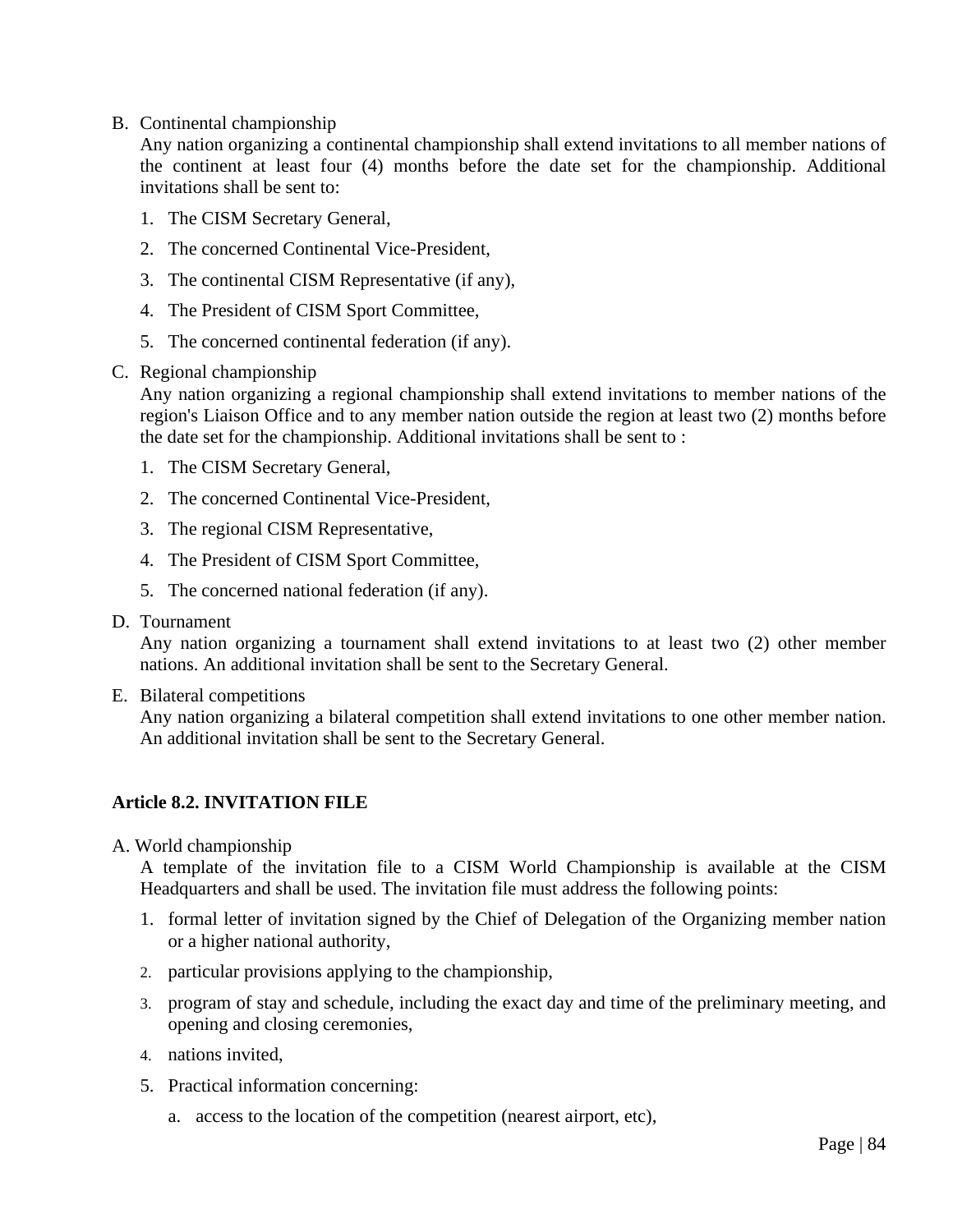- b. customs regulations (arms, ammunition, etc),
- c. police regulations (passport, visa, etc.),
- d. health regulations (vaccinations, anti-AIDS test, etc),
- e. dress regulations (uniforms, etc),
- f. weather conditions,
- g. postal address, telephone, fax, E-mail a home page addresses,
- h. expenses to be met by participants,
- i. editions of the CISM Sports Regulations in effect and applicable technical specificities,
- j. any other relevant CISM Regulations, particularly chapter IX on anti-doping.
- 6. Registration forms, including :
	- a. preliminary agreement:

The preliminary agreement gives an overview of the participating mission with particulars of participation by men and women per discipline.

b. final entry:

The final entry form specifies the names and ranks of the members of the participating missions, with other relevant and necessary information as appropriate such as the birthday, the weapon numbers, the ammunition amount and/or the best performances.

7. The commitment by the Chief of Mission.

#### B. Continental championship

The invitation file contains at least the following points:

- 1. Particular provisions applying to the championship,
- 2. Program of stay and schedule,
- 3. Nations invited,
- 4. If necessary: information concerning customs, police, health and dress, weather conditions, address,
- 5. Registration forms, including :
	- a. preliminary agreement,
	- b. final entry.
- 6. The commitment by the Chief of Mission.

#### C. Regional championship

The invitation file contains at least the following points:

- 1. Particular provisions applying to the championship,
- 2. Program of stay and schedule,
- 3. Nations invited,
- 4. If necessary information concerning customs, police, health and dress, weather conditions, address,
- 5. Registration forms, including a final entry.

#### D. Tournament

The invitation file contains at least the following points: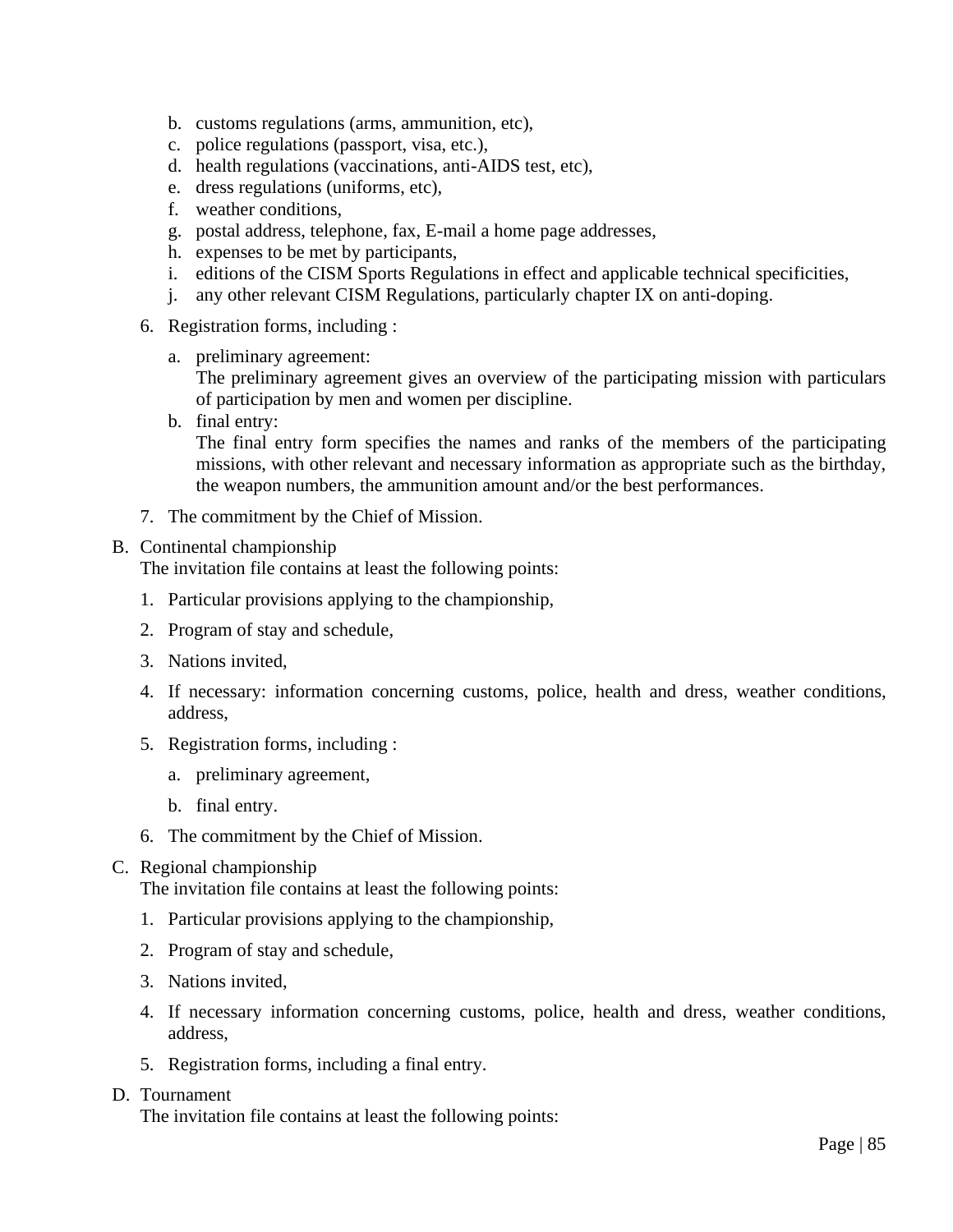- 1. Particular provisions applying to the championship,
- 2. Program of stay and schedule,
- 3. Nations invited.
- E. Bilateral competition

The invitation file contains at least the following points:

- 1. Particular provisions applying to the competition,
- 2. Program of stay and schedule.

# **Article 8.3. REPLY TO INVITATION**

- A. World championship
	- 1. The reply to an invitation from an organizing nation of a world championship is made solely by means of a timely submitted preliminary agreement and a final entry.
	- 2. The preliminary agreement, informing the organizing nation of the exact number of nations participating and thus representing an important operational basis, is to be returned at least three months prior to the event.
	- 3. The organizing committee should assess the status of participating nations as soon as the replies to the invitations are received.
	- 4. The final entry is to be returned at least one month prior to the event. Upon receipt the organizing nation is to send a copy to the President of CISM Sport Committee so that the level of referees accompanying each mission may be evaluated. An organizing nation shall not have any obligation towards member nations which have not provided duly completed final entry within the deadline set in the invitation file.
	- 5. Delegations should bear in mind dispatching delays so that these documents may reach the organizing nation within the required time.
- B. Continental championship / Regional championship
	- 1. The reply to an invitation from an organizing nation of a continental/regional championship is also made by means of a preliminary agreement and a final entry.
	- 2. The preliminary agreement is to be returned at least two months prior to the start of the championship.
	- 3. The final entry is to be returned at least one month prior to the start of the championship.
- C. Tournament

The reply to an invitation to a tournament is made by a final entry to be returned at least two weeks prior to the start of the tournament.

D. Bilateral competition

The reply to an invitation to a bilateral competition is made by a final entry to be returned at least two weeks prior to the start of the competition.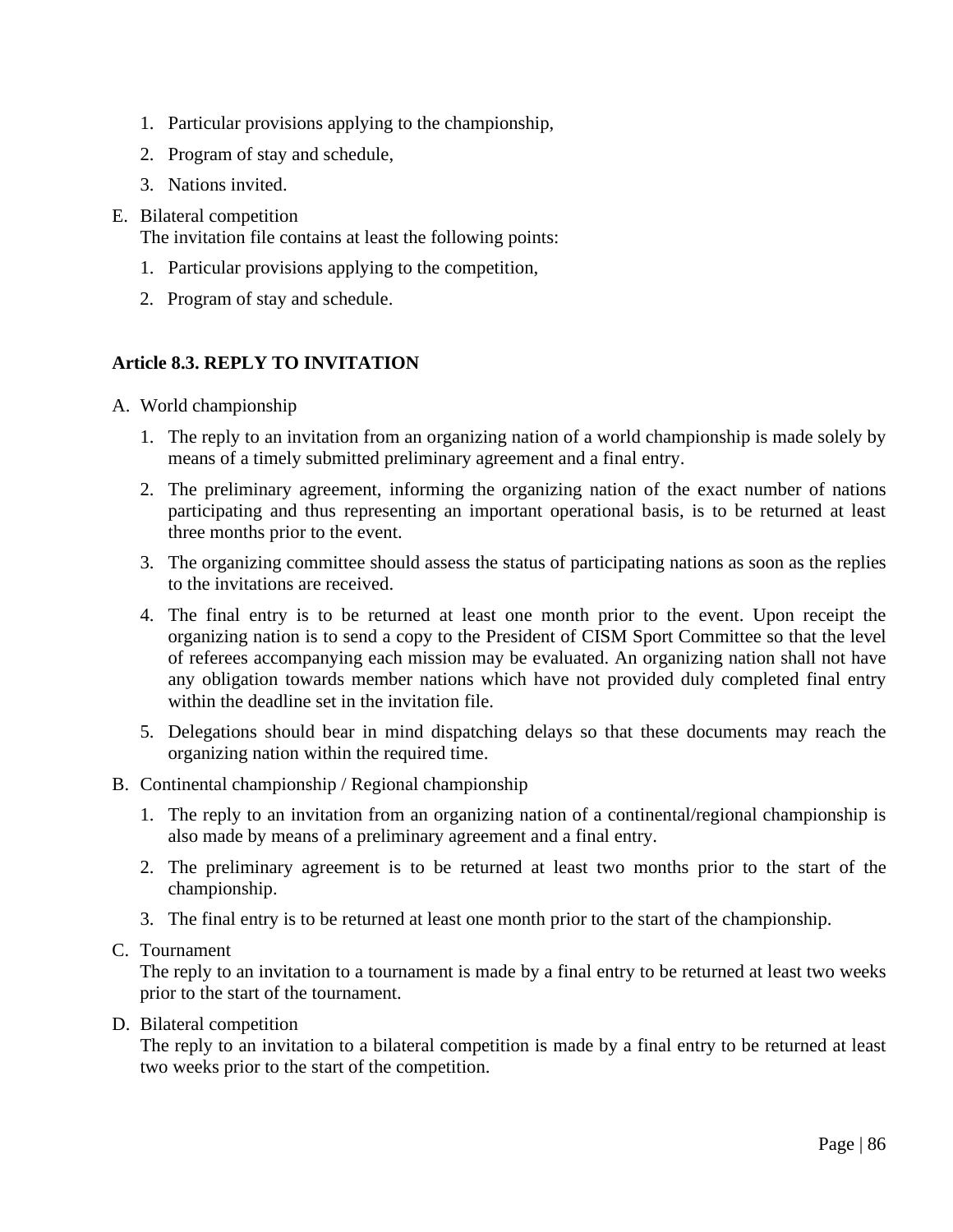### **Article 8.4. ARRIVAL - EXPECTED MISSION**

- A. Early arrival of an expected mission:
	- 1. Host nations should specify in the invitation that in all cases, missions arriving too early shall pay the extra accommodation costs to the organizing nation upon their arrival.
	- 2. In case the mission is not able to pay these accommodation costs, the mission will not be allowed to participate in the championship.
- B. Late arrival of an expected mission. Unless otherwise specified in relevant Sport Regulations, the following applies:
	- 1. Before the preliminary meeting: Expected missions will have normal participation,
	- 2. After the preliminary meeting (drawing of lots)
		- a. before the competitions

Expected missions will have normal participation. During the preliminary meeting, the athletes and teams are placed by drawing of lots following the same procedure as the nations present.

b. after the start of the competitions

- Expected missions may be allowed to compete following the planned program. Events in progress or those already completed shall not be repeated or compromised.

- The drawing of lots of the coming events will not be redone. The teams and individuals of the missions concerned are placed, at the convenience of the technical jury, in those positions which will not affect the drawing of lots.

- For teams, all matches or events not played are to be forfeited.
- For individuals, all events not participated in are lost.

#### **Article 8.5. ARRIVAL - UNEXPECTED MISSION**

- A. Before the preliminary meeting:
	- 1. Unexpected missions arriving before the preliminary meeting (before the drawing of lots) may only be accepted to the competition if the host nation accepts to provide the logistic support.
	- 2. In any case, a sanction will be imposed (Regulations Art. 1.12).
- B. After the preliminary meeting. Unless otherwise specified in relevant Sports Regulations, the following applies:
	- 1. Unexpected missions arriving after the preliminary meeting (after the drawing of lots), may only be accepted to the competitions if the host nation accepts to provide the logistic support,
	- 2. In that case, the Official CISM Representative gathers all the Chiefs of Mission. Participation in events not yet started shall be accepted by the Chiefs of Mission (over 50% of the votes). The planned program is applicable. Events in progress or those already completed shall not be repeated or compromised,
	- 3. The drawing of lots of the coming events will not be redone. Teams and individuals of the missions concerned are placed, at the convenience of the technical jury, in those positions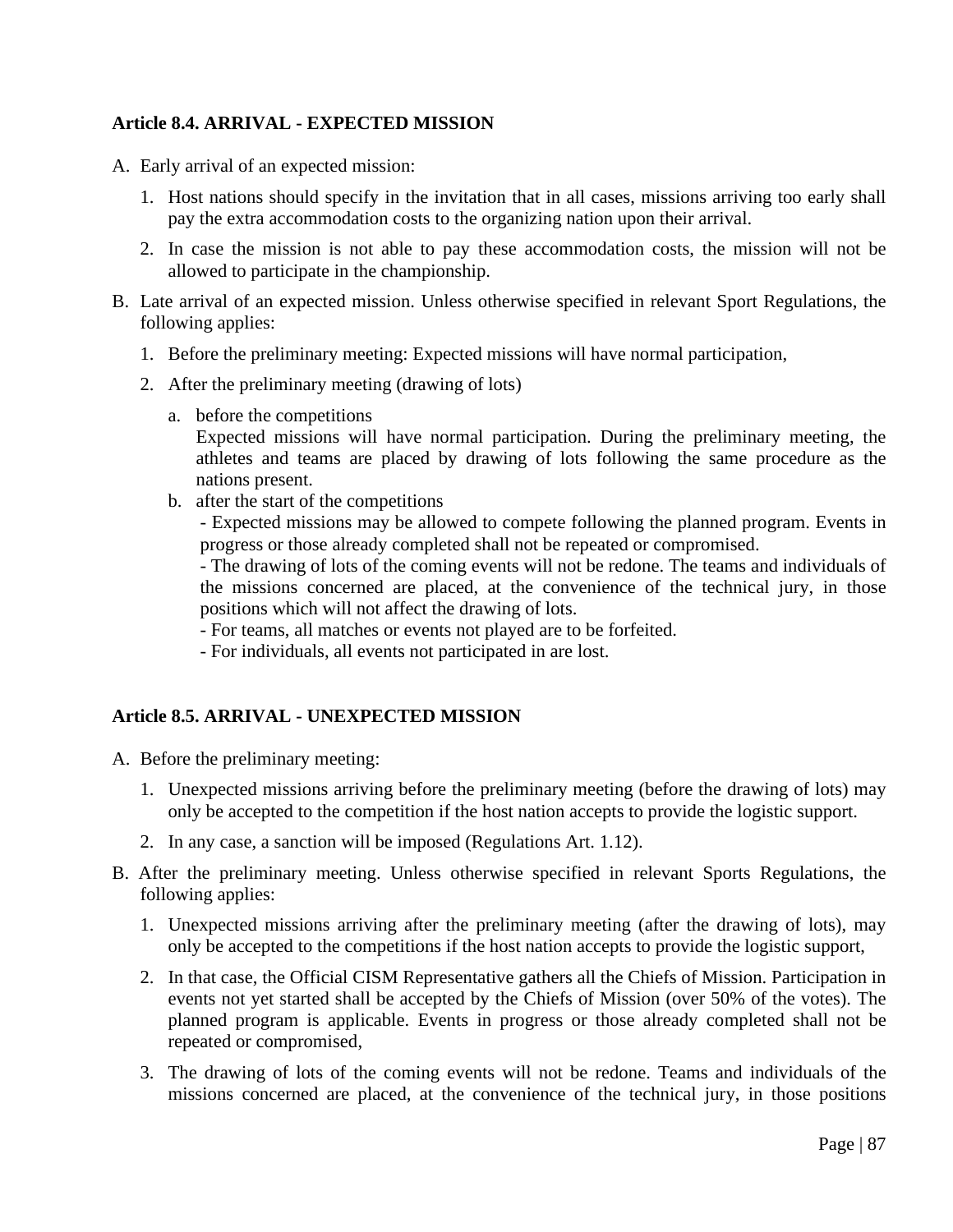which will not affect the drawing of lots. In collective sports, when the drawing of lots is finished, no other team may be allowed to participate,

4. In any case, a sanction will be imposed (Regulations Art. 1.12).

### **Article 8.6. ABSENCE OF A MISSION WITHOUT NOTIFICATION**

If a mission which submits a preliminary agreement and/or final entry is absent without notifying the host nation in time, a sanction will be imposed (Regulations Art. 1.12).

#### **Article 8.7. DEPARTURE**

- A. As a general rule, missions are required to strictly respect the scheduled departure date(s) fixed in the invitation.
- B. Early departure
	- 1. No sanctions will be applicable if an athlete or a mission leaves the championship with the approval of the Official CISM Representative because of absolute necessity or in case of emergency (e.g. injuries, flight connection problems, death of a family member ...).
	- 2. In all other cases, sanctions will be imposed (Regulations Art. 1.12).
- C. Late departure

Host nations should specify in the invitation that in all cases, missions leaving after the fixed date shall pay the extra costs of stay. There is no obligation for the host nation to provide any logistic support to those late departing nations.

#### **Article 8.8. PATRONAGE COMMITTEE**

The competitions may be placed under the patronage of high authority or a patronage committee if the organizing nation so wishes. It consists generally of governmental, military and sports authorities of the host nation.

#### **Article 8.9. HOST DELEGATION**

The Chief of Delegation is responsible for all aspects of the long-term preparation, execution and reporting of a competition i.e.:

- A. Establishing a financial plan,
- B. Establishing an exact calendar (with place and date),
- C. Establishing an exact day-by-day program,
- D. Establishing the organization chart,
- E. Appointing the organizing committee (invitation to interested dignitaries),
- F. Consulting the President CISM Sport Committee of all sports technical aspects,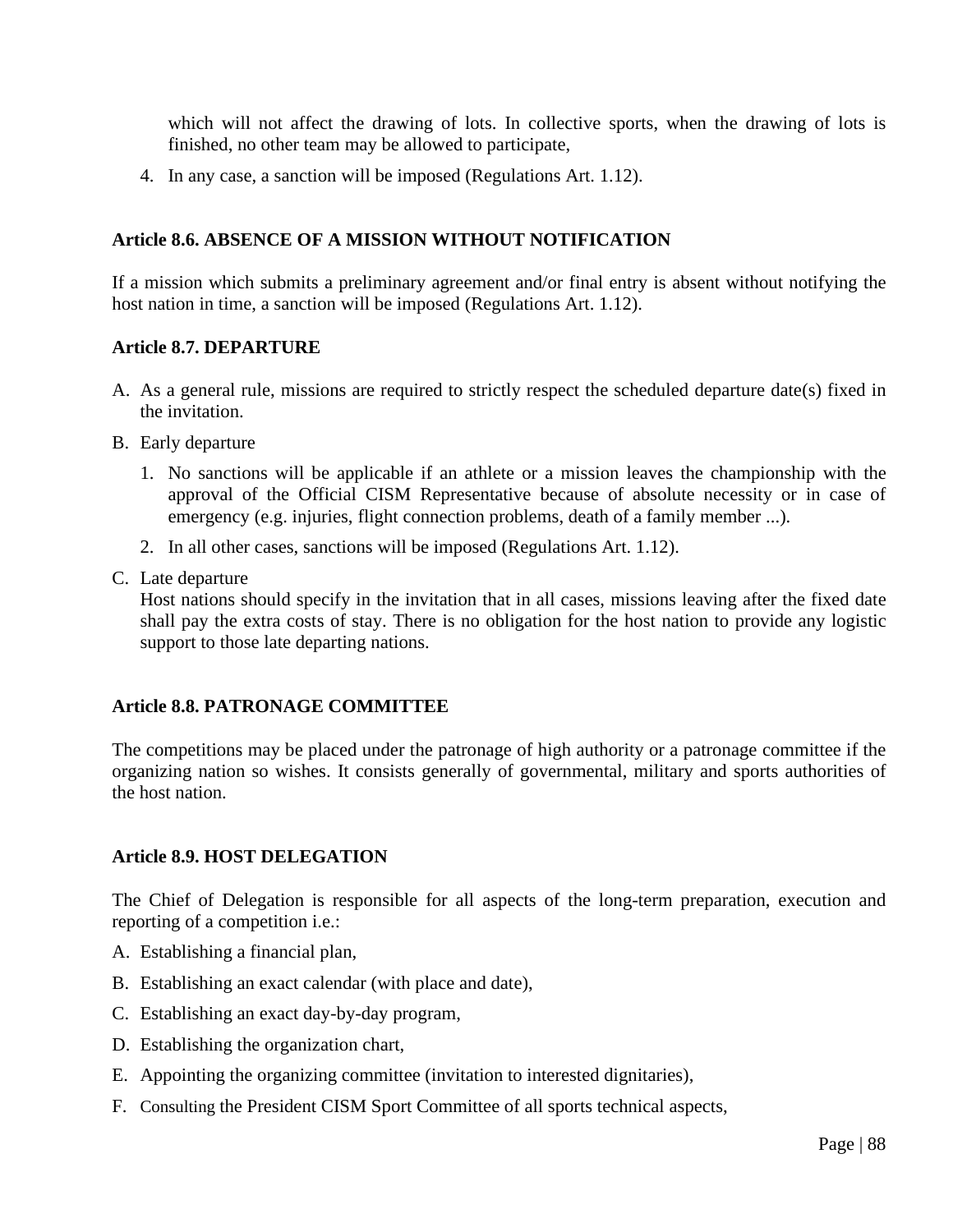- G. Establishing and sending invitations in accordance with the current CISM Regulations chapter VIII,
- H. Ordering CISM certificates, badges and diplomas,
- I. Purchasing CISM and other awards,
- J. Organizing information conferences, etc.

### **Article 8.10. ORGANIZING COMMITTEE – COMPOSITION**

- A. The host nation establishes an organizing committee provided with an Officer in charge as Point of Contact for the PCSC in order to facilitate the exchange of technical information.
- B. The organizing committee generally comprises the following sections:
	- 1. The technical section, which is responsible for:
		- a. organization of the technical secretariat,
		- b. organization of the technical facilities and equipment (stands, sound, equipment, poles and flags, buffet, sanitation, anti-doping control, health care,...),
		- c. the appointment and the mission of the technical personnel (electricians, controllers,...),
		- d. facilities and transportation service for the jury and for the competitors,
		- e. scoring board (specific, general, individual and team results) in accordance with the corresponding sport regulation,
		- f. issue of competitor's starting numbers,
		- g. the printing and dispatching of results,
		- h. if the competition in question includes several events, there may be several competition sub-sections.
	- 2. The public relation section, which is responsible for:
		- a. general protocol,
		- b. organization of the opening and closing ceremonies,
		- c. music,
		- d. tourist brochures, maps, guidebooks, miscellaneous,
		- e. press coverage, before, during and after the competition,
		- f. release of results to the press, contacts with reporters,
		- g. information and communication,
		- h. organization of tourist activities, cultural initiative(s),
		- i. organization of the closing banquet,
		- j. information center (including exhibitions of awards, posters, photos, newsstand, souvenirs, banking facilities, mail slots, ...),
		- k. presentation of awards and gifts,
		- l. compiling souvenir-album or video for the Chiefs of Mission and the General Secretariat.
	- 3. The financial section, which is responsible for:
		- a. drawing up the budget,
		- b. assignment of funds,
		- c. management of funds,
		- d. payment of bills.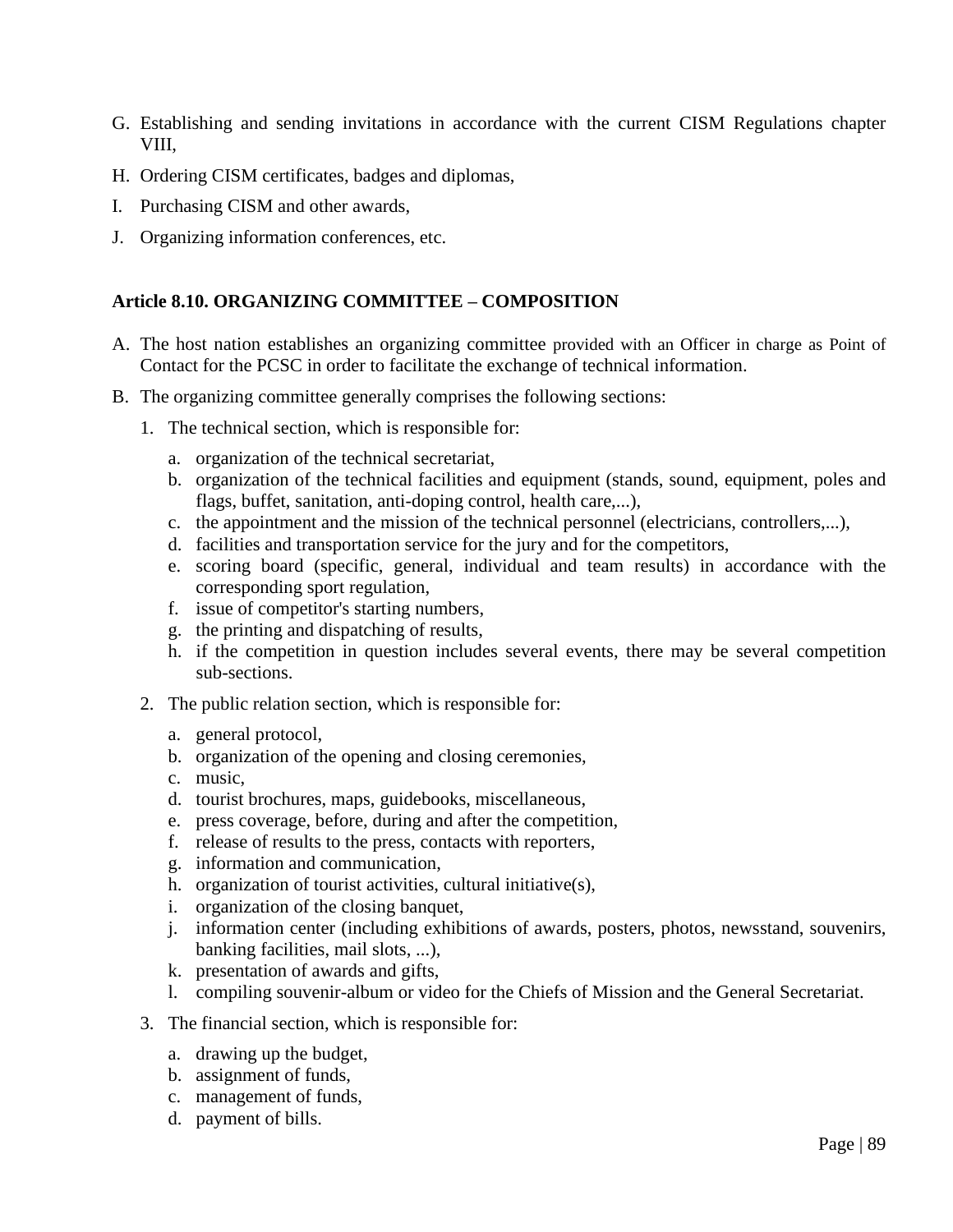- 4. The logistical section, which is responsible for:
	- a. organization of local transportation and supervision of traffic, staff cars, fuel, parking,
	- b. security,
	- c. reception and welcoming of officials and missions,
	- d. housing and meals for officials, Chiefs of Mission, teams, additional members of the organizing committee,
	- e. organization of first aid and medical services (mobile and stationary units).
- 5. Other sections may be established e.g. for partnership and sponsoring.

## **Article 8.11. ORGANIZING COMMITTEE – DUTIES**

- A. The organizing committee is responsible for the spot preparation of a competition which includes:
	- 1. Organization of required sections,
	- 2. Organization of the general secretariat of the competition,
	- 3. Information flow to the participating nations.
- B. Before the opening of a championship, the delegation of the organizing nation shall check the following points:
	- 1. If the host nation lacks competent personnel, it may call upon the General Secretariat, the President of CISM Sport Committee, another delegation or the national federation for the assistance of qualified technical personnel (Regulation Art. 7.29.).
	- 2. Judges and referees, whose names are not listed with the international federation governing the sport in question, shall not officiate in a CISM event. Exceptions are provided in sport regulations.
	- 3. Prior to competitions, the organizing committee shall ensure that regulations are respected and that all participants meet identification requirements.

# **Article 8.12. TECHNICAL JURY**

- A. The name and tasks given to this body can vary with each sport (see Sports Regulations).
- B. The President of CISM Sport Committee appoints the President and members of the Technical Jury during the preliminary meeting from the technicians attending the championship with a special knowledge of the appropriate sports matters and regulations.
- C. The Technical Jury is dissolved after the official closing ceremony.
- D. Under no circumstance may any member of the Technical Jury belong to the organizing committee.
- E. The Technical Jury is responsible for the satisfactory progress of a competition. They ensure that the performance of the athlete is correctly evaluated. They are responsible for:
	- 1. Overseeing the performance by controllers, judges, time-keepers,...,
	- 2. Determining results.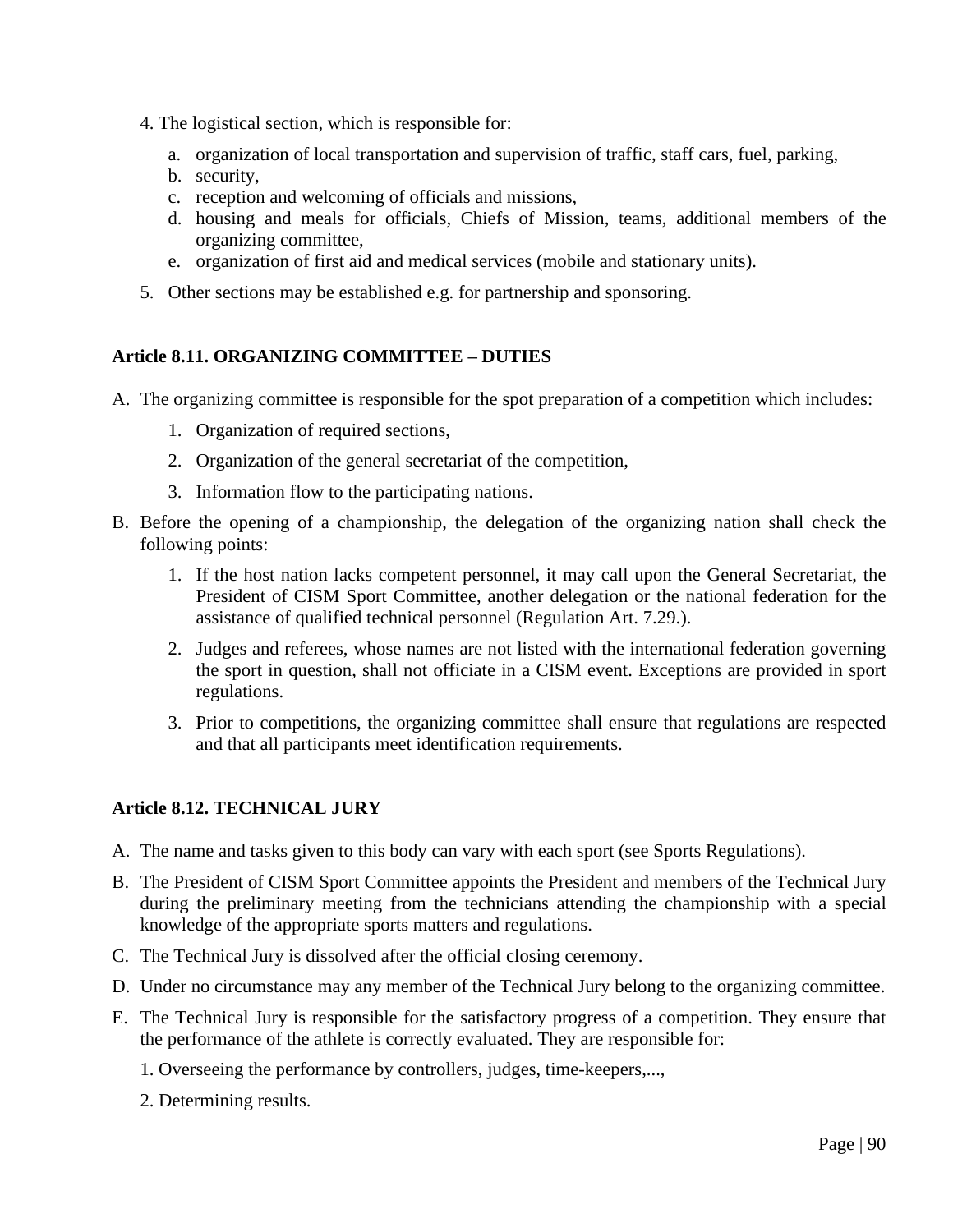- F. Prior to the competitions, the Technical Jury makes sure that the equipment and sporting facilities conform to the standards required by CISM and/or International Federation regulations. They report the result of their control to the Official CISM Representative.
- G. The Technical Jury ensures that the technical regulations are properly followed during the competition and it rules as first resort on all protests received.
- H. The Technical Jury controls and ratifies the results. It hands over to the Official CISM Representative for transmission to the General Secretariat all originals of the protests as well as the decisions taken.
- I. Its specific complementary duties are stated in each particular sports regulation.
- J. Each member is entitled to one (1) vote, which is made by ballot. In case of a tie, the President has the deciding vote.
- K. Procedures for handling protests by the technical jury are:
	- 1. Any protest shall be submitted to the President of the Technical Jury in writing and signed by the Chief of Mission or Team Captain according to the timing specified in the specific sport's regulation. Each protest shall refer to the articles of these rules on which it is based.
	- 2. Each protest requires a deposit of Euros 100. If the protest is refused by the Technical Jury and no appeal is made, the Euros 100 will be forfeited and sent or given to the CISM Treasurer General or a member of the CISM General Secretariat present at the event.
	- 3. The Technical Jury rules as first resort on protests received in accordance with CISM and/or International Federations sports regulations.
	- 4. Decisions are reported in writing to the organizing committee and the Official CISM Representative.

# **Article 8.13. JURY OF APPEAL**

A. Composition

The Jury of Appeal is composed of:

- 1. One (1) President who is the Official CISM Representative,
- 2. Three (3) members who are chosen among the delegates of the participating missions, with a maximum of one per nation,
- 3. If less than three CISM delegates from different nations are present at the championship, the official representative may invite the Chiefs of Mission to complete the jury, so that it comprises at least the requested three (3) members. The president and chosen members shall have different nationalities. Should there be more than the requested candidates, drawing of lots chooses them.
- B. Appointment

The Jury of Appeal is appointed during the preliminary meeting. Its mission ends after the official closing of the championship.

C. Restrictions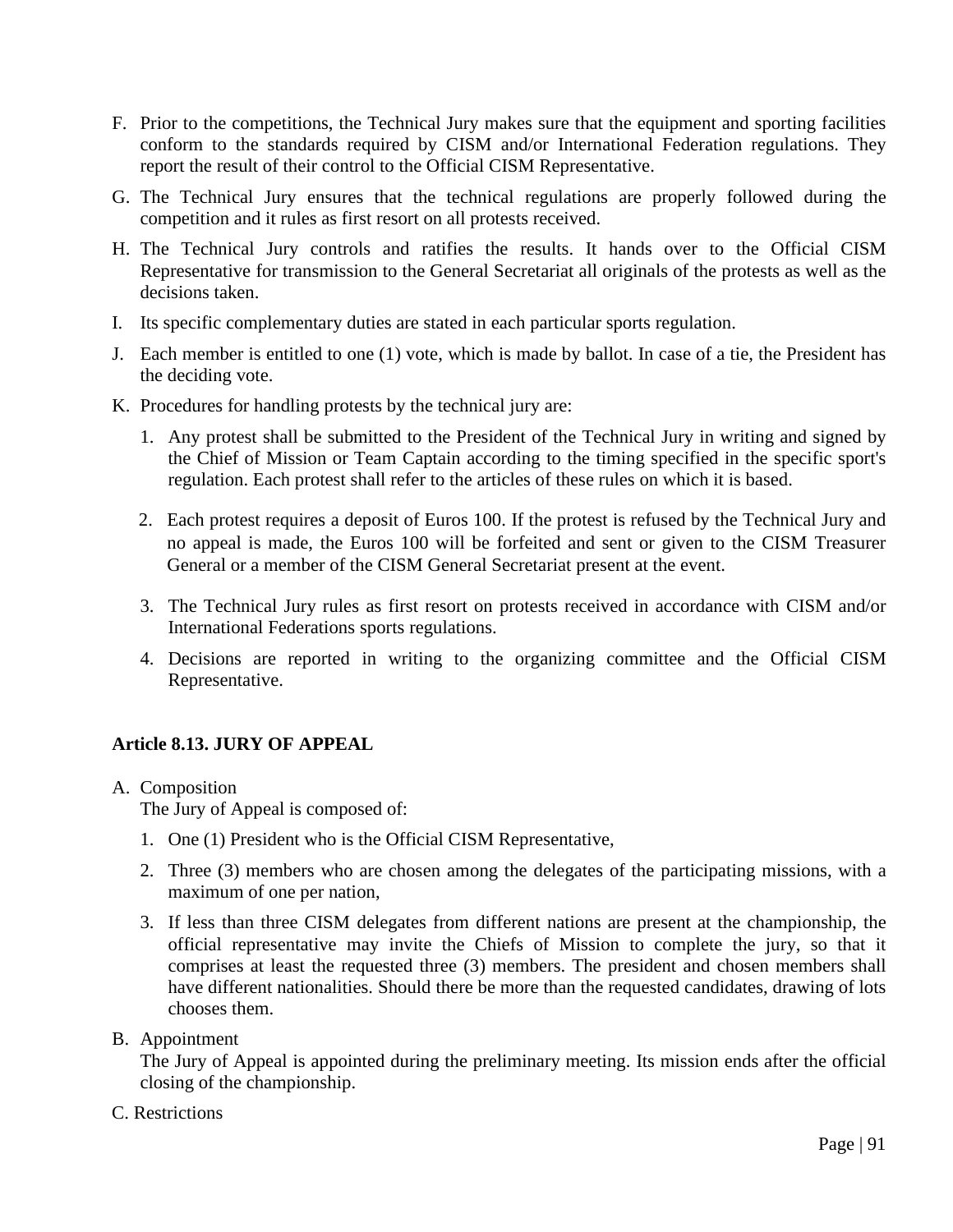The Chairperson of the organizing committee, the Chairperson of the technical section, the President of CISM Sport Committee and all members of the Technical Jury may not serve in the Jury of Appeal. Only Jury members attend meetings of the Jury of Appeal, plus, if necessary, interpreters appointed by the organizing nation. The President of CISM Sport Committee attends this meeting as a counsellor to the President of the Jury of Appeal but without being entitled to vote. The President of the Jury of Appeal may call for hearing any person whom he believes may be helpful.

### D. Duties

The Jury of Appeal intervenes only in the following cases:

- 1. As a result of a written protest made by a nation dissatisfied with the decision reached by the technical jury,
- 2. When summoned by the Official CISM Representative,
- 3. Upon request of the Chairperson of the organizing committee, the President of CISM Sport Committee or the Chief of the host delegation,
- 4. Each member, including the Official CISM Representative, is entitled to one (1) vote, which is made by ballot. In case of a tie, the Official CISM Representative has the deciding vote.
- E. Procedure of handling protests to the Jury of Appeal
	- 1. When a Chief of Mission (or a Team Captain) considers that the technical jury's decision has not rendered justice to his/her protest, he can submit a protest against the decision of the Technical Jury in writing to the Jury of Appeal.
	- 2. This appeal shall be submitted to the President of the Jury of Appeal within two hours after the written notification of the rejection by the technical jury.
	- 3. The Jury of Appeal rules as a last resort. Its decision does not depend on any precedent and is final. All decisions taken by the Jury of Appeal are transmitted in writing to the organizing committee for dispatch and to the General Secretariat for information. The Chief of Mission will, in all cases, accept the decision made by the Jury of Appeal and will not set and tolerate unpleasant reactions towards the judges and referees, or towards the host nation.
	- 4. If no prior deposit has been made to the Technical Jury, then a deposit of Euros 100 shall be made to the Jury of Appeal. If a protest is denied by the Jury of Appeal, the deposit will be forfeited and paid to the General Secretariat.
- F. Complaints

All complaints may be referred to the Board of Directors and, if necessary, to the General Assembly. A complaint can not reverse a final decision of the Jury of Appeal.

### **Article 8.14. ANTI-DOPING COMMISSION**

- A. A doping control is accomplished according to the provisions in the CISM Regulations chap. IX and in accordance with the most up-to-date WADA Regulations.
- B. The practical modalities to each sport (number of tests, choice of athletes...) are fixed by the Anti-Doping Commission.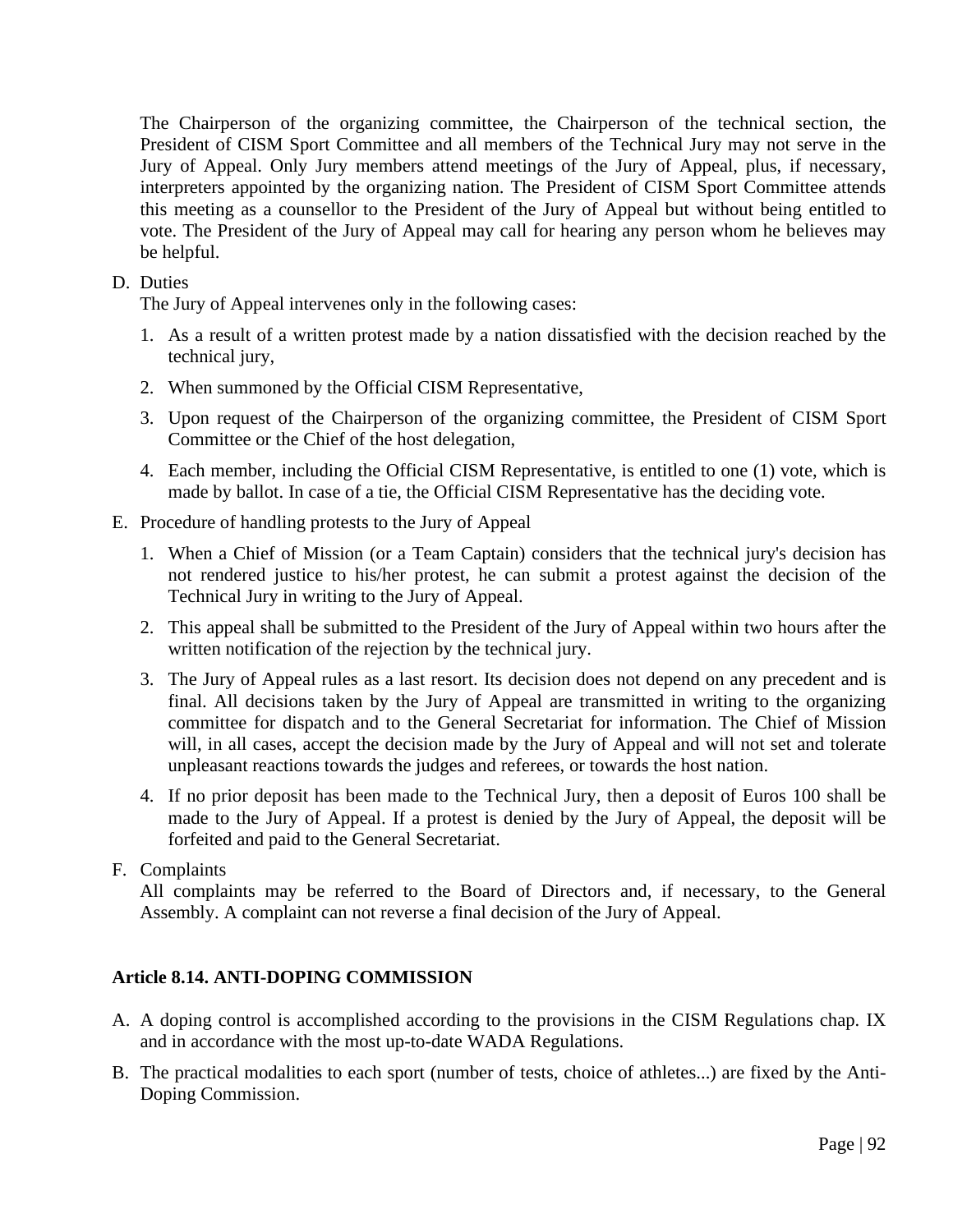C. The CISM Regulations Chapter IX addresses all details concerning the conduct of anti-doping controls at a CISM World Championship.

### **Article 8.15. REFEREES / JUDGES**

- A. Procedures
	- 1. Each participating nation shall bring one or more referees/judges depending on the rules described in the corresponding CISM Sports Regulations.
	- 2. In case a nation is not able to provide the required number of qualified referees/judges, it may request assistance from another nation to obtain them, or pay to the organizing nation the cost of obtaining the complementary referees/judges. This sum is fixed in the invitation file.
	- 3. The organizing nation or the CSC may request that the relevant international sport federation designate a "chief referee". The chief referee shall not come from one of the participating nations.
- B. Qualifications

The referees/judges should be of international standard, be currently certified by the international federation or meet the specific criteria prescribed by the relevant CISM Sports Regulations.

C. Payment

Each delegation is responsible for paying its referees/judges. The amount is to be negotiated by the international or national federation or the interested party or parties. The organizing nation pays for its own referees/judges and for the chief referee requested from the international federation.

D. Sanctions

Missions that do not comply with the above-prescribed procedures, either in terms of number of referees/judges or their level of competence shall not participate in the championship.

E. Lodging

The organizing nation shall make sure the referees/judges are lodged separately from the teams.

#### **Article 8.16. PROGRAM OF STAY**

The program informs the missions about the following:

- A. General calendar,
- B. Detailed calendar, schedule of competitions and training,
- C. Place and date of the closing and opening ceremonies,
- D. Place and dates of the various meetings,
- E. Place and date of the closing banquet,
- F. Dress regulations for various occasions,
- G. Security matters,
- H. Addresses and telephone numbers of the different embassies, military attachés, etc.,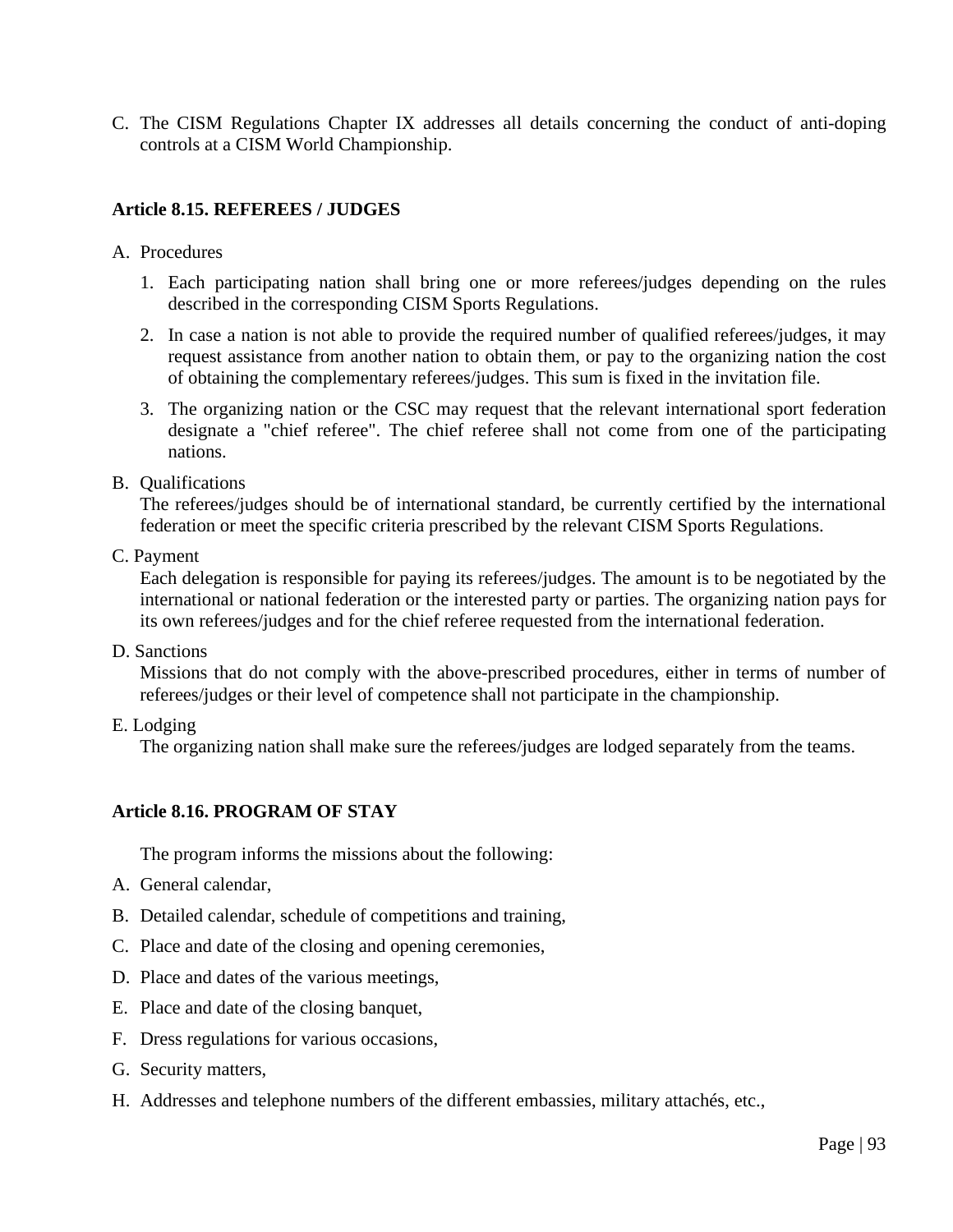I. Ground description for some of the events (nature, vegetation, profile, etc.) for skiing, crosscountry, orienteering, etc... Information and tourist-guides of the region may also complete the file.

### **Article 8.17. RULES OF STAY**

- A. General
	- 1. The Chiefs of Mission are responsible for the discipline of their mission. The missions fall under the jurisdiction of the organizing nation. During events, all athletes present on the playing fields are equal before the jury, the referees and to themselves. No one may use his/her rank to impose his/her views on sports matters.
	- 2. Civilian members of the missions shall conform to the discipline accepted by all other participants.
- B. Military uniforms
	- 1. Unless otherwise approved by the Official CISM Representative, all participants shall wear a military uniform during official ceremonies such as the opening and closing ceremonies and medal-awarding ceremonies. Individuals without proper uniform will not be allowed to participate in the championship. In this case, the President of CISM will inform by letter the Chief of Staff of the nation's Armed Forces with a copy to the Chief of Delegation.
	- 2. The presentation of medals takes place, in principle, during the closing ceremony. The presentation of medals may be done in sports uniforms, if for organizational reasons it is not possible to wear military uniforms. This is the case e.g. when the presentation immediately follows a championship sports event. Sports uniforms shall respect the corresponding national criteria (training suit, sports shoes, etc.) Displaying the national flag on the podium by the recipient (athlete or team) at a medal awarding ceremony is forbidden. Individuals failing to respect these prescriptions shall not receive their medal(s) during the official ceremonies.
- C. Forbidden actions
	- 1. In conformity with the statutes and traditions of CISM, any political or religious propaganda during a CISM event, in particular the dissemination of documents, pictures, brochures, reviews, etc. is strictly forbidden.
	- 2. Any contravention shall result in the exclusion of the mission from further competition and may result in additional sanctions (Regulations Art. 1.12).
	- 3. CISM has a zero tolerance for all forms of harassment to include sexual harassment, and sexual assault. All allegations of harassment and sexual assault will be swiftly and completely investigated and appropriate sanctions taken.

#### D. Civilian dress

The civilian dress may be worn on excursions organized by the host nation.

E. Crew members/bus drivers

Although not considered as part of a mission, aircraft crew members and bus drivers are granted free entry to all events and are extended invitations to the various ceremonies.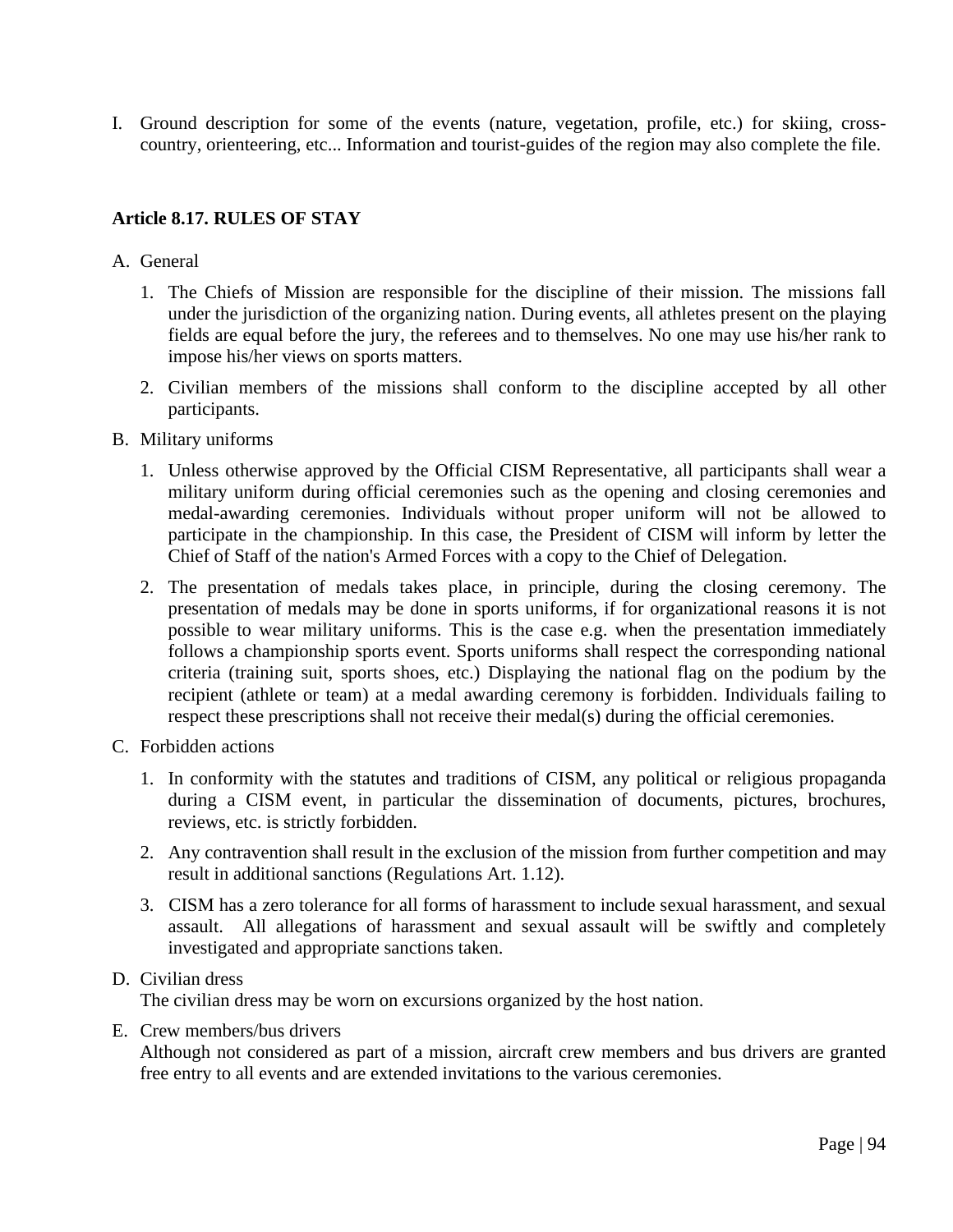## **Article 8.18. FINANCIAL CONDITIONS**

- A. The expenses involved in hosting a championship are generally divided into two parts:
	- 1. Travelling costs to the championship (Regulation Art. 7.29.),
	- 2. Local transportation, accommodation (board and lodging) covered by the host nation. Immediately upon arrival, missions are issued written information with regard to all personal expenses, such as drink, telephone calls, laundry, drinks not taken with meals.
- B. These conditions apply to missions composed according to the regulations for the normal duration of a championship and apply, amongst others, to the Official CISM Representative, the President CISM Sport Committee, and the representative of the International Federation.
- C. If a mission is larger than foreseen, or stays for a longer period of time (early arrival late departure), the extra costs are to be covered by its nation. The same applies to aircraft crews and bus drivers transporting the missions.

## **Article 8.19. ACCOMMODATION**

- A. Accommodations for missions will be the best available, depending on possibilities at the disposal of organizers and based on categories of guests with reference to article 8.19.C. All Chiefs of Mission are officers and shall be treated as such with equal courtesy, regardless of rank.
- B. Representatives from sports federations and observers are to be treated with special courtesy.
- C. Participants are preferably to be accommodated in two categories:

Category 1: the Official CISM Representative, the President and CISM Sport Committee members, attending dignitaries, all Chiefs of Mission, referees/judges, representatives of the International Federation and representatives of Partner Firms (at own expense),

Category 2: team captains and teams (whether officers, NCO's, coaches, etc...).

- D. Officers who are team members may be accommodated either in groups or individually, in barracks or hotels. Barracks shall have at a minimum comfort and be modern facilities.
- E. All missions, including those of the host nation, shall be accommodated under the same conditions. If the conditions are in accordance with the CISM norms and standards, the missions are expected to accept the accommodation provided by the organizing nation.
- F. Upon his/her arrival, the Official CISM Representative will inspect the accommodation to ensure its acceptability.
- G. The standards defined in appendix 21 are a recommendation for the minimum acceptable norms for the accommodation of the visiting missions taking part in the various CISM championships. Arrangements should be made for male and female participants on an equal basis.

Any mission that does not accept the accommodations provided by the organizing nation and judged as adequate by the Official CISM Representative will not be allowed to participate in the championship.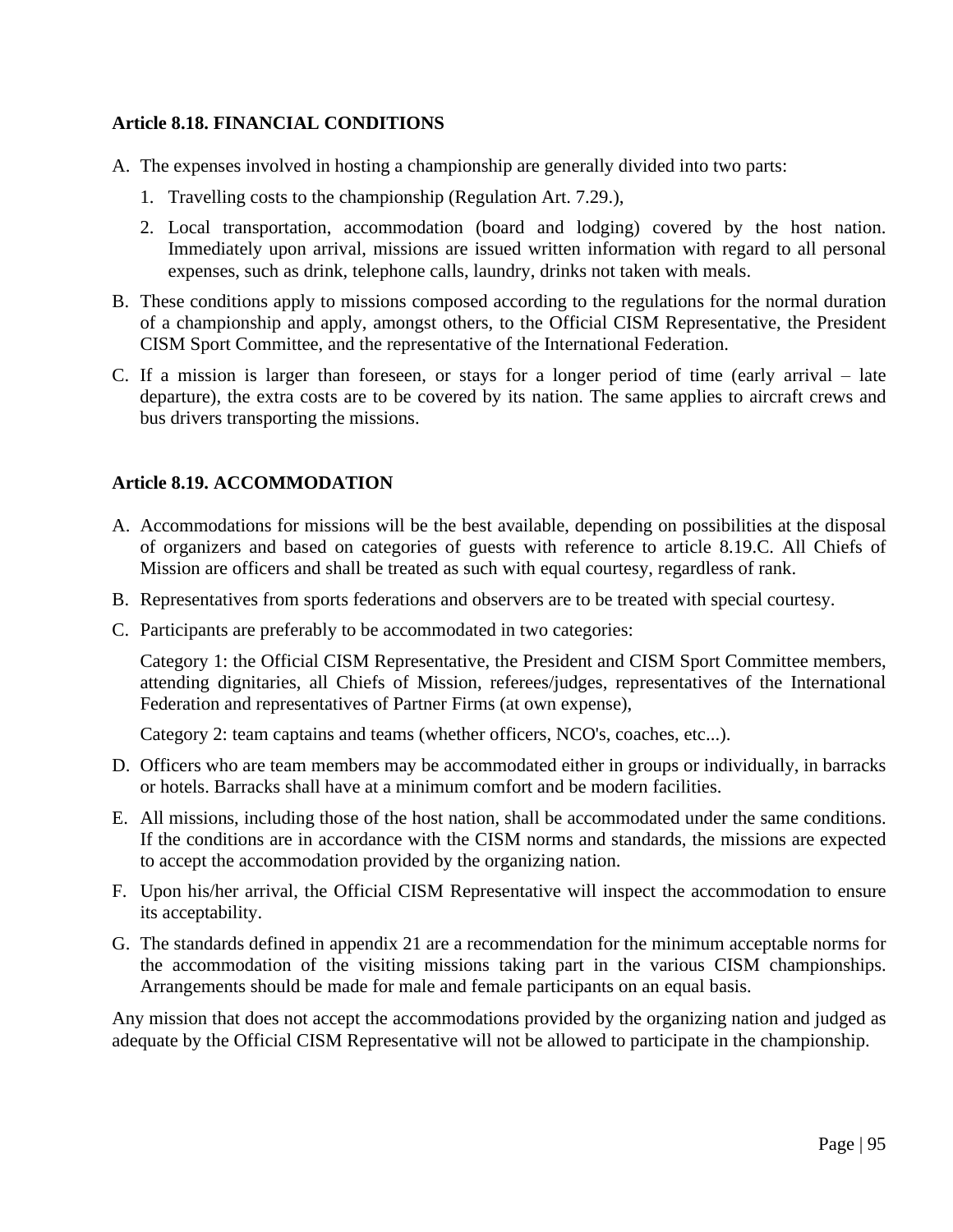### **Article 8.20. MEALS AND DRINKS**

- A. Meals and drinks shall both be balanced and substantial and meet the requirement of sport dietetics. As much as possible, the following points should be taken into consideration:
	- 1. Traditions particular to race and religion,
	- 2. Medical requirements and prescriptions,
	- 3. Schedule of events.
- B. The host nation shall provide free of charge non-alcoholic drinks during meals.
- C. Water shall be provided throughout the duration of the championship.

#### **Article 8.21. TRANSPORTATION**

Arrangements for the transportation of missions are made by the organizing delegation. However, the latter is not obliged to provide private transportation. All vehicles used by missions will, if possible, bear the name and flag of their nations. Official vehicles will bear, if possible, the CISM flag.

#### **Article 8.22. MEDICAL CARE**

- A. It is the responsibility of the host nation to treat in the best possible manner health problems occurring during the course of CISM events.
- B. An evacuation and first aid service shall be organized at the competition site(s) and a medical center shall be provided to care for minor cases. More serious cases will be treated at a hospital equipped to carry out complete examinations. A seriously injured or ill athlete shall be cared for until he can be repatriated.
- C. The costs and provision of medical care are normally the responsibility of the host nation. If not available or provided for free, then the alternative arrangements shall be made clear in the invitation and missions should be prepared to ensure their athletes and officials or otherwise pay for any medical care that may be required.
- D. If for any reason the injured athlete's delegation refuses the medical arrangements proposed by the host nation, the costs of hospitalization at another facility will be the responsibility of the delegation.

#### **Article 8.23. SECURITY**

The organizing nation is responsible for the security of all authorities, missions and guests. In coordination with the OCR, the organizing nation shall take appropriate action to investigate all alleged criminal violations to include sexual assault allegations.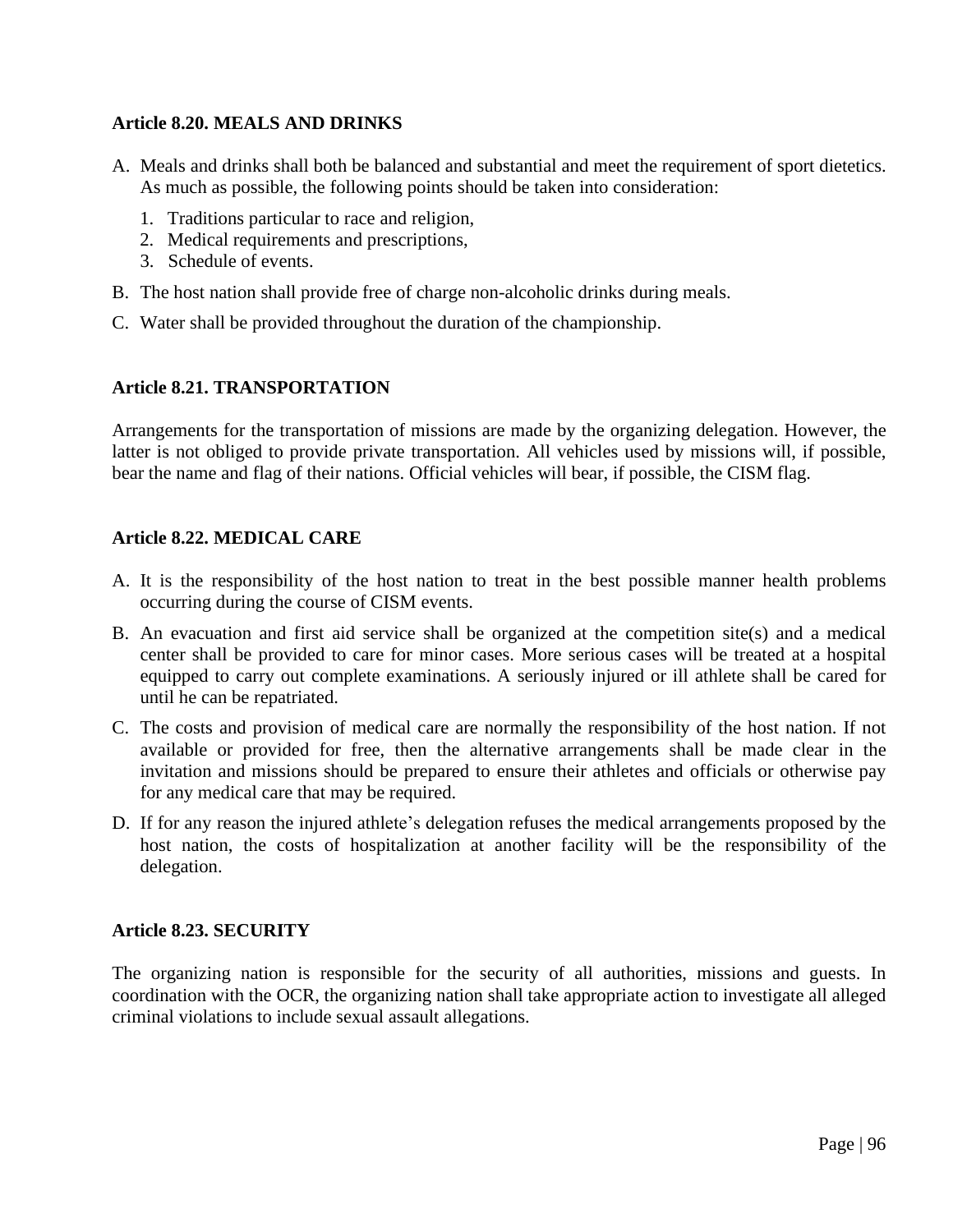### **Article 8.24. INSURANCE**

- A. To guard against liability arising from accidents or health risks, the host nation should consider obtaining liability and health insurance during the period of a championship.
- B. Participating missions should make sure that they have the proper liability and health insurance during the period of the championship.

### **Article 8.25. MEETING POINT - CISM CLUB**

As one of the major CISM aims is to promote relations between military athletes of all nations, the organizing nation will endeavour to make available a place where the athletes can meet and exchange information including:

- A. An information center (transportation, banking facilities, entertainment, etc...),
- B. A postal office,
- C. A news stand (photos, magazines, etc...),
- D. A notice board for CISM news,
- E. A display of awards and souvenirs connected with the competition,
- F. An internet corner,
- G. Entertainment room.

#### **Article 8.26. CEREMONIES AND PROTOCOL**

- A. All CISM events shall bear a military character and include ceremonies which enhance their prestige. The following rules and recommendations support this purpose and delegations organizing a CISM event are requested to apply them and to use them as an operational basis, with all due respect to the protocol and the military traditions of their nations.
- B. Opening and closing ceremonies
	- 1. Opening Ceremony consists mainly:

a. The entrance in the stadium, according to French alphabetical order, and the parade of the teams to the CISM march. The missions shall be led by their team captains, followed by the standardbearer. The team of the host nation is the last to enter the stadium;

b. The flags of the participating nations are already hoisted in the same order;

c. After the entrance of the missions, the flag of the host country is hoisted accompanied by the National Anthem (short version);

d. The CISM flag is hoisted to the sounds of the CISM anthem (short version);

e. Welcome speech by the local highest authority (or according to the decision of the Organizing Committee);

f. Welcome address by the CISM Official Representative (OCR);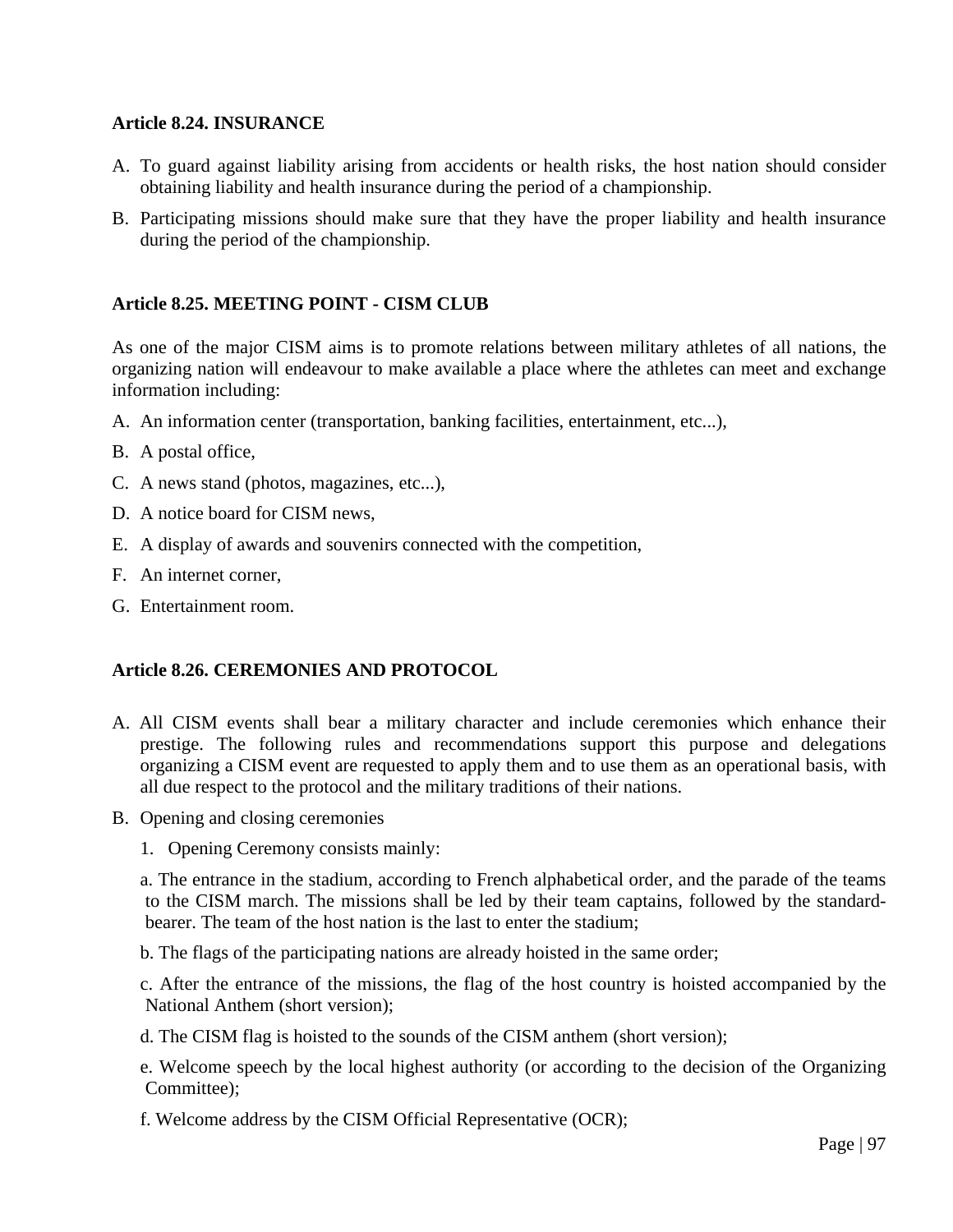g. The most important dignitary present pronounces the traditional phrase: "**I declare the ... (event) ... of the International Military Sports Council opened**";

h. According to the Local Organizing Committee, the CISM Order/Sport of Merit can be presented during the Opening Ceremony.

2. Closing ceremony

a. The closing ceremony of a championship is performed in the same practical manner as the opening ceremony, but includes the distribution of medals and awards (if not already done). It consists mainly:

1) Military Parade. The missions shall be aligned according to French alphabetical order led by their team captains, followed by the standard-bearer. The team of the host nation is the last;

2) The flags of the participating nations shall be already hoisted in the same order;

3) Distribution of awards to the champions and present the CISM Star of Merit to authorities;

4) Closing speech by the local highest authority;

5) Closing speech by the CISM Official Representative (OCR);

6) The CISM flag is lowered to the sounds of the CISM anthem (short version);

7) The flag of the host Country is lowered accompanied by the National Anthem (short version);

8) Hand over CISM Flag to the next host country (if it has attended the event)

9) The most important dignitary present pronounces the traditional phrase: "**I declare the ... (event) ... of the International Military Sports Council closed**".

- b. Regarding distribution of medal and awards to the champions, as a rule, the national anthem is played and the national flag is hoisted only when the award concerns a team victory. The distribution of awards is made by the national dignitary chairing the event and by the Official CISM Representative.
- C. Diplomatic representatives

In order to lend CISM events a more official character and to encourage friendly relations between the governments of member nations, it is highly recommended that diplomatic representatives from all participating nations be invited.

- D. Closing banquet
	- 1. Tradition requires that all members of the organizing committee and participants in the championship attend the closing banquet. The Official CISM Representative takes the floor on behalf of CISM and therefore on behalf of all Chiefs of Mission present.
	- 2. He presents the traditional CISM gift to the organizing committee.
	- 3. In the course of his/her final speech (the last to be delivered) the Official CISM Representative is advised to stress the following points:
		- a. the role of CISM in general (its aims and accomplishments, its spirit and its future),
		- b. the host nation's contribution to CISM,
		- c. congratulations to the athletes and organizers.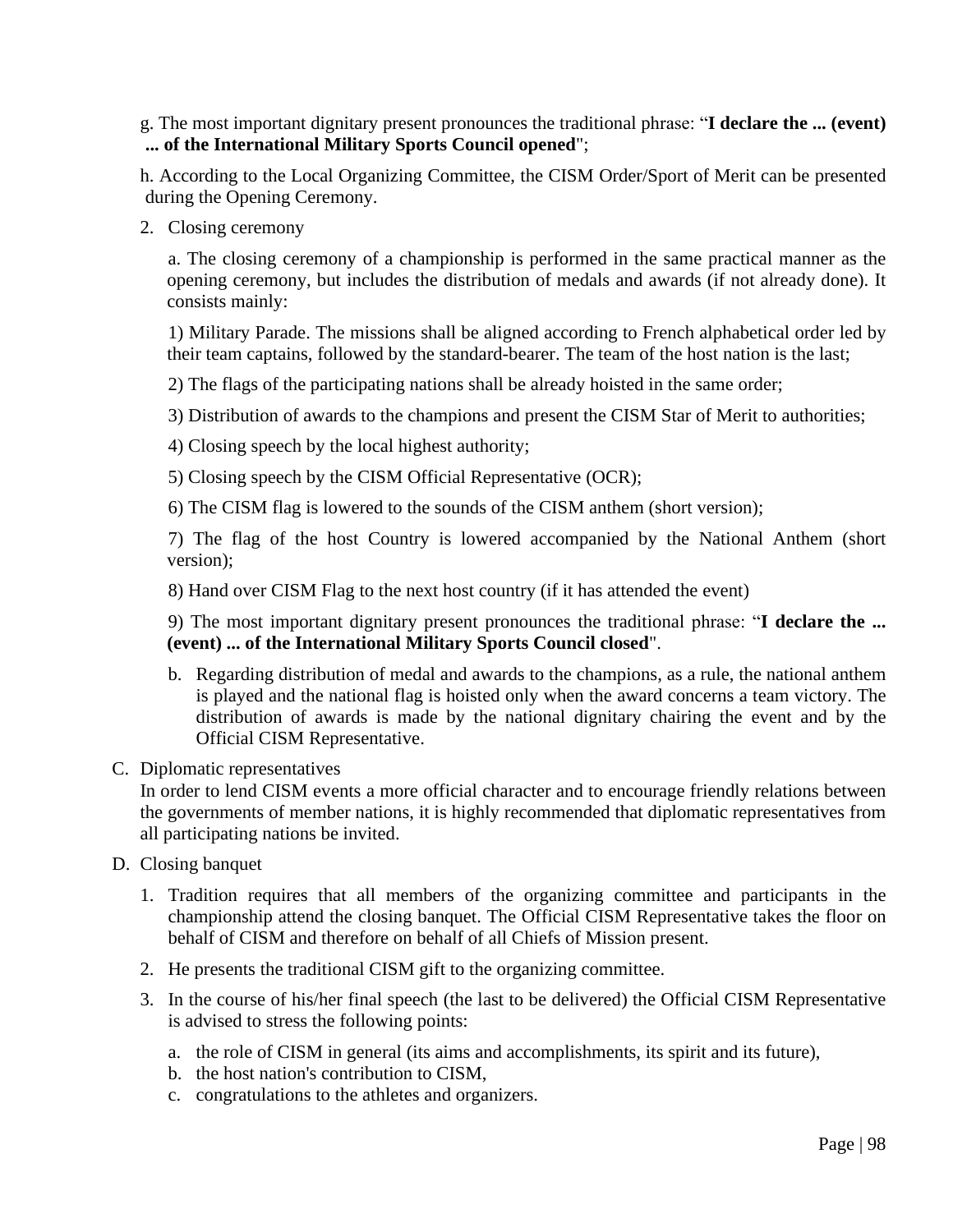A complete guide of Protocol applied in CISM events is available on the CISM Website and can be requested to the CISM Secretary General.

### **Article 8.27. OFFICIAL MEETINGS**

The various official meetings held during a championship are essential to a sound organization and are largely responsible for the effective conduct of the competition. They are:

- A. Preliminary meeting,
- B. Meetings of the Jury of Appeal,
- C. Meetings of the Technical Jury,
- D. Meeting(s) of the CISM Sport Committee,
- E. Meeting of the Anti-Doping Commission,

#### **Article 8.28. SPECIFIC MEETINGS**

- A. Preliminary meeting
	- 1. Composition

The Chairperson of the organizing committee holds a preliminary meeting before the beginning of the competition. It is compulsory for the following individuals to participate:

- a. Official CISM Representative,
- b. Chairperson of the organizing committee, entrusted with the preparation and the technical direction of the competition,
- c. President and Members of the CISM Sport Committee,
- d. Chiefs of Mission of the participating nations or their representatives;
- e. The team captains/coaches,
- f. Referees/Judges,
- g. Medical representative.

The Chairperson of the organizing committee may invite observers and is free to invite other members of the participating missions and of the organizing committee to this meeting.

- 2. Agenda
	- a. welcome,
	- b. introduction of:
		- the Official CISM Representative,
		- the President of CISM Sport Committee,
		- the Chairperson of the organizing committee,
		- other authorities.
	- c. briefing on the general organization of the competition,
	- d. calendar overview of training provisions, competitions, etc,
	- e. calendar overview of meetings, ceremonies, press conference, study day, social activities,
	- f. if required, temporary amendments to sport regulations,
	- g. verification of the judges' and referees' qualifications,
	- h. appointment of the Jury of Appeal,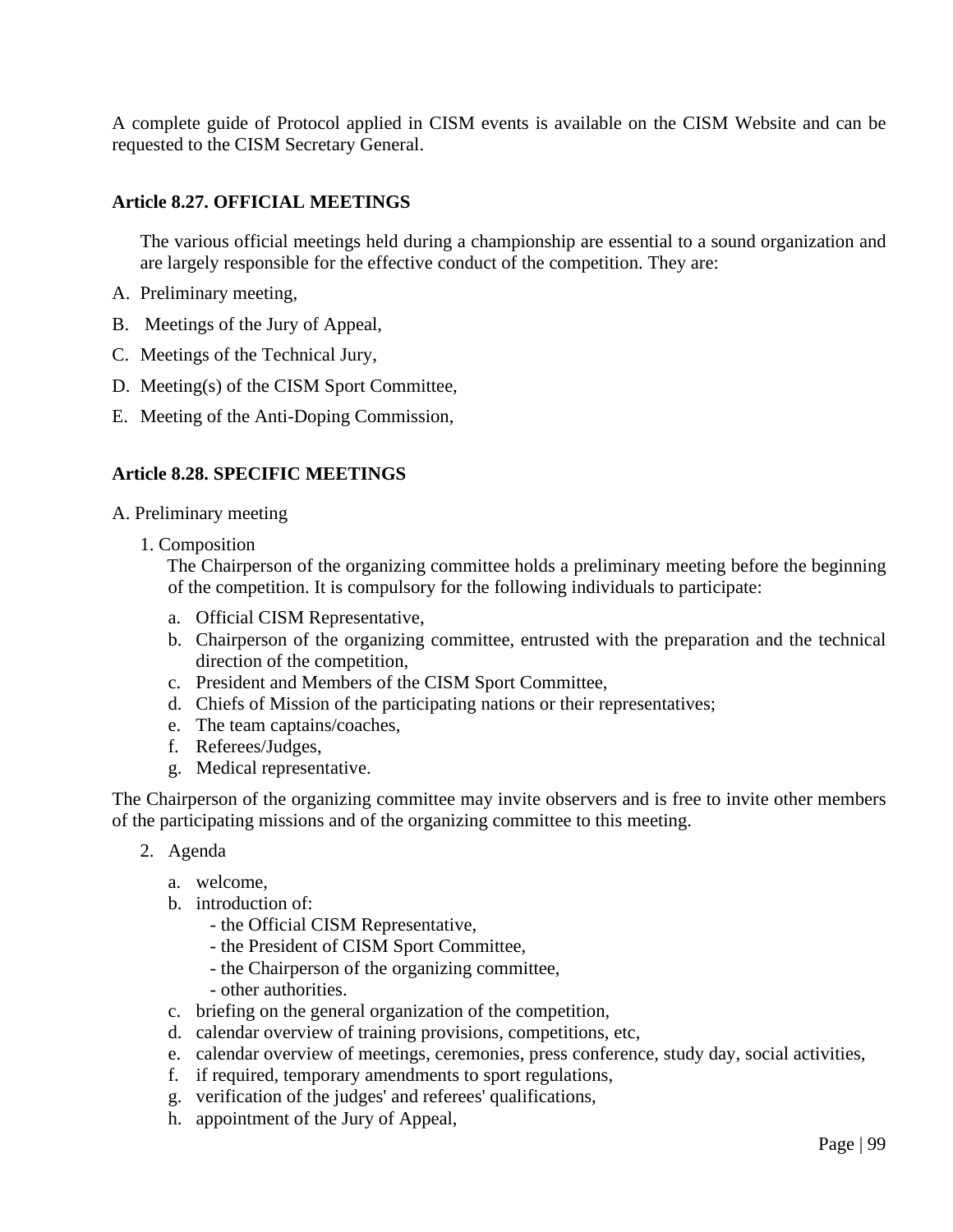- i. appointment of the technical jury,
- j. information on anti-doping regulations,
- k. final entry of competitors' names and verification of their military status,
- l. drawing of lots; elaboration of starting lists,
- m. miscellaneous.
- B. Meeting of the Technical Jury (Regulations Art. 8.12.)
- C. Meeting of the Anti-Doping Commission (Regulations Art. 8.14.)
- D. Meeting of the Jury of Appeal (Regulations Art. 8.13.)
- E. Meeting(s) of the CISM Sport Committee (Regulations Art. 7.15.)

### **Article 8.29. OTHER ACTIVITIES**

- A. Other activities: General During a championship, the following other official activities are organized:
	- 1. Information (press) conference on CISM,
	- 2. Study day,
	- 3. Cultural activities.
- B. Other activities: specifics
	- 1. Information (Press) conference on CISM
		- a. the host nation shall include in the championship's program an information (press) conference devoted to CISM and its activities. The purpose of this meeting is to promote CISM on a wide scale. It is intended for the benefit of all dignitaries and authorities present, as well as for the press.
		- b. it is conducted jointly by:
			- the Official Representative who chairs the meeting;
			- the Chairperson of the organizing committee;
			- the organizing committee's public relations officer.
		- c. it should aim at considerable impact and may be preferably followed by a drink or cocktail party. It is only one of the many ways of promoting CISM and should be preceded and followed by a proper public relations campaign, including press articles, television spots, radio broadcasts, posters, panels, photographs.
	- 2. Study day
		- a. special sessions for the purpose of studying the different aspects of the sport in question may be planned during each world championship. The subject is stated in advance by the organizing committee in close collaboration with the President of CISM Sport Committee. The audience concerned is clearly defined.
		- b. the preparations are made by the organizing committee in liaison with the President of CISM Sport Committee and with the possible financial support of CISM (if requested in writing). In the general program of the championship, these sessions are scheduled to take place during or after the events.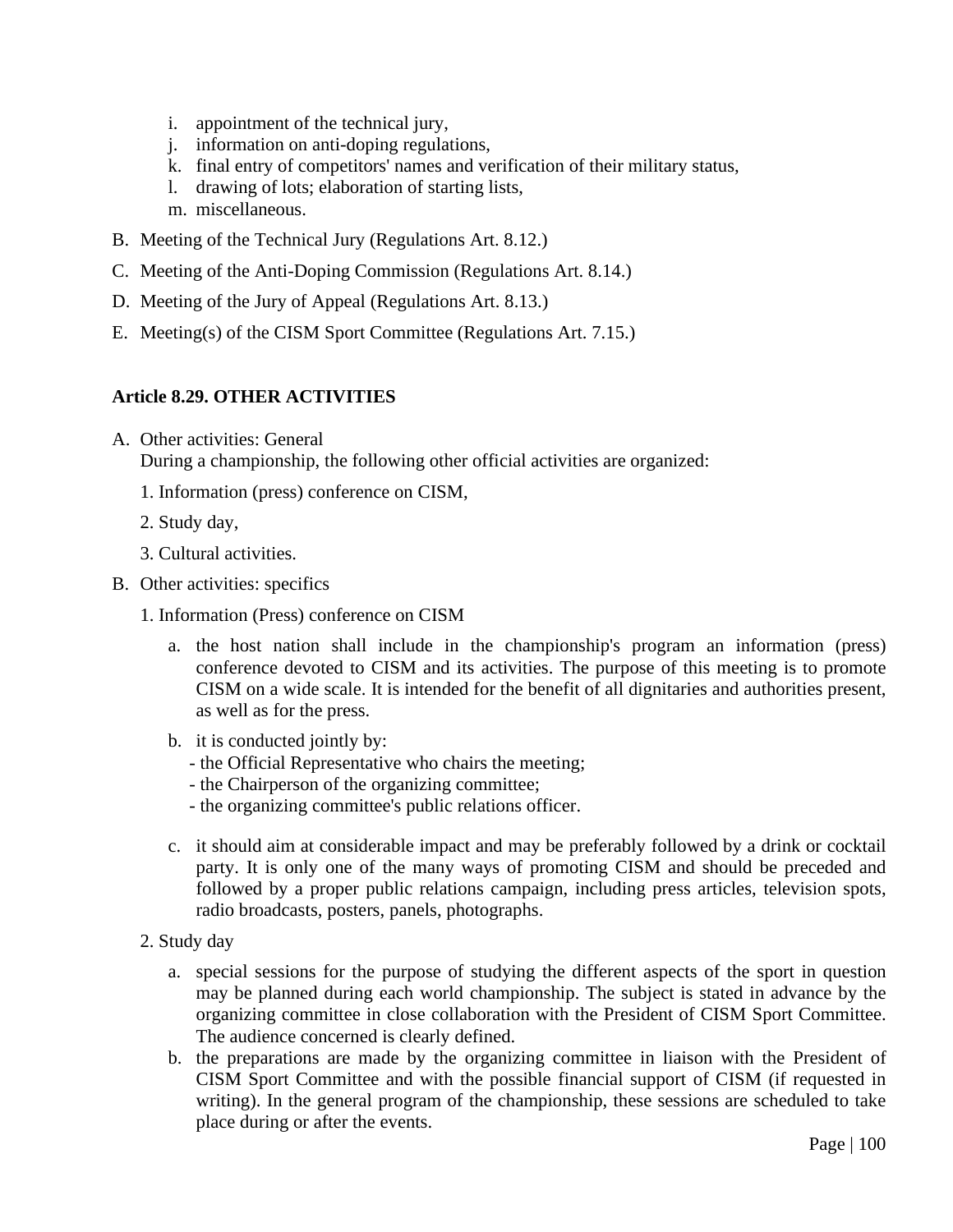3. Cultural activities

The cultural aspect of a CISM event is recognized. It is the responsibility of the organizing nation to include at least one cultural or tourist type activity in the general program.

### **Article 8.30. OFFICIAL MEDALS**

### A. Attribution

As a guide, official CISM medals are awarded to:

- 1. the first three (3) teams (gold, silver, bronze 1 medal per member),
- 2. the first three (3) individual competitors (gold, silver, bronze).

Medals for other team members are specified in the sports regulations.

#### B. Criteria

Medals will be awarded only if the criteria of minimal participation set in the hereafter table are met:

|                                    |                                       | Able                           |                |                |                | <b>Disable</b>                 |                         |                         |                |
|------------------------------------|---------------------------------------|--------------------------------|----------------|----------------|----------------|--------------------------------|-------------------------|-------------------------|----------------|
|                                    |                                       | Men and mixed<br>participation |                | Women          |                | Men and mixed<br>participation |                         | Women                   |                |
| <b>Events</b>                      |                                       | Athletes                       | Teams          | Athletes       | Teams          | Athletes                       | Teams                   | Athletes                | Teams          |
| <b>MWG and WMC</b>                 | Gold,<br>Silver $\&$<br><b>Bronze</b> | 6 or<br>more                   | 6 or<br>more   | 6 or<br>more   | 4 or<br>more   | $5$ or<br>more                 | $5 \text{ or }$<br>more | 4 or<br>more            | 4 or<br>more   |
|                                    | Gold &<br>Silver                      | 5                              | 5              | 5              |                | 4                              | 4                       | 3                       | 3              |
|                                    | Gold                                  | 4                              | 4              | $\overline{4}$ | ٠              | 3                              | 3                       | $\overline{c}$          | 2              |
| <b>Continental</b><br>Championship | Gold,<br>Silver $\&$<br><b>Bronze</b> | 5 or<br>more                   | 5 or<br>more   | 5 or<br>more   | 4 or<br>more   | 4 or<br>more                   | 4 or<br>more            | $5 \text{ or }$<br>more | 4 or<br>more   |
|                                    | Gold $\&$<br>Silver                   | 4                              | 4              | $\overline{4}$ | 3              | 3                              | 3                       | 3                       | 3              |
|                                    | Gold                                  | 3                              | 3              | 3              | -              | $\overline{2}$                 | $\overline{2}$          | $\overline{2}$          | $\overline{2}$ |
| <b>Regional</b><br>Championship    | Gold,<br>Silver $\&$<br><b>Bronze</b> | 4 or<br>more                   | 4 or<br>more   | 4 or<br>more   | 4 or<br>more   | 4 or<br>more                   | 4 or<br>more            | $5$ or<br>more          | 4 or<br>more   |
|                                    | Gold $\&$<br>Silver                   | 3                              | 3              | 3              | 3              | 3                              | 3                       | 3                       | 3              |
|                                    | Gold                                  | $\overline{2}$                 | $\overline{2}$ | $\overline{2}$ | $\overline{2}$ | $\overline{2}$                 | $\overline{2}$          | $\overline{2}$          | $\overline{2}$ |

- C. Medals shall be provided by the Organizing nations and shall conform in terms of size and quality with the traditional CISM medals, i.e. the CISM insignia shall be on the front and the official title and year of the championship inscribed on the reverse side (description in appendix 17).
- D. For individual events, the medal is 50 mm in diameter and for team events it is 40 mm in diameter. The medal is attached to a half blue, half white ribbon.
- E. The number of Para Sport´s medals will be considered in the final standings of World Military Championship/CISM Military World Games.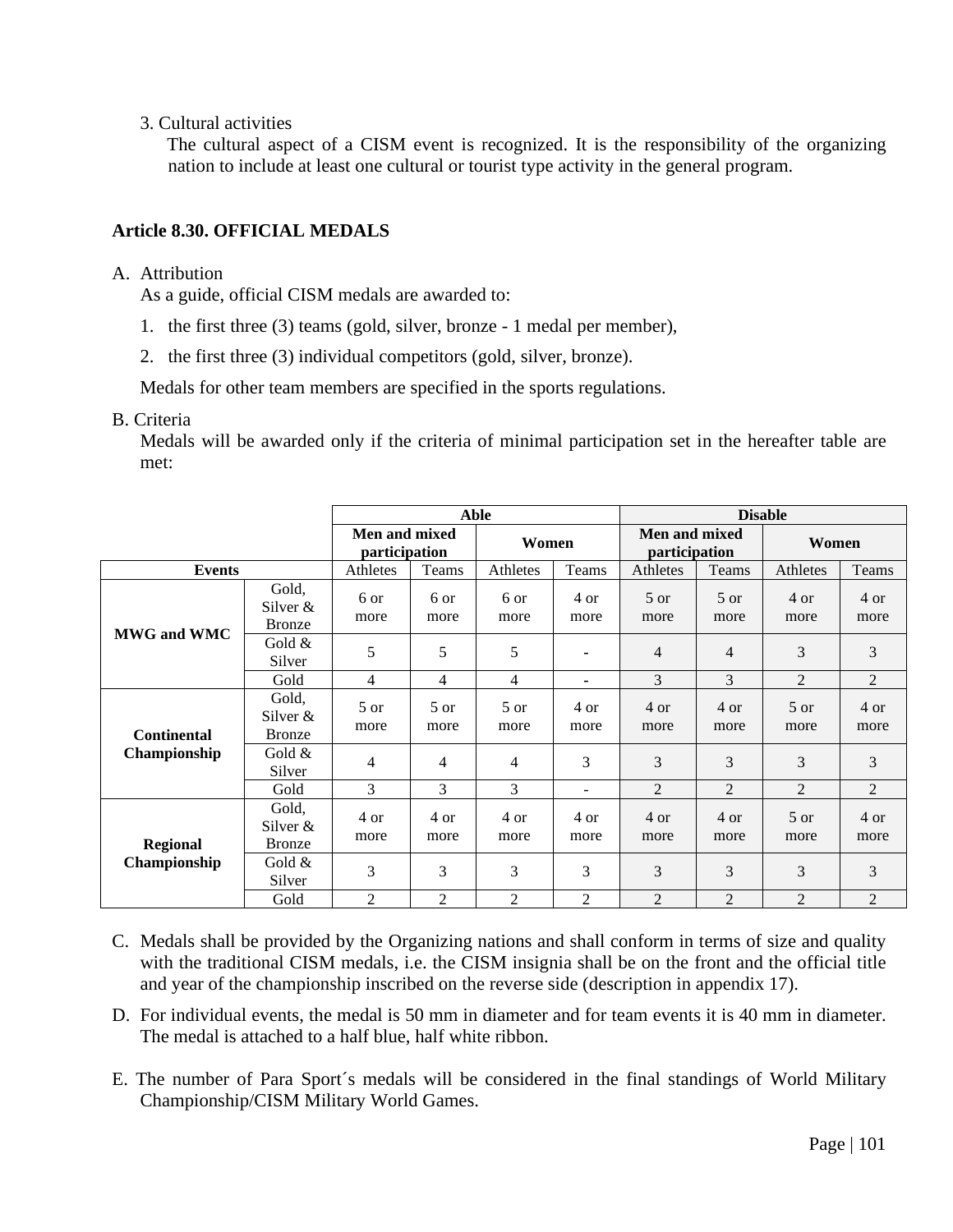### **Article 8.31. CERTIFICATES**

- A. The titles awarded during a championship take the form of certificates:
	- 1. certificate awarded to athletes breaking a CISM **record.** This document (appendix 11) is presented by the Secretary General as soon as the record is registered;
	- 2. **champion**'s (individual or team) certificate (appendix 10);
	- 3. **participant**'s certificate (appendix 9).
- B. The General Secretariat at the request and expense of the organizing nation provides certificates.

#### **Article 8.32. CHALLENGE CUP**

- A. Several authorities have donated a trophy or challenge cup to many of the championships. This trophy is to be handed over at every World Championship in accordance with the respective Sports Regulations and shall therefore be passed on to the organizing nation by its previous holder.
- B. The trophy or challenge cup presented by a nation is, as a rule, awarded by a representative from that nation (military attaché, Chief of Mission).
- C. New trophies/challenge cups may only be created after approval by the CISM Sport Committee which will establish the specific rules of the trophy/challenge cup and will verify that it contains no elements contrary to CISM Regulations.

#### **Article 8.33. OTHER AWARDS**

In addition to the medals, the organizing nation may present prizes of its own choice.

#### **Article 8.34. FAIR PLAY CUP**

To enforce the CISM campaign against violence and encourage sportsmanship, Presidents of CISM Sport Committees is recommended to ensure that the specific regulation of their sport includes an article concerning the attribution of a fair-play award, to an individual or a team, for a particular action towards fair-play during the championship.

#### **Article 8.35. DISTRIBUTION**

- A. The presentation of awards takes place during the closing ceremony. Exceptions may occur, in which case it takes place during the championship or the closing banquet, but whenever possible it should be done in public and therefore be planned during the closing ceremony.
- B. Awards are presented by the national dignitary chairing the event and by the Official CISM Representative, as well as by any high-ranking authority present.
- C. When the recipient of a medal is absent, he maintains his/her position on the list of award winners.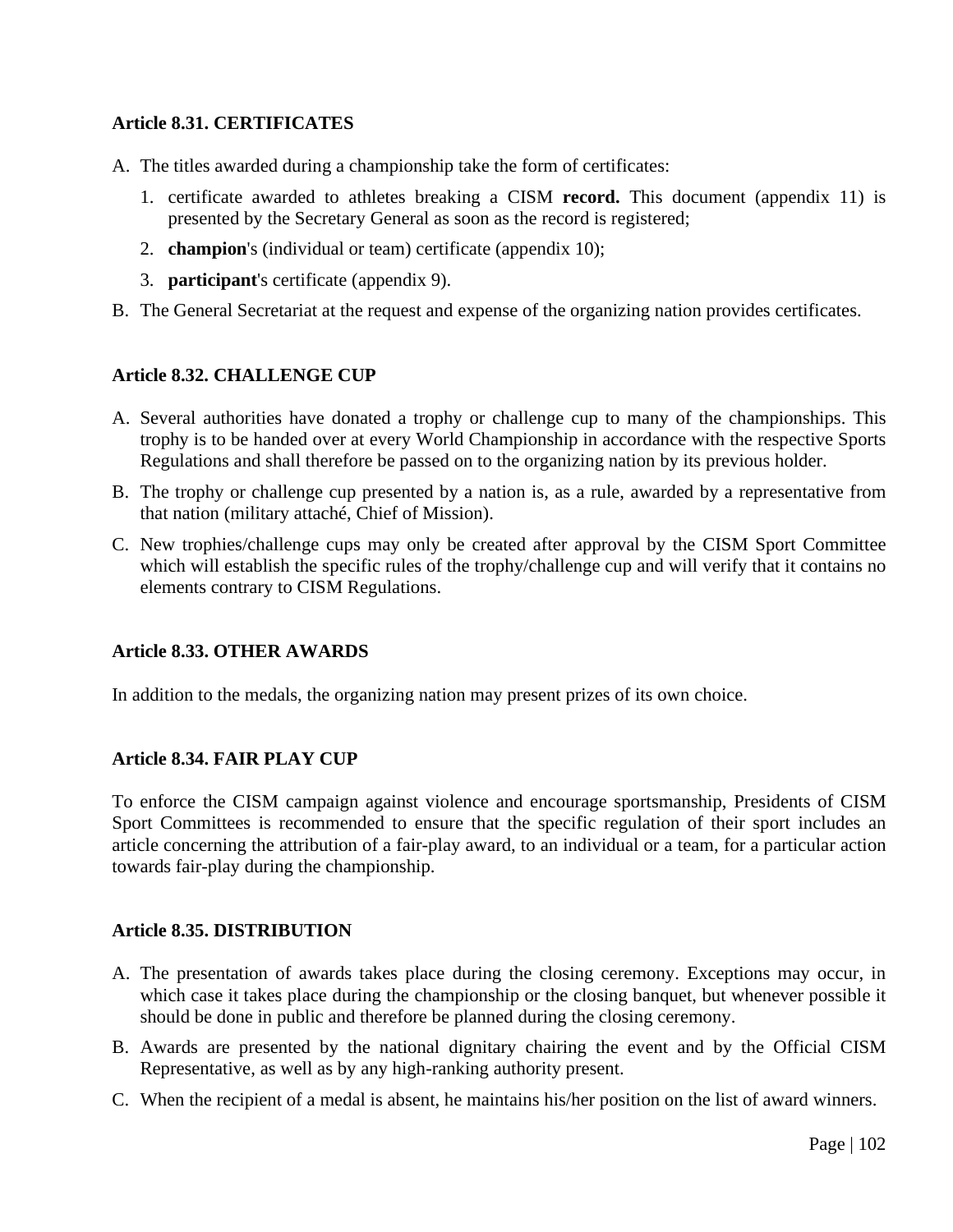### **Article 8.36. RECORDS**

- A. The following categories of records can be established within CISM :
	- 1. World record (individual team male female),
	- 2. Continental record (individual team male female).
- B. Establishment of records
	- 1. CISM records can be established only at Military World Games, and World and Continental Championships organized under the cover of CISM.
	- 2. If an international federation recognizes a record established during a regional championship or tournament, CISM will also register it as a military record.
- C. Anti-doping control
	- 1. An athlete who achieves a CISM World or Continental Record shall submit to a doping control, in accordance with the current CISM anti-doping rules and the specific sports regulations.
	- 2. The result of the anti-doping test shall be presented to the CISM General Secretariat and will be added to the "Request for ratification of a CISM record" if it's the case for the related sport discipline (Form 151.6/e, appendix 12).
- D. General procedures
	- 1. An athlete can establish a record in one event. However, it is not permissible for an athlete to be credited with a record for part of an event if he/she has not accomplished the full event.
	- 2. The organizing committee of a championship shall ensure that referees/judges, installations and equipment correspond with the respective rules and shall guarantee that anti-doping control must be done according to the Annual CISM Antidoping Tests Distribution Plan (TDP). It shall be in possession of the necessary number of request forms.
	- 3. The CISM Sport Committee certifies and updates the list of World and Continental Records in its sport (CSC record list).
	- 4. The General Secretariat keeps a list of World and Continental records of all sports (CISM record list) based on the CSC record lists.
	- 5. The General Secretariat will send the record certificate to the concerned Chief of Delegation.
	- 6. The delegation of the athlete/team hands over the certificate to the athlete/team, preferably during a ceremony.
- E. Procedure when an athlete/team has set a record
	- 1. If a record is broken, the President of CISM Sport Committee starts the certification procedure by filling in the request form. This form is then handed over to the organizing committee.
	- 2. According the specific Sport Regulations, and if necessary, the athlete and/or team will be asked by the organizing committee to undergo an anti-doping test. The organizing committee is responsible for completing the form. This form is then returned to the President of CISM Sport Committee before the end of the championship.
	- 3. The President of CISM Sport Committee will verify, also before the end of the championship, if the application conforms to the rules and confirms this with his/her signature.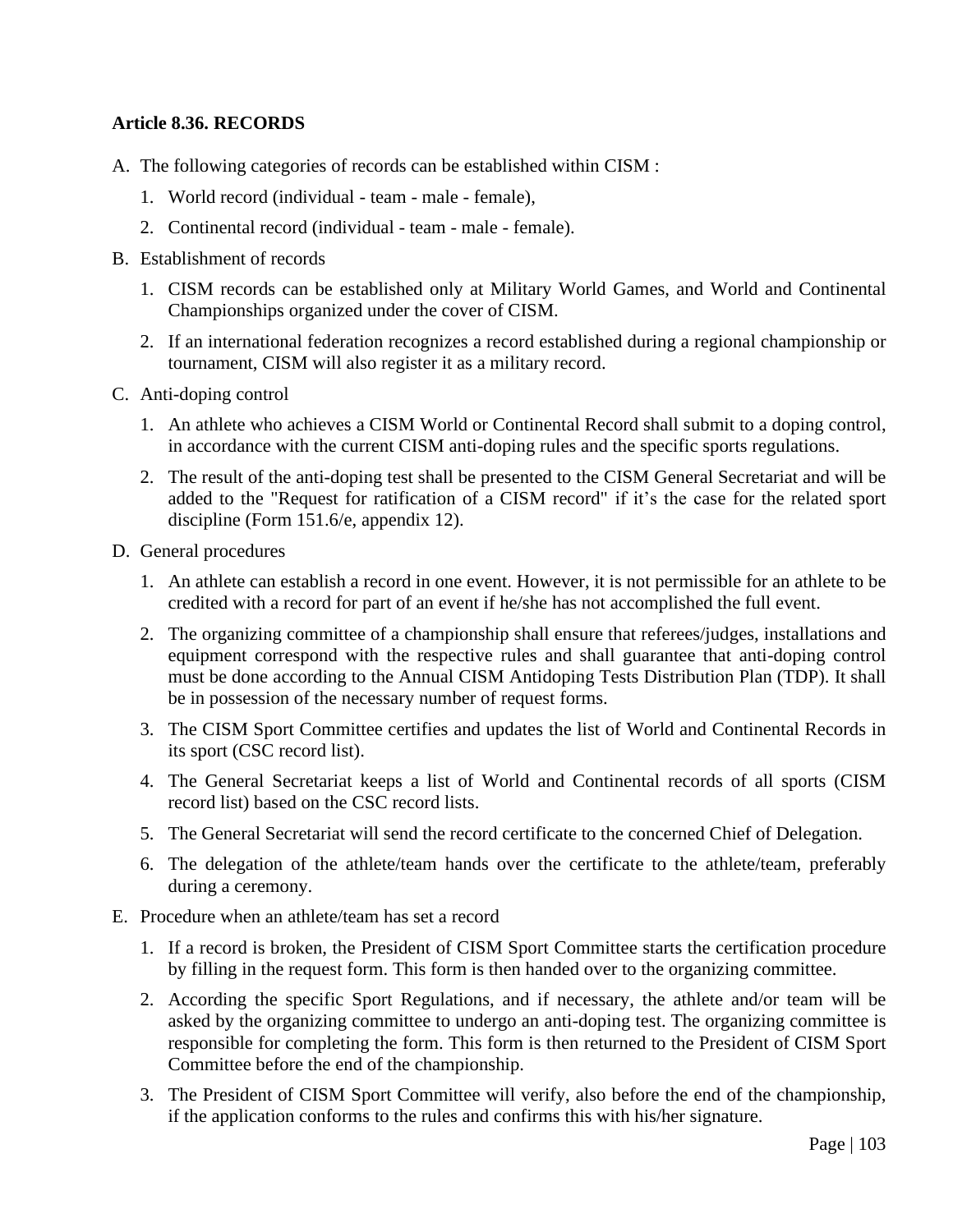- 4. The request form together with the annexes is then presented by the President of CISM Sport Committee to the Official CISM Representative who will send it together with his/her report to the Secretary General.
- 5. The Secretary General will fill in the validation part, amend the CISM record list and send the record certificate.
- F. Recognition of a record by a National or International (civilian) Federation
	- 1. The President of CISM Sport Committee is requested to ask the International Federation concerned for recognition of the CISM World or Continental championship, and eventual records that might be set.
	- 2. If the conditions to recognize a record and all its regulations are followed, the President of CISM Sport Committee shall forward a duplicate of the request form to the National and/or International Federation.
	- 3. Applications may only be made on behalf of an athlete who is member and under the jurisdiction of a National Federation which is member of the International Federation concerned.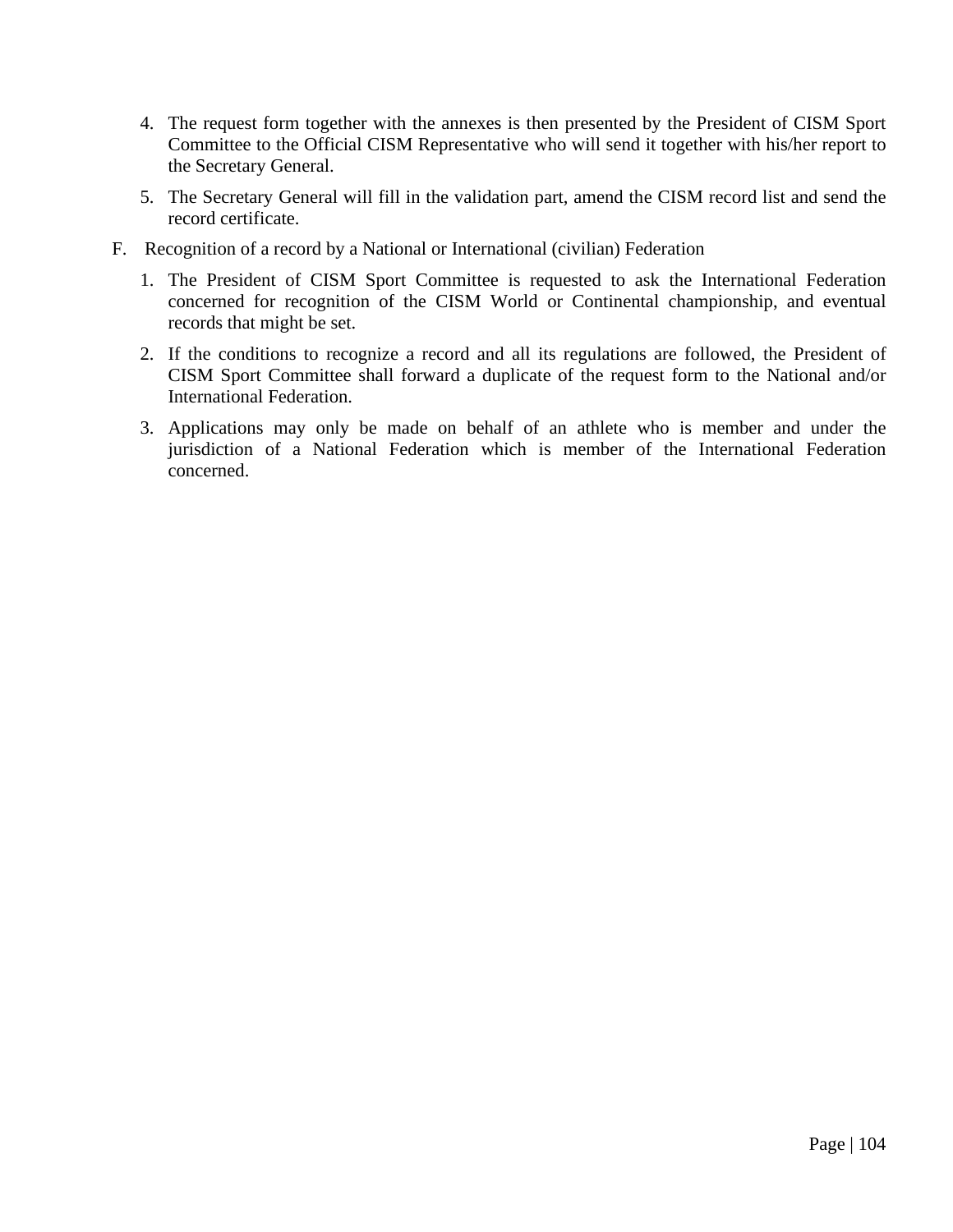# **CHAPTER IX: ANTI DOPING REGULATIONS**

### **Article 9.1. CISM POLICY**

- A. CISM fundamentally and wholeheartedly adheres to the World Anti-Doping Code (WADC) and strives for the following:
- 1. To preserve and defend sport from an ethical standpoint.
- 2. To protect the physical and psychological integrity of athletes.
- 3. To uphold equal opportunity and an equal playing field for every competitor.
- B. CISM will carry out anti-doping tests to the maximum extent possible. For this purpose, the conduct of anti-doping controls is mandatory at all CISM World Championships and CISM World Games. The mandatory number of controls to be carried out on these events is fixed **in the CISM Sports Regulations** ruling over each sport.
- C. The CISM member nations are strongly encouraged to conduct anti-doping controls at all military sports events and out of competition tests in their own areas of influence.
- D. CISM anti-doping policy follows:
	- 1. The WADA regulations consisting of:
		- 1.1. The most up-to-date World Anti-Doping Code (WADC);
		- 1.2. WADA International Standards for Testing;
		- 1.3. WADA Models of Best Practice and guidelines;
		- 1.4. The most up-to-date list of prohibited substances and practices;
		- 1.5. The CISM Anti-doping rules appendix 04 of the CISM Regulations.
	- 2. The relevant International Federation's regulations.
	- 3. The CISM Regulations.
	- 4. The CISM Sports Regulations of each sport.
	- 5. The Annual CISM Antidoping Tests Distribution Plan (TDP).

#### **Article 9.2. RESPONSIBILITIES**

CISM anti-doping policy is under the shared responsibility of 4 bodies.

A. The CISM Sports Commission

The CISM Sports Commission is the highest authority of CISM's anti-doping activities. This commission works in close collaboration with the Presidents of the CISM Sport Committees, and the CISM General Secretariat, mainly with the CISM Sports Director and the CISM Anti-Doping manager.

1. Under the auspicious of the CISM Sports Commission, should work the Therapeutic Use Exemption Commission (TUEC), which will be responsible for the analysis and approval or rejection of all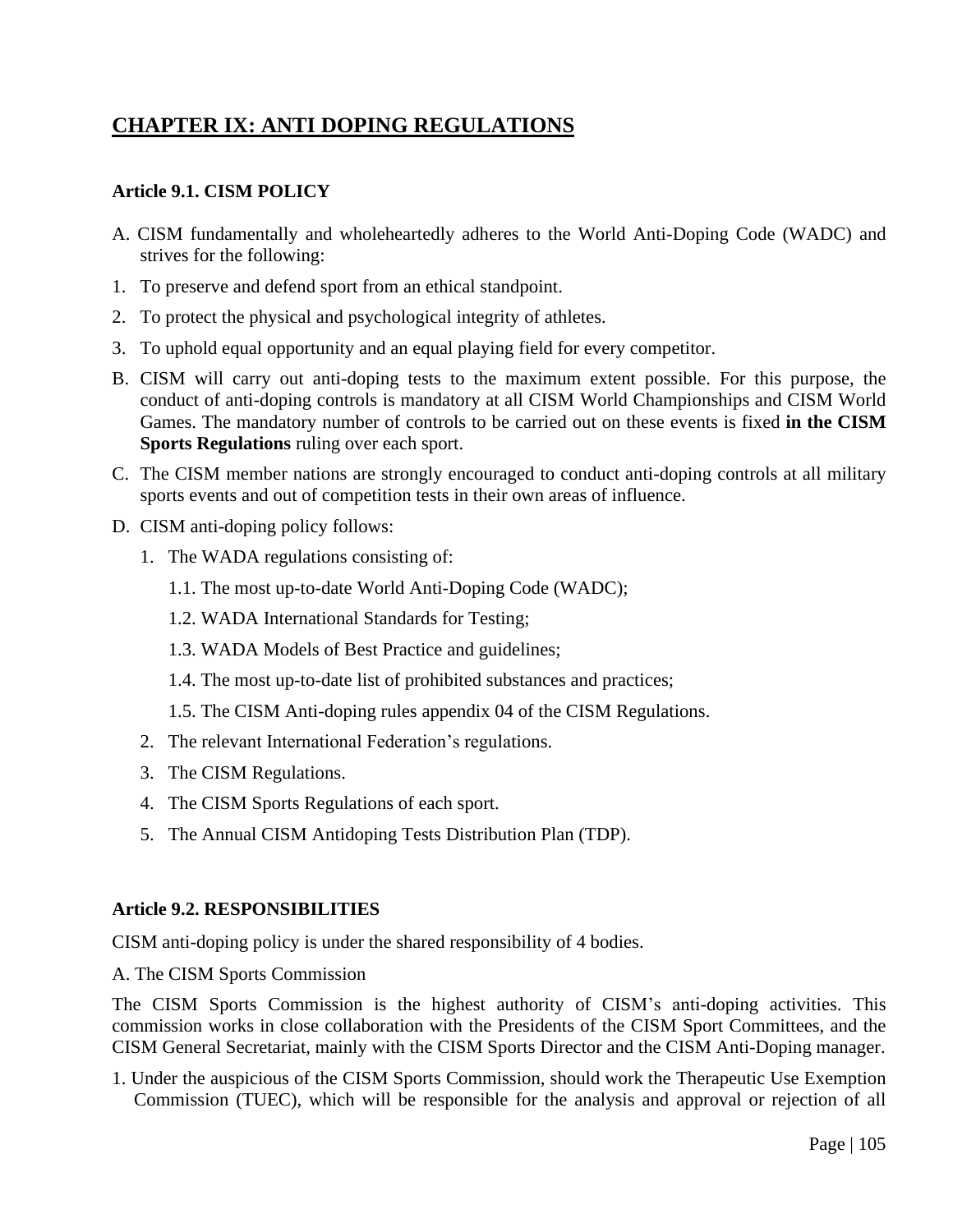Therapeutic Use Exemption (TUEs) presented by an athlete or his/her Delegation for a specific CISM event.

- 2. This Commission should be composed by three members (preferably from different countries), one of them acting as President, and the others as members.
- 3. All the members of the TUEC should be medicine doctors, or must have a deep knowledge and understanding of pharmacology, pharmacokinetic and related areas.
- 4. The President of the TUEC should be a member of the CISM Discipline Commission.
- B. The Anti-Doping Commission

At each tested event, an "ad hoc" Anti-Doping Commission is appointed and is responsible for the organization and proper conduct of tests during the championship. This Commission is always composed of:

- 1. The Official CISM Representative who acts as President of the Commission and who is in charge of making sure the Anti-doping operations before, during and after the competition.
- 2. The President of CISM Sport Committee of the specific sport, who acts as technical advisor to the Official CISM Representative.
- 3. The representative of the Organizing Committee who may be seconded by the authority responsible for the tests (Accredited WADA Anti-Doping officer). This Representative must be appointed by the Chief of the organizing committee.
- C. The CISM Secretary General

The CISM SG will ensure the adequate administrative follow-up of any possible action related to the results of the tests, or any other infringement of the CISM Anti-Doping Rules. He will ensure that the results management is consistent to the provisions set in the WADA. In case of serious proven infringement to any article of the WADA, the CISM Secretary General may ask the CISM Discipline Commission to convene, analyze and decide on the case.

#### D. The CISM Discipline Commission

The CISM Discipline Commission has the responsibility to decide on any sanction to be applied on an athlete, or any other person who infringed a provision of the WADC.

#### **Article 9.3. APPEALS**

A. A right to appeal the decision of the CISM Discipline Commission may be exercised by the athlete (or any other person sanctioned by the mentioned Commission) directly to the International Court of Arbitration for Sport (CAS) in Lausanne, Switzerland.

B. The CISM Secretary General must be immediately notified by an official letter in case an athlete (or any other person sanctioned by the CISM Discipline Commission) lodges an appeal to CAS.

C. If the appeal regards a TUE matter, the case should be heard and decided by the TUE Appeal Commission.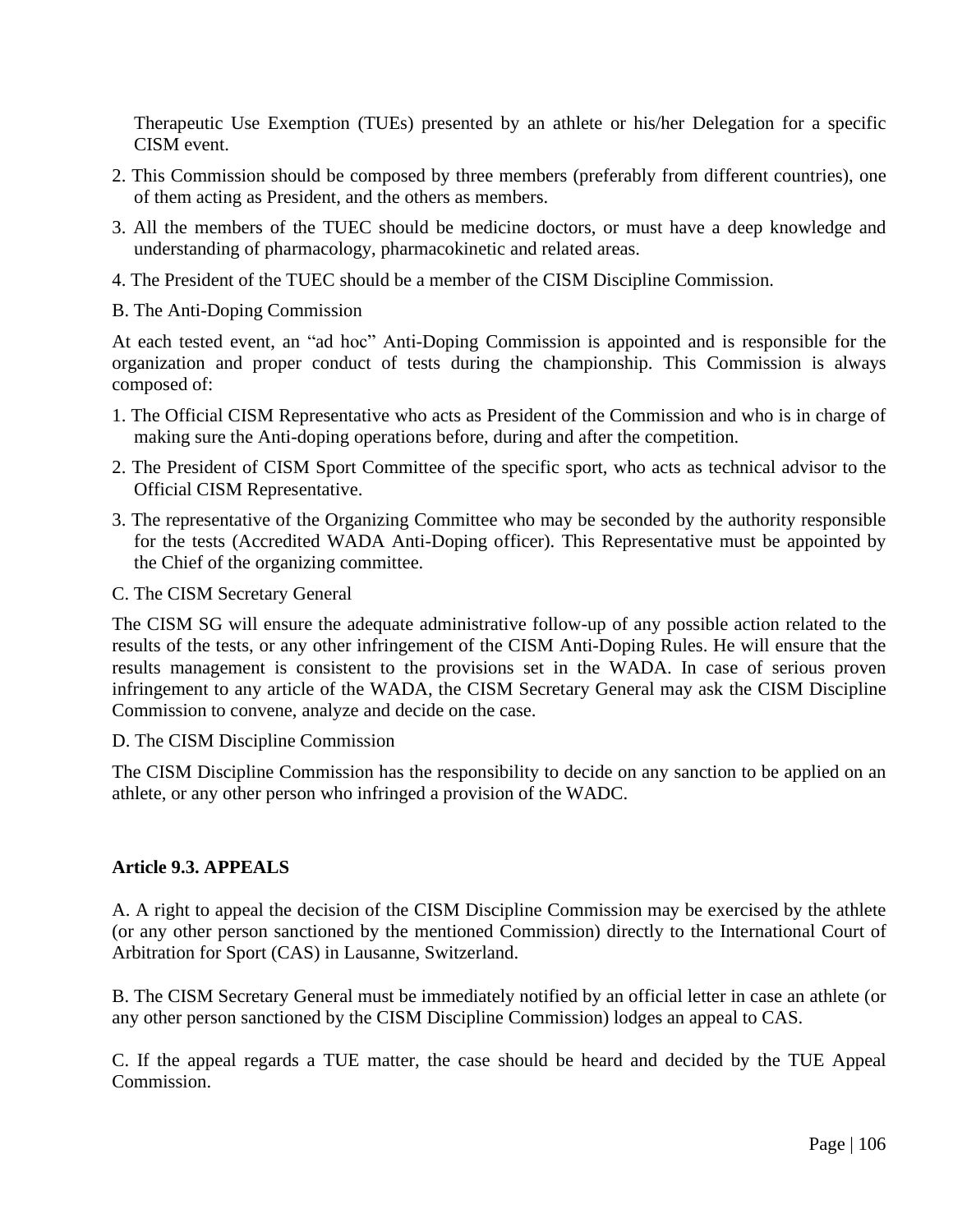1. The composition of this commission should follow the same of the TUEC with different components.

### **Article 9.4. PROCEDURES**

All procedures regarding the testing authorities, testing and sample procedures, accredited laboratories, results management sanctions and appeals are addressed in appendix 04.

### **Article 9.5. CISM ANTI-DOPING RULES**

They are defined in detail in appendix 04.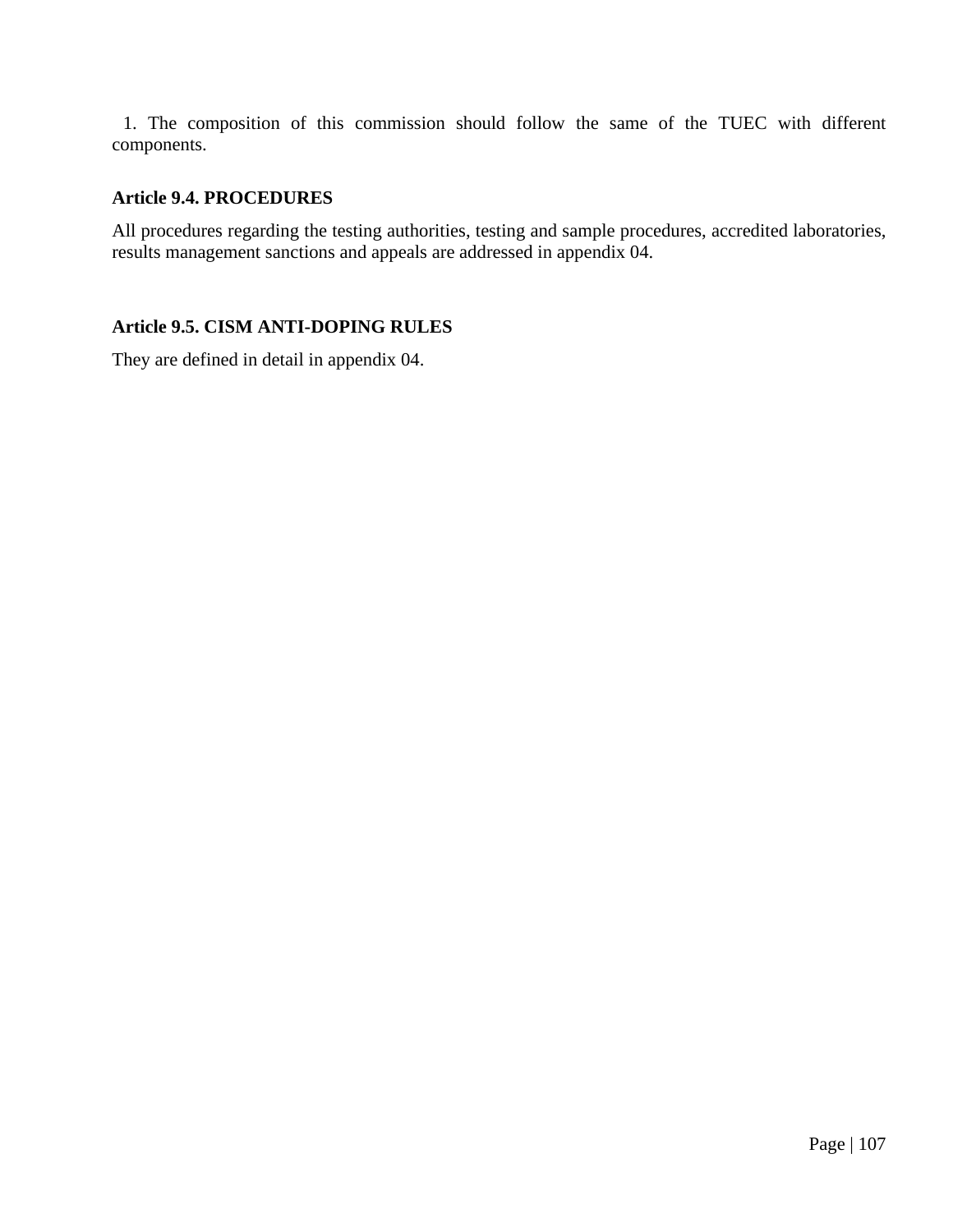# **CHAPTER X OTHER ACTIVITIES IN CISM**

CISM entrusts active member nations with the organization of courses, clinics and symposia for the benefit of a large number of participants. These courses and symposia shall be organized in conformity with guidelines established in a document available at the Secretary General.

### **Article 10.1 CISM INTERNATIONAL SYMPOSIUM**

#### A. Definition :

- 1. The CISM International Symposium is a congress open to all CISM member countries as well as to international institutions in partnership with CISM. It is organized by CISM in conjunction with the Armed Forces of one of its member nations.
- 2. The aim of a CISM International Symposium is to form a think-tank composed of professionals well-known in the sports, military and scientific fields so as to present and debate the analyses on a given specific subject previously approved by the CISM Board of Directors.
- B. Organizing Requirements:
	- 1. The CISM International Symposium is organized to last several days, being each of these divided into workshops concentrated on a very specific topic taken from the general subject approached. By and large, a CISM International Symposium lasts 3 to 4 days.
	- 2. The symposium subject shall be submitted to the CISM Board of Directors by CISM Academy, for approval of the former at least one year before the date of the Symposium first day. The planning for symposia (themes, etc) must be coordinated with the CISM Sports Science Commission. The subject shall be based on a particular need expressed by the CISM member countries in order to assure the successfulness of the congress. Should the subject be approved, the Board of Directors will appoint the symposium director from the CISM Headquarters.
	- 3. Once the date and the subject are established, the symposium will be officially displayed in the calendar of the CISM world events, when the organizers will have to present both the organization requirements and a preliminary draft of the contents to the CISM General Assembly preceding the symposium.
	- 4. All details concerning the logistics as well as those establishing the terms for financial support by CISM shall be depicted in official document which can be provided by the Secretary General as the « guidelines for the organization of CISM International Symposium » upon request.

#### **Article 10.2 CISM SEMINAR**

A. Definition:

The CISM Seminar is a meeting consisting of specialists from CISM member countries and from national and international institutions. It is organized on the basis of invitation and on the initiative of the CISM Board of Directors.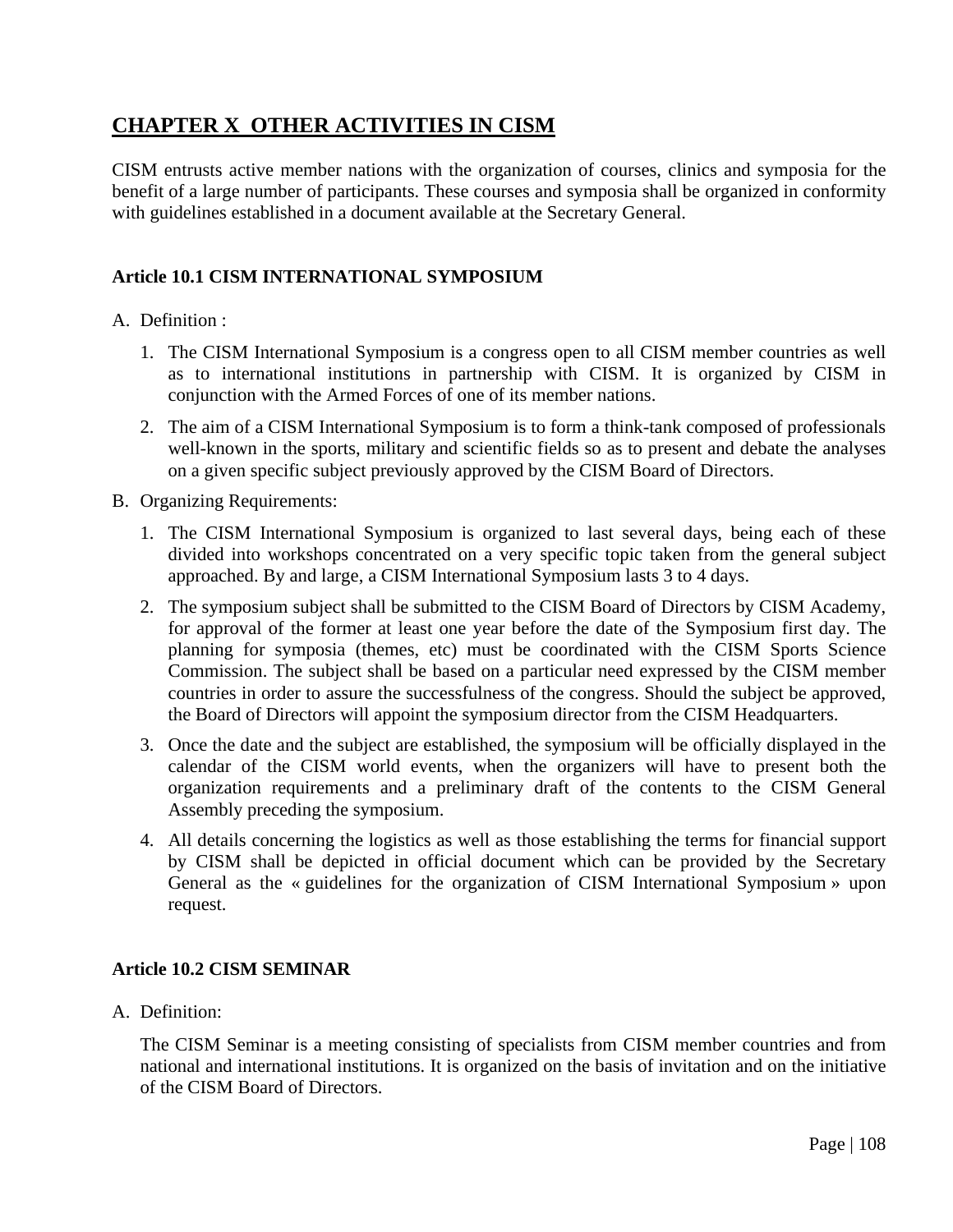The CISM Seminar is focused on the analysis of a very precise topic so as to provide the Board of Directors with the basis for making eventual strategic decisions on matters related to the subject of discussion.

B. Organizing Requirements:

The CISM Board of Directors may trust either one of its member nations, one of its commissions, or the CISM Headquarters with the logistical and administrative organization of a seminar. One director will be appointed among the Presidents of Commissions with the role of directing the discussions during the seminar and to present the main conclusions to be later reported to the Board of Directors. The CISM Secretary General will appoint one seminar coordinator from the members of the CISM Headquarters who will be the main assistant to the seminar director. Together, the director and assistant will look after finding experts who can fulfil the requirements for the subject topic. The Board of Directors will decide on the budget to be made available for the organizers of the seminar.

## **Article 10.3 CISM TRAINING**

- A. Definition
	- 1. The CISM Training encompasses a period of either a course, learning, or upgrading which may last from some days to several weeks, and is organized on initiative of one of the CISM member countries. The training shall be just aimed at athletes, and sports managers and trainers.
	- 2. The CISM Training is open to all CISM member countries that manifest interest and present applicants for the training who fulfil the prerequisite fixed by the organizers.
	- 3. The CISM Training may focus on a course, learning or upgrading in a precise sports field whether be it sports techniques (coaches, referees, etc) or sports science (management, corrective medicine, etc).
- B. Organizing Requirements
	- 1. A member country intending to organise a CISM Training will advise the Secretary General outlining the target public, the organizing requirements and the kind of assistance needed. A CISM Training may be directed only to member countries lying in a determined geographical region such as, for instance, those under a given Liaison Office or the Baltic ones. The number of participants in a CISM Training must not be either below or above of that established as minimum and maximum respectively. Therefore, the CISM Training may be organized either at bilateral, regional, or continental level.
	- 2. According to the features of the training proposed, the Secretary General will involve the CISM Sports Committees/Commissions concerned so as to respond to the needs expressed by the organizer. These needs may range from the request for experts trainers to logistic assistance. In case of request for financial aid, the Secretary General will observe the annual budget approved by the General Assembly and dedicated to this sort of event.
	- 3. At the end of a CISM Training, the organizer shall submit to the Secretary General a report displaying the activities, participants and financial details dealt with during the training.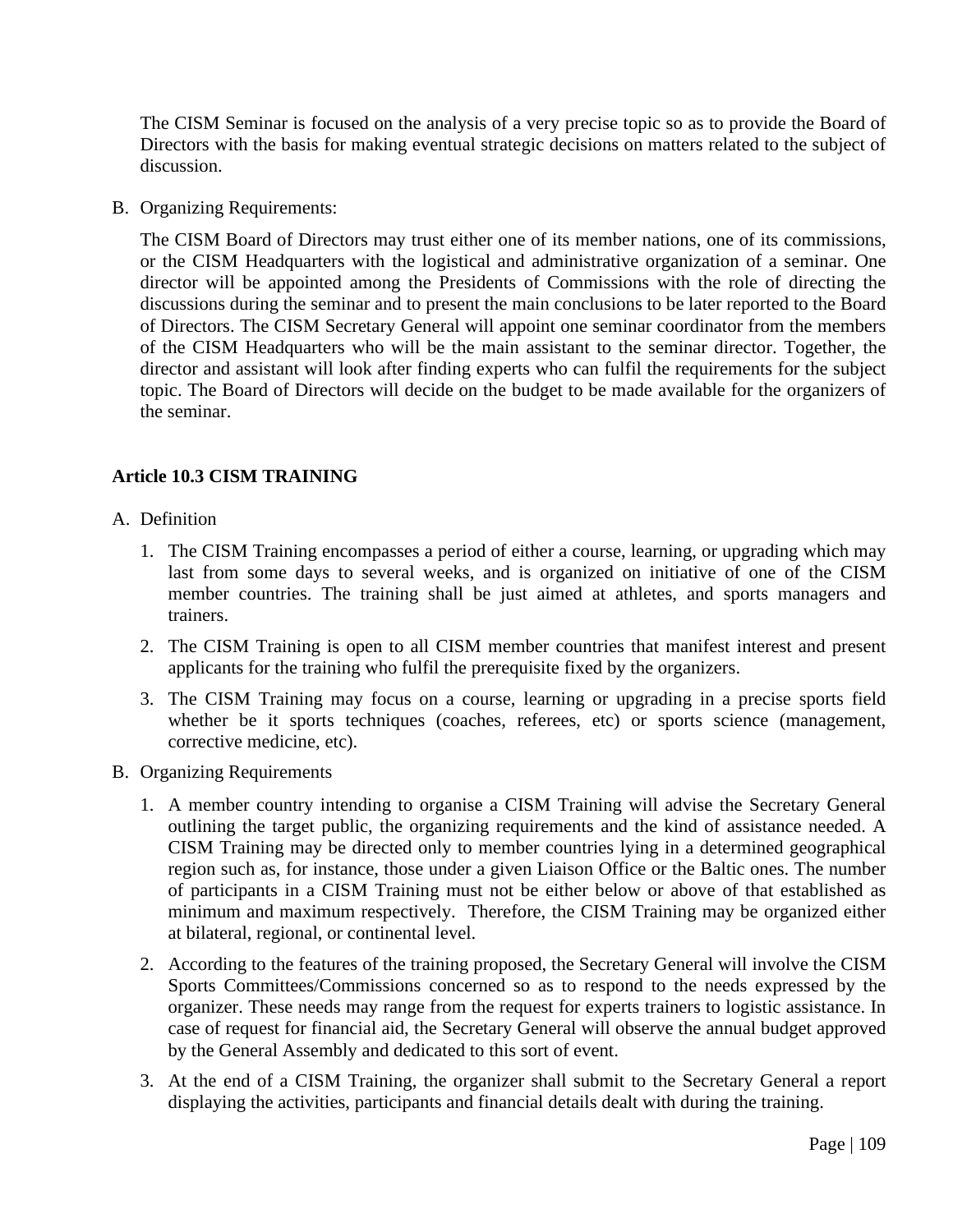## **Article 10.4 TECHNICAL ASSISTANCE.**

A. Definition and Organizing Requirements

Technical Assistance within CISM may be shaped in the following ways:

- 1. Training (see above),
- 2. Provision of Sports gear and material,
- 3. Assist in sending personnel to competition venues,
- 4. Any sort of consultancy aimed at the definition and implementation of a project.

Any need for Technical Assistance shall be submitted either to the Secretary General or to the Solidarity and Technical Assistance Commission by a CISM member country. The former will collaborate in order to best respond taking into consideration the budget allocated to the requests formally presented. The Solidarity and Technical Assistance Commission can ask the CISM member countries to provide the commission, in accordance with their capabilities, with the means necessary to respond to a request for Technical Assistance.